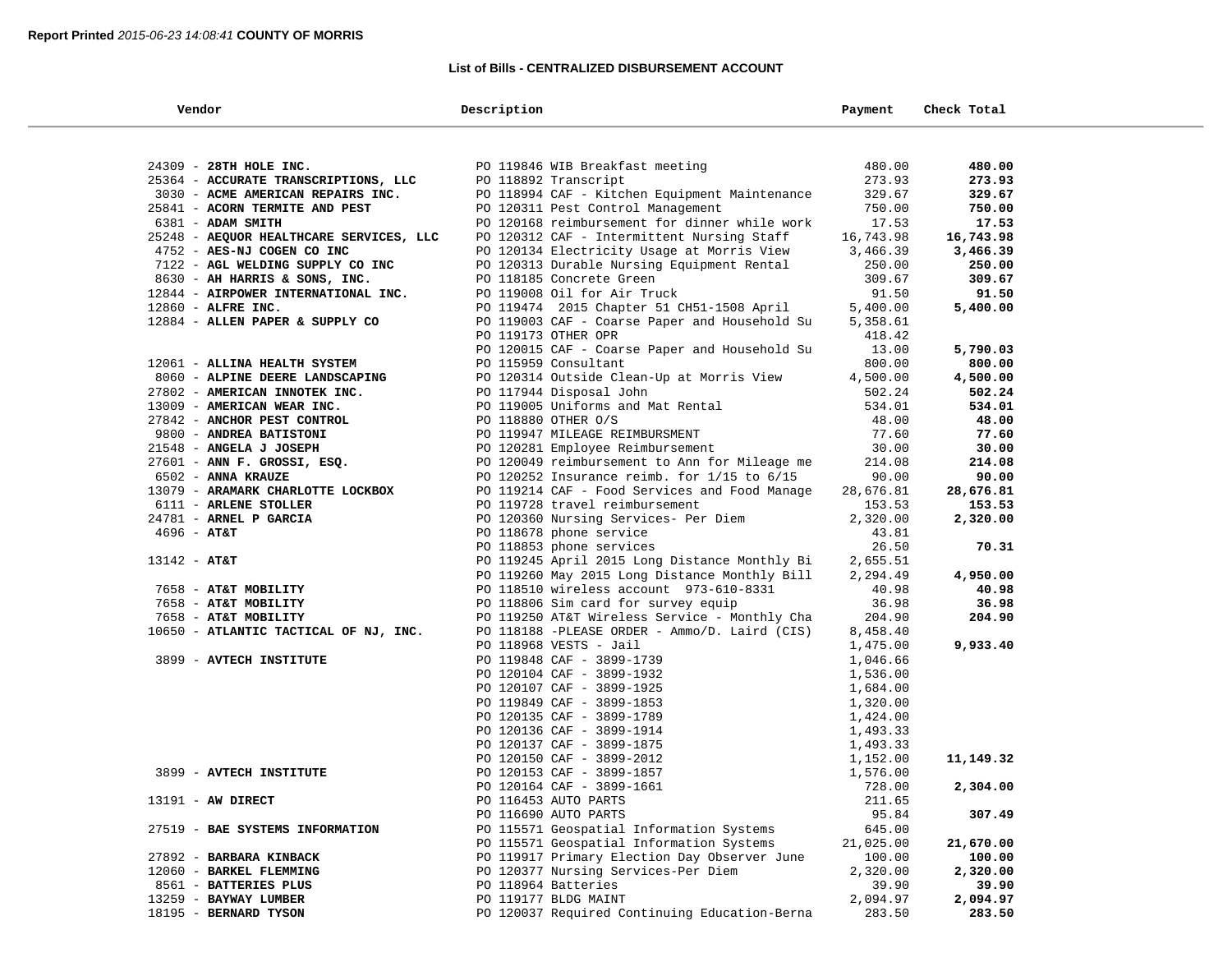|             | $11370$ - BETI BAUER                                                                                                              | PO 120399 MILEAGE REIMBURSEMENT 5/8/15 & 6/12                                               | 48.30               | 48.30              |
|-------------|-----------------------------------------------------------------------------------------------------------------------------------|---------------------------------------------------------------------------------------------|---------------------|--------------------|
|             | 8986 - BETTY ANN DERCO                                                                                                            | PO 120186 Supplemental SANE SART Nurse Pay                                                  | 144.50              | 144.50             |
|             | 13338 - BEYER BROS CORP                                                                                                           | PO 119026 TRUCK PARTS                                                                       | 38.69               | 38.69              |
| 13549 - BFI |                                                                                                                                   | PO 107717 Cubicle Modification                                                              | 309.54              | 309.54             |
|             |                                                                                                                                   | 6725 - BIO- REFERENCE LABORATORIES, INC. PO 119182 CAF - Medical Laboratory Diagnostic      | 2,962.58            | 2,962.58           |
|             | 13239 - BOB BARKER COMPANY, INC.                                                                                                  | PO 118271 Personal hygeine, cleaning and clot                                               | 1,358.13            |                    |
|             |                                                                                                                                   | PO 118536 Bob Barker customer code MORNJ9                                                   | 46.27               |                    |
|             |                                                                                                                                   | PO 118703 Vinyl Gloves                                                                      | 383.40              | 1,787.80           |
|             | 12031 - BON VENTURE SERVICES LLC                                                                                                  | PO 118995 Admissions Advertising                                                            | 1,508.00            | 1,508.00           |
|             | 27407 - BONNIE A. KOENEN                                                                                                          | PO 119486 courier for the delivery of the car                                               | 100.00              | 100.00             |
|             | 13413 - BOONTON AUTO PARTS                                                                                                        | PO 119027 AUTO BODY SHOP                                                                    | 347.38              | 347.38             |
|             | 13560 - BOROUGH OF BUTLER                                                                                                         | PO 119958 Boro of Butler Electric                                                           | 217.31              | 217.31             |
|             |                                                                                                                                   | PO 120146 Prof Engr. Svcs. for MC-102/County                                                | 4,675.50            | 4,675.50           |
|             | 21703 - BOSWELL ENGINEERING INC<br>25118 - BRANDEN GWYN                                                                           | PO 119483 courier for the delivery of the car                                               | 100.00              | 100.00             |
|             |                                                                                                                                   | PO 119477 Tempory help for the Primary Electi                                               | 125.00              | 125.00             |
|             | 10882 - BRANDY WINOW<br>25553 - BREANNE BARROW<br>EXECUTIVES                                                                      | PO 119498 Courier for the delivery of the car                                               | 100.00              | 100.00             |
|             |                                                                                                                                   | PO 120315 Resident Activities                                                               | 135.00              | 135.00             |
|             | 5643 - BUNKY'S TOWING & AUTO REPAIR                                                                                               | PO 119028 TRUCK PARTS                                                                       | 127.50              | 127.50             |
|             | 13856 - CABLEVISION                                                                                                               | PO 118893 Online Services                                                                   | 242.28              | 242.28             |
|             |                                                                                                                                   | PO 118894 Cable Modems                                                                      | 255.33              | 255.33             |
|             | 13856 - CABLEVISION<br>8451 - CABLEVISION<br>8451 - CABLEVISION<br>8451 - CABLEVISION<br>8451 - CABLEVISION<br>8451 - CABLEVISION | PO 118986 Cable Service - PSTA                                                              | 301.65              | 301.65             |
|             |                                                                                                                                   | PO 118989 Cable Service - Public Safety Compl 927.66                                        |                     | 927.66             |
|             |                                                                                                                                   | PO 119240 Cablevision Internet Service for L                                                | 3,118.80            | 3,118.80           |
|             |                                                                                                                                   | PO 119269 Cablevision Internet Service for J                                                | 1,344.40            | 1,344.40           |
|             |                                                                                                                                   | PO 119737 Cable Service                                                                     | 225.45              | 225.45             |
|             | 27428 - CALICO INDUSTRIES, INC. PO 119212 CAF - Can Liners                                                                        |                                                                                             | 1,161.40            | 1,161.40           |
|             | 24595 - CAPOZZI OVERHEAD DOORS, INC.                                                                                              |                                                                                             |                     | 858.00             |
|             | 27035 - CARLO N DURAN                                                                                                             | PO 118945 CAF - Labor Rates for Garage Door R 858.00<br>PO 120361 Nursing Services-Per Diem | 296.00              | 296.00             |
|             | 9273 - CARMAGNOLA & RITARDI LLC                                                                                                   |                                                                                             | 120.00              | 120.00             |
|             | 21506 - CAROL P MOORE CARVAN                                                                                                      | PO 120255 Legal Services Rendered<br>PO 120304 Employee Reimbursement                       | 30.00               | 30.00              |
|             | 25474 - CARRELLE L CALIXTE                                                                                                        |                                                                                             | 2,811.84            |                    |
|             | 1065 - CATHY BURD                                                                                                                 | PO 120385 Nursing Services-Per Diem<br>PO 119963 service awards 6/4/2015                    | 174.22              | 2,811.84<br>174.22 |
|             | 4598 - CDW GOVERNMENT LLC                                                                                                         |                                                                                             | 685.00              |                    |
|             |                                                                                                                                   | PO 119963 service awards v/ 1/2021<br>PO 117353 HP Scanjet 8270 Scanner                     | 1,283.61            | 1,968.61           |
|             | 13726 - CENTRAL JERSEY TITLE CO INC                                                                                               |                                                                                             |                     | 100.00             |
|             | 20487 - CENTURYLINK                                                                                                               | PO 112612 MCPC - Search Only<br>PO 119725 Telephone - (T1 Century) 1,785.33                 |                     | 1,785.33           |
|             | 24625 - CFCS - HOPE HOUSE                                                                                                         | PO 119473 2015 Chapter 51 CH51-1506 January - 12,140.00                                     |                     | 12,140.00          |
|             | 11867 - CHEROKEE PRODUCTIONS INC                                                                                                  | PO 118410 Training - Susan Hunter                                                           | 295.00              | 295.00             |
|             | 26915 - CHRISTINE CORCORAN                                                                                                        | PO 119494 Courier delivery of the cartridges                                                | 100.00              | 100.00             |
|             | 10779 - CHRISTOPHER J. BASINSKI                                                                                                   | PO 119500 courier for the delivery of the car                                               | 200.00              | 200.00             |
|             | 26531 - CLARKE MOSQUITO CONTROL                                                                                                   | PO 117681 Insecticide                                                                       |                     | 15,120.00          |
|             |                                                                                                                                   |                                                                                             | 15,120.00<br>903.89 | 903.89             |
|             | 25571 - CLEARY GIACOBBE ALFIERI &                                                                                                 | PO 119836 Morris County Labor legal services                                                |                     |                    |
|             | 25571 - CLEARY GIACOBBE ALFIERI &<br>25571 - CLEARY GIACOBBE ALFIERI &                                                            | PO 120081 Legal services rendered                                                           | 4,587.79            | 4,587.79           |
|             |                                                                                                                                   | PO 120083 Public Safety Complex legal service                                               | 696.00              | 696.00             |
|             | 25571 - CLEARY GIACOBBE ALFIERI &                                                                                                 | PO 120086 Open Space Preservation Trust Fund                                                | 1,516.75            | 1,516.75           |
|             | 8454 - CLIFTON ELEVATOR SERVICE CO INC                                                                                            | PO 119663 CAF - Elevatior Maintenance & Inspe                                               | 5,415.00            | 5,415.00           |
|             | 26074 - COMMUNICATIONS SERVICE                                                                                                    | PO 118743 Equipment Replacement Tahoe                                                       | 142.50              | 142.50             |
|             | 9486 - COMPLETE SECURITY SYSTEMS, INC.                                                                                            | PO 116053 Parts for Cameras                                                                 | 88.50               |                    |
|             |                                                                                                                                   | PO 118159 Sheriff's Office Security System Up                                               | 2,568.00            |                    |
|             |                                                                                                                                   | PO 118431 SURVEILLANCE EQUIPMENT MAINTENANCE 380.00                                         |                     |                    |
|             |                                                                                                                                   | PO 119002 SECURITY EQUIPMENT                                                                | 1,530.00            |                    |
|             |                                                                                                                                   | PO 119332 SECURITY EQUIPMENT                                                                | 100,000.00          |                    |
|             |                                                                                                                                   | PO 119507 SECURITY EQUIP                                                                    | 380.00              | 104,946.50         |
|             | 13937 - COMPUTER CABLE & CONNECTOR CO                                                                                             | PO 119296 Prosecutor's Office Fax Server Proj                                               | 37.25               | 37.25              |
|             | 21934 - COMPUTER SQUARE                                                                                                           | PO 119202 InfoShare RMS Fugitive Module for "                                               | 8,000.00            |                    |
|             |                                                                                                                                   | PO 119202 InfoShare RMS Fugitive Module for "                                               | 7,000.00            | 15,000.00          |
|             | 27903 - COOPER AND RODGERS, LLC                                                                                                   | PO 120238 Landi t/a Goossrock Farm - MCADB Ap                                               | 4,337.20            | 4,337.20           |
|             | 14644 - CORNERSTONE FAMILY PROGRAMS                                                                                               | PO 120316 CAF - Social Work Services                                                        | 21,000.00           | 21,000.00          |
|             | 14022 - COUNTY COLLEGE OF MORRIS                                                                                                  | PO 120445 2ND HALF 6/15 OPERATING BUDGET                                                    | 568,256.75          | 568,256.75         |
|             | 14031 - COUNTY CONCRETE CORP.                                                                                                     | PO 118182 concrete                                                                          | 413.00              | 413.00             |
|             | 13 - COUNTY OF MORRIS                                                                                                             | PO 120149 Rent Payment 2015                                                                 | 115,000.00          | 115,000.00         |
|             | 13 - COUNTY OF MORRIS                                                                                                             | PO 120555 1ST HALF 6/15 METERED MAIL                                                        | 8,576.21            | 8,576.21           |
|             | 13 - COUNTY OF MORRIS                                                                                                             | PO 120556 1ST HALF 6/15 METERED MAIL                                                        | 415.23              | 415.23             |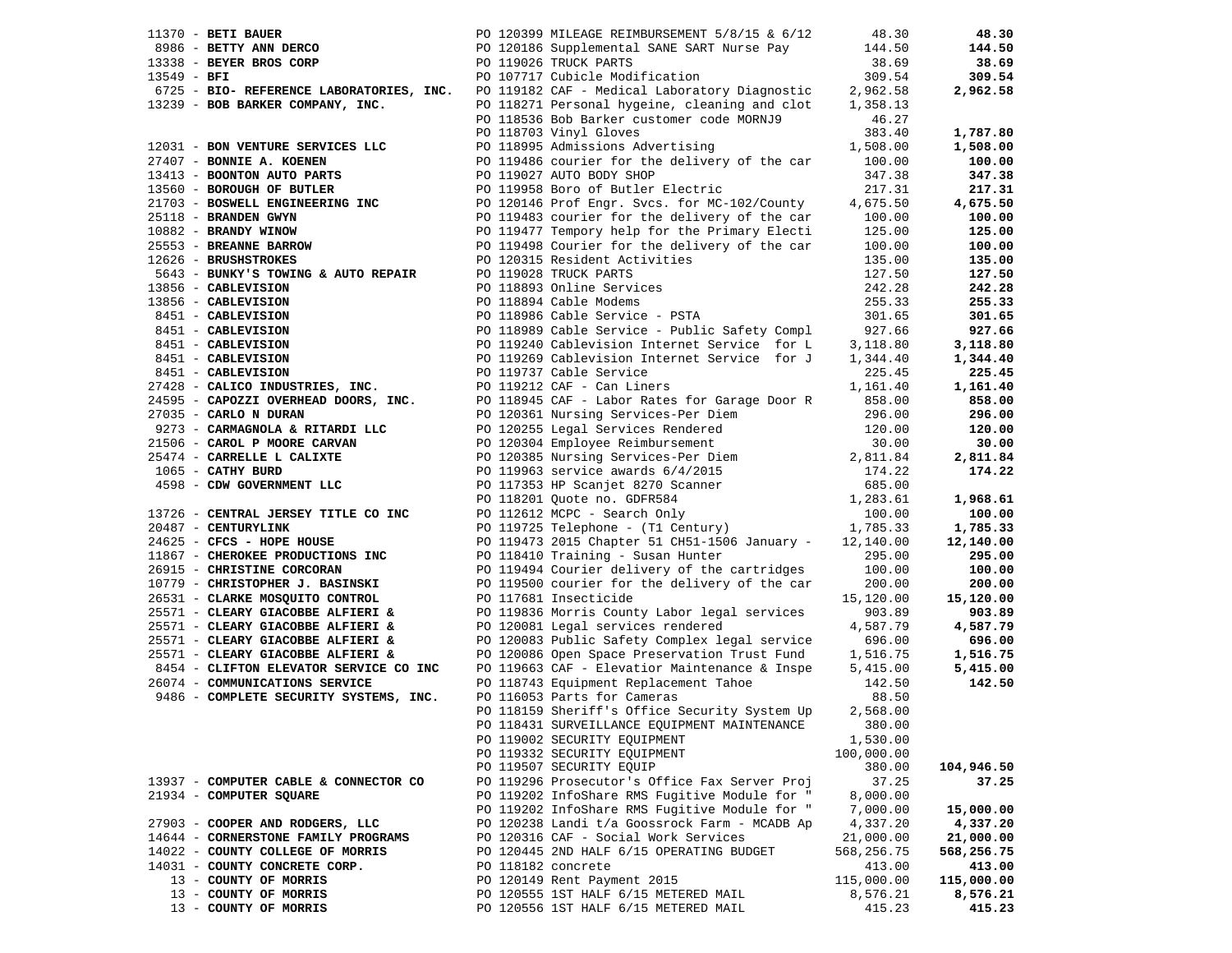| 14041 - COUNTY WELDING SUPPLY CO                                  | PO 117856 Two Cylinder Refills for Firearms S 56.98                                                                                                                                                                                                                                                                                                                                                                                                                                                                                           |          |                 |
|-------------------------------------------------------------------|-----------------------------------------------------------------------------------------------------------------------------------------------------------------------------------------------------------------------------------------------------------------------------------------------------------------------------------------------------------------------------------------------------------------------------------------------------------------------------------------------------------------------------------------------|----------|-----------------|
|                                                                   | PO 117934 welding materials                                                                                                                                                                                                                                                                                                                                                                                                                                                                                                                   | 205.19   |                 |
|                                                                   | PO 118582 welding materials                                                                                                                                                                                                                                                                                                                                                                                                                                                                                                                   | 21.50    | 283.67          |
| $14089$ - CURA INC.                                               |                                                                                                                                                                                                                                                                                                                                                                                                                                                                                                                                               |          | 9,720.00        |
| $5239 - CWDA$                                                     | PO 118582 welding materials<br>PO 119845 2015 Ch51-1513 Janaury-April 9,720.00<br>PO 118748 Membership dues for 2015 (450.00<br>PO 119030 AUTO PARTS (3,315.18                                                                                                                                                                                                                                                                                                                                                                                |          | 450.00          |
| 12523 - D&B AUTO SUPPLY                                           |                                                                                                                                                                                                                                                                                                                                                                                                                                                                                                                                               |          | 3,315.18        |
| 12523 - D&B AUTO SUPPLY<br>11783 - D.R. JOHNSON & ASSOCIATES, LLC | PO 120178 CAF - Review of Land Development Ap 2,295.87                                                                                                                                                                                                                                                                                                                                                                                                                                                                                        |          | 2,295.87        |
|                                                                   | PO 119652 Legal Notice - Ordinance for 04/22/                                                                                                                                                                                                                                                                                                                                                                                                                                                                                                 |          |                 |
| $14123$ - DAILY RECORD                                            |                                                                                                                                                                                                                                                                                                                                                                                                                                                                                                                                               | 76.56    | 76.56           |
|                                                                   |                                                                                                                                                                                                                                                                                                                                                                                                                                                                                                                                               |          | 596.04          |
|                                                                   |                                                                                                                                                                                                                                                                                                                                                                                                                                                                                                                                               |          | 380.72<br>86.04 |
|                                                                   |                                                                                                                                                                                                                                                                                                                                                                                                                                                                                                                                               |          |                 |
|                                                                   |                                                                                                                                                                                                                                                                                                                                                                                                                                                                                                                                               |          | 150.28          |
|                                                                   |                                                                                                                                                                                                                                                                                                                                                                                                                                                                                                                                               |          | 580.00          |
|                                                                   |                                                                                                                                                                                                                                                                                                                                                                                                                                                                                                                                               |          | 177.56          |
|                                                                   |                                                                                                                                                                                                                                                                                                                                                                                                                                                                                                                                               |          | 44.24           |
|                                                                   |                                                                                                                                                                                                                                                                                                                                                                                                                                                                                                                                               |          | 71.96           |
|                                                                   |                                                                                                                                                                                                                                                                                                                                                                                                                                                                                                                                               |          | 47.32           |
|                                                                   |                                                                                                                                                                                                                                                                                                                                                                                                                                                                                                                                               |          | 61.40           |
|                                                                   |                                                                                                                                                                                                                                                                                                                                                                                                                                                                                                                                               |          | 150.28          |
|                                                                   |                                                                                                                                                                                                                                                                                                                                                                                                                                                                                                                                               |          | 1,181.75        |
|                                                                   |                                                                                                                                                                                                                                                                                                                                                                                                                                                                                                                                               |          | 272.00          |
|                                                                   |                                                                                                                                                                                                                                                                                                                                                                                                                                                                                                                                               |          | 1,478.89        |
|                                                                   |                                                                                                                                                                                                                                                                                                                                                                                                                                                                                                                                               |          | 100.00          |
|                                                                   |                                                                                                                                                                                                                                                                                                                                                                                                                                                                                                                                               |          | 2,574.50        |
|                                                                   |                                                                                                                                                                                                                                                                                                                                                                                                                                                                                                                                               |          | 100.00          |
|                                                                   |                                                                                                                                                                                                                                                                                                                                                                                                                                                                                                                                               |          | 336.00          |
|                                                                   | 14123 - D.N. JOHNSON & ASSOCIATES, LLCC 120152 Legal Notice - Drainage for 04/22/35.58<br>14123 - DAILY RECORD PO 119652 Legal Notice - Ordinance for 04/22/35.68<br>14123 - DAILY RECORD PO 119762 Legal Notice - Ordinance for                                                                                                                                                                                                                                                                                                              |          | 30,708.00       |
|                                                                   |                                                                                                                                                                                                                                                                                                                                                                                                                                                                                                                                               |          | 2,808.67        |
|                                                                   |                                                                                                                                                                                                                                                                                                                                                                                                                                                                                                                                               |          | 53.80           |
|                                                                   |                                                                                                                                                                                                                                                                                                                                                                                                                                                                                                                                               |          | 12.95           |
|                                                                   |                                                                                                                                                                                                                                                                                                                                                                                                                                                                                                                                               |          | 51.82           |
|                                                                   |                                                                                                                                                                                                                                                                                                                                                                                                                                                                                                                                               |          | 15.94           |
|                                                                   |                                                                                                                                                                                                                                                                                                                                                                                                                                                                                                                                               |          |                 |
|                                                                   |                                                                                                                                                                                                                                                                                                                                                                                                                                                                                                                                               |          | 43.15           |
|                                                                   |                                                                                                                                                                                                                                                                                                                                                                                                                                                                                                                                               |          | 10.30           |
|                                                                   |                                                                                                                                                                                                                                                                                                                                                                                                                                                                                                                                               |          | 378.47          |
|                                                                   |                                                                                                                                                                                                                                                                                                                                                                                                                                                                                                                                               |          | 49.43           |
|                                                                   |                                                                                                                                                                                                                                                                                                                                                                                                                                                                                                                                               |          | 31.88           |
|                                                                   |                                                                                                                                                                                                                                                                                                                                                                                                                                                                                                                                               |          | 54.81           |
|                                                                   |                                                                                                                                                                                                                                                                                                                                                                                                                                                                                                                                               |          | 324.68          |
|                                                                   |                                                                                                                                                                                                                                                                                                                                                                                                                                                                                                                                               |          | 26.20           |
|                                                                   |                                                                                                                                                                                                                                                                                                                                                                                                                                                                                                                                               |          |                 |
|                                                                   | 1922 - <b>DEXPIRENT PAIRTING AT ANY AND ARRIST OF THE PER PARK REPORT ON A SURPLANT ON A SURPLANT ON A 274 - DERP PARK PO 119305 SURPLANT PAIRT AND 1933 SURPLANT AND 1933 SURPLANT AND 12.95<br/> 274 - DEER PARK PO 119330 SURPLAN</b><br>21638 - <b>DENNIS GRAU</b><br>26582 - <b>DENTAL &amp; MEDICAL CAREER</b><br>26687 - <b>DESMAN ASSOCIATES</b><br>26687 - <b>DESMAN ASSOCIATES</b><br>27536 - <b>DESMAN ASSOCIATES</b><br>27536 - <b>DIEGNAN &amp; BROPHY, LLC.</b><br>26686 - <b>DIEGNAN &amp; BROPHY, LLC.</b><br>26686 - <b></b> |          | 4,887.40        |
|                                                                   |                                                                                                                                                                                                                                                                                                                                                                                                                                                                                                                                               |          | 150.00          |
|                                                                   |                                                                                                                                                                                                                                                                                                                                                                                                                                                                                                                                               |          | 565.00          |
|                                                                   |                                                                                                                                                                                                                                                                                                                                                                                                                                                                                                                                               |          | 10,505.00       |
|                                                                   |                                                                                                                                                                                                                                                                                                                                                                                                                                                                                                                                               |          | 30.00           |
|                                                                   |                                                                                                                                                                                                                                                                                                                                                                                                                                                                                                                                               |          |                 |
|                                                                   |                                                                                                                                                                                                                                                                                                                                                                                                                                                                                                                                               |          | 1,245.00        |
|                                                                   |                                                                                                                                                                                                                                                                                                                                                                                                                                                                                                                                               |          | 1,995.15        |
| 24659 - DOROTHY DIFABIO                                           | PO 120185 Supplemental SANE SART Nurse Pay                                                                                                                                                                                                                                                                                                                                                                                                                                                                                                    | 124.40   | 124.40          |
| 24438 - DOUGLAS W. SHINNICK                                       | PO 119485 courier for the delivery of the car                                                                                                                                                                                                                                                                                                                                                                                                                                                                                                 | 100.00   | 100.00          |
| 14379 - DOVER BRAKE & CLUTCH CO INC                               | PO 119032 TRUCK PARTS                                                                                                                                                                                                                                                                                                                                                                                                                                                                                                                         | 273.44   | 273.44          |
| 14393 - DOVER WATER COMMISSIONERS                                 | PO 119775 WATER - DOVER PROBATION                                                                                                                                                                                                                                                                                                                                                                                                                                                                                                             | 71.06    | 71.06           |
| 1707 - DREW PAOLELLA                                              | PO 119482 courier for the delivery of the car                                                                                                                                                                                                                                                                                                                                                                                                                                                                                                 | 100.00   | 100.00          |
| 14627 - E-PROBATE LLC                                             | PO 112711 SOFTWARE MAINTENANCE                                                                                                                                                                                                                                                                                                                                                                                                                                                                                                                | 2,700.00 |                 |
|                                                                   | PO 117130 Renewal of Cranel Imaging                                                                                                                                                                                                                                                                                                                                                                                                                                                                                                           | 1,350.00 | 4,050.00        |
| 26632 - EDGE PROPERTY MAINTENANCE                                 | PO 120139 CAF - Alteration of Closet to becom                                                                                                                                                                                                                                                                                                                                                                                                                                                                                                 | 1,964.70 | 1,964.70        |
| 12467 - EDITHA MARQUEZ                                            | PO 120378 Nursing Services-Per Diem                                                                                                                                                                                                                                                                                                                                                                                                                                                                                                           | 592.00   | 592.00          |
| 21799 - EDWARD SHAPLEY                                            | PO 117318 Supplies for cooking class 4/17/15                                                                                                                                                                                                                                                                                                                                                                                                                                                                                                  | 28.54    |                 |
|                                                                   | PO 117664 REIMBURSMENT                                                                                                                                                                                                                                                                                                                                                                                                                                                                                                                        | 25.64    |                 |
|                                                                   | PO 120143 Supplies for cooking class 6/5/15                                                                                                                                                                                                                                                                                                                                                                                                                                                                                                   | 20.74    | 74.92           |
| 26117 - EDWARDS LEARNING CENTER                                   | PO 119794 CAF - 26117-1597                                                                                                                                                                                                                                                                                                                                                                                                                                                                                                                    | 800.00   | 800.00          |
| 26117 - EDWARDS LEARNING CENTER                                   | PO 119923 CAF - Edwards-JR/JS-15-WFNJ                                                                                                                                                                                                                                                                                                                                                                                                                                                                                                         | 444.00   | 444.00          |
|                                                                   |                                                                                                                                                                                                                                                                                                                                                                                                                                                                                                                                               |          |                 |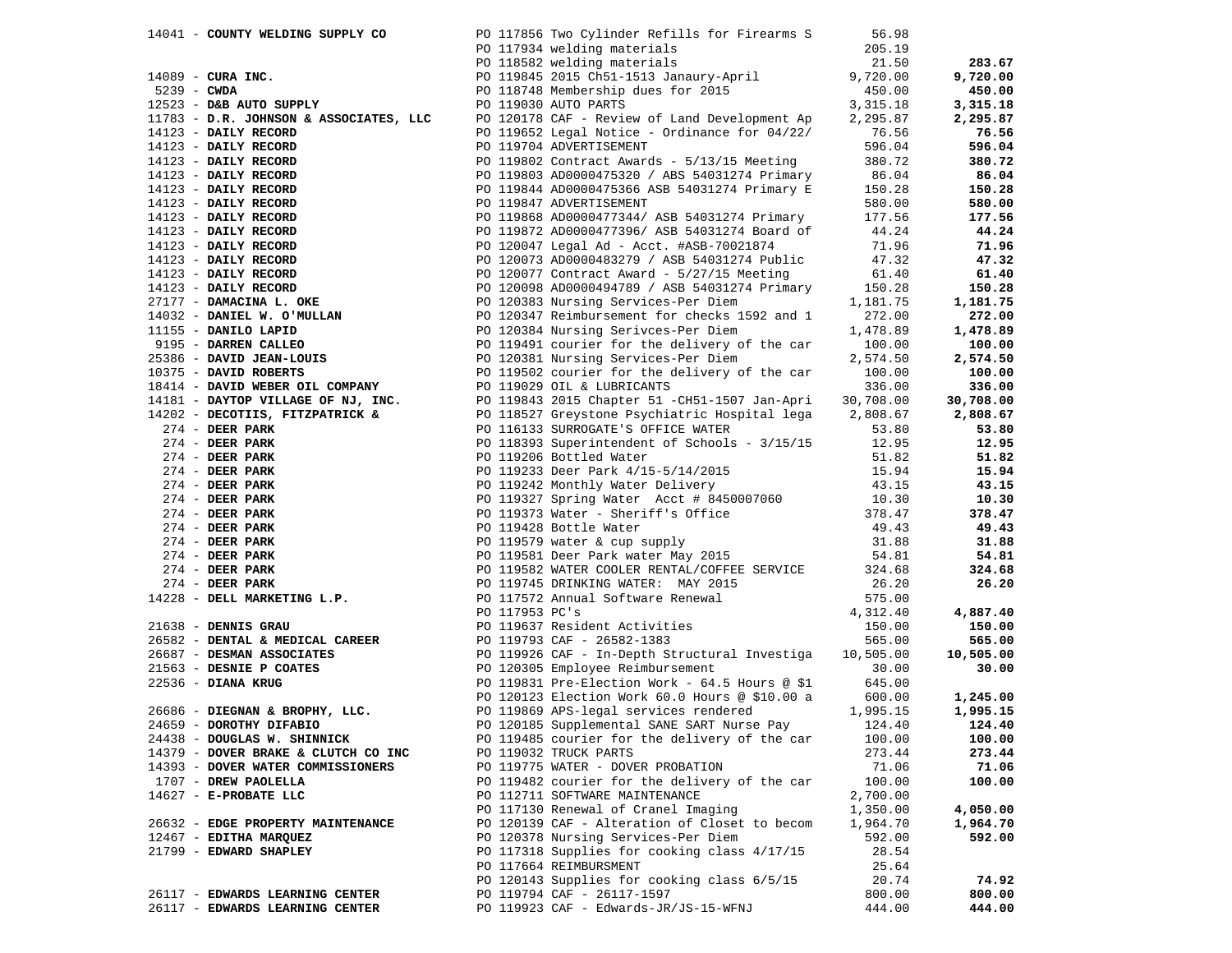|                 | 14491 - EL PRIMER PASO, LTD. PO 119835 CAF - Grant in Aid Funding 2015 |                 |                                                                                                                                                                                                                                          | 7,362.00  | 7,362.00   |
|-----------------|------------------------------------------------------------------------|-----------------|------------------------------------------------------------------------------------------------------------------------------------------------------------------------------------------------------------------------------------------|-----------|------------|
|                 |                                                                        |                 | 336 - ELECTION GRAPHICS, INC.<br>20 119922 CAF - Ballot Design & Printing and<br>20 119921 CAF - Ballot Design & Printing and<br>20 120380 Nursing Services-Per Diem<br>20 120390 Nursing Services-Per Diem<br>20 120390 Nursing Service | 465.00    |            |
|                 |                                                                        |                 |                                                                                                                                                                                                                                          | 43,428.00 | 43,893.00  |
|                 | 27135 - ELIZABETH VILLASENOR                                           |                 |                                                                                                                                                                                                                                          | 2,081.25  | 2,081.25   |
|                 | 27141 - ELLEN M. NOLL                                                  |                 |                                                                                                                                                                                                                                          | 437.32    | 437.32     |
|                 | 20352 - ELLIOTT BLAFER                                                 |                 | PO 119746 REIMBURSE INSPECTOR SPECIALTY SUPPL                                                                                                                                                                                            | 166.94    | 166.94     |
|                 | 2047 - EMPLOYMENT HORIZONS, INC.                                       |                 |                                                                                                                                                                                                                                          |           |            |
|                 |                                                                        |                 | PO 119771 CAF - Office Cleaning                                                                                                                                                                                                          | 44,059.00 |            |
|                 |                                                                        |                 | PO 120357 JANITORIAL SERVICES: MAY 2015                                                                                                                                                                                                  | 859.00    | 44,918.00  |
|                 | 14569 - ENVIRONMENTAL SYSTEMS                                          |                 | PO 118541 Proprietary software                                                                                                                                                                                                           | 1,224.00  | 1,224.00   |
|                 | 27678 - ESSEX TRAVEL SERVICE                                           |                 | PO 120216 Witness Travel<br>PO 120306 Employee Reimbursement                                                                                                                                                                             | 761.50    | 761.50     |
|                 | 27907 - EVALINA THOMAS                                                 |                 |                                                                                                                                                                                                                                          | 30.00     | 30.00      |
|                 | 20265 - EVELYN TOLENTINO                                               |                 | PO 120376 Nursing Services-Per Diem                                                                                                                                                                                                      | 1,905.50  | 1,905.50   |
|                 | 14604 - EXTEL COMMUNICATIONS                                           |                 | PO 120376 Nursing Services-Fer Diem<br>PO 118161 Telecom/Network Wiring<br>Continues Continues                                                                                                                                           | 7,355.00  | 7,355.00   |
|                 | 14604 - EXTEL COMMUNICATIONS                                           |                 | PO 118270 UPGRADE OF SECURITY CAMERAS                                                                                                                                                                                                    | 2,750.00  | 2,750.00   |
|                 | 14604 - EXTEL COMMUNICATIONS                                           |                 | PO 118816 SECURITY IMPROVEMENT                                                                                                                                                                                                           | 960.00    | 960.00     |
|                 | 27086 - EXTREME NETWORKS INC.                                          |                 | PO 119258 Yearly Maintenance Renewal - Networ 156,731.79                                                                                                                                                                                 |           | 156,731.79 |
|                 | 5820 - FAIRLEIGH DICKINSON UNIVERSITY                                  |                 | PO 120209 CAF - 5820-1977                                                                                                                                                                                                                | 1,295.00  | 1,295.00   |
|                 | 12515 - FASTENAL COMPANY                                               |                 | PO 119724 Supplies                                                                                                                                                                                                                       | 351.40    | 351.40     |
|                 | 20423 - FASTER URGENT CARE                                             |                 | PO 120300 CAF - Comprehensive Medical Service                                                                                                                                                                                            | 30,264.59 | 30,264.59  |
|                 |                                                                        |                 |                                                                                                                                                                                                                                          |           |            |
| $14668$ - FEDEX |                                                                        |                 | PO 118901 Express Mail                                                                                                                                                                                                                   | 325.62    |            |
|                 |                                                                        |                 | PO 119114 Express Mail                                                                                                                                                                                                                   | 11.84     |            |
|                 |                                                                        |                 | PO 120317 Express Shipping<br>PO 117296 Oxygen sensor                                                                                                                                                                                    | 125.21    | 462.67     |
|                 | 9388 - FF1 PROFESSIONAL SAFETY SERVICES                                |                 |                                                                                                                                                                                                                                          | 1,376.68  | 1,376.68   |
|                 | 9388 - FF1 PROFESSIONAL SAFETY SERVICES                                |                 | PO 118085 lites for shelters and response                                                                                                                                                                                                | 727.09    | 727.09     |
|                 | 9388 - FF1 PROFESSIONAL SAFETY SERVICES                                | PO 118437 Boots |                                                                                                                                                                                                                                          | 120.00    | 120.00     |
|                 | 9388 - FF1 PROFESSIONAL SAFETY SERVICES                                | PO 118439 Boots |                                                                                                                                                                                                                                          | 360.00    | 360.00     |
|                 | 9388 - FF1 PROFESSIONAL SAFETY SERVICES                                |                 | PO 119720 CAF - Uniforms for Communication Ce 27,711.84                                                                                                                                                                                  |           | 27,711.84  |
|                 | 9388 - FF1 PROFESSIONAL SAFETY SERVICES                                |                 | PO 119721 Uniforms, accessories                                                                                                                                                                                                          | 1,187.41  | 1,187.41   |
|                 | 14702 - FIRE FIGHTERS EQUIPMENT CO INC                                 |                 | PO 117773 PLEASE ORDER - Road Flares/Laura Be                                                                                                                                                                                            | 825.00    | 825.00     |
|                 | $14722$ - FITZERALD'S                                                  |                 | PO 114033 Renewal for teh NJ Legislative Manu                                                                                                                                                                                            | 82.00     | 82.00      |
|                 | 2829 - LAWYERS DIARY AND MANUAL                                        |                 | PO 114500 2015 new jersey legislative manual                                                                                                                                                                                             | 82.00     | 82.00      |
|                 | 12151 - FLEMINGTON BUICK CHEVROLET                                     |                 | PO 119033 CAR PARTS                                                                                                                                                                                                                      | 191.23    | 191.23     |
|                 | 27167 - FLEMINGTON CHRYSLER                                            |                 | PO 119034 CAR PARTS                                                                                                                                                                                                                      | 151.20    | 151.20     |
|                 | 5747 - GAETANA GENCARELLI                                              |                 | PO 119484 courier for the delivery of the car                                                                                                                                                                                            | 100.00    | 100.00     |
|                 | 14726 - GEN-EL SAFETY & INDUSTRIAL                                     |                 | PO 117221 Sorbant, Speedy Dry                                                                                                                                                                                                            | 1,290.00  |            |
|                 |                                                                        | PO 118701 Boots |                                                                                                                                                                                                                                          | 405.00    | 1,695.00   |
|                 | 14887 - GENERAL PLUMBING SUPPLY INC.                                   |                 |                                                                                                                                                                                                                                          | 7,898.82  |            |
|                 |                                                                        |                 | PO 119662 CAF - Plumbing Supplies<br>PO 119678 CAF - Plumbing Supplies                                                                                                                                                                   | 4,318.63  |            |
|                 |                                                                        |                 | PO 119679 CAF - Plumbing Supplies                                                                                                                                                                                                        | 2,089.53  | 14,306.98  |
|                 | 10824 - GEORGE COPPOLA                                                 |                 | PO 120053 Reimbursement of June 2, 2015 Prim 10.22                                                                                                                                                                                       |           | 10.22      |
|                 | 8269 - GEORGINA GRAY-HORSLEY                                           |                 | PO 120372 Nursing Services-Per Diem                                                                                                                                                                                                      | 710.50    | 710.50     |
|                 | 27440 - GERISCRIPT PHARMACY                                            |                 | PO 120318 CAF - Pharmaceutical and Related Se                                                                                                                                                                                            | 41,614.07 | 41,614.07  |
|                 |                                                                        |                 |                                                                                                                                                                                                                                          |           |            |
|                 | $6316$ - GILBY'S                                                       |                 | PO 119367 Hats & Patches for Basic Police Rec                                                                                                                                                                                            | 1,830.00  | 1,830.00   |
|                 | 14916 - GILL ASSOCIATES IDENTIFICATION                                 |                 | PO 118755 fujipassportpaper for photoes for p                                                                                                                                                                                            | 360.00    |            |
|                 |                                                                        |                 | PO 119302 polaroid entry id card maker and so                                                                                                                                                                                            | 3,175.00  | 3,535.00   |
|                 | $14983 -$ GRAINGER                                                     |                 | PO 118452 lid containers                                                                                                                                                                                                                 | 446.08    |            |
|                 |                                                                        |                 | PO 118435 powersource and powerpack                                                                                                                                                                                                      | 759.39    |            |
|                 |                                                                        |                 | PO 118706 Lantern                                                                                                                                                                                                                        | 147.10    | 1,352.57   |
|                 | $14984$ - GRAINGER                                                     |                 | PO 118976 BLDG MAINT                                                                                                                                                                                                                     | 494.27    | 494.27     |
|                 | 19122 - GRASS ROOTS TURF PRODUCTS INC                                  |                 | PO 119179 GROUND MAINTENANCE SUPPLIES 125.00                                                                                                                                                                                             |           | 125.00     |
|                 | 804 - GRAY SUPPLY CORP                                                 |                 | PO 119038 TRUCK PARTS                                                                                                                                                                                                                    | 112.27    | 112.27     |
|                 | 15007 - GREENMAN PEDERSEN INC                                          |                 | PO 119927 CAF - Inspeciton serv for replac of                                                                                                                                                                                            | 8,400.00  |            |
|                 |                                                                        |                 | PO 119928 CAF - Inspeciton serv for replac of                                                                                                                                                                                            | 56,476.50 | 64,876.50  |
|                 | 7832 - GREGORY ROSSI                                                   |                 | PO 119512 Extradition                                                                                                                                                                                                                    | 77.00     | 77.00      |
|                 | 15490 - GUARANTEED REBUILDERS INC                                      |                 | PO 119039 TRUCK PARTS                                                                                                                                                                                                                    | 285.00    | 285.00     |
|                 | 15081 - HANOVER SEWERAGE AUTHORITY                                     |                 | PO 119780 SEWER - HANOVER                                                                                                                                                                                                                | 1,784.73  | 1,784.73   |
|                 | 9728 - HARRIET VALLECER RN                                             |                 | PO 120369 Nursing Services-Per Diem                                                                                                                                                                                                      | 888.00    | 888.00     |
|                 | 11538 - HEWLETT-PACKARD COMPANY                                        |                 | PO 118146 Printers for Stock                                                                                                                                                                                                             | 381.16    |            |
|                 |                                                                        |                 | PO 119207 Supplies                                                                                                                                                                                                                       | 286.54    | 667.70     |
|                 | 15188 - HILL-ROM CO, INC.                                              |                 | PO 120147 Durable Nursing Equipment Rental                                                                                                                                                                                               | 2,470.00  | 2,470.00   |
|                 | 27558 - HOIMARK & LEMBO PAVING, LLC                                    |                 | PO 113752 CAF - Snow Plowing and Ice Removal                                                                                                                                                                                             | 5,279.76  | 5,279.76   |
|                 | 20737 - HOOVER TRUCK CENTERS INC                                       |                 | PO 119040 TRUCK PARTS                                                                                                                                                                                                                    | 150.70    | 150.70     |
|                 | 15241 - HORIZON BLUE CROSS BLUE SHIELD                                 |                 | PO 119230 June 2015 Mosquito Dental                                                                                                                                                                                                      | 699.19    | 699.19     |
|                 |                                                                        |                 |                                                                                                                                                                                                                                          |           |            |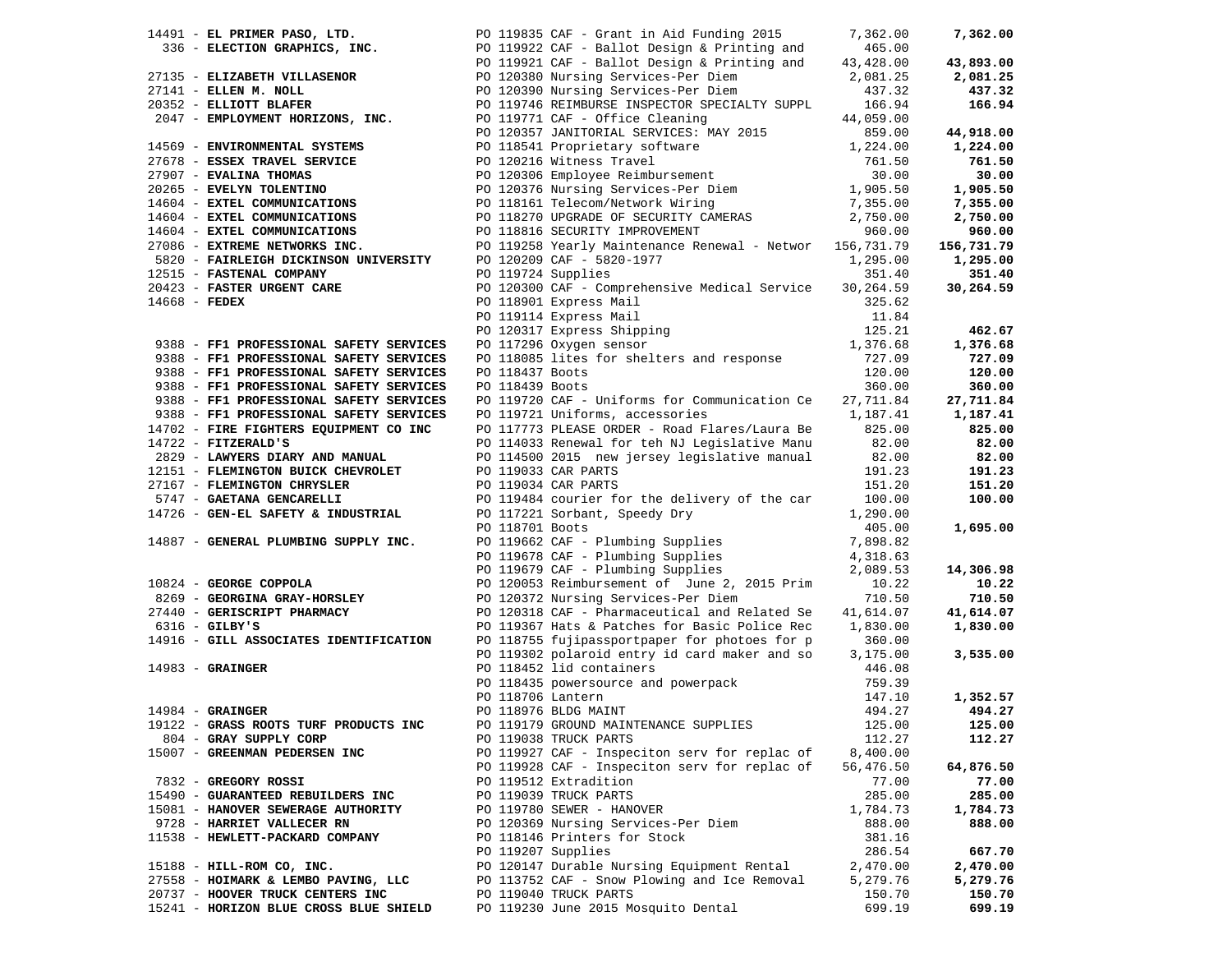| 15241 - HORIZON BLUE CROSS BLUE SHIELD      |                    | PO 119231 June 2015 Horizon Mosquito Medical                                                                                                                                                                                                                                                                                                                                          | 20,636.37  | 20,636.37  |
|---------------------------------------------|--------------------|---------------------------------------------------------------------------------------------------------------------------------------------------------------------------------------------------------------------------------------------------------------------------------------------------------------------------------------------------------------------------------------|------------|------------|
| 15241 - HORIZON BLUE CROSS BLUE SHIELD      |                    | PO 119232 June 2015 Freehold List Medical PPO 1,376,125.56 1,376,125.56                                                                                                                                                                                                                                                                                                               |            |            |
| 15241 - HORIZON BLUE CROSS BLUE SHIELD      |                    | PO 119385 Dental coverage for 6/15                                                                                                                                                                                                                                                                                                                                                    | 4,413.66   | 4,413.66   |
| 15241 - HORIZON BLUE CROSS BLUE SHIELD      |                    | PO 119410 Monthly premium bill for 6/15                                                                                                                                                                                                                                                                                                                                               | 140,165.38 | 140,165.38 |
| 15241 - HORIZON BLUE CROSS BLUE SHIELD      |                    | PO 119470 Dental coverage for 5/15                                                                                                                                                                                                                                                                                                                                                    | 4,578.06   | 4,578.06   |
| 27441 - HYDRATREK, INC.                     |                    | PO 119931 (9) New/Unused Amphibious Response                                                                                                                                                                                                                                                                                                                                          | 675,369.12 | 675,369.12 |
| 27409 - IBRAHIM COKLAR                      |                    | PO 119481 courier for the delivery of the car                                                                                                                                                                                                                                                                                                                                         | 100.00     | 100.00     |
| 26660 - ILIFF-RUGGIERO FUNERAL HOME INC.    |                    | PO 120339 Remove Deceased Human Remains from 1,200.00                                                                                                                                                                                                                                                                                                                                 |            | 1,200.00   |
| 10767 - ILLIENE CHARLES, RN                 |                    | PO 120365 Nursing Services-Per Diem                                                                                                                                                                                                                                                                                                                                                   | 3,061.75   | 3,061.75   |
|                                             |                    |                                                                                                                                                                                                                                                                                                                                                                                       |            |            |
| 15309 - IMAGE ACCESS CORP                   |                    | PO 118508 new I4600 scanners for Imaging                                                                                                                                                                                                                                                                                                                                              | 28,990.00  | 28,990.00  |
| 4592 - INFORMATION & TECHNOLOGY             |                    | PO 120266 CAF - 4592-1798                                                                                                                                                                                                                                                                                                                                                             | 810.00     |            |
|                                             |                    | PO 120285 CAF - 4592-1792                                                                                                                                                                                                                                                                                                                                                             | 810.00     | 1,620.00   |
| 15647 - INTEGRA REALTY RESOURCES-           |                    | PO 118457 Appraisals                                                                                                                                                                                                                                                                                                                                                                  | 8,975.00   | 8,975.00   |
| 6100 - INTER CITY TIRE                      | PO 119041 TIRES    |                                                                                                                                                                                                                                                                                                                                                                                       | 504.30     | 504.30     |
| 20792 - IPC HOSPITALIST PHYSICIANS NJ       |                    | PO 120319 CAF - Oversee All Aspects of Medica                                                                                                                                                                                                                                                                                                                                         | 2,325.00   | 2,325.00   |
| 7280 - IRRIGATION & LANDSCAPE               |                    | PO 118975 GRNDS MAINT                                                                                                                                                                                                                                                                                                                                                                 | 430.00     | 430.00     |
| 15433 - J & D SALES & SERVICE LLC           |                    | PO 119671 SERVICE WATER RECYCLER                                                                                                                                                                                                                                                                                                                                                      | 180.00     | 180.00     |
| $12477 - J$ & J ENTERPRISES                 | PO 118911 Training |                                                                                                                                                                                                                                                                                                                                                                                       | 70.00      | 70.00      |
| 9916 - JACQUELINE ARBOLINO                  |                    | PO 119499 courier for the delivery of the car                                                                                                                                                                                                                                                                                                                                         | 100.00     | 100.00     |
| 8482 - JAGDISH DANG                         |                    | PO 120320 CAF - Psychiatric Consulting Servic                                                                                                                                                                                                                                                                                                                                         | 2,200.00   | 2,200.00   |
| 21124 - JAMES SCOTT HARVIN                  |                    |                                                                                                                                                                                                                                                                                                                                                                                       |            |            |
|                                             |                    | PO 119489 courier for the delivery of the car                                                                                                                                                                                                                                                                                                                                         | 100.00     | 100.00     |
| 2801 - JAMES SWEENEY                        |                    | PO 119501 Courier for the delivery of the car                                                                                                                                                                                                                                                                                                                                         | 100.00     | 100.00     |
| $2801 - JAMES$<br>$14340 - JANET DONALDSON$ |                    | PO 119656 Receipt for the Daily Record and Sr                                                                                                                                                                                                                                                                                                                                         | 47.50      | 47.50      |
| 2442 - JANET TRIGGS                         |                    | PO 119495 Courier Delivery of cartridges for                                                                                                                                                                                                                                                                                                                                          | 100.00     | 100.00     |
| 1110 - JC AND DAUGHTERS 24 HOUR TOWING      |                    | PO 119042 AUTO PARTS                                                                                                                                                                                                                                                                                                                                                                  | 148.00     | 148.00     |
| 26512 - JEFFREY DONNELLY                    |                    | PO 119863 Reimb. for Air Spray 6-5-15                                                                                                                                                                                                                                                                                                                                                 | 31.59      | 31.59      |
| 20591 - JEFFREY PAUL                        |                    | PO 119350 EOC Expenses                                                                                                                                                                                                                                                                                                                                                                | 293.54     | 293.54     |
| 960 - JERSEY CENTRAL POWER & LIGHT          |                    |                                                                                                                                                                                                                                                                                                                                                                                       |            | 1,561.26   |
| 960 - JERSEY CENTRAL POWER & LIGHT          |                    |                                                                                                                                                                                                                                                                                                                                                                                       |            | 1,224.06   |
| 960 - JERSEY CENTRAL POWER & LIGHT          |                    |                                                                                                                                                                                                                                                                                                                                                                                       |            | 12,235.30  |
| 960 - JERSEY CENTRAL POWER & LIGHT          |                    |                                                                                                                                                                                                                                                                                                                                                                                       |            | 668.79     |
| 960 - JERSEY CENTRAL POWER & LIGHT          |                    | PO 119274 Utility - Electric JCPL<br>PO 119274 Utility - Electric JCPL<br>PO 119723 Utility - Electric JCPL<br>PO 119754 ELECTRIC - CAC COMPLEX<br>PO 119765 MOSQUITO CONTROL<br>PO 119800 JCP&L<br>PO 119840 ELECTRIC - 0537<br>PO 119840 E                                                                                                                                          |            | 86.28      |
| 960 - JERSEY CENTRAL POWER & LIGHT          |                    |                                                                                                                                                                                                                                                                                                                                                                                       |            | 79,684.04  |
|                                             |                    |                                                                                                                                                                                                                                                                                                                                                                                       |            |            |
| 960 - JERSEY CENTRAL POWER & LIGHT          |                    |                                                                                                                                                                                                                                                                                                                                                                                       |            | 3,342.04   |
| 960 - JERSEY CENTRAL POWER & LIGHT          |                    | PO 119850 ELECTRIC - RUTH DAVIS DR / CAC                                                                                                                                                                                                                                                                                                                                              | 278.66     | 278.66     |
| 960 - JERSEY CENTRAL POWER & LIGHT          |                    | PO 119984 ELECTRIC - MASTER ACCOUNT                                                                                                                                                                                                                                                                                                                                                   | 38,420.44  | 38,420.44  |
| 960 - JERSEY CENTRAL POWER & LIGHT          | PO 120044 JCP&L    |                                                                                                                                                                                                                                                                                                                                                                                       | 46.46      | 46.46      |
| 960 - JERSEY CENTRAL POWER & LIGHT          |                    | PO 120229 10-00-64-2465-3-9 Rt 53 & Diamond S                                                                                                                                                                                                                                                                                                                                         | 35.42      | 35.42      |
| 960 - JERSEY CENTRAL POWER & LIGHT          |                    | PO 120321 Electricity at Morris View                                                                                                                                                                                                                                                                                                                                                  | 57, 112.33 | 57,112.33  |
| 1622 - JERSEY TRACTOR-TRAILER               |                    | PO 119874 CAF - 1622-1970                                                                                                                                                                                                                                                                                                                                                             | 800.00     |            |
|                                             |                    | PO 120154 CAF - 1622-2031                                                                                                                                                                                                                                                                                                                                                             | 3,200.00   |            |
|                                             |                    | PO 120211 CAF - 1622-2125                                                                                                                                                                                                                                                                                                                                                             | 3,200.00   |            |
|                                             |                    | PO 120214 CAF - 1622-2078                                                                                                                                                                                                                                                                                                                                                             | 3,200.00   | 10,400.00  |
|                                             |                    | PO 120171 reimbursement for dinner while work                                                                                                                                                                                                                                                                                                                                         | 20.00      | 20.00      |
|                                             |                    |                                                                                                                                                                                                                                                                                                                                                                                       |            | 100.00     |
|                                             |                    | 2516 - JESSICA BICZAK PO 120214 CAF - 1022-2070<br>2088 - JESSICA HERMANS<br>2088 - JESSY JACOB<br>27089 - JOHN DOHERTY PO 120367 Ourier for the delivery of cartrid<br>27089 - JOHN DOHERTY PO 120240 Meeting/Cell Phone Expense<br>270<br>PO 119487 courier for the delivery of cartrid 100.00<br>PO 120367 Nursing Services-Per Diem 217.50<br>PO 120367 Nursing Services-Per Diem |            | 217.50     |
|                                             |                    |                                                                                                                                                                                                                                                                                                                                                                                       | 42.13      | 42.13      |
|                                             |                    |                                                                                                                                                                                                                                                                                                                                                                                       |            | 10.36      |
|                                             |                    |                                                                                                                                                                                                                                                                                                                                                                                       | 10.36      |            |
|                                             |                    |                                                                                                                                                                                                                                                                                                                                                                                       | 61.97      | 61.97      |
| 12452 - JOHNSON & JOHNSON, ESQS             |                    | PO 120057 Legal services rendered (OTA) subpo 108.00                                                                                                                                                                                                                                                                                                                                  |            | 108.00     |
| 21515 - JOHNSON & TOWERS, INC.              |                    | PO 119043 INSPECTION MACHINE SUPPLIES                                                                                                                                                                                                                                                                                                                                                 | 378.00     | 378.00     |
| 2998 - JOHNSTON COMMUNICATIONS              |                    | PO 118902 Maintenance Contract                                                                                                                                                                                                                                                                                                                                                        | 600.00     | 600.00     |
| 2695 - JOHNSTONE SUPPLY                     | PO 119770 HVAC     |                                                                                                                                                                                                                                                                                                                                                                                       | 621.83     |            |
|                                             | PO 119859 HVAC     |                                                                                                                                                                                                                                                                                                                                                                                       | 156.72     | 778.55     |
| 5319 - JOSEPH NOTOWICZ                      |                    | PO 120056 Primary Election, June 2, 2015 Onsi                                                                                                                                                                                                                                                                                                                                         | 400.00     | 400.00     |
| 677 - JULIO PORRAO                          |                    | PO 120030 Mileage reimb. for 5/15                                                                                                                                                                                                                                                                                                                                                     | 82.60      | 82.60      |
| 7432 - JUNE WITTY                           |                    | PO 120183 Supplemental SANE SART Nurse Pay                                                                                                                                                                                                                                                                                                                                            | 596.40     | 596.40     |
| $27845 - K.E.E.P., INC.$                    |                    | PO 119792 CAF - OJT-15S-13-Adult                                                                                                                                                                                                                                                                                                                                                      | 1,437.72   | 1,437.72   |
| 21317 - KAREN HOGAN                         |                    | PO 120307 Resident Activities                                                                                                                                                                                                                                                                                                                                                         | 260.00     | 260.00     |
| 11239 - KAREN WEBSTER                       |                    | PO 119993 MILEAGE REIMBURSMENT                                                                                                                                                                                                                                                                                                                                                        | 19.25      | 19.25      |
| 15565 - KELLER & KIRKPATRICK                |                    | PO 120096 CAF - Engineering Design Services f                                                                                                                                                                                                                                                                                                                                         | 3,336.00   | 3,336.00   |
| 9635 - KENNON SURVEYING SERVICES, INC       |                    | PO 118458 Boundary Survey - Donaldson                                                                                                                                                                                                                                                                                                                                                 | 360.00     | 360.00     |
| 11118 - KEVIN BEAGLE                        |                    | PO 119559 Work Boots                                                                                                                                                                                                                                                                                                                                                                  | 90.00      | 90.00      |
|                                             |                    |                                                                                                                                                                                                                                                                                                                                                                                       |            |            |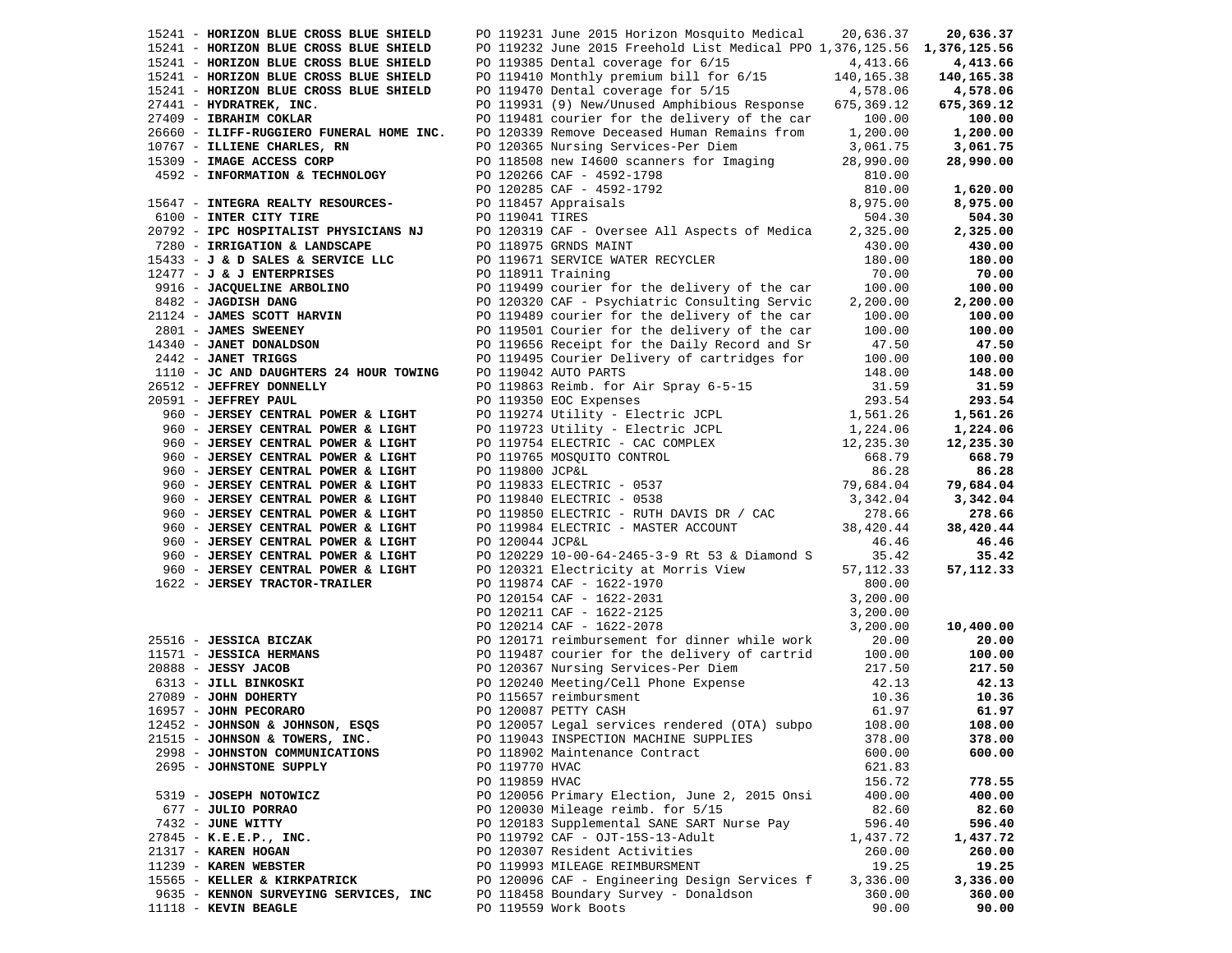| 15587 - KEYSTONE PUBLIC SAFETY INC.                                                 | PO 116134 Proprietary software maintenance                                                                | 750.00     | 750.00     |
|-------------------------------------------------------------------------------------|-----------------------------------------------------------------------------------------------------------|------------|------------|
| 17948 - KIDDE FIRE TRAINERS, INC.                                                   | PO 118988 Annual Maintenance Contract-Life Sa                                                             | 35,271.00  |            |
|                                                                                     | PO 118971 Smoke Fluid                                                                                     | 1,200.00   | 36,471.00  |
| 11406 - KONKUS CORPORATION                                                          | PO 119566 CAF - Replacement of County Bridge                                                              | 0.01       |            |
|                                                                                     | PO 119566 CAF - Replacement of County Bridge                                                              | 34,913.90  | 34,913.91  |
| 11406 - KONKUS CORPORATION                                                          | PO 119667 CAF - Superstructure Replacement of 15,500.02                                                   |            |            |
|                                                                                     | PO 119667 CAF - Superstructure Replacement of                                                             | 246,887.16 | 262,387.18 |
|                                                                                     | PO 117795 LANGUAGE TRANSLATION SERVICE                                                                    |            |            |
| 12726 - LANGUAGE LINE SERVICES                                                      |                                                                                                           | 103.70     |            |
|                                                                                     | PO 118745 Interpretation Service                                                                          | 28.90      |            |
|                                                                                     | PO 118850 interpretation services                                                                         | 93.50      | 226.10     |
| 5932 - LARRY PETERS                                                                 | PO 118826 OEM Supplies                                                                                    | 71.50      | 71.50      |
| 25486 - LASZLO CSENGETO                                                             | PO 119965 Mileage reimb. for 5/15                                                                         | 32.20      | 32.20      |
| 7821 - LAURA ROBERTS                                                                | PO 120169 reimbursement to laura for mileage                                                              | 231.15     | 231.15     |
| 21125 - LAUREN LAVISTA<br>21529 - LAURETTE J. SIMON                                 | PO 119479 Tempopry help for the Primary Elect                                                             | 125.00     | 125.00     |
|                                                                                     | PO 120308 Employee Reimbursement                                                                          | 30.00      | 30.00      |
| 25383 - LAW OFFICE OF ROBERT J. GREENBAUM PO 119884 Various legal services rendered |                                                                                                           | 1,092.00   | 1,092.00   |
| $26914$ - LEE BICZAK                                                                | PO 119497 Courier delivery of the cartridges                                                              | 100.00     | 100.00     |
| 21126 - LINDA ALVEN                                                                 | PO 119505 Courier for the delivery of the car                                                             | 100.00     | 100.00     |
| 126 - LINDA ALVEN<br>412 - LINDA CSENGETO                                           | PO 120031 Mileage reimb. for 2/15 to 4/15                                                                 | 145.35     | 145.35     |
|                                                                                     | PO 119920 Primary Election Day Observer June                                                              | 100.00     | 100.00     |
| 12684 - LINDA HUMPHRIES<br>21851 - LOGMEIN, INC.                                    | PO 118150 Log Me In Central - Annual Software                                                             | 499.00     | 499.00     |
| 15816 - LONGFELLOWS SANDWICH DELI                                                   | PO 119939 Longfellows Sandwich Deli - June 2,                                                             | 325.00     | 325.00     |
| 8307 - LOREEN RAFISURA                                                              | PO 120364 Nursing Services-Per Diem                                                                       | 559.81     | 559.81     |
| 21100 - LOUISE R. MACCHIA                                                           | PO 120373 Nursing Services-Per Diem                                                                       | 2,220.00   | 2,220.00   |
|                                                                                     | PO 119985 MEAL RECEIPTS                                                                                   |            | 420.00     |
| 53 - LOVEYS PIZZA & GRILL                                                           |                                                                                                           | 420.00     |            |
| 666 - LUCY CANNIZZO                                                                 | PO 119914 MILEAGE REIMBURSMENT<br>PO 120309 Employee Reimbursement<br>PO 119914 MILEAGE REIMBURSMENT      | 70.80      | 70.80      |
| 25569 - LYDIA BUAYABAN                                                              | PO 120309 Employee Reimbursement<br>PO 120256 CAF - Freeholder Special Projects<br>22,500.00<br>2.500.00  | 30.00      | 30.00      |
| 16280 - M. C. ECONOMIC DEVELOPMENT                                                  |                                                                                                           |            | 32,500.00  |
| 20783 - MA. LIZA IMPERIAL                                                           | PO 120363 Nursing Services-Per Diem                                                                       | 2,654.01   | 2,654.01   |
| 7568 - MADUKWE IMO IBOKO, RN                                                        | PO 120362 Nursing Services-Per Diem 2,368.00                                                              |            | 2,368.00   |
| 12296 - MAGNUM PRODUCTS                                                             | PO 119035 TRUCK PARTS                                                                                     | 11.77      | 11.77      |
| 6514 - MAJOR POLICE SUPPLY                                                          | PO 118737 PLEASE ORDER - Amplifier/D. Ackerma                                                             | 365.70     |            |
|                                                                                     | PO 119037 AUTO PARTS                                                                                      | 184.00     | 549.70     |
| 3210 - MANPOWER                                                                     | PO 118674 temporary staffing 1,836.80                                                                     |            | 1,836.80   |
| 25080 - MARIA CARMELITA OBLINA                                                      | PO 118674 temporary succes-Per Diem<br>PO 120366 Nursing Services-Per Diem                                | 485.75     | 485.75     |
| 21592 - MARIE ETIENNE                                                               | PO 120310 Employee Reimbursement                                                                          | 30.00      | 30.00      |
| 21905 - MARILYN L CIOFFI                                                            | PO 119942 Primary Election Day Observer June                                                              | 100.00     | 100.00     |
| 13796 - MARK CHIAROLANZA                                                            | PO 119673 Reimbursement Spring Tuition "2015"                                                             | 2,081.59   | 2,081.59   |
| 11023 - MARTHA YAGHI                                                                | PO 120370 Nursing Services-Per Diem                                                                       | 610.50     | 610.50     |
| 27786 - MASLOWSKI & ASSOCIATES                                                      | PO 120263 Various Public Relations work                                                                   | 9,300.00   | 9,300.00   |
| 9880 - MASTER GRINDING SERVICE INC                                                  | PO 117820 Chipper Blades                                                                                  | 400.00     | 400.00     |
| 4132 - MAYO MEDICAL LABORATORIES                                                    | PO 120222 Consultant                                                                                      | 62.41      | 62.41      |
| 16065 - MC VOCATIONAL SCHOOL DISTRICT                                               | PO 119916 Various Capital Projects 335,763.71                                                             |            |            |
|                                                                                     | PO 120444 6/15 DISTRICT TAXES TO BE RAISED 286,291.66                                                     |            | 622,055.37 |
| 14264 - MCMANIMON, SCOTLAND & BAUMANN LLC                                           |                                                                                                           |            |            |
|                                                                                     | PO 119842 Solar litigation legal services 10,590.97<br>PO 119719 Hurly time charges legal services 237.00 |            |            |
|                                                                                     | PO 119734 Professional Services - Bond Ordina                                                             | 300.00     | 11,127.97  |
| 16095 - MCMASTER-CARR SUPPLY CO                                                     | PO 119336 Misc. Parts                                                                                     | 190.39     | 190.39     |
| 26598 - MEDCARE MEDICAL SUPPLY INC.                                                 | PO 118996 MedA Nursing Supplies                                                                           | 842.64     | 842.64     |
| 26598 - MEDCARE MEDICAL SUPPLY INC.                                                 | PO 118997 MedA Nestle Food Source 1,649.24                                                                |            | 1,649.24   |
|                                                                                     |                                                                                                           |            |            |
| 8443 - MELOJANE CELESTINO                                                           | PO 120368 Nursing Services-Per Diem                                                                       | 1,811.15   | 1,811.15   |
| 2834 - MICHAEL DIFAZIO                                                              | PO 119218 2015 Annual NRAAO Conference Portsm                                                             | 620.06     | 620.06     |
| 4640 - MICHAEL DRURY                                                                | PO 119761 2015 CLOTHING ALLOWANCE                                                                         | 90.06      | 90.06      |
| 20858 - MICHAEL FITZPATRICK & SON INC.                                              | PO 118421 CAF - Snow Plowing and Ice Removal                                                              | 5,280.00   | 5,280.00   |
| 21669 - MICHAEL MCMAHON                                                             | PO 120291 Reimbursement - Netherlands                                                                     | 2,421.94   | 2,421.94   |
| 1766 - MICHELE PUZIO                                                                | PO 119504 courier for the delivery of cartrid                                                             | 100.00     | 100.00     |
| 24951 - MICHELLE CAPILI                                                             | PO 120371 Nursing Services-Per Diem                                                                       | 1,776.00   | 1,776.00   |
| 295 - MID-ATLANTIC TRUCK CENTRE INC                                                 | PO 119045 TRUCK PARTS                                                                                     | 427.07     | 427.07     |
| 10506 - MIDEO SYSTEMS INC                                                           | PO 119210 PROPRIETARY - Maintenance Agreemen                                                              | 4,284.00   | 4,284.00   |
| 26538 - MIKE MOLDE                                                                  | PO 119653 REIMBURSEMENT                                                                                   | 50.00      | 50.00      |
| 16207 - MILLER & CHITTY CO INC                                                      | PO 120322 CAF - Boiler Services & Repairs                                                                 | 3,591.47   | 3,591.47   |
| 25428 - MIRLENE ESTRIPLET                                                           | PO 120374 Nursing Services-Per Diem                                                                       | 2,654.75   | 2,654.75   |
| 5140 - MONOGRAM MADNESS                                                             | PO 120175 Monogram Madness back ordered                                                                   | 204.00     | 204.00     |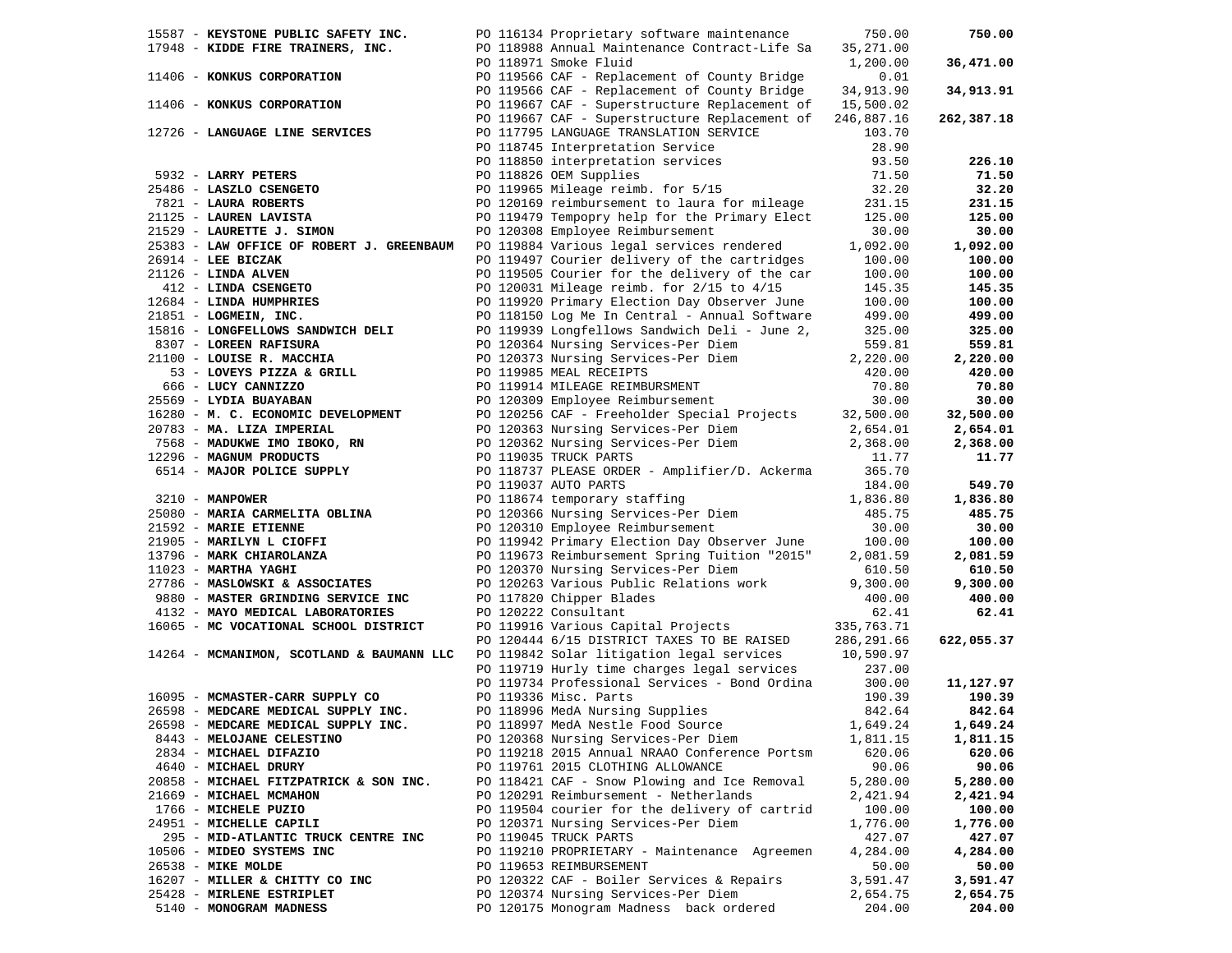|                                                                                                                                                                                                                                       |                |                                               |           | 189.90              |
|---------------------------------------------------------------------------------------------------------------------------------------------------------------------------------------------------------------------------------------|----------------|-----------------------------------------------|-----------|---------------------|
|                                                                                                                                                                                                                                       |                |                                               |           | 165.00              |
|                                                                                                                                                                                                                                       |                |                                               |           | 1,123.75            |
|                                                                                                                                                                                                                                       |                |                                               |           |                     |
|                                                                                                                                                                                                                                       |                |                                               |           | 628.28              |
| 313 - MONTAGE ENTERPRISES INC.<br>2013 - MONLIGHT DESIGNS<br>2013 - MORPHOTRAK INC BOLOGOST POLITIS ILLES (10<br>2013 - MORPHOTRAK INC POLITIS ILLES (10<br>2013 - MORRIS COUNTY ENGRAVING LLC POLITIS ILLES ACTYLIC CULLELLERS for C |                |                                               |           | 1,428.75            |
|                                                                                                                                                                                                                                       |                |                                               |           | 482.58              |
|                                                                                                                                                                                                                                       |                |                                               |           | 19,921.66           |
|                                                                                                                                                                                                                                       |                |                                               |           | 150.00              |
|                                                                                                                                                                                                                                       |                |                                               |           | 250.00              |
|                                                                                                                                                                                                                                       |                |                                               |           | 39.56               |
|                                                                                                                                                                                                                                       |                |                                               |           | 10,000.00           |
|                                                                                                                                                                                                                                       |                |                                               |           |                     |
|                                                                                                                                                                                                                                       |                |                                               |           | 7,037.33            |
|                                                                                                                                                                                                                                       |                |                                               |           | 5,340.00            |
|                                                                                                                                                                                                                                       |                |                                               |           | 1,462.00            |
|                                                                                                                                                                                                                                       |                |                                               |           | 92.00               |
|                                                                                                                                                                                                                                       |                |                                               |           | 24,375.00           |
|                                                                                                                                                                                                                                       |                |                                               |           | 2,316.00            |
|                                                                                                                                                                                                                                       |                |                                               |           | 3,110.00            |
|                                                                                                                                                                                                                                       |                |                                               |           | 1,454.31            |
|                                                                                                                                                                                                                                       |                |                                               |           | 543.97              |
|                                                                                                                                                                                                                                       |                |                                               |           | 828.89              |
|                                                                                                                                                                                                                                       |                |                                               |           | 589.96              |
|                                                                                                                                                                                                                                       |                |                                               |           | 881.58              |
|                                                                                                                                                                                                                                       |                |                                               |           | 1,601.48            |
|                                                                                                                                                                                                                                       |                |                                               |           | 7,793.96            |
|                                                                                                                                                                                                                                       |                |                                               |           | 1,627.78            |
|                                                                                                                                                                                                                                       |                |                                               |           | 6,034.77            |
|                                                                                                                                                                                                                                       |                |                                               |           | 180.00              |
|                                                                                                                                                                                                                                       |                |                                               |           | 880.00              |
|                                                                                                                                                                                                                                       |                |                                               |           |                     |
|                                                                                                                                                                                                                                       |                |                                               |           |                     |
|                                                                                                                                                                                                                                       |                |                                               |           |                     |
|                                                                                                                                                                                                                                       |                |                                               |           |                     |
|                                                                                                                                                                                                                                       |                |                                               |           | 593.59              |
|                                                                                                                                                                                                                                       |                |                                               |           | 27,743.43           |
|                                                                                                                                                                                                                                       |                |                                               |           |                     |
|                                                                                                                                                                                                                                       |                |                                               |           |                     |
|                                                                                                                                                                                                                                       |                |                                               |           | 54,342.00<br>562.99 |
|                                                                                                                                                                                                                                       |                |                                               |           |                     |
|                                                                                                                                                                                                                                       |                |                                               |           | 120.00              |
|                                                                                                                                                                                                                                       |                |                                               |           | 59.78               |
| 1993 - MONETY MONETY (1993 - 1995)<br>1993 - MONETY MONETY AND SUN (1995 - 1995 - 1995 - 1995 - 1995 - 1995 - 1995 - 1995 - 1995 - 1995 - 1995 - 1995 - 1995 - 1995 - 1995 - 1995 - 1995 - 1995 - 1995 - 1995 - 1995 - 1995 - 1       |                |                                               |           | 60.00               |
|                                                                                                                                                                                                                                       |                |                                               |           |                     |
|                                                                                                                                                                                                                                       |                |                                               |           |                     |
|                                                                                                                                                                                                                                       |                |                                               |           |                     |
|                                                                                                                                                                                                                                       |                |                                               |           |                     |
|                                                                                                                                                                                                                                       |                |                                               |           |                     |
|                                                                                                                                                                                                                                       |                |                                               |           | 4,154.18            |
|                                                                                                                                                                                                                                       |                |                                               |           | 75.00               |
|                                                                                                                                                                                                                                       |                |                                               |           | 162.00              |
| 16648 - NJ POLICE TRAFFIC OFFICER ASSC                                                                                                                                                                                                |                | PO 118965 Membership Dues "2015"              | 50.00     | 50.00               |
| 16664 - NJ STATE BAR ASSOCIATION                                                                                                                                                                                                      | PO 118898 Dues |                                               | 215.00    | 215.00              |
| 16672 - DIVISION OF STATE POLICE                                                                                                                                                                                                      |                | PO 111201 Detection Equipment Maintenance     | 4,600.00  | 4,600.00            |
| $4767 - NJJOA$                                                                                                                                                                                                                        |                | PO 118904 Training                            | 300.00    | 300.00              |
| $305 - NJLA$                                                                                                                                                                                                                          |                | PO 118358 Annual NJLA Conference              | 735.00    | 735.00              |
| 2244 - NORTHAMPTON COMMUNITY COLLEGE                                                                                                                                                                                                  |                | PO 119879 CAF - 2244-2017                     | 3,200.00  |                     |
|                                                                                                                                                                                                                                       |                | PO 120158 CAF - 2244-1846                     | 2,664.00  | 5,864.00            |
| 16738 - NORTHEASTERN HARDWARE CO INC                                                                                                                                                                                                  |                | PO 119049 SHOP SUPPLIES                       | 149.00    | 149.00              |
| 16786 - O'MULLAN & BRADY P.C.                                                                                                                                                                                                         |                | PO 120070 County Counsel Administration legal | 21,073.00 | 21,073.00           |
| $10846 - ODB CO$                                                                                                                                                                                                                      |                | PO 119050 TRUCK PARTS                         | 160.00    | 160.00              |
| 10246 - OFFICE OF TEMPORARY ASSISTANCE                                                                                                                                                                                                |                | PO 120124 Estimated Co. Share of ASSIR for 6/ | 42,000.00 | 42,000.00           |
| 10246 - OFFICE OF TEMPORARY ASSISTANCE                                                                                                                                                                                                |                | PO 120125 Estimated Co. Share of TANF Recipie | 11,000.00 | 11,000.00           |
| 4654 - OFFICE TEAM                                                                                                                                                                                                                    |                | PO 118946 Temporary employee Kimberly Johnson | 639.45    | 639.45              |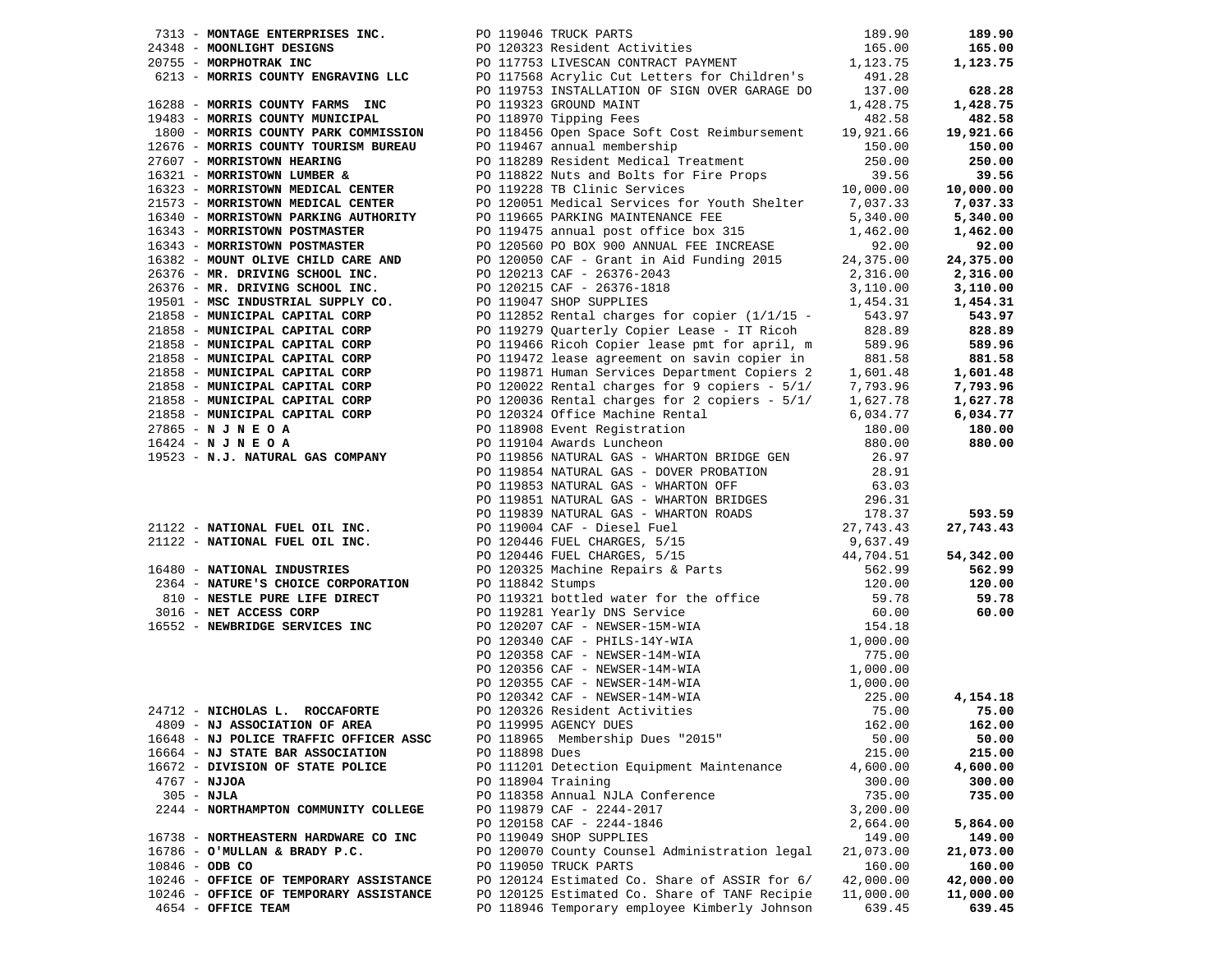|                  | 4654 - OFFICE TEAM                                                                  | PO 119237 J. Morris 5/15 Parking & w/e 5/8/15                                                                                                                                                                                                                                                                                                                                                                                                                                                  | 782.00                | 782.00    |
|------------------|-------------------------------------------------------------------------------------|------------------------------------------------------------------------------------------------------------------------------------------------------------------------------------------------------------------------------------------------------------------------------------------------------------------------------------------------------------------------------------------------------------------------------------------------------------------------------------------------|-----------------------|-----------|
|                  |                                                                                     |                                                                                                                                                                                                                                                                                                                                                                                                                                                                                                | 871.13                | 871.13    |
|                  | 4654 - OFFICE TEAM<br>8687 - ON TIME TRANSPORT INC.<br>10007 - Times TRANSPORT INC. | PO 119352 J. Morris w/e 5/15/15<br>PO 120133 Medical Transportation                                                                                                                                                                                                                                                                                                                                                                                                                            | 776.00                | 776.00    |
|                  |                                                                                     | 10287 - PANCIELLO CONSTRUCTION LLC $\begin{array}{ccc} 10287 & - & 120138 & \text{CAF} \\ - & & 120138 & \text{CAF} \\ \end{array}$ - Labor Rates Concrete Replacem $\begin{array}{ccc} 8,970.00 \\ - & 150.44 \\ \end{array}$                                                                                                                                                                                                                                                                 |                       | 8,970.00  |
|                  | 16887 - PAPER MART INC                                                              |                                                                                                                                                                                                                                                                                                                                                                                                                                                                                                | 158.44                |           |
|                  |                                                                                     | PO 119370 Copy Paper and Envelopes<br>PO 119677 Copy Paper - K9                                                                                                                                                                                                                                                                                                                                                                                                                                | 264.80                | 423.24    |
|                  | 11693 - PARETTE SOMJEN ARCHITECTS LLC                                               | PO 119331 ROOF REPLACEMENT - COURTHOUSE<br>po 119883 milface peimeursment                                                                                                                                                                                                                                                                                                                                                                                                                      | 500.00                | 500.00    |
|                  | 11293 - PATRICIA DUMPERT                                                            | PO 119883 MILEAGE REIMBURSMENT                                                                                                                                                                                                                                                                                                                                                                                                                                                                 | 15.75                 | 15.75     |
|                  | 25760 - PATRICK J. SAARLOOS                                                         | PO 119488 courier for the delivery of cartrid 100.00                                                                                                                                                                                                                                                                                                                                                                                                                                           |                       | 100.00    |
|                  | 8535 - PAULA JORDAO                                                                 | PO 120142 Travel Expense                                                                                                                                                                                                                                                                                                                                                                                                                                                                       | 165.00                | 165.00    |
|                  | 27367 - PEARSON EDUCATION INC.                                                      | PO 112716 teaching materials for Literacy lab                                                                                                                                                                                                                                                                                                                                                                                                                                                  | 330.12                |           |
|                  |                                                                                     | PO 114254 audio CD's.                                                                                                                                                                                                                                                                                                                                                                                                                                                                          | 76.21                 | 406.33    |
|                  | 19663 - PERFORMANCE TRAILERS INC.                                                   | PO 119736 OEM Vehicle Parts                                                                                                                                                                                                                                                                                                                                                                                                                                                                    | 58.00                 | 58.00     |
|                  | 25554 - PETER STROISZ                                                               | PO 119506 Courier for the delivery of cartrid                                                                                                                                                                                                                                                                                                                                                                                                                                                  | 100.00                | 100.00    |
|                  | 12426 - PETROCHOICE                                                                 |                                                                                                                                                                                                                                                                                                                                                                                                                                                                                                | 4,339.48              | 4,339.48  |
|                  | 17019 - PHILLIPSBURG SCHOOL BASED                                                   | PO 119052 OIL AND LUBRICANTS<br>PO 120343 CAF - PHILS-14Y-WIA                                                                                                                                                                                                                                                                                                                                                                                                                                  | 1,055.00              |           |
|                  |                                                                                     |                                                                                                                                                                                                                                                                                                                                                                                                                                                                                                | 661.00                | 1,716.00  |
|                  | 17066 - PLAINSMAN AUTO SUPPLY                                                       | PO 120343 CAF - FOLLS-14Y-WIA<br>PO 120341 CAF - PHILS-14Y-WIA<br>PO 119053 CAR PARTS<br>PO 119192 Misc. Supplies<br>20 119572 Misc. Parts                                                                                                                                                                                                                                                                                                                                                     | 5,424.58              |           |
|                  |                                                                                     |                                                                                                                                                                                                                                                                                                                                                                                                                                                                                                |                       |           |
|                  |                                                                                     |                                                                                                                                                                                                                                                                                                                                                                                                                                                                                                |                       | 5,500.24  |
|                  |                                                                                     |                                                                                                                                                                                                                                                                                                                                                                                                                                                                                                | 55.<br>19.83<br>19.83 | 5,364.74  |
|                  |                                                                                     |                                                                                                                                                                                                                                                                                                                                                                                                                                                                                                |                       | 125.00    |
|                  |                                                                                     |                                                                                                                                                                                                                                                                                                                                                                                                                                                                                                |                       | 87,028.30 |
|                  |                                                                                     |                                                                                                                                                                                                                                                                                                                                                                                                                                                                                                |                       | 500.00    |
|                  |                                                                                     |                                                                                                                                                                                                                                                                                                                                                                                                                                                                                                |                       | 255.60    |
|                  |                                                                                     |                                                                                                                                                                                                                                                                                                                                                                                                                                                                                                |                       | 896.00    |
|                  |                                                                                     |                                                                                                                                                                                                                                                                                                                                                                                                                                                                                                |                       |           |
|                  |                                                                                     |                                                                                                                                                                                                                                                                                                                                                                                                                                                                                                |                       |           |
|                  |                                                                                     |                                                                                                                                                                                                                                                                                                                                                                                                                                                                                                |                       | 2,529.21  |
|                  |                                                                                     | 17117 - POWER PLACE INC<br>25535 - PRECIOUS GEMS MUSIC, LLC<br>10503 - PREMIER HEALTHCARE<br>24230 - PRIORITY DISPATCH CORP.<br>1771 - PROGRESSIVE BUSINESS<br>316 - PROJECT SELF SUFFICIENCY<br>17189 - PSE&G CO<br>24413 - QUALITY AUTO GL<br>21413 - QUALITY AUTO GLASS, INC<br>264 - R & J CONTROL, INC.<br>264 - R & J CONTROL, INC.<br>264 - R & J CONTROL, INC.<br>264 - R & J CONTROL, INC.<br>264 - R & J CONTROL, INC.<br>264 - R & J CONTROL, INC.<br>264 - R & J CONTROL, INC.<br> |                       | 191.77    |
|                  |                                                                                     |                                                                                                                                                                                                                                                                                                                                                                                                                                                                                                |                       | 3,135.00  |
|                  |                                                                                     |                                                                                                                                                                                                                                                                                                                                                                                                                                                                                                |                       | 4,641.84  |
|                  |                                                                                     | PO 119178 CAF - Generator Repair Services                                                                                                                                                                                                                                                                                                                                                                                                                                                      |                       |           |
|                  |                                                                                     | PO 119146 CAF - Generator Repair Services                                                                                                                                                                                                                                                                                                                                                                                                                                                      | 165.00                |           |
|                  |                                                                                     | PO 119674 CART Trailer Maintenance                                                                                                                                                                                                                                                                                                                                                                                                                                                             | 225.00                | 3,525.00  |
|                  | 17215 - R.S. KNAPP CO. INC.                                                         | PO 118805 plans & specs for Sussex Tpke 1,590.95                                                                                                                                                                                                                                                                                                                                                                                                                                               |                       |           |
|                  |                                                                                     | PO 118841 plans & specs for Rubble Wall/Br. 1 $1,192.65$                                                                                                                                                                                                                                                                                                                                                                                                                                       |                       |           |
|                  |                                                                                     | PO 119276 paper supply for printer                                                                                                                                                                                                                                                                                                                                                                                                                                                             | 440.31                |           |
|                  |                                                                                     | PO 119561 Service Contract                                                                                                                                                                                                                                                                                                                                                                                                                                                                     | 66.64                 | 3,290.55  |
|                  | 17255 - RARITAN VALLEY COMMUNITY                                                    | PO 120553 Chargeback for Summer 2015 Weaver                                                                                                                                                                                                                                                                                                                                                                                                                                                    | 362.64                | 362.64    |
|                  | 12128 - READY SUPPLY                                                                | PO 120331 Plant Operations, Nursing General St                                                                                                                                                                                                                                                                                                                                                                                                                                                 | 10,023.20             | 10,023.20 |
|                  | 17270 - RECORDER COMMUNITY NEWSPAPERS                                               | PO 119567 Renewal subscription for the Madiso                                                                                                                                                                                                                                                                                                                                                                                                                                                  | 41.00                 |           |
|                  |                                                                                     | PO 119568 Renewal subscription for the Chatha                                                                                                                                                                                                                                                                                                                                                                                                                                                  | 41.00                 | 82.00     |
|                  |                                                                                     | PO 120121 Morris View Health and Safety Upgra                                                                                                                                                                                                                                                                                                                                                                                                                                                  | 21,503.99             | 21,503.99 |
|                  | 27101 - REDMANN ELECTRIC CO., INC.<br>24300 - RELIABLE LIFT TRUCK SERVICES          |                                                                                                                                                                                                                                                                                                                                                                                                                                                                                                |                       | 1,177.64  |
|                  | 27881 - RESOLUTIONS                                                                 | PO 120348 Machinery Repair & Parts 1,177.64<br>PO 119318 Resolurtions coaching and training 2,000.00                                                                                                                                                                                                                                                                                                                                                                                           |                       | 2,000.00  |
|                  | 21177 - RICHARD K. KEARNY                                                           |                                                                                                                                                                                                                                                                                                                                                                                                                                                                                                |                       | 400.00    |
|                  | 21738 - RICOH AMERICAS CORP                                                         | PO 111525 2015 Re-Grant for MCHC 400.00<br>PO 119405 Additional images - $2/7/15$ - $5/6/15$ 203.41                                                                                                                                                                                                                                                                                                                                                                                            |                       | 203.41    |
|                  | 17334 - RIO'S ENGRAVING                                                             | PO 119299 new rubber stamps for the passport                                                                                                                                                                                                                                                                                                                                                                                                                                                   | 651.00                | 651.00    |
|                  | 7952 - RIOS' ENGRAVING                                                              | PO 119324 Notary Seal and Self Stamp - Sheila 90.00                                                                                                                                                                                                                                                                                                                                                                                                                                            |                       | 90.00     |
|                  | 1395 - ROBERT ALVIENE                                                               | PO 119747 PETTY CASH REIMBURSEMENT - DEVICE I                                                                                                                                                                                                                                                                                                                                                                                                                                                  | 48.52                 | 48.52     |
|                  | 23739 - ROBERT J. KENNEDY                                                           | PO 119832 Basic County Elections Training Pro                                                                                                                                                                                                                                                                                                                                                                                                                                                  | 103.84                | 103.84    |
|                  | 20142 - ROBOTECH CAD SOLUTIONS                                                      | PO 120151 CAF - 20142-2028                                                                                                                                                                                                                                                                                                                                                                                                                                                                     | 800.00                | 800.00    |
|                  | 26509 - ROGER ARMSTRONG                                                             | PO 119862 Reimb. for air spray 6-5-15                                                                                                                                                                                                                                                                                                                                                                                                                                                          | 101.73                | 101.73    |
|                  | 7805 - ROSE DUMAPIT                                                                 | PO 120398 Nursing Services-Per Diem                                                                                                                                                                                                                                                                                                                                                                                                                                                            | 296.00                | 296.00    |
|                  | 24397 - ROSEMARY BATANE COBCOBO                                                     | PO 120336 Nursing Services-Per Diem                                                                                                                                                                                                                                                                                                                                                                                                                                                            | 1,933.25              | 1,933.25  |
|                  | 5345 - ROUTE 23 AUTOMALL LLC                                                        | PO 119057 AUTO PARTS                                                                                                                                                                                                                                                                                                                                                                                                                                                                           | 1,545.82              | 1,545.82  |
|                  | 25564 - RUG AND FLOOR STORE                                                         | PO 119458 REPLACE CARPET                                                                                                                                                                                                                                                                                                                                                                                                                                                                       | 20,301.14             | 20,301.14 |
|                  | 9938 - RUTGERS CENTER FOR CONTINUING                                                | PO 120157 CAF - 9938-1183                                                                                                                                                                                                                                                                                                                                                                                                                                                                      | 800.00                | 800.00    |
|                  | 20670 - SAFARILAND LLC                                                              | PO 118889 Narcotic Grant State approved Train                                                                                                                                                                                                                                                                                                                                                                                                                                                  | 100.00                | 100.00    |
| $25252 - SAFE-T$ |                                                                                     | PO 109992 Fire Pants and Tails                                                                                                                                                                                                                                                                                                                                                                                                                                                                 | 9,417.50              | 9,417.50  |
|                  | 1723 - SALVATORE F. PAOLELLA                                                        | PO 119503 courier for the delivery of cartrid                                                                                                                                                                                                                                                                                                                                                                                                                                                  | 100.00                | 100.00    |
|                  | 21604 - SAM CONSULTING SERVICES INC                                                 | PO 119886 CAF - 21604-1975                                                                                                                                                                                                                                                                                                                                                                                                                                                                     | 3,200.00              | 3,200.00  |
|                  |                                                                                     |                                                                                                                                                                                                                                                                                                                                                                                                                                                                                                |                       |           |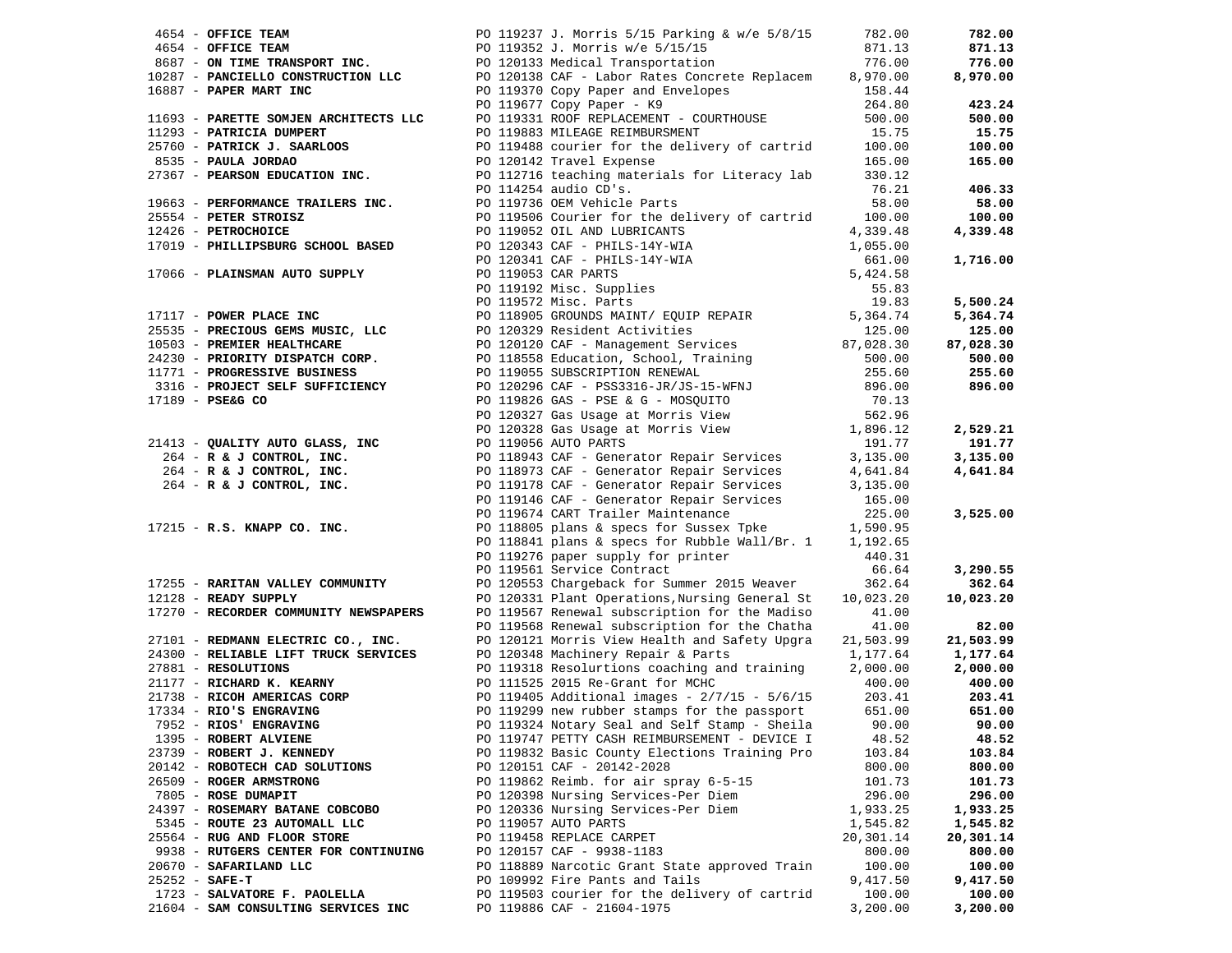|                                                                                                                                                                                                                              |                 | 21319 - SCHINDLER ELEVATOR CORPORATION PO 120148 Service Agreements<br>2,443.29<br>21685 - SENIOR SALON SERVICES LLC<br>19854 - SHEAFFER SUPPLY INC.<br>27853 - SHELLEY REINER<br>1636 - SHELLEY REINER<br>17726 - SHE INTERNATIONAL CORP                                            |            | 2,443.29   |
|------------------------------------------------------------------------------------------------------------------------------------------------------------------------------------------------------------------------------|-----------------|--------------------------------------------------------------------------------------------------------------------------------------------------------------------------------------------------------------------------------------------------------------------------------------|------------|------------|
|                                                                                                                                                                                                                              |                 |                                                                                                                                                                                                                                                                                      |            | 5,950.00   |
|                                                                                                                                                                                                                              |                 |                                                                                                                                                                                                                                                                                      |            | 164.21     |
|                                                                                                                                                                                                                              |                 |                                                                                                                                                                                                                                                                                      |            | 1,413.75   |
|                                                                                                                                                                                                                              |                 |                                                                                                                                                                                                                                                                                      |            | 468.79     |
|                                                                                                                                                                                                                              |                 |                                                                                                                                                                                                                                                                                      |            |            |
|                                                                                                                                                                                                                              |                 |                                                                                                                                                                                                                                                                                      |            |            |
|                                                                                                                                                                                                                              |                 |                                                                                                                                                                                                                                                                                      |            |            |
|                                                                                                                                                                                                                              |                 |                                                                                                                                                                                                                                                                                      |            | 33,227.39  |
|                                                                                                                                                                                                                              |                 |                                                                                                                                                                                                                                                                                      |            | 911.22     |
| 17690 - SMITH & SOLOMON                                                                                                                                                                                                      |                 |                                                                                                                                                                                                                                                                                      |            | 3,200.00   |
|                                                                                                                                                                                                                              |                 | 9283 - SIRCHIE AQUISITIONS COMPANY<br>9283 - SIRCHIE AQUISITIONS COMPANY PO 117948 Investigative Expense 911.22<br>911.22 PO 120208 CAF - 17690-1650 3,200.00<br>9283 - SMITH & SOLOMON PO 120208 CAF - 17690-1650 3,200.00                                                          |            | 412.76     |
|                                                                                                                                                                                                                              |                 | 17699 - SMITH MOTOR CO., INC.<br>17699 - SMITH MOTOR CO., INC.<br>18981 - SODEXO INC & AFFILIATES<br>18981 - SODEXO INC & AFFILIATES<br>18981 - SODEXO INC & AFFILIATES<br>18981 - SODEXO INC & AFFILIATES<br>18981 - SODEXO INC & AFFILIA                                           |            | 1,116.88   |
|                                                                                                                                                                                                                              |                 |                                                                                                                                                                                                                                                                                      |            | 161.41     |
|                                                                                                                                                                                                                              |                 |                                                                                                                                                                                                                                                                                      |            | 64.10      |
|                                                                                                                                                                                                                              |                 |                                                                                                                                                                                                                                                                                      |            | 6,902.13   |
| 6981 - SODEXO INC & AFFILIATES<br>6981 - SODEXO INC & AFFILIATES<br>6981 - SODEXO INC & AFFILIATES                                                                                                                           |                 | PO 111269 Detection Equipment Maintenance<br>PO 116682 JDC Catering event<br>PO 119857 Refreshments for Committee Meeting<br>PO 120018 CAF - Dietary Services for Various<br>PO 120075 CAF - Dietary Services for Various<br>PO 120075 C                                             |            | 7,636.97   |
|                                                                                                                                                                                                                              |                 |                                                                                                                                                                                                                                                                                      |            | 9,494.22   |
| 17755 - SOUTHEAST MORRIS COUNTY<br>17755 - SOUTHEAST MORRIS COUNTY<br>20804 - SPECIALTY MEDICAL PRODUCTS INC.                                                                                                                |                 | PO 119752 Water Usage at Morris View 5,678.79<br>DO 120132 Water Usage at Morris View 5,678.79<br>DO 120337 Durable Nursing Equipment Rental 4,883.74                                                                                                                                |            | 5,678.79   |
|                                                                                                                                                                                                                              |                 | PO 120337 Durable Nursing Equipment Rental 4,883.74                                                                                                                                                                                                                                  |            | 4,883.74   |
| 5031 - SPRINT NEXTEL                                                                                                                                                                                                         |                 |                                                                                                                                                                                                                                                                                      |            | 32.32      |
| 1611 - STAINI NEALES<br>4611 - STAPLES ADVANTAGE                                                                                                                                                                             |                 |                                                                                                                                                                                                                                                                                      |            | 942.97     |
|                                                                                                                                                                                                                              |                 |                                                                                                                                                                                                                                                                                      |            | 214.88     |
|                                                                                                                                                                                                                              |                 |                                                                                                                                                                                                                                                                                      |            | 220.03     |
|                                                                                                                                                                                                                              |                 |                                                                                                                                                                                                                                                                                      |            | 147.16     |
|                                                                                                                                                                                                                              |                 | PO 118679 Jack's cell phone<br>PO 118679 Jack's cell phone<br>PO 118149 Office Supplies<br>PO 118149 Office Supplies<br>PO 118430 OFFICE SUPPLIES<br>PO 118573 Office Supplies<br>PO 118913 Office Supplies<br>PO 118913 Office Supplies<br>22                                       |            | 424.84     |
| 1011 - STAPLES ADVANTAGE<br>4611 - STAPLES ADVANTAGE<br>4611 - STAPLES ADVANTAGE<br>4611 - STAPLES ADVANTAGE<br>4611 - STAPLES ADVANTAGE<br>4611 - STAPLES ADVANTAGE<br>4611 - STAPLES ADVANTAGE<br>4611 - STAPLES ADVANTAGE |                 |                                                                                                                                                                                                                                                                                      |            | 112.43     |
|                                                                                                                                                                                                                              |                 | PO 118923 Office Supplies - Superintendent of 112.43<br>PO 119001 NYC 1054187 1,274.86                                                                                                                                                                                               |            | 1,274.86   |
|                                                                                                                                                                                                                              |                 | PO 119001 NYC 1054187 1,274.86<br>PO 119060 OFFICE SUPPLIES 106.44<br>PO 119159 Supplies Invoice 76.65<br>PO 119184 OFFICE SUPPLIES 1,960.92                                                                                                                                         |            | 106.44     |
| 4611 - STAPLES ADVANTAGE<br>4611 - STAPLES ADVANTAGE                                                                                                                                                                         |                 |                                                                                                                                                                                                                                                                                      |            | 76.65      |
|                                                                                                                                                                                                                              |                 |                                                                                                                                                                                                                                                                                      |            | 1,960.92   |
|                                                                                                                                                                                                                              |                 | PO 119193 Staples Inv 3266065630 Bus-Card Las 60.40                                                                                                                                                                                                                                  |            | 60.40      |
|                                                                                                                                                                                                                              |                 | PO 119194 OFFICE SUPPLIES<br>PO 119204 Office Supplies<br>PO 119224 AGING OFFICE SUPPLIES<br>PO 119225 NUTRITION OFFICE SUPPLIES<br>PO 119254 Admin Office - Microphone for 1                                                                                                        |            | 154.35     |
|                                                                                                                                                                                                                              |                 |                                                                                                                                                                                                                                                                                      |            | 187.04     |
|                                                                                                                                                                                                                              |                 |                                                                                                                                                                                                                                                                                      |            | 84.53      |
| 4611 - STAPLES ADVANTAGE<br>4611 - STAPLES ADVANTAGE                                                                                                                                                                         |                 |                                                                                                                                                                                                                                                                                      |            | 247.55     |
|                                                                                                                                                                                                                              |                 |                                                                                                                                                                                                                                                                                      |            | 59.99      |
| 4611 - STAPLES ADVANTAGE<br>4611 - STAPLES ADVANTAGE                                                                                                                                                                         |                 | PO 119254 Admin Office - Microphone for Audio 59.99<br>PO 119300 safety step stool and toner cartrid 517.27                                                                                                                                                                          |            | 517.27     |
|                                                                                                                                                                                                                              |                 |                                                                                                                                                                                                                                                                                      |            | 167.22     |
| 4611 - STAPLES ADVANTAGE<br>4611 - STAPLES ADVANTAGE                                                                                                                                                                         |                 |                                                                                                                                                                                                                                                                                      |            | 758.46     |
|                                                                                                                                                                                                                              |                 |                                                                                                                                                                                                                                                                                      |            | 81.64      |
|                                                                                                                                                                                                                              |                 |                                                                                                                                                                                                                                                                                      |            | 1,551.43   |
|                                                                                                                                                                                                                              |                 |                                                                                                                                                                                                                                                                                      |            | 754.53     |
|                                                                                                                                                                                                                              |                 |                                                                                                                                                                                                                                                                                      |            | 28.30      |
|                                                                                                                                                                                                                              |                 |                                                                                                                                                                                                                                                                                      |            | 41.95      |
|                                                                                                                                                                                                                              |                 | 4611 - <b>STAPLES ADVANTAGE</b><br>4611 - <b>STAPLES ADVANTAGE</b><br>4611 - <b>STAPLES ADVANTAGE</b><br>4611 - <b>STAPLES ADVANTAGE</b><br>4611 - <b>STAPLES ADVANTAGE</b><br>4611 - <b>STAPLES ADVANTAGE</b><br>4611 - <b>STAPLES ADVANTAGE</b><br>4611 - <b>STAPLES ADVANTAGE</b> |            | 75.29      |
|                                                                                                                                                                                                                              |                 |                                                                                                                                                                                                                                                                                      |            | 303.99     |
|                                                                                                                                                                                                                              |                 |                                                                                                                                                                                                                                                                                      |            | 363.78     |
|                                                                                                                                                                                                                              |                 |                                                                                                                                                                                                                                                                                      |            | 435.35     |
| 4611 - STAPLES ADVANTAGE                                                                                                                                                                                                     |                 | PO 120350 Office Supplies 1,857.68 1,857.68                                                                                                                                                                                                                                          |            |            |
| 5021 - AEROFUND FINANCIAL INC.                                                                                                                                                                                               |                 | PO 120293 CAF - Agreement STATSHUT-15M-JARC                                                                                                                                                                                                                                          | 5,188.76   |            |
|                                                                                                                                                                                                                              |                 | PO 120294 CAF - Agreement STATSHUT-15M-JARC                                                                                                                                                                                                                                          | 3,997.98   | 9,186.74   |
| 11825 - STATE SUPPLY CO INC                                                                                                                                                                                                  | PO 118978 HVAC  |                                                                                                                                                                                                                                                                                      | 368.73     | 368.73     |
| 16675 - STATE TOXICOLOGY LABORATORY                                                                                                                                                                                          |                 | PO 119105 Background Drug Tests                                                                                                                                                                                                                                                      | 315.00     | 315.00     |
| 12252 - STEPHANIE TARNOWSKI                                                                                                                                                                                                  |                 | PO 119492 courier for the delivery of the car                                                                                                                                                                                                                                        | 100.00     | 100.00     |
| 21595 - STEPHEN NEBESNI                                                                                                                                                                                                      |                 | PO 120249 2015 Countywide Training-Youth Lead                                                                                                                                                                                                                                        | 27.00      | 27.00      |
| 15211 - STEVEN B. HODES, DVM PA                                                                                                                                                                                              |                 | PO 118909 Medical K9                                                                                                                                                                                                                                                                 | 904.74     | 904.74     |
| 11909 - STEVEN RAYMOND                                                                                                                                                                                                       |                 | PO 119760 2015 WORK BOOTS - HILL                                                                                                                                                                                                                                                     | 90.00      | 90.00      |
| 13152 - STEWART & STEVENSON                                                                                                                                                                                                  |                 | PO 119061 TRUCK PARTS                                                                                                                                                                                                                                                                | 2,368.52   | 2,368.52   |
| 27161 - STRATODYNE, INC.                                                                                                                                                                                                     |                 | PO 119469 Mobile Oxygen Generation System                                                                                                                                                                                                                                            | 314,822.00 | 314,822.00 |
| 24132 - STS TIRE & AUTO CENTERS                                                                                                                                                                                              | PO 119062 TIRES |                                                                                                                                                                                                                                                                                      | 1,070.62   | 1,070.62   |
| 8621 - SUBURBAN PROPANE -2347                                                                                                                                                                                                |                 | PO 119009 Propane Delivery                                                                                                                                                                                                                                                           | 221.14     | 221.14     |
| $1718$ - SUSAN DOWNS                                                                                                                                                                                                         |                 | PO 119496 Courier Delivery of cartridges for                                                                                                                                                                                                                                         | 100.00     | 100.00     |
|                                                                                                                                                                                                                              |                 |                                                                                                                                                                                                                                                                                      |            |            |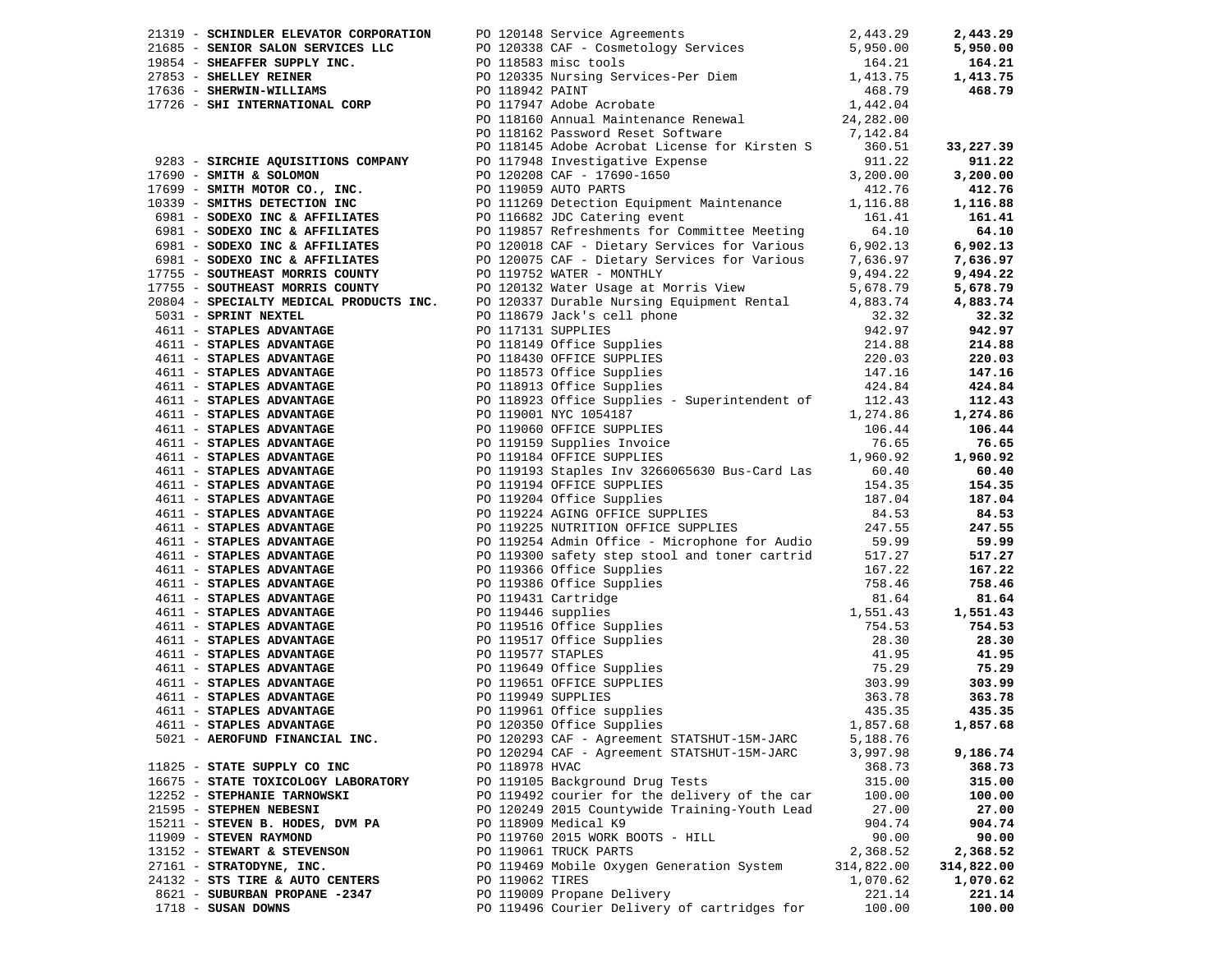|                | $1705$ - SUSAN JAEGER                   |                 | PO 119493 Delivery of the cartridges for Mine            | 100.00     | 100.00     |
|----------------|-----------------------------------------|-----------------|----------------------------------------------------------|------------|------------|
|                | 17937 - SUSSEX COUNTY COMMUNITY COLLEGE |                 | PO 120297 CAF - 17937-1815                               | 3,062.40   |            |
|                |                                         |                 | PO 120298 CAF - 17937-1816                               | 3,062.40   |            |
|                |                                         |                 | PO 120554 Chargeback for S115 Giacobe                    | 189.00     | 6,313.80   |
|                | 11172 - SUSSEX COUNTY DIVISION          |                 | PO 120025 CAF - Needs Based Work Support fund            | 50,000.00  | 50,000.00  |
|                |                                         |                 |                                                          |            |            |
|                | 25400 - SUZIE COLLIN                    |                 | PO 120334 Nursing Services-Per Diem                      | 1,202.50   | 1,202.50   |
|                | 6265 - T & M ASSOCIATES                 |                 | PO 120095 CAF - Engineering Design Services f            | 4,732.00   |            |
|                |                                         |                 | PO 120094 CAF - Engineering Design Services f            | 8,649.90   | 13,381.90  |
|                | 25523 - TACTICAL MEDICAL SOLUTIONS INC. |                 | PO 116824 TECC Kits                                      | 14,459.52  | 14,459.52  |
|                | $11318$ - TARA SANTA                    |                 | PO 119480 Tempory help for the Primary Electi            | 125.00     | 125.00     |
|                | 27875 - TASER INTERNATIONAL             |                 | PO 119519 CED Assistance Program Purchase                | 4,827.04   | 4,827.04   |
|                | 27875 - TASER INTERNATIONAL             | PO 120274 Taser |                                                          | 10,953.29  | 10,953.29  |
|                | 5611 - TBS CONTROLS LLC                 |                 | PO 118998 CAF - Environmental Control and HVA            | 2,679.17   | 2,679.17   |
|                |                                         |                 |                                                          |            |            |
|                | 17990 - TELESEARCH INC                  |                 | PO 118845 temporary staffing                             | 2,446.15   |            |
|                |                                         |                 | PO 119335 C. Kristiansen w/e 5/17/15                     | 487.50     |            |
|                |                                         |                 | PO 119450 temporary staffing                             | 4,165.31   | 7,098.96   |
|                | 26677 - TEODORA O. DELEON               |                 | PO 120333 Nursing Services-Per Diem                      | 1,017.50   | 1,017.50   |
|                | 27034 - TERESA OMWENGA                  |                 | PO 120332 Nursing Services-Per Diem                      | 2,081.25   | 2,081.25   |
|                | 21294 - TETRA TECH INC.                 |                 | PO 119739 CAF-UASI Emergency Mgt and Homeland            | 9,292.50   | 9,292.50   |
|                | 21214 - TEW FUNERAL SERVICES INC.       |                 | PO 120267 Remove Deceased Human Remains from             | 1,415.00   | 1,415.00   |
|                | 27366 - THE GODFATHER OF MORRISTOWN     | PO 117338 Meals |                                                          | 126.50     | 126.50     |
|                |                                         |                 |                                                          |            |            |
|                | 27366 - THE GODFATHER OF MORRISTOWN     | PO 119396 Meals |                                                          | 356.50     | 356.50     |
|                | 27366 - THE GODFATHER OF MORRISTOWN     |                 | PO 119943 The Godfather of MSTNPrimary Electi            | 554.00     | 554.00     |
|                | 17242 - THE LAW OFFICE OF               |                 | PO 119913 Morris View collections legal servi            | 144.00     | 144.00     |
|                | 5711 - THE TAB GROUP                    |                 | PO 119322 CAF - Records Storage                          | 47.85      | 47.85      |
|                | 27528 - THERMOWORKS, INC.               |                 | PO 118445 Thermometers                                   | 496.14     | 496.14     |
|                | 281 - TOMAR INDUSTRIES INC              | PO 119573 Lysol |                                                          | 91.80      | 91.80      |
|                | 20802 - TONI SINNER                     |                 | PO 119478 Tempory help for the Primary Electi            | 125.00     | 125.00     |
|                | 9099 - TONY SANCHEZ LTD                 |                 | PO 119063 TRUCK PARTS                                    | 655.15     | 655.15     |
|                | 20788 - TOP LINE CONSTRUCTION CORP      |                 | PO 120055 CAF - Milling and Resurfacing of We            | 53,277.01  |            |
|                |                                         |                 |                                                          |            |            |
|                |                                         |                 | PO 120055 CAF - Milling and Resurfacing of We 193,990.81 |            |            |
|                |                                         |                 | PO 120055 CAF - Milling and Resurfacing of We            | 149,262.66 | 396,530.48 |
|                | 27877 - TOP TEN USA, LLC                |                 | PO 119111 Data Processing Supplies                       | 895.00     | 895.00     |
|                | 9055 - TOTAL ADMINISTRATIVE SERVICES    |                 | PO 116985 4/1/2015-6/30/2015 TASC Admin Fees             | 2,346.00   | 2,346.00   |
|                | 16913 - TOWNSHIP OF PARSIPPANY -        |                 | PO 119986 WATER - PSTA                                   | 4,381.54   | 4,381.54   |
| $3049$ - TRANE |                                         |                 | PO 118788 SERVICE AGREEMENT                              | 1,037.50   |            |
|                |                                         |                 | PO 118812 HVAC REPAIR                                    | 7,200.00   | 8,237.50   |
|                | 8952 - TREASURER STATE OF NEW JERSEY    |                 | PO 117810 CBA 2015 Subscription renewal to UF            | 270.00     | 270.00     |
|                | 11781 - TREASURER. ST OF NJ             |                 | PO 118746 CSP Collection Intercept Fees - 1st            | 5,909.11   | 5,909.11   |
|                | 20000 - TREASURER-STATE OF NEW JERSEY   |                 | PO 119924 FY 2015 Public Complex Permit                  | 900.00     |            |
|                |                                         |                 |                                                          |            |            |
|                |                                         |                 | PO 119925 FY 2015 Highway Agency Permit Fee              | 5,100.00   | 6,000.00   |
|                | 12333 - TRIMBOLI & PRUSINOWSKI, LLC     |                 | PO 119873 County Counsel's Office legal servi            | 2,908.48   |            |
|                |                                         |                 | PO 120080 MCPO legal services rendered                   | 5,333.75   |            |
|                |                                         |                 | PO 120099 MC Sheriff's Office legal services             | 1,248.00   | 9,490.23   |
|                | 24804 - TRITEC OFFICE EQUIPMENT INC     |                 | PO 119451 Type K Refill Staples                          | 85.50      | 85.50      |
|                | 2181 - TRIUS, INC.                      |                 | PO 118259 TRUCK PARTS                                    | 507.50     | 507.50     |
|                | 24362 - TRUMBA CORPORATION              |                 | PO 116833 Annual Connect Subscription Publish            | 3,479.40   | 3,479.40   |
|                | 21577 - TRUSCHA QUATRONE                |                 | PO 119938 Primary Election Day Observer June             | 100.00     | 100.00     |
|                | 9285 - U.S. SECURITY ASSOCIATES, INC.   |                 | PO 118169 CAF - Unarmed Security Guards                  | 9,687.68   |            |
|                |                                         |                 | PO 118967 CAF - Unarmed Security Guards                  | 6,761.92   |            |
|                |                                         |                 | PO 119717 Security Officer - 03/27/15-05/14/1            |            |            |
|                |                                         |                 |                                                          | 4,361.75   |            |
|                |                                         |                 | PO 120349 CAF - Unarmed Security Guards                  | 12,495.92  | 33,307.27  |
|                | 436 - UNA HUTCHIN                       |                 | PO 111415 Medicare B Reimbursement July 2014             | 629.40     | 629.40     |
|                | 18233 - UNITED PARCEL SERVICE           |                 | PO 118752 summary of charges on account # 6x7            | 90.40      | 90.40      |
|                | 18232 - UNITED PARCEL SERVICE           |                 | PO 119243 UPS Shipping Fees                              | 0.70       | 0.70       |
|                | 15732 - UNIVERSAL UNIFORM SALES CO INC  |                 | PO 119342 CAF - Contract Renewal                         | 946.83     | 946.83     |
|                | 12628 - UNIVERSITY OF MISSOURI          |                 | PO 119227 Consultant                                     | 600.00     | 600.00     |
|                | 3489 - US MUNICIPAL SUPPLY, INC         |                 | PO 119064 TRUCK PARTS                                    | 520.69     | 520.69     |
|                | 20989 - USA ARCHITECTS PLANNERS &       |                 | PO 119767 CAF - Design & Construction Service            | 840.00     | 840.00     |
|                | 17234 - V E RALPH & SONS, INC.          |                 | PO 118071 shelter supplies                               | 280.40     |            |
|                |                                         |                 |                                                          |            |            |
|                |                                         |                 | PO 118436 shelter oxygen                                 | 1,482.25   | 1,762.65   |
|                | 18285 - VAN CLEEF ENGINEERING ASSOC     |                 | PO 110310 Boundary Survey                                | 4,526.00   | 4,526.00   |
|                | 23944 - VANASSE HANGEN BRUSTLIN INC.    |                 | PO 119956 CAF - Develop New County Circulatio            | 19,630.81  | 19,630.81  |
|                |                                         |                 |                                                          |            |            |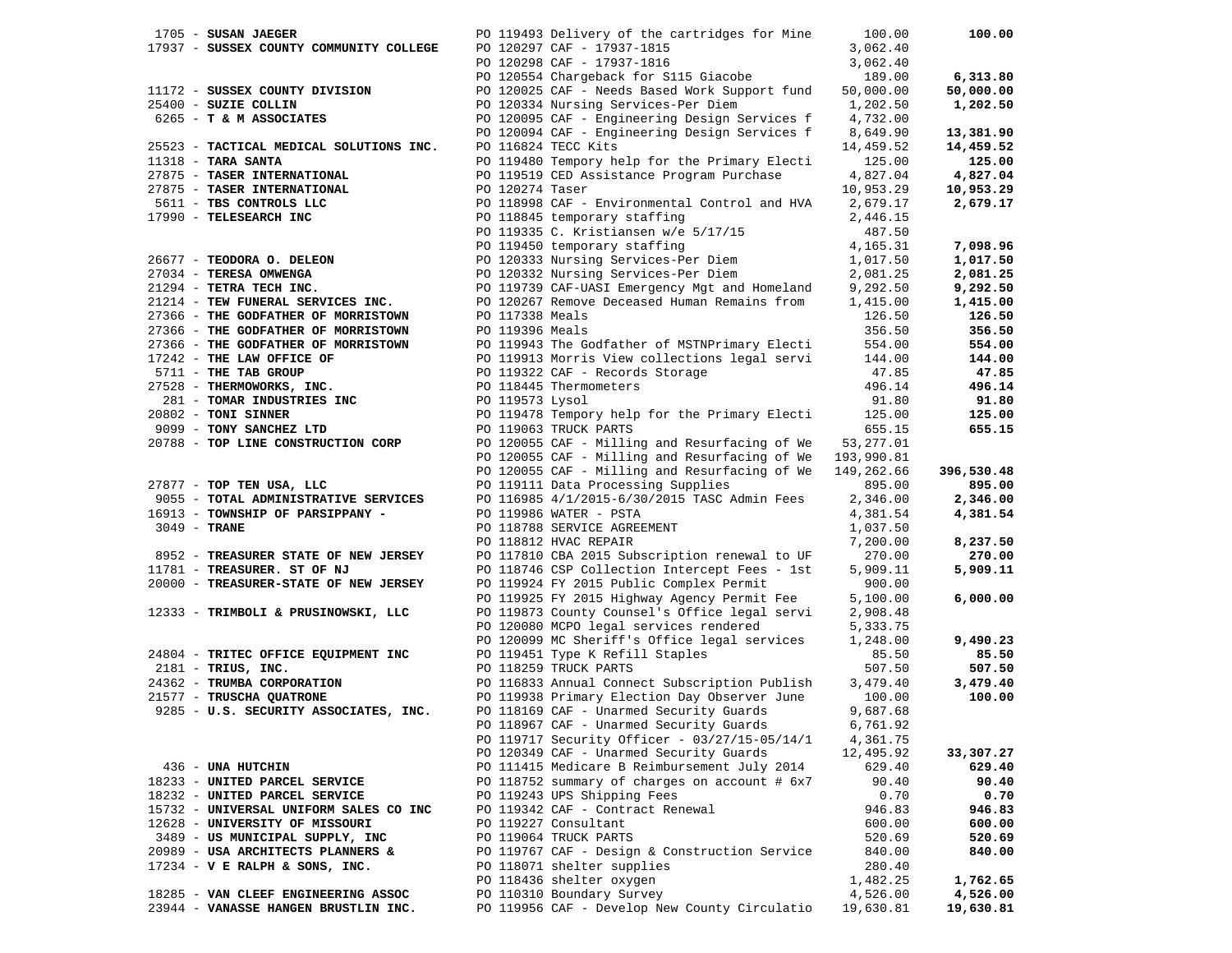| $1286$ - VERIZON                          |                    |                                                                              | 281.59     | 281.59     |
|-------------------------------------------|--------------------|------------------------------------------------------------------------------|------------|------------|
| $1286$ - VERIZON                          |                    | PO 118857 Phillipsburg phone services<br>PO 118999 Morris County OFCS & INST | 66.49      | 66.49      |
| $1286$ - VERIZON                          |                    | PO 119238 MC Roads Department - Final Billing                                | 650.58     | 650.58     |
| $1286 - VERIZON$                          |                    | PO 119244 April 2015 Centrex Bill                                            | 5,690.44   | 5,690.44   |
| $1286 - VERIZON$                          |                    | PO 119246 PRI Service L&PS Circuits                                          | 6,217.22   | 6,217.22   |
| $1286 - VERTZON$                          |                    | PO 119247 PRI Service - Schuyler Circuit                                     | 6,470.75   | 6,470.75   |
| $1286 - VERIZON$                          |                    | PO 119248 VOIP Service - POTS Lines for 911 C                                | 2,561.44   | 2,561.44   |
| $1286 - VERIZON$                          |                    | PO 119252 Monthly Data Services (TLS, JDC ISD                                | 7,712.40   | 7,712.40   |
| $1286$ - VERIZON                          |                    | PO 119253 Verizon Listings Service - Monthly                                 | 696.21     | 696.21     |
| $1286 - VERIZON$                          |                    | PO 119259 May 2015 Centrex Bill                                              | 6,751.07   | 6,751.07   |
| $1286$ - VERIZON                          |                    | PO 119261 PRI Service L&PS Circuits                                          | 6,580.86   | 6,580.86   |
| $1286$ - VERIZON                          |                    | PO 119262 PRI Service - Schuyler Circuit                                     | 6, 209.38  | 6,209.38   |
| $1286$ - VERIZON                          |                    | PO 119263 VOIP Service - POTS Lines for 911 C                                | 2,485.95   | 2,485.95   |
| $1286 - VERIZON$                          |                    | PO 119266 Prosecutor's Office PBX - Monthly S                                | 1,588.39   | 1,588.39   |
| $1286$ - VERIZON                          |                    | PO 119267 Monthly Data Services (TLS, JDC ISD                                | 7,712.40   | 7,712.40   |
| $1286$ - VERIZON                          |                    | PO 119268 Verizon Listings Service - Monthly                                 | 554.83     | 554.83     |
| $1286$ - VERIZON                          |                    | PO 119272 Telephone pobox4833                                                | 89.17      | 89.17      |
| $1286$ - VERIZON                          |                    | PO 119676 MORRIS CTY SHERIFF'S OFC & INST                                    | 38.06      | 38.06      |
| $1286$ - VERIZON                          |                    | PO 119722 Telephone pobox4833                                                | 28.49      | 28.49      |
| $1286$ - VERIZON                          |                    | PO 119784 PENTHOUSE- A & R BLDG                                              | 66.49      | 66.49      |
| 10502 - VERIZON BUSINESS                  |                    | PO 119249 Morris County Internet Service Prov                                | 5,899.53   |            |
|                                           |                    | PO 119264 Morris County Internet Service Prov                                | 5,899.53   | 11,799.06  |
| 21097 - VERIZON BUSINESS                  |                    | PO 119251 Centrex Voicemail Service - Deirdre                                | 88.81      | 88.81      |
| 21097 - VERIZON BUSINESS                  |                    | PO 119265 Centrex Voicemail Service - Deirdre                                | 88.81      | 88.81      |
| 1348 - VERIZON WIRELESS                   |                    | PO 118742 Monthly Statement -                                                | 1,666.93   |            |
|                                           |                    | PO 119110 Cell Phones                                                        | 59.51      |            |
|                                           |                    | PO 120126 Cell Phones                                                        | 7,154.14   |            |
|                                           |                    | PO 120128 VERIZON MOBILE PHONE SERVICE                                       | 285.85     |            |
|                                           |                    | PO 120128 VERIZON MOBILE PHONE SERVICE                                       | 8,936.75   | 18,103.18  |
| 11197 - VIRGINIA MICHELIN                 |                    | PO 119882 Reimbursement - AWRA 2015 Dues                                     | 165.00     | 165.00     |
| 25815 - VOLKER CRANE LLC                  |                    | PO 119988 PROFESSIONAL SERVICES                                              | 460.00     | 460.00     |
| 6146 - W.B. MASON COMPANY INC             |                    | PO 119007 supplies                                                           | 1,184.00   | 1,184.00   |
| 27401 - WALLKILL GROUP INC                |                    | PO 120393 CAF - Nursing Area Renovations                                     | 113,518.50 | 113,518.50 |
| 18388 - WARREN COUNTY COMMUNITY COLL.     |                    | PO 119789 CAF - 18388-1218                                                   | 800.00     | 800.00     |
| 24231 - WATERS, MCPHERSON, MCNEILL, P.C.  |                    | PO 120116 Sussex Tpk. Improvement Project-leg                                | 5,324.80   | 5,324.80   |
| 24231 - WATERS, MCPHERSON, MCNEILL, P.C.  |                    | PO 120117 Changebridge Road Improvement-Montv                                | 1,716.00   | 1,716.00   |
| 24231 - WATERS, MCPHERSON, MCNEILL, P.C.  |                    | PO 120118 County legal services general matte                                | 192.00     | 192.00     |
| 24231 - WATERS, MCPHERSON, MCNEILL, P.C.  |                    | PO 120119 East MainSt. Bridge, Mendham. legal                                | 408.00     | 408.00     |
| 11776 - WAYNE ARVIDSON                    |                    | PO 119490 courier for the delivery of the car                                | 100.00     | 100.00     |
| 18453 - WHARTON WATER DEPARTMENT          |                    | PO 119783 WATER - WHARTON                                                    | 168.00     | 168.00     |
| 4677 - WHITEMARSH CORPORATION             |                    | PO 119065 GAS PUMP EQUIPMENT                                                 | 591.38     | 591.38     |
| 10826 - WHITES HEALTHCARE ENTERPRISES INC |                    | PO 119648 Medication for residents April                                     | 1,051.33   | 1,051.33   |
| 13246 - WILLIAM F. BARNISH                |                    | PO 119570 CAF - Use of Property located at 91                                | 8,276.44   | 8,276.44   |
| 8335 - WILLIAM PATERSON UNIVERSITY        |                    | PO 119897 CAF - 8335-1888                                                    | 1,920.00   | 1,920.00   |
| 18506 - WINFIELD UPHOLSTERING CO          |                    | PO 119066 TRUCK PARTS                                                        | 359.00     | 359.00     |
| 1621 - WINSOR'S TRACTOR TRAILER           |                    | PO 119307 CAF - 1621-2036                                                    | 3,200.00   | 3,200.00   |
| 3793 - WOODRUFF ENERGY                    |                    | PO 120392 CAF - HGP1144                                                      | 13,491.41  | 13,491.41  |
| 18564 - XEROX CORP                        |                    | PO 118749 meter usage and base charge on the                                 | 476.62     | 476.62     |
| 20132 - ZEE MEDICAL INC.                  | PO 102358 supplies |                                                                              | 148.35     | 148.35     |
| 18599 - ZEP MANUFACTURING CO              |                    | PO 118632 Tick Spray for Uniforms                                            | 162.55     | 162.55     |
|                                           |                    |                                                                              |            |            |

6,928,188.20 TOTAL **6,928,188.20** 

|  |  |  |  | Total to be paid from Fund 01 Current Fund    | 4,002,971.79 |
|--|--|--|--|-----------------------------------------------|--------------|
|  |  |  |  | Total to be paid from Fund 02 Grant Fund      | 1,918,366.49 |
|  |  |  |  | Total to be paid from Fund 04 County Capital  | 875,559.64   |
|  |  |  |  | Total to be paid from Fund 13 Dedicated Trust | 131,290.28   |
|  |  |  |  |                                               |              |
|  |  |  |  |                                               | 6,928,188.20 |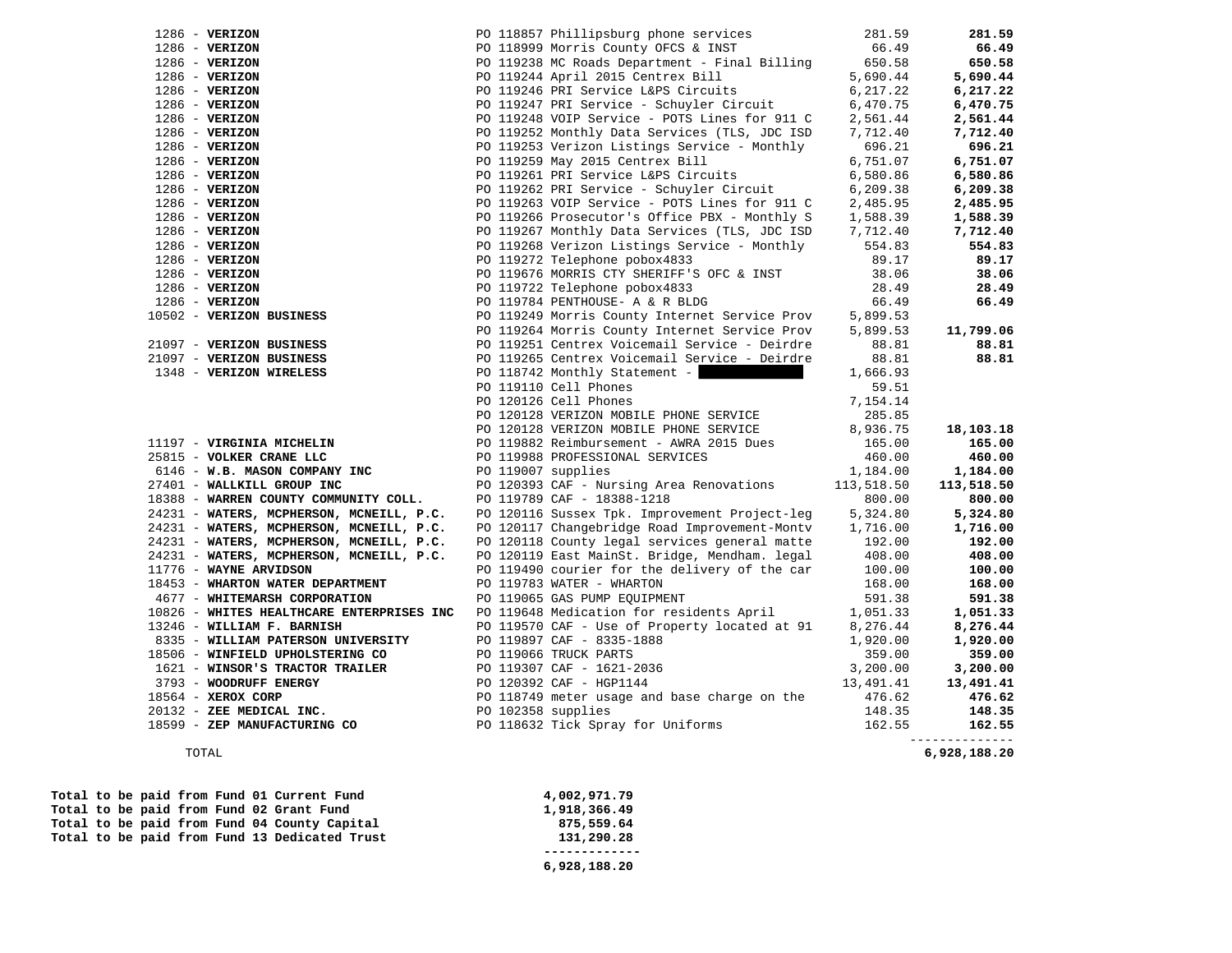## **List of Bills (Department/Account Detail) - CENTRALIZED DISBURSEMENT ACCOUNT**

| Account                            | Description<br><b>PO #</b><br>Vendor |                                                                                      | Payment                                                                                        | Account Total        |                           |
|------------------------------------|--------------------------------------|--------------------------------------------------------------------------------------|------------------------------------------------------------------------------------------------|----------------------|---------------------------|
|                                    |                                      |                                                                                      | <b>Current Fund</b>                                                                            |                      |                           |
| <b>County Administrator</b>        |                                      |                                                                                      |                                                                                                |                      |                           |
| 01-201-20-100100-058               |                                      | 119961 STAPLES ADVANTAGE<br>Office Supplies & Stationery                             | HP 96 black ink, Hanging folder grn ltr,<br>TOTAL FOR ACCOUNT                                  | 435.35               | 435.35                    |
| 01-201-20-100100-068               |                                      | 120555 COUNTY OF MORRIS<br>Postage & Metered Mail                                    | 1ST HALF 6/15 METERED MAIL<br>TOTAL FOR ACCOUNT                                                | 48.84                | 48.84                     |
| 01-201-20-100100-084               |                                      | 116833 TRUMBA CORPORATION<br>120263 MASLOWSKI & ASSOCIATES<br>Other Outside Services | Annual connect subscription/editor accou<br>Various work May 11-29th 2015<br>TOTAL FOR ACCOUNT | 3,479.40<br>9,300.00 | 12,779.40                 |
|                                    |                                      | TOTAL for County Administrator                                                       |                                                                                                |                      | ============<br>13,263.59 |
| <b>Personnel</b>                   |                                      |                                                                                      |                                                                                                |                      |                           |
| 01-201-20-105100-023               | 119324 RIOS' ENGRAVING               | Associations and Memberships                                                         | Notary Seal and Self Stamp<br>TOTAL FOR ACCOUNT                                                | 90.00                | 90.00                     |
|                                    | 119963 CATHY BURD                    |                                                                                      | Desserts BJs                                                                                   | 114.43               |                           |
|                                    | 119963 CATHY BURD                    |                                                                                      | Supplies Whole Foods                                                                           | 25.55                |                           |
| 01-201-20-105100-042               | 119963 CATHY BURD                    | Employee Service Awards                                                              | Supplies Dollar Store<br>TOTAL FOR ACCOUNT                                                     | 34.24                | 174.22                    |
| 01-201-20-105100-068               |                                      | 120555 COUNTY OF MORRIS<br>Postage & Metered Mail                                    | 1ST HALF 6/15 METERED MAIL<br>TOTAL FOR ACCOUNT                                                | 132.09               | 132.09                    |
| 01-201-20-105100-095               | 119233 DEER PARK                     | Other Administrative Supplies                                                        | Water 4/15-5/14/2015 Acct#0436628846 Inv<br>TOTAL FOR ACCOUNT                                  | 15.94                | 15.94                     |
|                                    |                                      |                                                                                      |                                                                                                |                      | ============              |
|                                    | TOTAL for Personnel                  |                                                                                      |                                                                                                |                      | 412.25                    |
| <b>DEPARTMENT 105115</b>           |                                      |                                                                                      |                                                                                                |                      |                           |
| 01-201-20-105115-049               |                                      | 120300 FASTER URGENT CARE<br>Laboratory Services                                     | Diagnostic/Lab Tests May 2015<br>TOTAL FOR ACCOUNT                                             | 5,182.00             | 5,182.00                  |
| 01-201-20-105115-084               |                                      | 120300 FASTER URGENT CARE<br>Other Outside Services                                  | Medical Services/Fees May 2015<br>TOTAL FOR ACCOUNT                                            | 25,082.59            | 25,082.59                 |
|                                    | TOTAL for DEPARTMENT 105115          |                                                                                      |                                                                                                |                      | ============<br>30,264.59 |
| <b>Board of Chosen Freeholders</b> |                                      |                                                                                      |                                                                                                |                      |                           |
|                                    | 114033 FITZERALD'S                   |                                                                                      | 90076273-VO - 2015 Legislative Manual                                                          | 82.00                |                           |
|                                    | 119656 JANET DONALDSON               |                                                                                      | Receipts for the Daily Record and Star 1                                                       | 47.50                |                           |
|                                    |                                      | 119567 RECORDER COMMUNITY NEWSPAPERS                                                 | Renewal subscription for the Madison Eag                                                       | 41.00                |                           |
| 01-201-20-110100-028               |                                      | 119568 RECORDER COMMUNITY NEWSPAPERS<br>Books & Periodicals                          | Renewal subscription for the Chatham Cou<br>TOTAL FOR ACCOUNT                                  | 41.00                | 211.50                    |
|                                    |                                      | 119159 STAPLES ADVANTAGE                                                             | $8.5x14$ paper                                                                                 | 35.25                |                           |
|                                    |                                      | 119159 STAPLES ADVANTAGE                                                             | Papermate Flair Pens                                                                           | 12.90                |                           |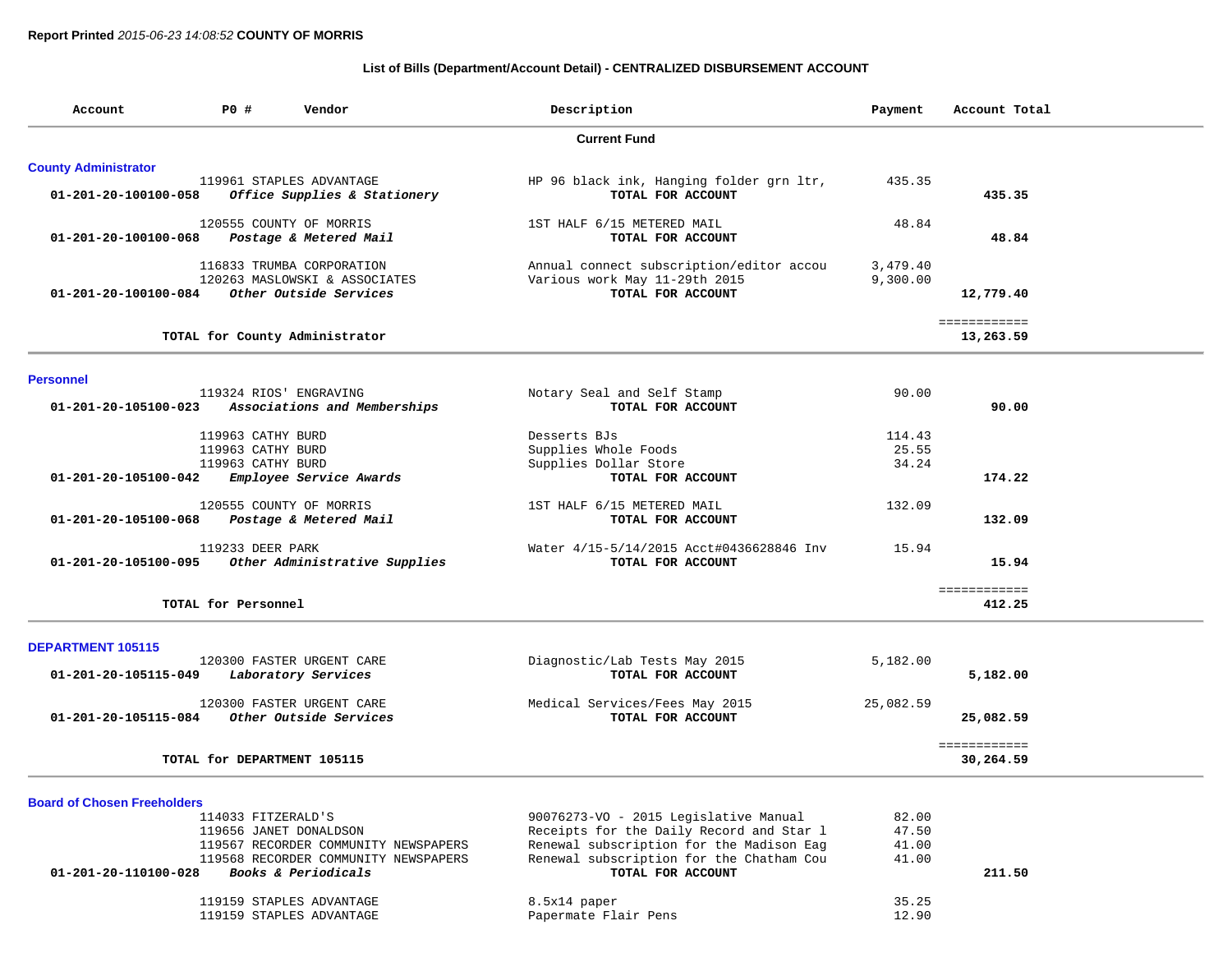|                      | TOTAL for Clerk of the Board                                           |                                                                                                           |                  | ------------<br>1,694.72 |
|----------------------|------------------------------------------------------------------------|-----------------------------------------------------------------------------------------------------------|------------------|--------------------------|
| <b>County Clerk</b>  |                                                                        |                                                                                                           |                  |                          |
| 01-201-20-120100-028 | 114500 LAWYERS DIARY AND MANUAL<br><i>Books &amp; Periodicals</i>      | 2015 legislative manual cust. order # 1<br>TOTAL FOR ACCOUNT                                              | 82.00            | 82.00                    |
|                      | 118510 AT&T MOBILITY<br>120128 VERIZON WIRELESS                        | service for the wireless for #973-610-83<br>COUNTY CLERK                                                  | 40.98<br>230.15  |                          |
| 01-201-20-120100-031 | Cellular Phones/Pagers                                                 | TOTAL FOR ACCOUNT                                                                                         |                  | 271.13                   |
| 01-201-20-120100-039 | 119318 RESOLUTIONS<br>Education, Schools & Training                    | deposit to lock in dates for the coachin<br>TOTAL FOR ACCOUNT                                             | 2,000.00         | 2,000.00                 |
| 01-201-20-120100-044 | 118749 XEROX CORP<br>118749 XEROX CORP<br>Equipment Service Agreements | base charge and meter usage on wide form<br>meter usage on the WC7335 printer Ser.#F<br>TOTAL FOR ACCOUNT | 203.70<br>272.92 | 476.62                   |
| 01-201-20-120100-058 | 119299 RIO'S ENGRAVING<br>Office Supplies & Stationery                 | new rubber stamps for the passport dept.<br>TOTAL FOR ACCOUNT                                             | 651.00           | 651.00                   |
| 01-201-20-120100-059 | 119322 THE TAB GROUP<br>Other General Expenses                         | retrieval and delivery on 5/13/15 job#05<br>TOTAL FOR ACCOUNT                                             | 47.85            | 47.85                    |
| 01-201-20-120100-068 | 119475 MORRISTOWN POSTMASTER<br>Postage & Metered Mail                 | Annual Post Office Box 315 service fee n<br>TOTAL FOR ACCOUNT                                             | 1,462.00         | 1,462.00                 |
|                      |                                                                        |                                                                                                           |                  |                          |

| <b>Clerk of the Board</b>           |                                          |        |          |
|-------------------------------------|------------------------------------------|--------|----------|
| 120077 DAILY RECORD                 | ASB-70021774 - Garden State Environmenta | 61.40  |          |
| 119847 DAILY RECORD                 | ASB-03668474 HVAC UPGRADES ADMIN 2015    | 137.96 |          |
| 119847 DAILY RECORD                 | 2016 FORD F550 CHASSIS 06/04/15          | 73.72  |          |
| 119847 DAILY RECORD                 | MENDHAM RD BRIDGE REPLACE 2015 06/04/15  | 123.44 |          |
| 119847 DAILY RECORD                 | WHARTON DEMOLITION 2015 06/04/15         | 136.64 |          |
| 119847 DAILY RECORD                 | TRAFFIC SIGNAL 06/05/15                  | 108.24 |          |
| 119802 DAILY RECORD                 | $ASB-70021774 - Transystems (p/d 5/19)$  | 59.64  |          |
| 119802 DAILY RECORD                 | Boswell Engineering (p/d 5/19)           | 24.64  |          |
| 119802 DAILY RECORD                 | Keller & Kirkpatrick $(p/d 5/19)$        | 59.64  |          |
| 119802 DAILY RECORD                 | Carlin/Landmark (p/d 5/19)               | 63.16  |          |
| 119802 DAILY RECORD                 | Greenman-Pedersen (p/d 5/19)             | 57.88  |          |
| 119802 DAILY RECORD                 | LS Engineering $(p/d 5/19)$              | 57.88  |          |
| 119802 DAILY RECORD                 | RBA Group                                | 57.88  |          |
| 119704 DAILY RECORD                 | ASB-03668474 - 4 MILLING PROJECTS, 05/29 | 155.12 |          |
| 119704 DAILY RECORD                 | SUSSEX AVE IMPROVEMENTS REBID 5/18/15, 5 | 358.40 |          |
| 119704 DAILY RECORD                 | LABOR RATES 06/02/15                     | 82.52  |          |
| 119652 DAILY RECORD                 | ASB-70021874 \$3,200,000 Ord. for CCM Ca | 76.56  |          |
| 01-201-20-110105-022<br>Advertising | TOTAL FOR ACCOUNT                        |        | 1,694.72 |

|  |  |  | TOTAL for Board of Chosen Freeholders |  |
|--|--|--|---------------------------------------|--|
|  |  |  |                                       |  |

| 119159 STAPLES ADVANTAGE<br>Office Supplies & Stationery<br>01-201-20-110100-058 | 8.5 x 11 Paper<br>TOTAL FOR ACCOUNT      | 28.50     | 76.65        |
|----------------------------------------------------------------------------------|------------------------------------------|-----------|--------------|
| 120555 COUNTY OF MORRIS                                                          | 1ST HALF 6/15 METERED MAIL               | 53.53     |              |
| 120555 COUNTY OF MORRIS                                                          | 1ST HALF 6/15 METERED MAIL               | 110.96    |              |
| Postage & Metered Mail<br>01-201-20-110100-068                                   | TOTAL FOR ACCOUNT                        |           | 164.49       |
| 120256 M. C. ECONOMIC DEVELOPMENT                                                | 3rd quarter Grant                        | 32,500.00 |              |
| 117568 MORRIS COUNTY ENGRAVING LLC                                               | 3/16" Acrylic Cut Letters "Honorable Joa | 291.28    |              |
| 117568 MORRIS COUNTY ENGRAVING LLC                                               | Installation                             | 200.00    |              |
| Special Projects<br>01-201-20-110100-079                                         | TOTAL FOR ACCOUNT                        |           | 32,991.28    |
|                                                                                  |                                          |           | ============ |
| TOTAL for Board of Chosen Freeholders                                            |                                          |           | 33,443.92    |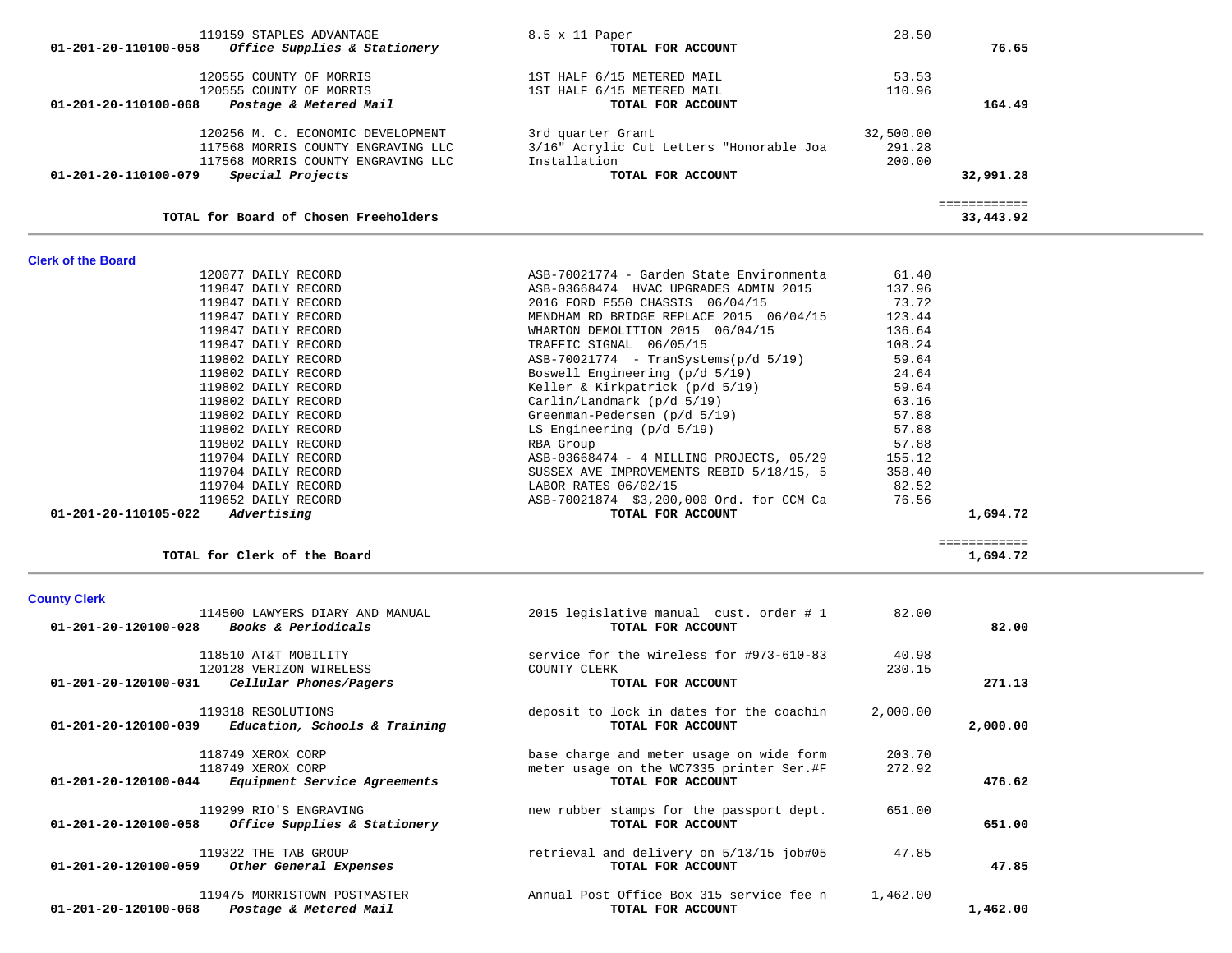| 118755 GILL ASSOCIATES IDENTIFICATION<br>01-201-20-120100-069<br>Printing                    | F-RP120p paper/ribbon kit for the IP-10<br>TOTAL FOR ACCOUNT                                            | 360.00           | 360.00                  |
|----------------------------------------------------------------------------------------------|---------------------------------------------------------------------------------------------------------|------------------|-------------------------|
| 120049 ANN F. GROSSI, ESO.<br>120169 LAURA ROBERTS<br>01-201-20-120100-082<br>Travel Expense | reimbursement to Ann for mileage and par<br>mileage while attending conference and<br>TOTAL FOR ACCOUNT | 114.08<br>206.26 | 320.34                  |
| 118752 UNITED PARCEL SERVICE<br>01-201-20-120100-084<br>Other Outside Services               | summary on account # 6x7742 weekly servi<br>TOTAL FOR ACCOUNT                                           | 90.40            | 90.40                   |
| 119321 NESTLE PURE LIFE DIRECT<br>Other Administrative Supplies<br>01-201-20-120100-095      | bottled water for the office acct # 0429<br>TOTAL FOR ACCOUNT                                           | 59.78            | 59.78                   |
| 119472 MUNICIPAL CAPITAL CORP<br>01-201-20-120100-164<br><i>Office Machines - Rental</i>     | lease payment on the savin copier in Pas<br>TOTAL FOR ACCOUNT                                           | 881.58           | 881.58                  |
| 120049 ANN F. GROSSI, ESO.<br>01-201-20-120100-185<br>Food                                   | reimbursement for meals while at confera<br>TOTAL FOR ACCOUNT                                           | 100.00           | 100.00                  |
| TOTAL for County Clerk                                                                       |                                                                                                         |                  | -----------<br>6,802.70 |

| <b>County Board of Elections</b>                         |                                           |        |          |
|----------------------------------------------------------|-------------------------------------------|--------|----------|
| 120073 DAILY RECORD                                      | ASB-54031274 Board of Elections Public T  | 12.32  |          |
| 120073 DAILY RECORD                                      | Affidavit of Publication Charge           | 35.00  |          |
| 120098 DAILY RECORD                                      | AD0000494789 / ASB 54031274 Board of Ele  | 115.28 |          |
| 120098 DAILY RECORD                                      | AD0000494789 / ASB 54031274 affidavit of  | 35.00  |          |
| 119868 DAILY RECORD                                      | AD0000477344/ ASB 54031274 Primary Elec   | 142.56 |          |
| 119868 DAILY RECORD                                      | AD0000477344/ ASB 54031274 Affidavit of   | 35.00  |          |
| 119872 DAILY RECORD                                      | ASB 54031274 Board of Elections June C    | 9.24   |          |
| 119872 DAILY RECORD                                      | Affidavit of Publication Charge           | 35.00  |          |
| 119844 DAILY RECORD                                      | ASB-54031274 - June 2nd Primary Election  | 115.28 |          |
| 119844 DAILY RECORD                                      | Affidavit of Publication Charge           | 35.00  |          |
| Advertising<br>01-201-20-121100-022                      | TOTAL FOR ACCOUNT                         |        | 569.68   |
| 120555 COUNTY OF MORRIS                                  | 1ST HALF 6/15 METERED MAIL                | 64.73  |          |
| $01 - 201 - 20 - 121100 - 068$<br>Postage & Metered Mail | TOTAL FOR ACCOUNT                         |        | 64.73    |
| 119917 BARBARA KINBACK                                   | Primary Election June 2, 2015 Election D  | 100.00 |          |
| 119831 DIANA KRUG                                        | Monday, May 18, 2015 8:30AM-4:30PM (1/2h) | 75.00  |          |
| 119831 DIANA KRUG                                        | Tuesday, May 19, 2015 8:30AM-4:30PM (1/2  | 75.00  |          |
| 119831 DIANA KRUG                                        | Wednesday, May 20, 2015 8:30AM-4:30PM (1  | 75.00  |          |
| 119831 DIANA KRUG                                        | Thursday, May 21, 2015 8:30AM-4:30PM (1/  | 75.00  |          |
| 119831 DIANA KRUG                                        | Friday, May 22, 2015 8:30AM-12:00PM       | 35.00  |          |
| 119831 DIANA KRUG                                        | Tuesday, May 26, 2015 8:30AM-4:30PM (1/2  | 75.00  |          |
| 119831 DIANA KRUG                                        | Wednesday, May 27, 2015 8:30AM-4:30PM (1  | 75.00  |          |
| 119831 DIANA KRUG                                        | Thursday, May 28, 2015 8:30AM-5:30PM (1/  | 85.00  |          |
| 119831 DIANA KRUG                                        | Friday, May 29, 2015 8:30AM-4:30PM (1/2h) | 75.00  |          |
| 120056 JOSEPH NOTOWICZ                                   | Primary Election - June 2, 2015 On-Site   | 400.00 |          |
| 119920 LINDA HUMPHRIES                                   | Primary Election June 2, 2015 Election D  | 100.00 |          |
| 119942 MARILYN L CIOFFI                                  | Primary Election June 2, 2015 Election D  | 100.00 |          |
| 119938 TRUSCHA QUATRONE                                  | Primary Election June 2, 2015 Election D  | 100.00 |          |
| 120123 DIANA KRUG                                        | Monday, June 1, 2015 8:30AM - 4:30PM (1/  | 75.00  |          |
| 120123 DIANA KRUG                                        | Thursday, June 4, 2015 8:30AM - 4:30PM (  | 75.00  |          |
| 120123 DIANA KRUG                                        | Friday, June 5, 2015 8:30AM-4:30PM(1/2hr  | 75.00  |          |
| 120123 DIANA KRUG                                        | Monday, June 8, 2015 8:30AM-4:30PM (1/2h  | 75.00  |          |
| 120123 DIANA KRUG                                        | Tuesday, June 9, 2015 8:30AM-4:30PM (1/2  | 75.00  |          |
| 120123 DIANA KRUG                                        | Wednesday, June 10, 2015 8:30AM-4:30PM (  | 75.00  |          |
| 120123 DIANA KRUG                                        | Thursday, June 11, 2015 8:30AM-4:30PM (1  | 75.00  |          |
| 120123 DIANA KRUG                                        | Friday, June 12, 2015 8:30AM-4:30PM (1/2  | 75.00  |          |
| 01-201-20-121100-096<br>Election Officer                 | TOTAL FOR ACCOUNT                         |        | 2,045.00 |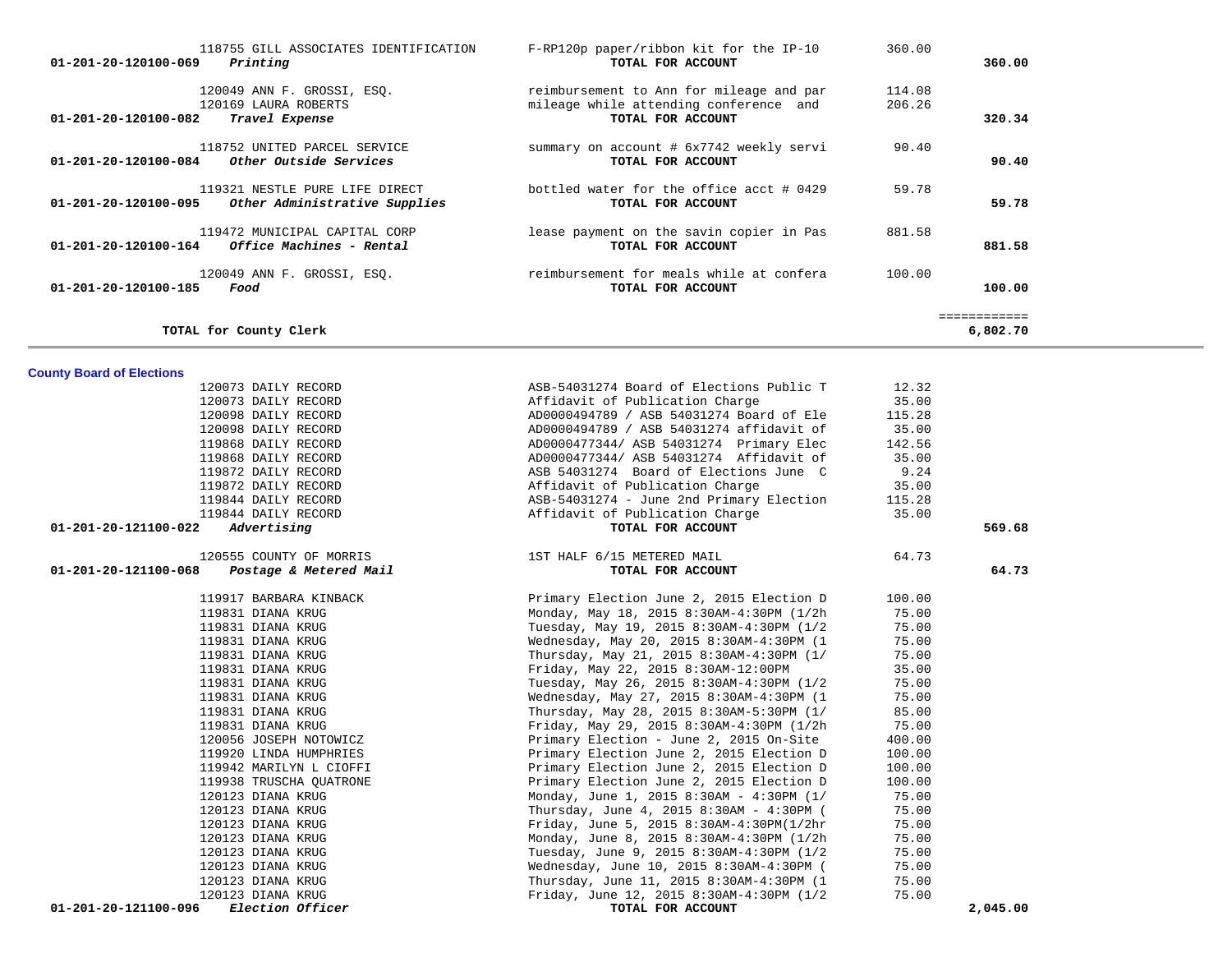|                      | 119803 DAILY RECORD<br>119803 DAILY RECORD | AD0000475320 / ASB 54031274 June 2nd Pri<br>AD0000475320 / ASB 54031274 Affidavit of          | 51.04<br>35.00 |                           |
|----------------------|--------------------------------------------|-----------------------------------------------------------------------------------------------|----------------|---------------------------|
| 01-201-20-121105-022 | Advertising                                | TOTAL FOR ACCOUNT                                                                             |                | 86.04                     |
|                      | 120053 GEORGE COPPOLA                      | Reimbursement of June 2, 2015 Primary El                                                      | 10.22          |                           |
|                      | 119939 LONGFELLOWS SANDWICH DELI           | Primary Election - June 2, 2015 Longfell                                                      | 315.00         |                           |
|                      | 119939 LONGFELLOWS SANDWICH DELI           | Delivery Charge                                                                               | 10.00          |                           |
|                      | 119832 ROBERT J. KENNEDY                   | Basic County Elections Training Program                                                       | 24.46          |                           |
|                      | 119832 ROBERT J. KENNEDY                   | Toll                                                                                          | 1.50           |                           |
|                      | 119832 ROBERT J. KENNEDY                   | Wednesday May 6, 2015Mileage Reimburseme                                                      | 24.46          |                           |
|                      | 119832 ROBERT J. KENNEDY                   | Toll                                                                                          | 1.50           |                           |
|                      | 119832 ROBERT J. KENNEDY                   | Friday, May 8, 2015Mileage Reimbursement                                                      | 24.46          |                           |
|                      | 119832 ROBERT J. KENNEDY                   | Toll                                                                                          | 1.50           |                           |
|                      | 119832 ROBERT J. KENNEDY                   | Wednesday, May 13, 2015 Mileage Reimburs                                                      | 24.46          |                           |
|                      | 119832 ROBERT J. KENNEDY                   | Toll                                                                                          | 1.50           |                           |
|                      | 119943 THE GODFATHER OF MORRISTOWN         | Primary Election - June 2, 2015 The Godf                                                      | 35.00          |                           |
|                      | 119943 THE GODFATHER OF MORRISTOWN         | Ravioli Parmigiana                                                                            | 78.00          |                           |
|                      | 119943 THE GODFATHER OF MORRISTOWN         | Meatballs w/sauce                                                                             | 70.00          |                           |
|                      | 119943 THE GODFATHER OF MORRISTOWN         | Eggplant Rollantini                                                                           | 78.00          |                           |
|                      | 119943 THE GODFATHER OF MORRISTOWN         | Sausage, Peppers, Onions & Potatoes-No S                                                      | 38.00          |                           |
|                      | 119943 THE GODFATHER OF MORRISTOWN         | Chicken Francaise                                                                             | 96.00          |                           |
|                      | 119943 THE GODFATHER OF MORRISTOWN         | String Beans w/toasted almonds                                                                | 28.00          |                           |
|                      | 119943 THE GODFATHER OF MORRISTOWN         | Primary Election - June 2, 2015 The Godf                                                      | 43.00          |                           |
|                      | 119943 THE GODFATHER OF MORRISTOWN         | Sausage, Peppers, Onions & Potatoes-No S                                                      | 38.00          |                           |
|                      | 119943 THE GODFATHER OF MORRISTOWN         | Italian Salad                                                                                 | 30.00          |                           |
|                      | 119943 THE GODFATHER OF MORRISTOWN         | Delivery Charge for Both Locations                                                            | 20.00          |                           |
| 01-201-20-121105-057 | National Voter Registration                | TOTAL FOR ACCOUNT                                                                             |                | 993.06                    |
|                      | 119193 STAPLES ADVANTAGE                   | Item 415471 Bus-Card Laser White 250                                                          | 60.40          |                           |
| 01-201-20-121105-058 | Office Supplies & Stationery               | TOTAL FOR ACCOUNT                                                                             |                | 60.40                     |
|                      | 120555 COUNTY OF MORRIS                    | 1ST HALF 6/15 METERED MAIL                                                                    | 20.64          |                           |
| 01-201-20-121105-068 | Postage & Metered Mail                     | TOTAL FOR ACCOUNT                                                                             |                | 20.64                     |
|                      | 119922 ELECTION GRAPHICS, INC.             | Annual School Board Election - April 21,                                                      | 465.00         |                           |
| 01-201-20-121105-076 | School Board Elections                     | TOTAL FOR ACCOUNT                                                                             |                | 465.00                    |
|                      | 119921 ELECTION GRAPHICS, INC.             | Primary Election - June 2, 2015 Set-up &                                                      | 36,828.00      |                           |
|                      |                                            |                                                                                               | 1,000.00       |                           |
|                      |                                            | 119921 ELECTION GRAPHICS, INC.<br>119921 ELECTION GRAPHICS, INC.<br>1. Other Outside Servisor | 5,600.00       |                           |
| 01-201-20-121105-084 | Other Outside Services                     | TOTAL FOR ACCOUNT                                                                             |                | 43,428.00                 |
|                      | TOTAL for Superintendent of Elections      |                                                                                               |                | ============<br>45,053.14 |
|                      |                                            |                                                                                               |                |                           |

## **County Elections (Cty Clerk)**

**Superintendent of Elections**

 119486 BONNIE A. KOENEN delivery of the cartridges for Florham P 100.00 119477 BRANDY WINOW Temporary help for the primary election 125.00 119483 BRANDEN GWYN delivery of the cartridges for Chester T 100.00 119500 CHRISTOPHER J. BASINSKI Delivery of the cartridges for Parsippan 200.00 119494 CHRISTINE CORCORAN Delivery of the cartridges for Montville 100.00 119491 DARREN CALLEO delivery of the cartridges for Long Hill 100.00 119485 DOUGLAS W. SHINNICK delivery of the cartridges fro Dover fo 100.00 119502 DAVID ROBERTS Courier for the delivery of the cartridg 100.00 119482 DREW PAOLELLA delivery of the cartridges for Chatham T 100.00 119484 GAETANA GENCARELLI delivery of the cartridges for Denville 100.00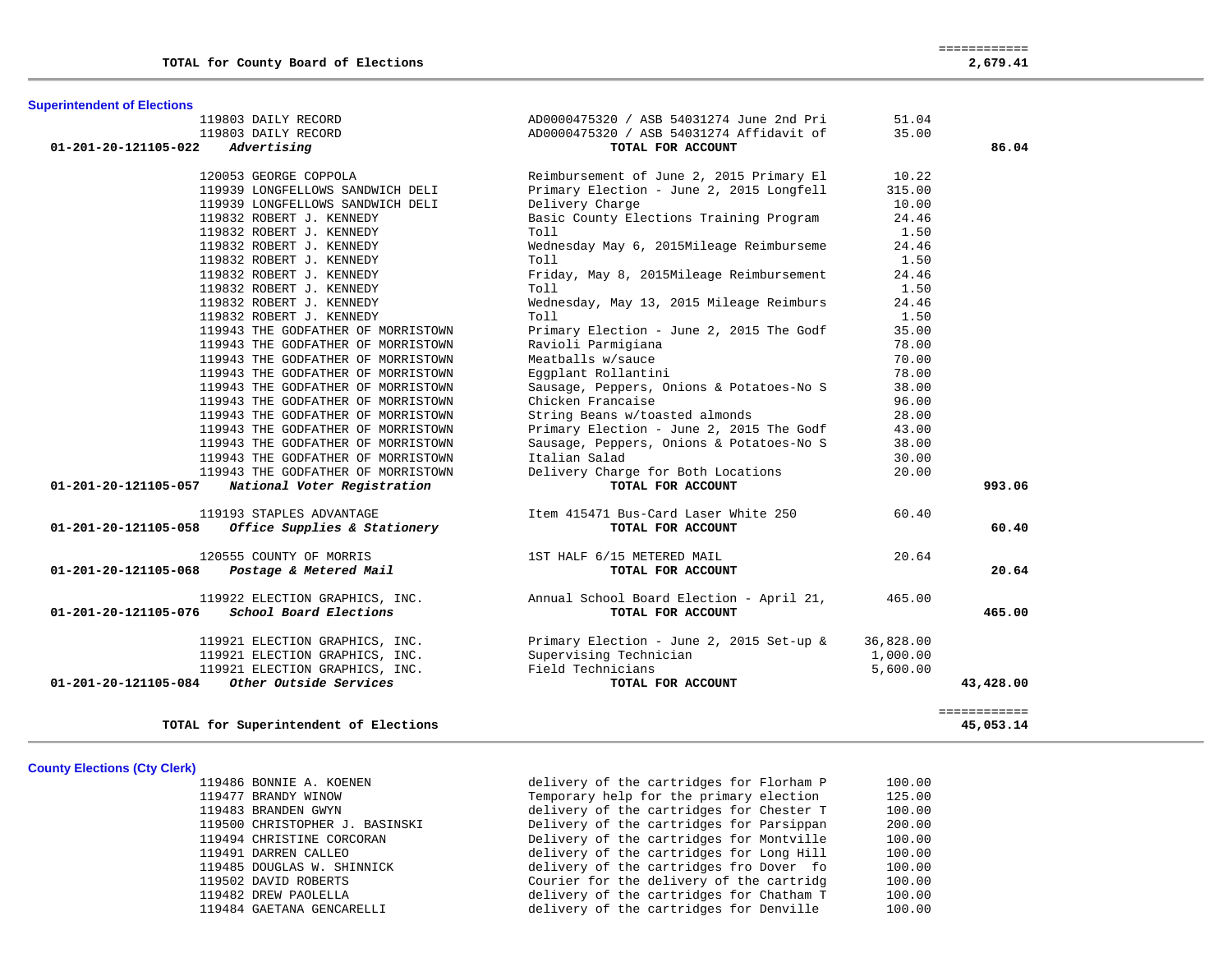|                            | 119495 JANET TRIGGS                                   | Delivery of the cartridges for Morris Pl | 100.00   |              |  |
|----------------------------|-------------------------------------------------------|------------------------------------------|----------|--------------|--|
|                            | 119499 JACQUELINE ARBOLINO                            | delivery of the cartridges for Netcong f | 100.00   |              |  |
|                            |                                                       |                                          |          |              |  |
|                            | 119501 JAMES SWEENEY                                  | courier for the delivery of the cartridg | 100.00   |              |  |
|                            | 119489 JAMES SCOTT HARVIN                             | delivery of the cartridges for Jefferson | 100.00   |              |  |
|                            | 119487 JESSICA HERMANS                                | delivery of the cartridges for Hanover f | 100.00   |              |  |
|                            | 119479 LAUREN LAVISTA                                 | Tempory help for the Primary Election Ju | 125.00   |              |  |
|                            | 119505 LINDA ALVEN                                    | Courier for the delivery of the cartridg | 100.00   |              |  |
|                            | 119497 LEE BICZAK                                     | Delivery of the cartridges for Mt Olive  | 100.00   |              |  |
|                            | 119504 MICHELE PUZIO                                  | courier for the delivery of the cartridg | 100.00   |              |  |
|                            | 119488 PATRICK J. SAARLOOS                            | delivery of the cartridges for Harding f | 100.00   |              |  |
|                            | 119506 PETER STROISZ                                  | Courier for the delivery of the cartridg | 100.00   |              |  |
|                            | 119503 SALVATORE F. PAOLELLA                          | courier for the delivery of cartridges f | 100.00   |              |  |
|                            | 119496 SUSAN DOWNS                                    |                                          | 100.00   |              |  |
|                            |                                                       | Delivery of cartridges for Mt Arlington  |          |              |  |
|                            | 119493 SUSAN JAEGER                                   | Delivery of the cartridges for Mine Hill | 100.00   |              |  |
|                            | 119492 STEPHANIE TARNOWSKI                            | delivery of the cartridges for Mendham T | 100.00   |              |  |
|                            | 119480 TARA SANTA                                     | Tempory Help for the Primary Election Ju | 125.00   |              |  |
|                            | 119478 TONI SINNER                                    | Tempory Help for the June 2,2015 Primary | 125.00   |              |  |
|                            | 119490 WAYNE ARVIDSON                                 | delivery of the cartridges for Lincoln P | 100.00   |              |  |
|                            | 119481 IBRAHIM COKLAR                                 | delivery of the cartridges for Butler fo | 100.00   |              |  |
|                            | 119498 BREANNE BARROW                                 | delivery of the cartridges for Mt Lakes  | 100.00   |              |  |
| 01-201-20-121110-030       | Cartage                                               | TOTAL FOR ACCOUNT                        |          | 3,200.00     |  |
|                            |                                                       |                                          |          |              |  |
|                            | 119300 STAPLES ADVANTAGE                              | safety step stoolfor the election dept.  | 143.44   |              |  |
|                            | 119300 STAPLES ADVANTAGE                              | toner cartridges for elections           | 373.83   |              |  |
| 01-201-20-121110-058       | Office Supplies & Stationery                          | TOTAL FOR ACCOUNT                        |          | 517.27       |  |
|                            |                                                       |                                          |          |              |  |
|                            | 120555 COUNTY OF MORRIS                               | 1ST HALF 6/15 METERED MAIL               | 14.48    |              |  |
| 01-201-20-121110-068       | Postage & Metered Mail                                | TOTAL FOR ACCOUNT                        |          | 14.48        |  |
|                            |                                                       |                                          |          |              |  |
|                            | 120168 ADAM SMITH                                     | reimbursement for dinner while working o | 17.53    |              |  |
|                            |                                                       |                                          |          |              |  |
|                            | 120171 JESSICA BICZAK                                 | reimbursement for dinner while working o | 20.00    |              |  |
|                            | 120169 LAURA ROBERTS                                  | dinner money while working overtime in E | 24.89    |              |  |
| 01-201-20-121110-185       | Food                                                  | TOTAL FOR ACCOUNT                        |          | 62.42        |  |
|                            |                                                       |                                          |          |              |  |
|                            |                                                       |                                          |          | ============ |  |
|                            | TOTAL for County Elections (Cty Clerk)                |                                          |          | 3,794.17     |  |
|                            |                                                       |                                          |          |              |  |
| <b>County Treasurer</b>    |                                                       |                                          |          |              |  |
|                            | 119352 OFFICE TEAM                                    | J. Morris w/e 5/15/15                    | 871.13   |              |  |
|                            | 119237 OFFICE TEAM                                    | J. Morris 5/15 Parking                   | 75.00    |              |  |
|                            | 119237 OFFICE TEAM                                    | J. Morris w/e 5/8/15                     | 707.00   |              |  |
| 01-201-20-130100-016       | Outside Salaries & Wages                              | TOTAL FOR ACCOUNT                        |          | 1,653.13     |  |
|                            |                                                       |                                          |          |              |  |
|                            | 120555 COUNTY OF MORRIS                               | 1ST HALF 6/15 METERED MAIL               | 2,058.86 |              |  |
|                            | 120555 COUNTY OF MORRIS                               | 1ST HALF 6/15 METERED MAIL               | 201.59   |              |  |
| 01-201-20-130100-068       | Postage & Metered Mail                                | TOTAL FOR ACCOUNT                        |          | 2,260.45     |  |
|                            |                                                       |                                          |          |              |  |
|                            | 120399 BETI BAUER                                     | MILEAGE REIMBURSEMENT 5/8/15             | 24.15    |              |  |
|                            | 120399 BETI BAUER                                     | MILEAGE REIMBURSEMENT 6/12/15            | 24.15    |              |  |
| 01-201-20-130100-082       | Travel Expense                                        | TOTAL FOR ACCOUNT                        |          | 48.30        |  |
|                            |                                                       |                                          |          |              |  |
|                            |                                                       |                                          |          | ============ |  |
|                            | TOTAL for County Treasurer                            |                                          |          | 3,961.88     |  |
|                            |                                                       |                                          |          |              |  |
| <b>Purchasing Division</b> |                                                       |                                          |          |              |  |
|                            | 119335 TELESEARCH INC                                 | C. Kristiansen w/e 5/17/15               | 487.50   |              |  |
| 01-201-20-130105-016       | Outside Salaries and Wages                            | TOTAL FOR ACCOUNT                        |          | 487.50       |  |
|                            |                                                       |                                          |          |              |  |
|                            | 120555 COUNTY OF MORRIS                               | 1ST HALF 6/15 METERED MAIL               | 250.78   |              |  |
|                            | $01 - 201 - 20 - 130105 - 068$ Postage & Metered Mail | TOTAL FOR ACCOUNT                        |          | 250.78       |  |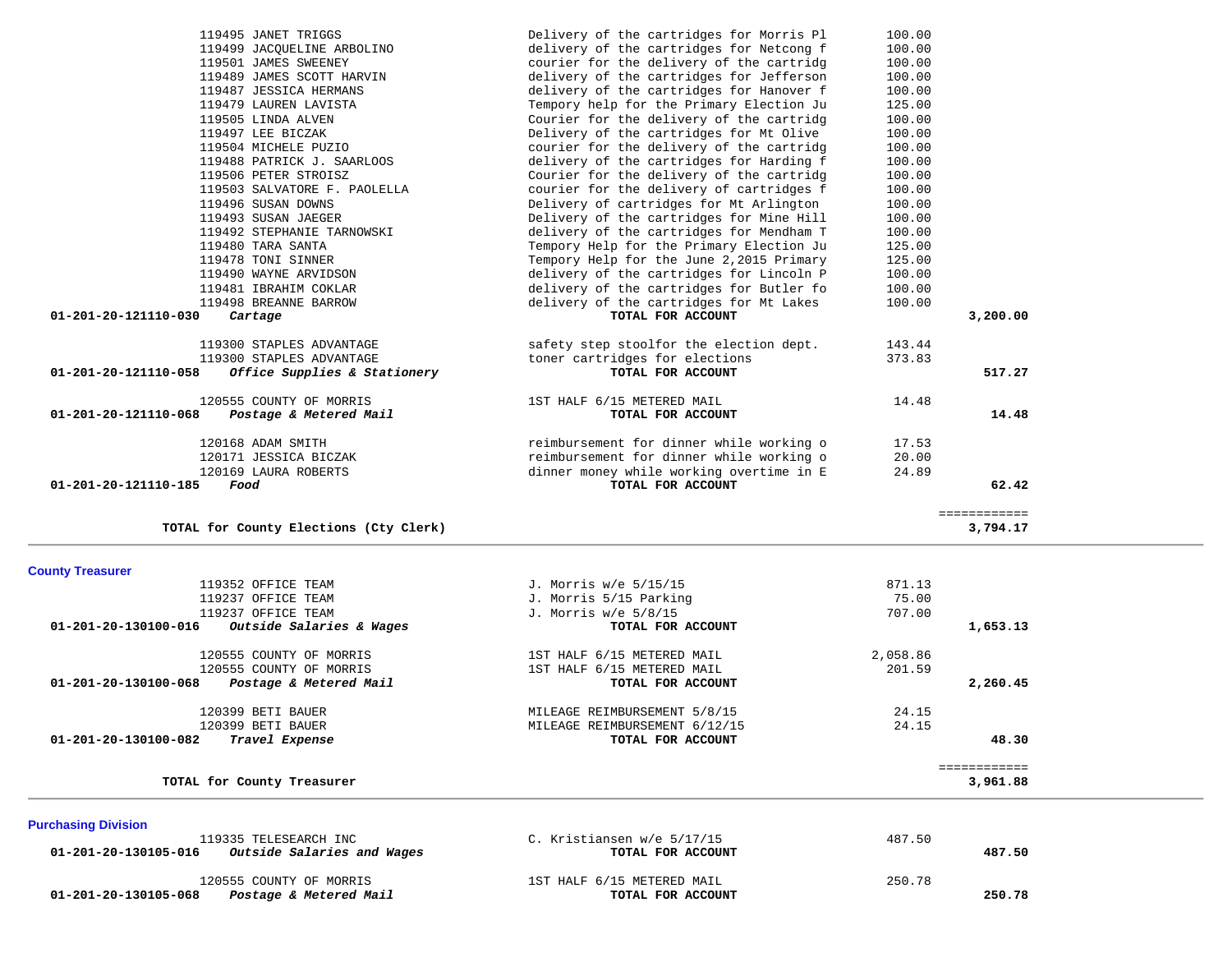|                                   | TOTAL for Purchasing Division                                       |                                                               |            | ============<br>738.28 |  |
|-----------------------------------|---------------------------------------------------------------------|---------------------------------------------------------------|------------|------------------------|--|
| <b>Office Services</b>            |                                                                     |                                                               |            |                        |  |
| 01-201-20-130110-068              | 120560 MORRISTOWN POSTMASTER<br>Postage & Metered Mail              | PO Box 900 Service Fee, INCREASE<br>TOTAL FOR ACCOUNT         | 92.00      | 92.00                  |  |
|                                   | TOTAL for Office Services                                           |                                                               |            | ============<br>92.00  |  |
| <b>Information Technology Div</b> |                                                                     |                                                               |            |                        |  |
| 01-201-20-140100-044              | 119258 EXTREME NETWORKS INC.<br><i>Equipment Service Agreements</i> | Yearly Maintenance Renewals as per quote<br>TOTAL FOR ACCOUNT | 156,731.79 | 156,731.79             |  |
|                                   | 119242 DEER PARK                                                    | Account 0419423314                                            | 43.15      |                        |  |
|                                   | 118149 STAPLES ADVANTAGE                                            | Paper Mate InkJoy 100RT BallpointPen, Me                      | 4.75       |                        |  |
|                                   | 118149 STAPLES ADVANTAGE                                            | Paper Mate InkJoy 300 Ballpoint StickPen                      | 4.89       |                        |  |
|                                   | 118149 STAPLES ADVANTAGE                                            | Paper Mate Comfortmate® StickBallpoint                        | 3.60       |                        |  |
|                                   | 118149 STAPLES ADVANTAGE                                            | DYMO Rhino Labeling Tape, Industrial Stre                     | 32.28      |                        |  |
|                                   | 118149 STAPLES ADVANTAGE                                            | DYMO Rhino Labeling Tape, Industrial Stre                     | 37.32      |                        |  |
|                                   | 118149 STAPLES ADVANTAGE                                            | HP 85A 2-pack Black OriginalLaserJet Ton                      | 105.64     |                        |  |
| 01-201-20-140100-058              | 118149 STAPLES ADVANTAGE<br>Office Supplies & Stationery            | Custom Signature Stamp - John Tugman<br>TOTAL FOR ACCOUNT     | 26.40      | 258.03                 |  |
|                                   | 119243 UNITED PARCEL SERVICE                                        | Account W6Y434                                                | 0.70       |                        |  |
| 01-201-20-140100-068              | 120555 COUNTY OF MORRIS<br>Postage & Metered Mail                   | 1ST HALF 6/15 METERED MAIL<br>TOTAL FOR ACCOUNT               | 7.99       | 8.69                   |  |
|                                   |                                                                     |                                                               |            |                        |  |
|                                   | 117572 DELL MARKETING L.P.                                          | Secure Copy Per Server                                        | 575.00     |                        |  |
|                                   | 118150 LOGMEIN, INC.                                                | LogMeIn Central Basic                                         | 499.00     |                        |  |
|                                   | 118160 SHI INTERNATIONAL CORP                                       | Symantec Endpoint Procetion                                   | 24,282.00  |                        |  |
| 01-201-20-140100-078              | Software Maintenance                                                | TOTAL FOR ACCOUNT                                             |            | 25,356.00              |  |
|                                   | 119281 NET ACCESS CORP                                              | DNS/Domain Mail Forward; co.morris.nj.us                      | 60.00      |                        |  |
| $01 - 201 - 20 - 140100 - 084$    | Other Outside Services                                              | TOTAL FOR ACCOUNT                                             |            | 60.00                  |  |
|                                   | 118146 HEWLETT-PACKARD COMPANY                                      | HP LaserJet ProP1102w Printer                                 | 129.00     |                        |  |
|                                   | 118146 HEWLETT-PACKARD COMPANY                                      | HP LaserJet Pro 400 Printer M401dne                           | 252.16     |                        |  |
|                                   | 119254 STAPLES ADVANTAGE                                            | Blue Microphones Snowflake WiredUSB Micr                      | 59.99      |                        |  |
| 01-201-20-140100-098              | Other Operating&Repair Supply                                       | TOTAL FOR ACCOUNT                                             |            | 441.15                 |  |
|                                   | 119279 MUNICIPAL CAPITAL CORP                                       | Ricoh MP C3002                                                | 828.89     |                        |  |
| 01-201-20-140100-164              | Office Machines - Rental                                            | TOTAL FOR ACCOUNT                                             |            | 828.89                 |  |
|                                   |                                                                     |                                                               |            | ============           |  |
|                                   | TOTAL for Information Technology Div                                |                                                               |            | 183,684.55             |  |
| <b>County Board of Taxation</b>   |                                                                     |                                                               |            |                        |  |
|                                   | 120555 COUNTY OF MORRIS                                             | 1ST HALF 6/15 METERED MAIL                                    | 881.32     |                        |  |
| 01-201-20-150100-068              | Postage & Metered Mail                                              | TOTAL FOR ACCOUNT                                             |            | 881.32                 |  |
|                                   | TOTAL for County Board of Taxation                                  |                                                               |            | ============<br>881.32 |  |
|                                   |                                                                     |                                                               |            |                        |  |

**TOTAL for County Board of Taxation 881.32**

**County Counsel** 

| 120081 CLEARY GIACOBBE ALFIERI & |  | John Street | 860.00   |
|----------------------------------|--|-------------|----------|
| 120081 CLEARY GIACOBBE ALFIERI & |  | MC-Rochford | 420.00   |
| 120081 CLEARY GIACOBBE ALFIERI & |  | MCPO        | 1,142.40 |
| 120081 CLEARY GIACOBBE ALFIERI & |  | MCCBA       | 324.00   |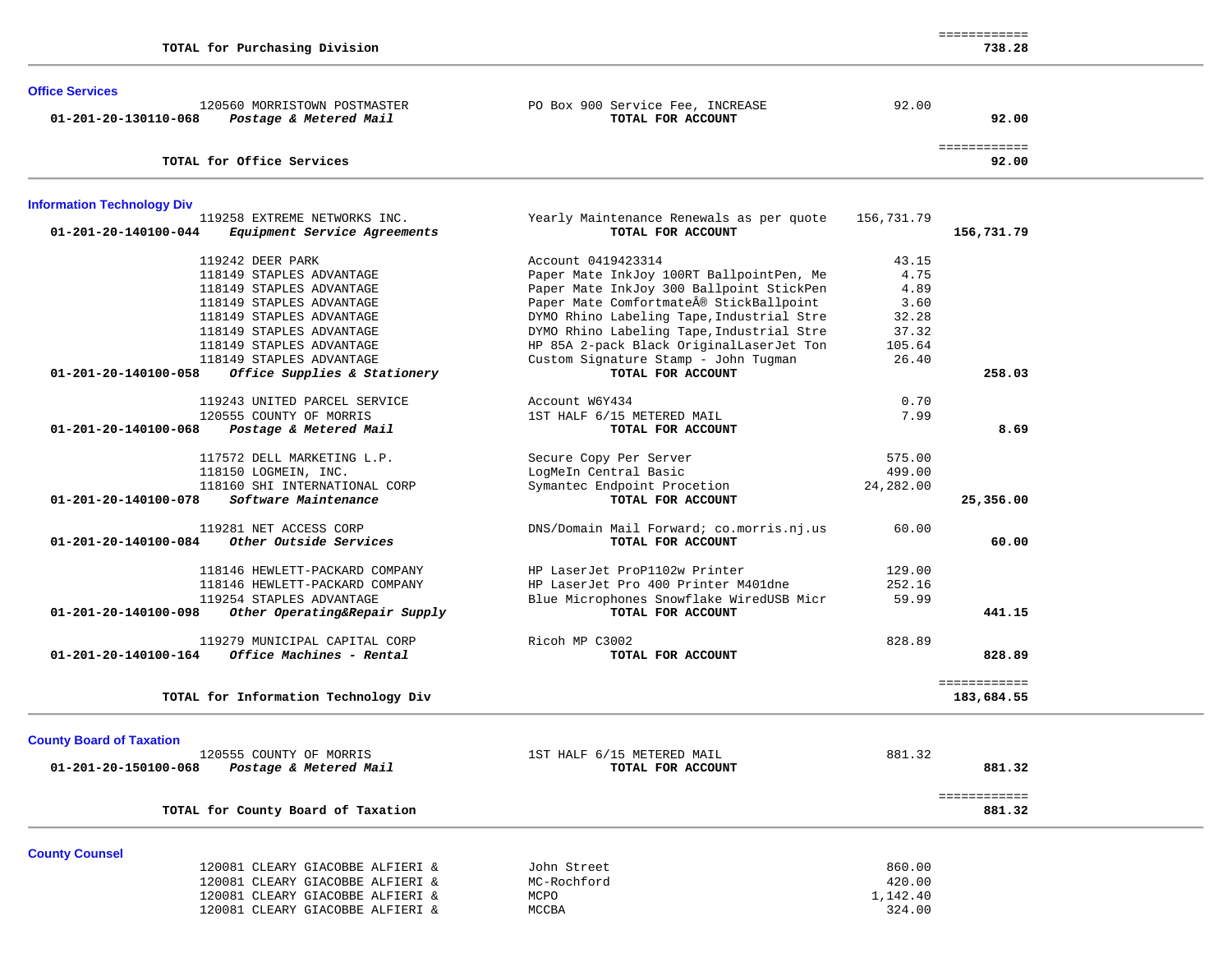| 120081 CLEARY GIACOBBE ALFIERI &                                                 | MC General                                                                                                                                                                                                                                                              | 1,841.39       |              |  |
|----------------------------------------------------------------------------------|-------------------------------------------------------------------------------------------------------------------------------------------------------------------------------------------------------------------------------------------------------------------------|----------------|--------------|--|
| 119836 CLEARY GIACOBBE ALFIERI &                                                 | legal services                                                                                                                                                                                                                                                          | 903.89         |              |  |
| 119869 DIEGNAN & BROPHY, LLC.                                                    | Keefe, O.                                                                                                                                                                                                                                                               | 72.00          |              |  |
| 119869 DIEGNAN & BROPHY, LLC.                                                    | Yarlaski, E.                                                                                                                                                                                                                                                            | 576.00         |              |  |
| 119869 DIEGNAN & BROPHY, LLC.                                                    | White, R.                                                                                                                                                                                                                                                               | 550.10         |              |  |
| 119869 DIEGNAN & BROPHY, LLC.                                                    | Manfredonia, M.                                                                                                                                                                                                                                                         | 329.05         |              |  |
| 119869 DIEGNAN & BROPHY, LLC.                                                    | Lapallo, B.                                                                                                                                                                                                                                                             | 468.00         |              |  |
| 120057 JOHNSON & JOHNSON, ESQS                                                   | Zayas v. Farrell                                                                                                                                                                                                                                                        | 108.00         |              |  |
| 119884 LAW OFFICE OF ROBERT J. GREENBAUM                                         | In re: Weiler, S.                                                                                                                                                                                                                                                       | 408.00         |              |  |
| 119884 LAW OFFICE OF ROBERT J. GREENBAUM                                         | Grunow v. Nat'l Investment                                                                                                                                                                                                                                              | 96.00          |              |  |
| 119884 LAW OFFICE OF ROBERT J. GREENBAUM                                         | Est. Rodriguez v. Vreeland                                                                                                                                                                                                                                              | 216.00         |              |  |
| 119884 LAW OFFICE OF ROBERT J. GREENBAUM                                         | MCCF                                                                                                                                                                                                                                                                    | 372.00         |              |  |
| 118527 DECOTIIS, FITZPATRICK &                                                   | legal services                                                                                                                                                                                                                                                          | 2,808.67       |              |  |
| 119719 MCMANIMON, SCOTLAND & BAUMANN LLC                                         | legal services                                                                                                                                                                                                                                                          | 237.00         |              |  |
| 119842 MCMANIMON, SCOTLAND & BAUMANN LLC                                         | Solar I RFP                                                                                                                                                                                                                                                             | 147.00         |              |  |
| 119842 MCMANIMON, SCOTLAND & BAUMANN LLC                                         | County Solar General matter                                                                                                                                                                                                                                             | 945.00         |              |  |
| 119842 MCMANIMON, SCOTLAND & BAUMANN LLC                                         | MasTec litigation                                                                                                                                                                                                                                                       | 1,404.83       |              |  |
| 119842 MCMANIMON, SCOTLAND & BAUMANN LLC                                         | Solar II completion                                                                                                                                                                                                                                                     | 8,094.14       |              |  |
| 120070 O'MULLAN & BRADY P.C.                                                     |                                                                                                                                                                                                                                                                         | 21,073.00      |              |  |
| 119913 THE LAW OFFICE OF                                                         |                                                                                                                                                                                                                                                                         | 144.00         |              |  |
| 119873 TRIMBOLI & PRUSINOWSKI, LLC                                               |                                                                                                                                                                                                                                                                         | 207.51         |              |  |
| 119873 TRIMBOLI & PRUSINOWSKI, LLC                                               |                                                                                                                                                                                                                                                                         | 180.00         |              |  |
| 119873 TRIMBOLI & PRUSINOWSKI, LLC                                               |                                                                                                                                                                                                                                                                         | 468.97         |              |  |
| 119873 TRIMBOLI & PRUSINOWSKI, LLC                                               |                                                                                                                                                                                                                                                                         | 24.00          |              |  |
| 119873 TRIMBOLI & PRUSINOWSKI, LLC                                               |                                                                                                                                                                                                                                                                         | 48.00          |              |  |
| 119873 TRIMBOLI & PRUSINOWSKI, LLC                                               | Solar II completion<br>Legal services<br>McIves-Hand<br>Nemeth, C.(disc.)<br>Souls, M.<br>Batra, Annu<br>Raa, Jose<br>Ubertaccio, C.<br>General<br>Drinkard, C.<br>West, Glen Det.<br>PBA327 2015 cont.neg.<br>PBA327 2015 cont.neg.<br>PBA327 2015 cont.neg.<br>PBA327 | 1,980.00       |              |  |
| 120080 TRIMBOLI & PRUSINOWSKI, LLC                                               |                                                                                                                                                                                                                                                                         | 540.00         |              |  |
| 120080 TRIMBOLI & PRUSINOWSKI, LLC                                               |                                                                                                                                                                                                                                                                         | 288.00         |              |  |
| 120080 TRIMBOLI & PRUSINOWSKI, LLC                                               |                                                                                                                                                                                                                                                                         | 960.00         |              |  |
| 120080 TRIMBOLI & PRUSINOWSKI, LLC                                               |                                                                                                                                                                                                                                                                         | 936.00         |              |  |
| 120080 TRIMBOLI & PRUSINOWSKI, LLC                                               |                                                                                                                                                                                                                                                                         | 2,609.75       |              |  |
| 120255 CARMAGNOLA & RITARDI LLC                                                  |                                                                                                                                                                                                                                                                         | 36.00<br>84.00 |              |  |
| 120255 CARMAGNOLA & RITARDI LLC                                                  | Charles v. Wayne Twp(MCPO)<br>legal services rendered                                                                                                                                                                                                                   | 4,337.20       |              |  |
| 120238 COOPER AND RODGERS, LLC<br>120099 TRIMBOLI & PRUSINOWSKI, LLC             | PBA298-2011 contract neg.                                                                                                                                                                                                                                               | 48.00          |              |  |
| 120099 TRIMBOLI & PRUSINOWSKI, LLC                                               |                                                                                                                                                                                                                                                                         | 24.00          |              |  |
| 120099 TRIMBOLI & PRUSINOWSKI, LLC                                               |                                                                                                                                                                                                                                                                         | 828.00         |              |  |
| 120099 TRIMBOLI & PRUSINOWSKI, LLC                                               | Diaz, Wilman(2014)<br>Munoz, Juan (psy.disq.)<br>Rollin, S.(psy.disq)                                                                                                                                                                                                   | 24.00          |              |  |
| 120099 TRIMBOLI & PRUSINOWSKI, LLC                                               | Juliano, Ricky                                                                                                                                                                                                                                                          | 324.00         |              |  |
| 120118 WATERS, MCPHERSON, MCNEILL, P.C.                                          | General legal matters                                                                                                                                                                                                                                                   | 192.00         |              |  |
| 01-201-20-155100-051<br>Legal                                                    | TOTAL FOR ACCOUNT                                                                                                                                                                                                                                                       |                | 57,679.90    |  |
|                                                                                  |                                                                                                                                                                                                                                                                         |                |              |  |
| 120347 DANIEL W. O'MULLAN                                                        | Reimbursement for checks 1592 (\$252) and                                                                                                                                                                                                                               | 272.00         |              |  |
| Other General Expenses<br>01-201-20-155100-059                                   | TOTAL FOR ACCOUNT                                                                                                                                                                                                                                                       |                | 272.00       |  |
|                                                                                  |                                                                                                                                                                                                                                                                         |                |              |  |
| 120555 COUNTY OF MORRIS                                                          | 1ST HALF 6/15 METERED MAIL                                                                                                                                                                                                                                              | 9.57           |              |  |
| Postage & Metered Mail<br>01-201-20-155100-068                                   | TOTAL FOR ACCOUNT                                                                                                                                                                                                                                                       |                | 9.57         |  |
|                                                                                  |                                                                                                                                                                                                                                                                         |                |              |  |
|                                                                                  |                                                                                                                                                                                                                                                                         |                | ============ |  |
| TOTAL for County Counsel                                                         |                                                                                                                                                                                                                                                                         |                | 57,961.47    |  |
|                                                                                  |                                                                                                                                                                                                                                                                         |                |              |  |
|                                                                                  |                                                                                                                                                                                                                                                                         |                |              |  |
| <b>County Surrogate</b>                                                          |                                                                                                                                                                                                                                                                         |                |              |  |
| 117131 STAPLES ADVANTAGE                                                         | 7134411157,4/3/2015                                                                                                                                                                                                                                                     | 942.97         |              |  |
| 119949 STAPLES ADVANTAGE                                                         | 4/9,7134628452                                                                                                                                                                                                                                                          | 27.80          |              |  |
| 119949 STAPLES ADVANTAGE                                                         | 4/9,7134628452                                                                                                                                                                                                                                                          | 409.00         |              |  |
| 119949 STAPLES ADVANTAGE                                                         | 3/27, 7133565024                                                                                                                                                                                                                                                        | 26.97          |              |  |
| 119949 STAPLES ADVANTAGE                                                         | 5/25,7133073671                                                                                                                                                                                                                                                         | $-99.99$       |              |  |
| 119001 STAPLES ADVANTAGE                                                         | 4/28/2015, 7135694478                                                                                                                                                                                                                                                   | 557.89         |              |  |
| 119001 STAPLES ADVANTAGE                                                         | 5/7/2015, 7136196159                                                                                                                                                                                                                                                    | 416.98         |              |  |
| 119001 STAPLES ADVANTAGE<br>01-201-20-160100-058<br>Office Supplies & Stationery | 5/7/2015,7136196159<br>TOTAL FOR ACCOUNT                                                                                                                                                                                                                                | 299.99         | 2,581.61     |  |
|                                                                                  |                                                                                                                                                                                                                                                                         |                |              |  |
|                                                                                  |                                                                                                                                                                                                                                                                         |                |              |  |

 $\overline{\phantom{0}}$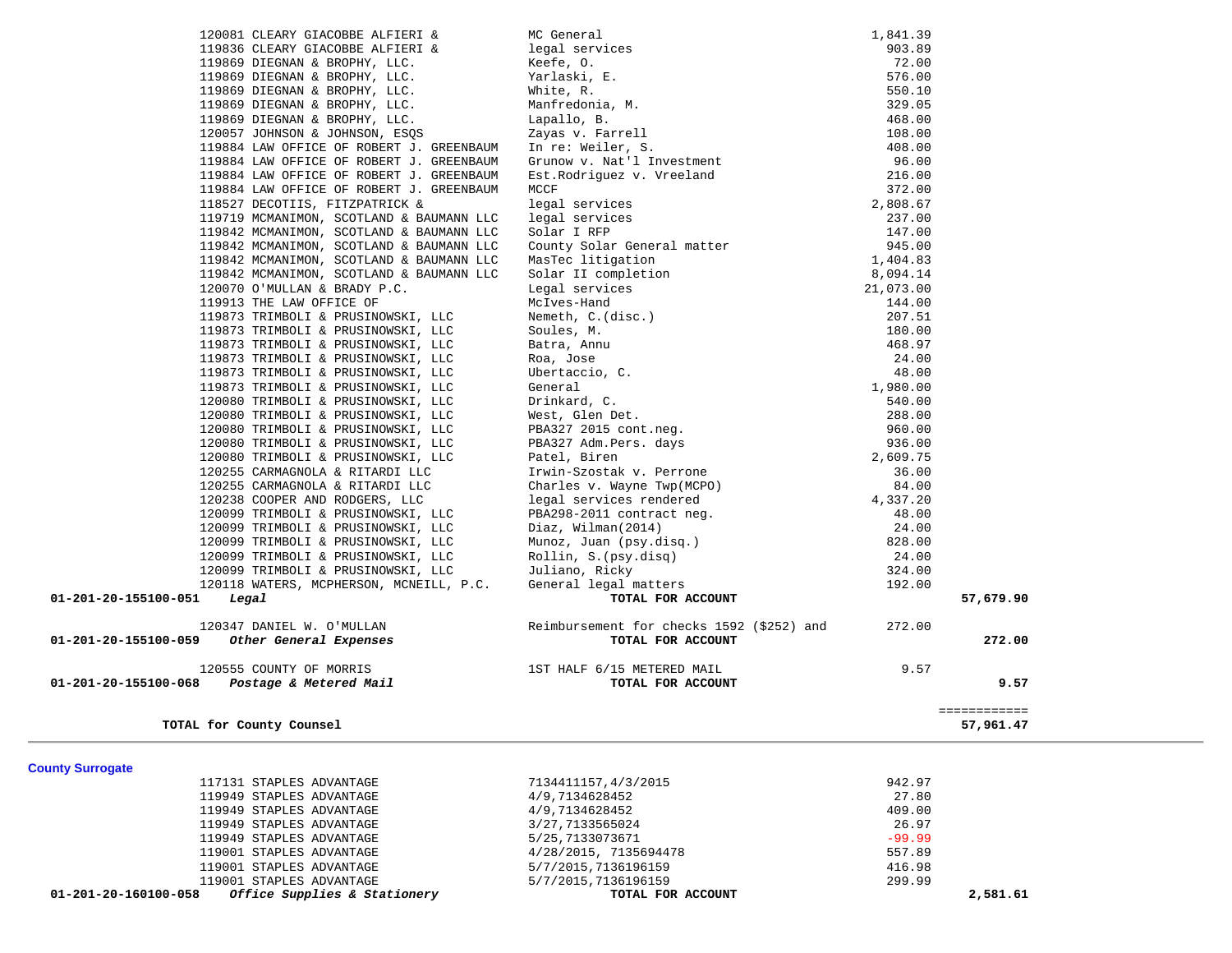|                      | 120555 COUNTY OF MORRIS       | 1ST HALF 6/15 METERED MAIL                    | 406.02   |              |
|----------------------|-------------------------------|-----------------------------------------------|----------|--------------|
| 01-201-20-160100-068 | Postage & Metered Mail        | TOTAL FOR ACCOUNT                             |          | 406.02       |
|                      | 112711 E-PROBATE LLC          | SOFTWARE MAINTENANCE FOR JAN & FAB, 2015      | 1,500.00 |              |
|                      | 112711 E-PROBATE LLC          | HOSTING FOR JAN., FEB. 2015                   | 300.00   |              |
| 01-201-20-160100-078 | Software Maintenance          | TOTAL FOR ACCOUNT                             |          | 1,800.00     |
|                      | 120087 JOHN PECORARO          | PETTY CASH                                    | 61.97    |              |
|                      | 116133 DEER PARK              | 0434552170, 2/15-3/4/15                       | 0.99     |              |
|                      | 116133 DEER PARK              | 04/15/15-05/14/15                             | 21.92    |              |
|                      | 116133 DEER PARK              | $03/15/15 - 04/14/15$                         | 30.89    |              |
| 01-201-20-160100-095 | Other Administrative Supplies | TOTAL FOR ACCOUNT                             |          | 115.77       |
|                      | 112711 E-PROBATE LLC          | SOFTWARE MAINTENANCE FOR DEC. 2014            | 750.00   |              |
|                      | 112711 E-PROBATE LLC          | HOSTING FOR DEC. 2014                         | 150.00   |              |
| 01-203-20-160100-078 | (2014) Software Maintenance   | TOTAL FOR ACCOUNT                             |          | 900.00       |
|                      |                               |                                               |          | ============ |
|                      | TOTAL for County Surrogate    |                                               |          | 5,803.40     |
|                      |                               |                                               |          |              |
| <b>Engineering</b>   | 118806 AT&T MORILITY          | $Sim$ Card for Survey Equipment $04/02/15$ to | 3698     |              |

| TTOOOO WIQT MODTHII<br>Cellular Phones/Pagers<br>01-201-20-165100-031      | bim card for burvey Equipment of the co<br>TOTAL FOR ACCOUNT  | <u>JU.JU</u> | 36.98        |
|----------------------------------------------------------------------------|---------------------------------------------------------------|--------------|--------------|
| 119579 DEER PARK                                                           | Water and cup supply for the Engineering                      | 31.88        |              |
| 119276 R.S. KNAPP CO. INC.                                                 | Rolls of paper for large plotter36 x 500                      | 403.36       |              |
| 119276 R.S. KNAPP CO. INC.                                                 | freight                                                       | 36.95        |              |
| Office Supplies & Stationery<br>01-201-20-165100-058                       | TOTAL FOR ACCOUNT                                             |              | 472.19       |
| 120555 COUNTY OF MORRIS                                                    | 1ST HALF 6/15 METERED MAIL                                    | 20.63        |              |
| 120555 COUNTY OF MORRIS                                                    | 1ST HALF 6/15 METERED MAIL                                    | 29.10        |              |
| 120555 COUNTY OF MORRIS                                                    | 1ST HALF 6/15 METERED MAIL                                    | 4.28         |              |
| 01-201-20-165100-068<br>Postage & Metered Mail                             | TOTAL FOR ACCOUNT                                             |              | 54.01        |
| 119561 R.S. KNAPP CO. INC.<br>01-201-20-165100-078<br>Software Maintenance | HP Designjet Monthly Service Contract fr<br>TOTAL FOR ACCOUNT | 66.64        | 66.64        |
| 119924 TREASURER-STATE OF NEW JERSEY                                       | FY 2015 Public Complex FeeProgram Intere                      | 900.00       |              |
| 119925 TREASURER-STATE OF NEW JERSEY                                       | FY2015 Highway Agency Permit FeeProgram                       | 5,100.00     |              |
| 01-201-20-165100-084<br>Other Outside Services                             | TOTAL FOR ACCOUNT                                             |              | 6,000.00     |
|                                                                            |                                                               |              | ============ |
| TOTAL for Engineering                                                      |                                                               |              | 6,629.82     |

**Heritage Commission** 

| 120555 COUNTY OF MORRIS                          | 1ST HALF 6/15 METERED MAIL               | 0.48   |             |
|--------------------------------------------------|------------------------------------------|--------|-------------|
| 01-201-20-175100-068<br>Postage & Metered Mail   | TOTAL FOR ACCOUNT                        |        | 0.48        |
| 117353 CDW GOVERNMENT LLC                        | HP Scanjet 8270 Scanner                  | 685.00 |             |
| 119467 MORRIS COUNTY TOURISM BUREAU              | annual membership                        | 150.00 |             |
| Special Projects<br>01-201-20-175100-079         | TOTAL FOR ACCOUNT                        |        | 835.00      |
| 119466 MUNICIPAL CAPITAL CORP                    | Ricoh Copier lease pmt for april, may, j | 589.96 |             |
| Office Machines - Rental<br>01-201-20-175100-164 | TOTAL FOR ACCOUNT                        |        | 589.96      |
|                                                  |                                          |        | ----------- |
| TOTAL for Heritage Commission                    |                                          |        | 1,425.44    |

**Planning Board**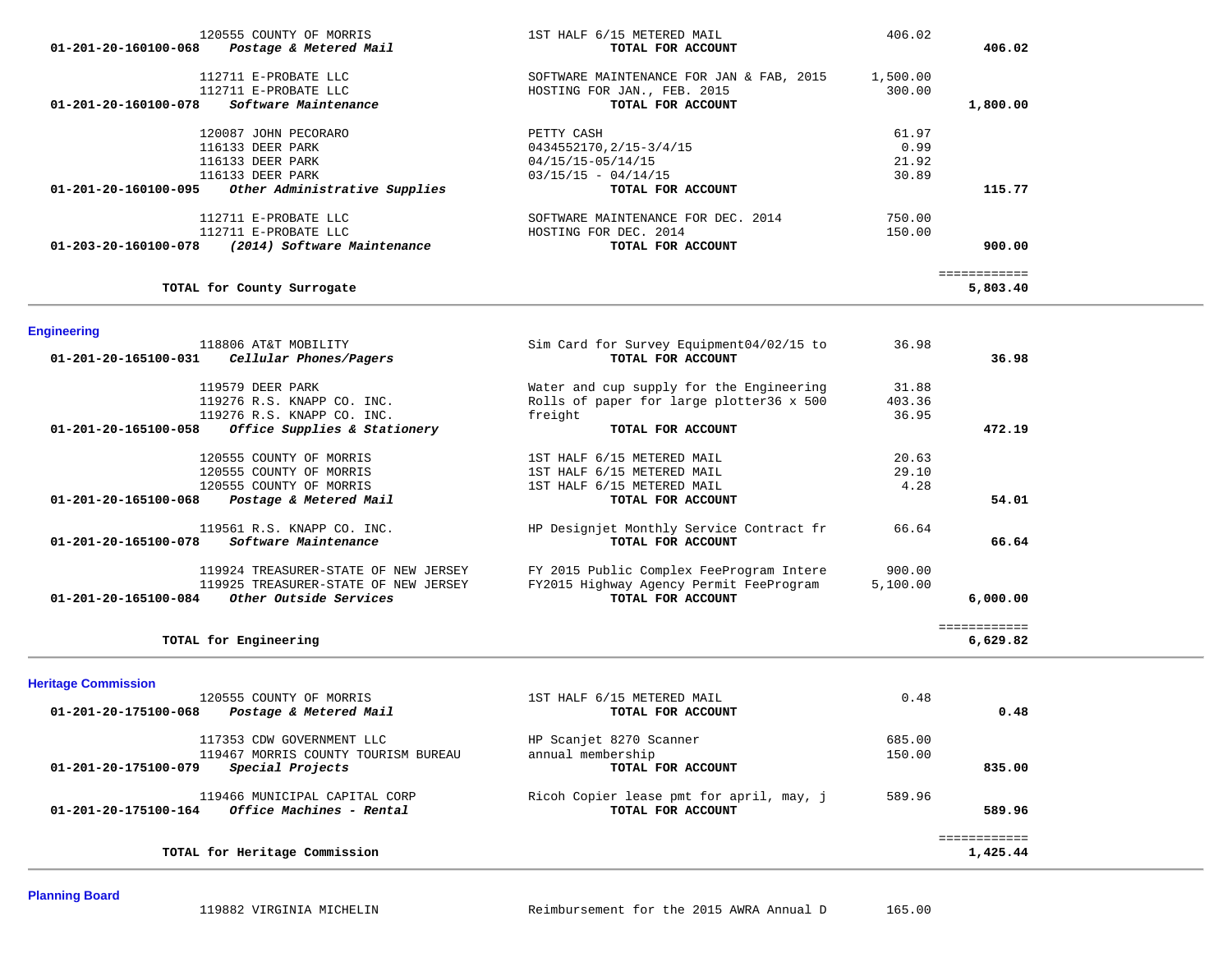|                                            | 01-201-20-180100-023 Associations and Memberships                      | TOTAL FOR ACCOUNT                                     |           | 165.00                 |  |
|--------------------------------------------|------------------------------------------------------------------------|-------------------------------------------------------|-----------|------------------------|--|
|                                            | 120555 COUNTY OF MORRIS<br>01-201-20-180100-068 Postage & Metered Mail | 1ST HALF 6/15 METERED MAIL<br>TOTAL FOR ACCOUNT       | 63.74     | 63.74                  |  |
|                                            | TOTAL for Planning Board                                               |                                                       |           | ============<br>228.74 |  |
| <b>County Weights &amp; Measures</b>       |                                                                        |                                                       |           |                        |  |
|                                            | 120128 VERIZON WIRELESS                                                | L&PS / WEIGHTS & MEASURES                             | 251.68    |                        |  |
|                                            | 01-201-22-201100-031 Cellular Phones/Pagers                            | TOTAL FOR ACCOUNT                                     |           | 251.68                 |  |
|                                            | 118430 STAPLES ADVANTAGE                                               | CUSTOMER NYC 10574187                                 | 201.05    |                        |  |
|                                            | 118430 STAPLES ADVANTAGE                                               | CUSTOMER NYC 10574187                                 | 18.98     |                        |  |
| 01-201-22-201100-058                       | Office Supplies & Stationery                                           | TOTAL FOR ACCOUNT                                     |           | 220.03                 |  |
|                                            | 119747 ROBERT ALVIENE                                                  | TIMING DEVICE INSPECTIONS                             | 41.25     |                        |  |
|                                            | 119747 ROBERT ALVIENE                                                  | WALMART - PAINT BRUSHES, SAND PAPER                   | 7.27      |                        |  |
| 01-201-22-201100-059                       | Other General Expenses                                                 | TOTAL FOR ACCOUNT                                     |           | 48.52                  |  |
|                                            | 120555 COUNTY OF MORRIS                                                | 1ST HALF 6/15 METERED MAIL                            | 2.42      |                        |  |
| 01-201-22-201100-068                       | Postage & Metered Mail                                                 | TOTAL FOR ACCOUNT                                     |           | 2.42                   |  |
|                                            | 119745 DEER PARK                                                       | $0426700738 - 4/15/15 - 5/14/15$                      | 26.20     |                        |  |
|                                            | 120357 EMPLOYMENT HORIZONS, INC.                                       | JANITORIAL SERVICE: MAY 2015                          | 859.00    |                        |  |
|                                            | $01-201-22-201100-084$ Other Outside Services                          | TOTAL FOR ACCOUNT                                     |           | 885.20                 |  |
|                                            | 119984 JERSEY CENTRAL POWER & LIGHT                                    | 100 007 051 277 WEIGHTS & MEASURES DATED              | 888.98    |                        |  |
| $01 - 201 - 22 - 201100 - 137$ Electricity |                                                                        | TOTAL FOR ACCOUNT                                     |           | 888.98                 |  |
|                                            | 120446 NATIONAL FUEL OIL INC.                                          | FUEL CHARGES, 5/15                                    | 1,056.68  |                        |  |
| 01-201-22-201100-140 Gas Purchases         |                                                                        | TOTAL FOR ACCOUNT                                     |           | 1,056.68               |  |
|                                            | 118431 COMPLETE SECURITY SYSTEMS, INC.                                 | CUSTOMER #5006 TICKET# 80274                          | 380.00    |                        |  |
|                                            | 119746 ELLIOTT BLAFER                                                  | ASSORTED INSPECTOR SAFETY EQUIPMENT AND               | 166.94    |                        |  |
| $01 - 201 - 22 - 201100 - 258$ Equipment   |                                                                        | TOTAL FOR ACCOUNT                                     |           | 546.94                 |  |
|                                            |                                                                        |                                                       |           | ============           |  |
|                                            | TOTAL for County Weights & Measures                                    |                                                       |           | 3,900.45               |  |
|                                            |                                                                        |                                                       |           |                        |  |
| <b>Employee Group Insurance</b>            | 119231 HORIZON BLUE CROSS BLUE SHIELD                                  | June 2015 Mosquito Medical HMO #08011044              | 20,636.37 |                        |  |
|                                            | 119230 HORIZON BLUE CROSS BLUE SHIELD                                  | June 2015 Mosquito Dental #080131022                  | 699.19    |                        |  |
|                                            | 119232 HORIZON BLUE CROSS BLUE SHIELD                                  | June 2015 Freeholder List Medical PPO/Me 1,376,125.56 |           |                        |  |
|                                            | 116985 TOTAL ADMINISTRATIVE SERVICES                                   | 4/1/2015-6/30/2015 Inv#IN523436 Acct#450              | 2,346.00  |                        |  |
| 01-201-23-220100-090                       | Employee Group Insurance Expenditures                                  | TOTAL FOR ACCOUNT                                     |           | 1,399,807.12           |  |
|                                            | 111415 UNA HUTCHIN                                                     | Medicare B - July 2014 through December               | 629.40    |                        |  |
| 01-203-23-220100-090                       | (2014) Employee Group Insurance Expendit                               | TOTAL FOR ACCOUNT                                     |           | 629.40                 |  |
|                                            |                                                                        |                                                       |           | ============           |  |
|                                            | TOTAL for Employee Group Insurance                                     |                                                       |           | 1,400,436.52           |  |

**Office of Emergency Management** 120128 VERIZON WIRELESS L&PS / ADMIN 152.04  **01-201-25-252100-031** *Cellular Phones/Pagers* **TOTAL FOR ACCOUNT 152.04** 119207 HEWLETT-PACKARD COMPANY HP M252dw, Part #B4A22A#BGJ, per attache 286.54<br>8 Office Supplies & Stationery TOTAL FOR ACCOUNT  **01-201-25-252100-058** *Office Supplies & Stationery* **TOTAL FOR ACCOUNT 286.54**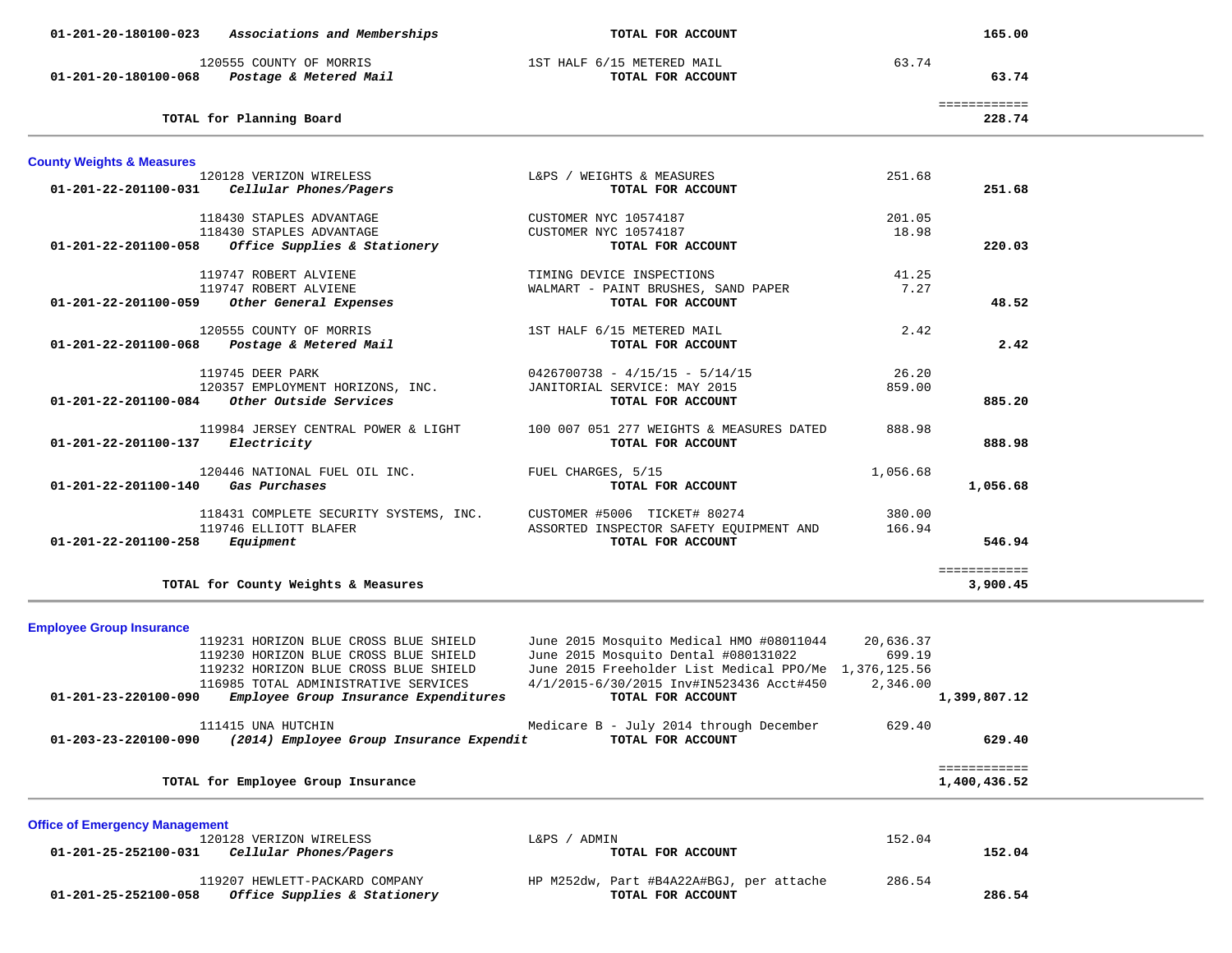| 118986 CABLEVISION                                     | Service Period 7/1/15-9/30/15                                        | 301.65    |              |
|--------------------------------------------------------|----------------------------------------------------------------------|-----------|--------------|
| 118989 CABLEVISION                                     | Service Period 7/1/15-9/30/15                                        | 927.66    |              |
| 119350 JEFFREY PAUL                                    | EOC Expenses per attached invoices                                   | 293.54    |              |
| 115571 BAE SYSTEMS INFORMATION                         | OEM Operating                                                        | 645.00    |              |
| 119736 PERFORMANCE TRAILERS INC.                       | Cargo Bars                                                           | 58.00     |              |
| 119674 R & J CONTROL, INC.                             | Labor and materials per attached invoice                             | 225.00    |              |
| 01-201-25-252100-059<br>Other General Expenses         | TOTAL FOR ACCOUNT                                                    |           | 2,450.85     |
| 120555 COUNTY OF MORRIS                                | 1ST HALF 6/15 METERED MAIL                                           | 3.64      |              |
| 120555 COUNTY OF MORRIS                                | 1ST HALF 6/15 METERED MAIL                                           | 3.88      |              |
| Postage & Metered Mail<br>01-201-25-252100-068         | TOTAL FOR ACCOUNT                                                    |           | 7.52         |
| 118826 LARRY PETERS                                    | OEM Awards per attached invoice dated 5/                             | 71.50     |              |
| 01-201-25-252100-258<br>Equipment                      | TOTAL FOR ACCOUNT                                                    |           | 71.50        |
|                                                        |                                                                      |           | ============ |
| TOTAL for Office of Emergency Management               |                                                                      |           | 2,968.45     |
| <b>Communications Center</b>                           |                                                                      |           |              |
| 118558 PRIORITY DISPATCH CORP.                         | 5/1/15, Course 10295 NJ Emergency Fire D                             | 500.00    |              |
| 01-201-25-252105-039<br>Education Schools & Training   | TOTAL FOR ACCOUNT                                                    |           | 500.00       |
| 119724 FASTENAL COMPANY                                |                                                                      | 172.68    |              |
| 119724 FASTENAL COMPANY                                | 11263-02488, combination padlock<br>11263-02489, combination padlock | 178.72    |              |
| 01-201-25-252105-058                                   | TOTAL FOR ACCOUNT                                                    |           | 351.40       |
| Office Supplies & Stationery                           |                                                                      |           |              |
| 120555 COUNTY OF MORRIS                                | 1ST HALF 6/15 METERED MAIL                                           | 7.34      |              |
| 01-201-25-252105-068<br>Postage & Metered Mail         | TOTAL FOR ACCOUNT                                                    |           | 7.34         |
| 118541 ENVIRONMENTAL SYSTEMS                           | Quote 20468703, 5/6/15, cust# 510082, co                             | 1,224.00  |              |
| 116134 KEYSTONE PUBLIC SAFETY INC.                     | SOW#140032, 3/23/15, Event Situation and                             | 750.00    |              |
| Software Maintenance<br>01-201-25-252105-078           | TOTAL FOR ACCOUNT                                                    |           | 1,974.00     |
| 119274 JERSEY CENTRAL POWER & LIGHT                    | 100 078 772 421, 5/15/15, Hickory Tvrn R                             | 444.14    |              |
| 119274 JERSEY CENTRAL POWER & LIGHT                    | 100 078 771 605, 5/15/15, George St Dove                             | 499.56    |              |
| 119274 JERSEY CENTRAL POWER & LIGHT                    | 100 100 194 933, 5/20/15, High Ridge Rd                              | 617.56    |              |
| 119723 JERSEY CENTRAL POWER & LIGHT                    | 100 078 770 714, 5/28/15, Conkling Rd Fl                             | 749.60    |              |
| 119723 JERSEY CENTRAL POWER & LIGHT                    | 100 082 995 745, 5/28/15, Conkling Rd An                             | 7.76      |              |
| 119723 JERSEY CENTRAL POWER & LIGHT                    | 100 078 772 546, 6/1/15, Weldon Rd Oak R                             | 466.70    |              |
| Electricity<br>01-201-25-252105-137                    | TOTAL FOR ACCOUNT                                                    |           | 2,785.32     |
| 119721 FF1 PROFESSIONAL SAFETY SERVICES                | 6/1/15, additional orders for initial ne                             | 1,187.41  |              |
| Uniform And Accessories<br>01-201-25-252105-202        | TOTAL FOR ACCOUNT                                                    |           | 1,187.41     |
| 119720 FF1 PROFESSIONAL SAFETY SERVICES                | New Uniforms for Communications Center                               | 27,711.84 |              |
| (2014) Uniform And Accessories<br>01-203-25-252105-202 | TOTAL FOR ACCOUNT                                                    |           | 27,711.84    |
|                                                        |                                                                      |           | ============ |
| TOTAL for Communications Center                        |                                                                      |           | 34,517.31    |

**County Medical Examiner Office**

| Other General Expenses<br>01-201-25-254100-059  | TOTAL FOR ACCOUNT                        |          | 2,615.00 |
|-------------------------------------------------|------------------------------------------|----------|----------|
| 120267 TEW FUNERAL SERVICES INC.                | 5/15 Livery Warren County                | 1,415.00 |          |
| 120339 ILIFF-RUGGIERO FUNERAL HOME INC.         | 5/15 Sussex County Livery, 4 cases       | 1,200.00 |          |
| <i>Consultation Fee</i><br>01-201-25-254100-035 | TOTAL FOR ACCOUNT                        |          | 1,462.41 |
| 119227 UNIVERSITY OF MISSOURI                   | Cust#28036, AF15-16, 21150021            | 600.00   |          |
| 120222 MAYO MEDICAL LABORATORIES                | AC#7024512, 21-15-0074                   | 62.41    |          |
| 115959 ALLINA HEALTH SYSTEM                     | Cust#17367, Case R-15-033, 14-15-0086, 2 | 400.00   |          |
| 115959 ALLINA HEALTH SYSTEM                     | Cust#17367, Case R-15-034, 14-15-0110, 2 | 400.00   |          |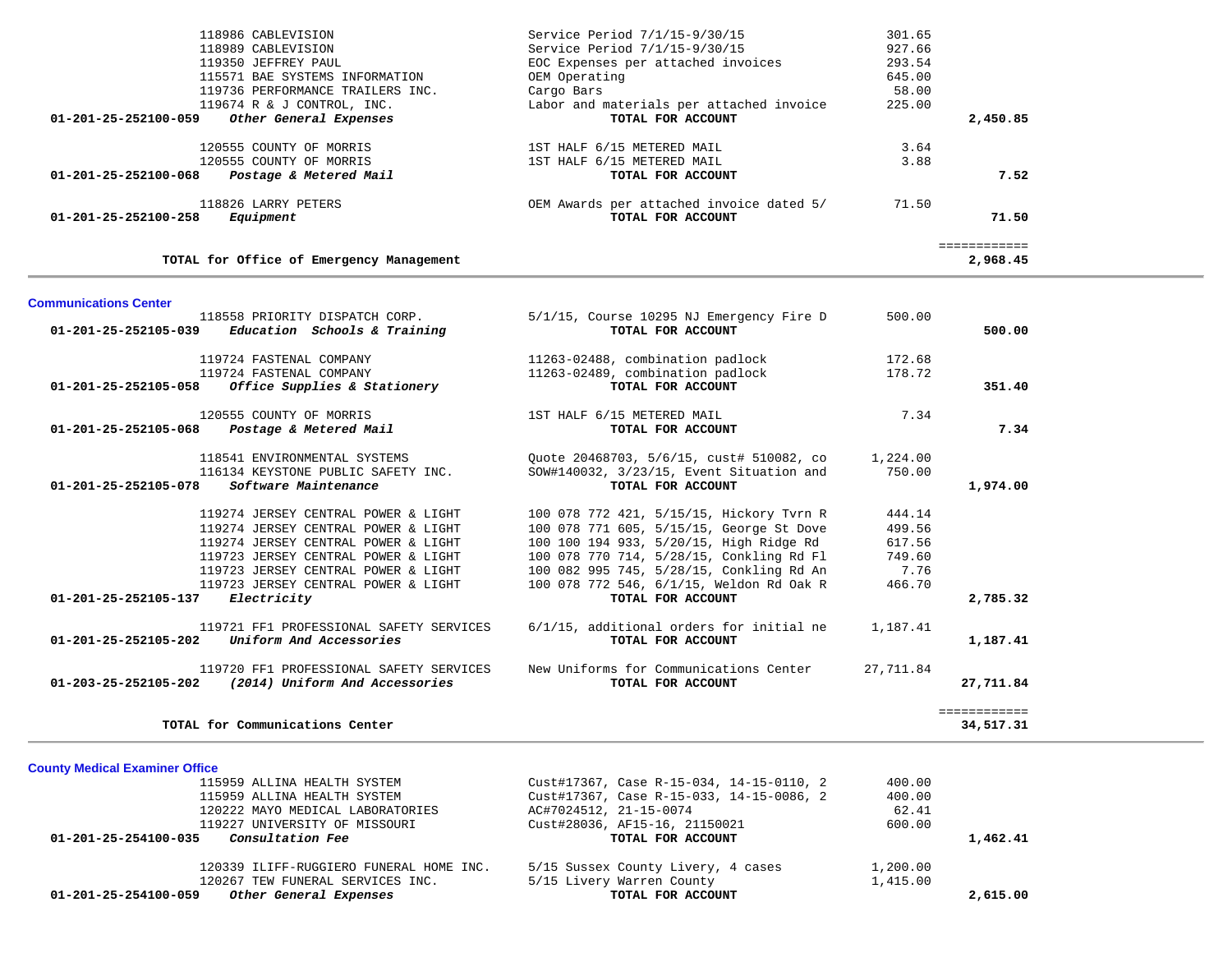120555 COUNTY OF MORRIS 1ST HALF 6/15 METERED MAIL 7.40

 **01-201-25-254100-068** *Postage & Metered Mail* **TOTAL FOR ACCOUNT 7.40**

**TOTAL for County Medical Examiner Office 4,084.81 County Sheriff's Department** Annual Membership Dues for Police Dept. 50.00  **01-201-25-270100-023** *Associations and Memberships* **TOTAL FOR ACCOUNT 50.00** 118410 CHEROKEE PRODUCTIONS INC Seminar - "News Media Relations", Class 295.00 118911 J & J ENTERPRISES Robert Jeanette & David Marshall: Class 70.00 118908 N J N E O A Undersheriff Edward Crooker, Inv dtd 5/1 60.00 118908 N J N E O A Sgt. Kelley Zienowicz & Det. Edward Zien 120.00 119673 MARK CHIAROLANZA TUITION Reimbursement & (2) Books 2,081.59  **01-201-25-270100-039** *Education Schools & Training* **TOTAL FOR ACCOUNT 2,626.59** 119210 MIDEO SYSTEMS INC BID 06-58, "2015" Part#MSM-003-YMA - Mai 4,284.00  **01-201-25-270100-044** *Equipment Service Agreements* **TOTAL FOR ACCOUNT 4,284.00** 119373 DEER PARK 0434561387 Water Delivery/Sheriff Offic 351.18 119373 DEER PARK 0443829809 Water Deliver/Sheriff's Offi 27.29 118913 STAPLES ADVANTAGE Supplies - K. Rogers/CIS, Order#71348373 399.97 118913 STAPLES ADVANTAGE Supplies - K. Rogers/CIS, Order#71348373 24.87 118913 STAPLES ADVANTAGE<br> **118913 STAPLES ADVANTAGE** Supplies - K. Rogers/CIS, Order#71348373 24.87<br> **101-201-25-270100-059** *Other General Expenses* **TOTAL FOR ACCOUNT**  120555 COUNTY OF MORRIS 1ST HALF 6/15 METERED MAIL 487.25  **01-201-25-270100-068** *Postage & Metered Mail* **TOTAL FOR ACCOUNT 487.25** 118743 COMMUNICATIONS SERVICE Replaced Siren Speaker w/MCSO spare on V 142.50  **01-201-25-270100-072** *Radio Repairs* **TOTAL FOR ACCOUNT 142.50** 119202 COMPUTER SQUARE Maintenance for InforShare RMS Fugitive 8,000.00  **01-201-25-270100-078** *Software Maintenance* **TOTAL FOR ACCOUNT 8,000.00** 118967 U.S. SECURITY ASSOCIATES, INC. C/H GUARDS - 4/24/15 - 4/30/15, Inv dtd 3,540.40 118967 U.S. SECURITY ASSOCIATES, INC. C/H GUARDS - 5/1/15 - 5/7/15, Inv dtd 5/ 3,221.52 118169 U.S. SECURITY ASSOCIATES, INC. GUARDS - 3/20/15 - 3/26/15, Inv dtd 3/26 3,314.96 118169 U.S. SECURITY ASSOCIATES, INC. GUARDS - 3/27/15 - 4/02/15, Inv dtd 4/2/ 3,540.40 118169 U.S. SECURITY ASSOCIATES, INC. GUARDS - 4/3/15 - 4/9/15, Inv dtd 26146 2,832.32  **01-201-25-270100-084** *Other Outside Services* **TOTAL FOR ACCOUNT 16,449.60** 119677 PAPER MART INC Top Print Multi White 92 Bright 8 1/2 x 264.80  **01-201-25-270100-095** *Other Administrative Supplies* **TOTAL FOR ACCOUNT 264.80** 118188 ATLANTIC TACTICAL OF NJ, INC. ITEM#WINRA223R - Ranger .223 55gr Soft P 8,458.40  **01-201-25-270100-115** *Ammunition* **TOTAL FOR ACCOUNT 8,458.40** 118742 VERIZON WIRELESS 482559481-00001 4/2/15 - 5/01/15, Inv 1,666.93  **01-201-25-270100-161** *Communications Equipment* **TOTAL FOR ACCOUNT 1,666.93** 118909 STEVEN B. HODES, DVM PA HYDRO: Ointment & Meds 4/2/15, Phys Exam 904.74  **01-201-25-270100-189** *Medical* **TOTAL FOR ACCOUNT 904.74** 119342 UNIVERSAL UNIFORM SALES CO INC O'ROURKE - Misc/Badges, Inv dtd 4/23/15, 300.00 119342 UNIVERSAL UNIFORM SALES CO INC M. REILLY - Atac Boots, Inv dtd 4/28/15, 109.99 119342 UNIVERSAL UNIFORM SALES CO INC S. WEILER - Shirts, Inv dtd 3/19/15, POS 128.00 119342 UNIVERSAL UNIFORM SALES CO INC DEPT - Holders for SX24, Inv dtd 3/27/15 24.95 119342 UNIVERSAL UNIFORM SALES CO INC ZEICH - Emblems/Alterations, Inv dtd 3/2 130.00 119342 UNIVERSAL UNIFORM SALES CO INC DIGAVERO - Boots, Inv dtd 3/28/15, POS#1 109.99 119342 UNIVERSAL UNIFORM SALES CO INC SCHIEVELLA - Alterations, Inv dtd 3/31/1 16.00 119342 UNIVERSAL UNIFORM SALES CO INC SCHIEVELLA - Accessories, Inv dtd 3/31/1 30.90

============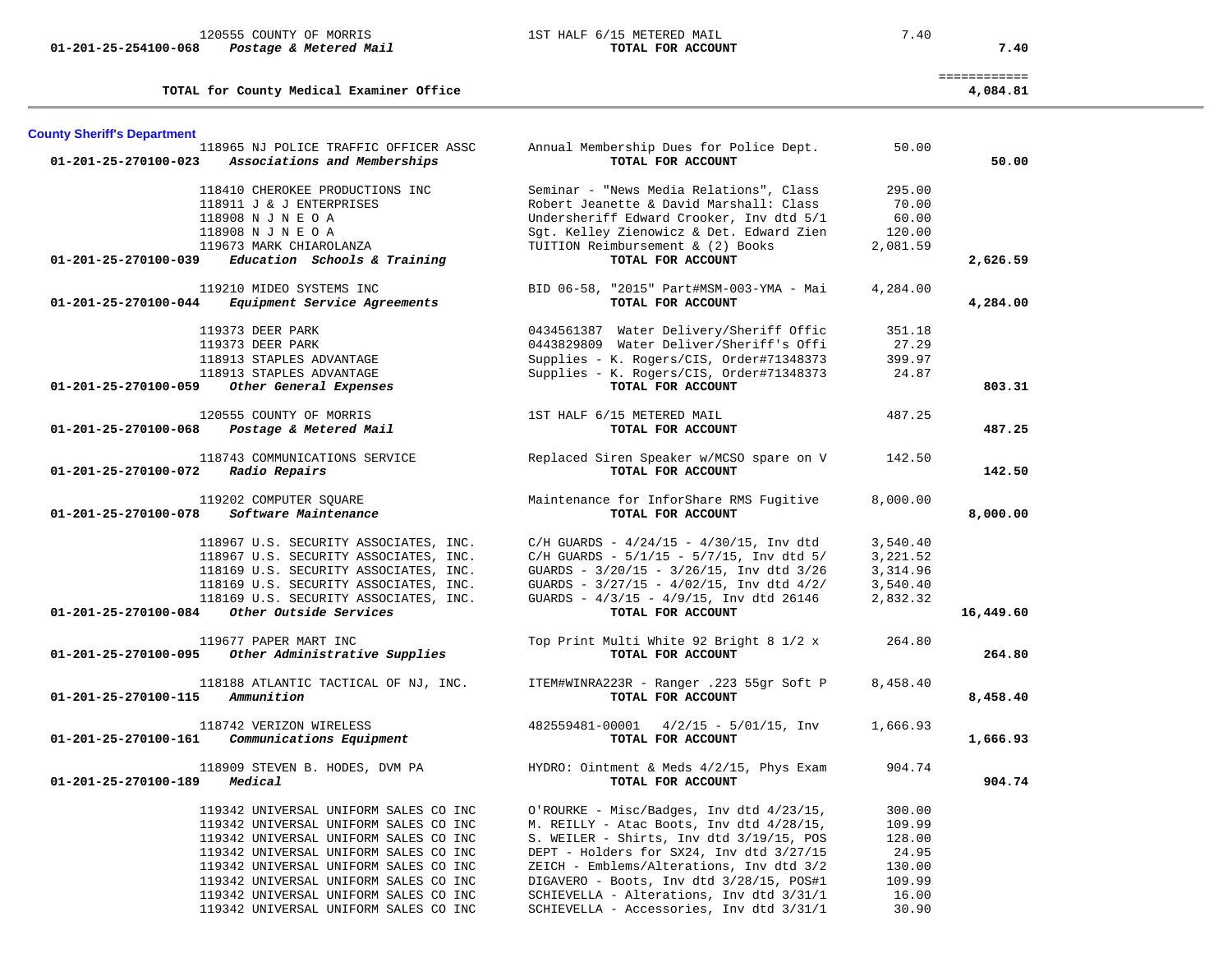| 119342 UNIVERSAL UNIFORM SALES CO INC<br>119342 UNIVERSAL UNIFORM SALES CO INC<br>119342 UNIVERSAL UNIFORM SALES CO INC<br>119342 UNIVERSAL UNIFORM SALES CO INC<br>Uniform And Accessories<br>01-201-25-270100-202 | M. REILLY - Emblems/Alterations, Inv dtd<br>PEREZ - Emblems/Alternations, Inv dtd 4/<br>PENNINO - Footwear, Inv dtd 4/15/15, POS<br>PENNINO - CREDIT/ITEMS RETURNED<br>TOTAL FOR ACCOUNT | 15.50<br>81.50<br>295.00<br>$-295.00$ | 946.83                    |  |
|---------------------------------------------------------------------------------------------------------------------------------------------------------------------------------------------------------------------|------------------------------------------------------------------------------------------------------------------------------------------------------------------------------------------|---------------------------------------|---------------------------|--|
| 118964 BATTERIES PLUS<br>117773 FIRE FIGHTERS EQUIPMENT CO INC<br>118737 MAJOR POLICE SUPPLY<br>Equipment<br>01-201-25-270100-258                                                                                   | SLVR 1.5V Watch Bty Item#SMC393-A<br>BOXES - 30 Minute Red Fusee w/Wire Holde<br>100W Amplifier Replacement, 650002, Item<br>TOTAL FOR ACCOUNT                                           | 39.90<br>825.00<br>365.70             | 1,230.60                  |  |
| TOTAL for County Sheriff's Department                                                                                                                                                                               |                                                                                                                                                                                          |                                       | ============<br>46,315.55 |  |
| <b>County Prosecutor's Office</b>                                                                                                                                                                                   |                                                                                                                                                                                          |                                       |                           |  |
| 120186 BETTY ANN DERCO                                                                                                                                                                                              | Regular On Call - May 2015                                                                                                                                                               | 28.00                                 |                           |  |
| 120186 BETTY ANN DERCO                                                                                                                                                                                              | Holiday & Wkend.                                                                                                                                                                         | 41.50                                 |                           |  |
| 120186 BETTY ANN DERCO                                                                                                                                                                                              | Supplemental Case Pay: 15053MRMM44                                                                                                                                                       | 75.00                                 |                           |  |
| 120185 DOROTHY DIFABIO                                                                                                                                                                                              | Reg.On Call-May 2015                                                                                                                                                                     | 14.40                                 |                           |  |
| 120185 DOROTHY DIFABIO                                                                                                                                                                                              | Holiday & Wkend. May 2015                                                                                                                                                                | 35.00                                 |                           |  |
| 120185 DOROTHY DIFABIO                                                                                                                                                                                              | Supplemental Case Pay: 50506MRMM45                                                                                                                                                       | 75.00                                 |                           |  |
| 120183 JUNE WITTY                                                                                                                                                                                                   | Reg. On Call-May 2015                                                                                                                                                                    | 198.40                                |                           |  |
| 120183 JUNE WITTY                                                                                                                                                                                                   | Holiday & Wkend - May 2015                                                                                                                                                               | 23.00                                 |                           |  |
| 120183 JUNE WITTY                                                                                                                                                                                                   | Supplemental Case Pay:150503MCSCD07,1505                                                                                                                                                 | 375.00                                |                           |  |
| 01-201-25-275100-016<br>Outside Salaries & Wages                                                                                                                                                                    | TOTAL FOR ACCOUNT                                                                                                                                                                        |                                       | 865.30                    |  |
| 118898 NJ STATE BAR ASSOCIATION                                                                                                                                                                                     | First Assistant Prosecutor Thomas A. Zel                                                                                                                                                 | 215.00                                |                           |  |
| Associations and Memberships<br>01-201-25-275100-023                                                                                                                                                                | TOTAL FOR ACCOUNT                                                                                                                                                                        |                                       | 215.00                    |  |
| 120240 JILL BINKOSKI                                                                                                                                                                                                | Otterbox Replacement -Shipping Fee                                                                                                                                                       | 14.96                                 |                           |  |
| 120126 VERIZON WIRELESS                                                                                                                                                                                             | Morris County Prosecutor's Office Cell P                                                                                                                                                 | 7,154.14                              |                           |  |
| 119110 VERIZON WIRELESS                                                                                                                                                                                             | Account #882249917-00001 (4/10-5/9/15)                                                                                                                                                   | 59.51                                 |                           |  |
| 01-201-25-275100-031<br>Cellular Phones/Pagers                                                                                                                                                                      | TOTAL FOR ACCOUNT                                                                                                                                                                        |                                       | 7,228.61                  |  |
|                                                                                                                                                                                                                     |                                                                                                                                                                                          |                                       |                           |  |
| 119516 STAPLES ADVANTAGE                                                                                                                                                                                            | Flash Drives                                                                                                                                                                             | 295.60                                |                           |  |
| 119516 STAPLES ADVANTAGE                                                                                                                                                                                            | Flash Drives                                                                                                                                                                             | 24.66                                 |                           |  |
| 119516 STAPLES ADVANTAGE                                                                                                                                                                                            | HP Toner                                                                                                                                                                                 | 146.63                                |                           |  |
| 119516 STAPLES ADVANTAGE                                                                                                                                                                                            | HP Toner                                                                                                                                                                                 | 287.64                                |                           |  |
| 119111 TOP TEN USA, LLC                                                                                                                                                                                             | Quote #336-Item #Y6PPM LTO-4 SAS TAPE MO                                                                                                                                                 | 895.00                                |                           |  |
| Data Processing Supplies<br>01-201-25-275100-037                                                                                                                                                                    | TOTAL FOR ACCOUNT                                                                                                                                                                        |                                       | 1,649.53                  |  |
| 118904 NJJOA<br>$01-201-25-275100-039$ Education Schools & Training                                                                                                                                                 | NJ Juvenile Officers Association-2015 Co<br>TOTAL FOR ACCOUNT                                                                                                                            | 300.00                                | 300.00                    |  |
|                                                                                                                                                                                                                     |                                                                                                                                                                                          |                                       |                           |  |
| 118902 JOHNSTON COMMUNICATIONS<br>01-201-25-275100-044<br>Equipment Service Agreements                                                                                                                              | Contract 646 June 2015- Fax Server Month<br>TOTAL FOR ACCOUNT                                                                                                                            | 600.00                                | 600.00                    |  |
| 118573 STAPLES ADVANTAGE                                                                                                                                                                                            | Misc. Office Supplies                                                                                                                                                                    | 57.61                                 |                           |  |
| 118573 STAPLES ADVANTAGE                                                                                                                                                                                            | Tape pack-Clr                                                                                                                                                                            | 17.09                                 |                           |  |
| 118573 STAPLES ADVANTAGE                                                                                                                                                                                            | Misc. Office Supples                                                                                                                                                                     | 72.46                                 |                           |  |
| 119517 STAPLES ADVANTAGE                                                                                                                                                                                            | Ofice Supplies                                                                                                                                                                           | 28.30                                 |                           |  |
| Office Supplies & Stationery<br>01-201-25-275100-058                                                                                                                                                                | TOTAL FOR ACCOUNT                                                                                                                                                                        |                                       | 175.46                    |  |
| 118901 FEDEX                                                                                                                                                                                                        | Account #1051-0576-2 MAY 11,2015 (5/1-5                                                                                                                                                  | 325.62                                |                           |  |
| 119114 FEDEX                                                                                                                                                                                                        | Account #1051-0576-2 5/18/2015                                                                                                                                                           | 11.84                                 |                           |  |
| 120555 COUNTY OF MORRIS                                                                                                                                                                                             | 1ST HALF 6/15 METERED MAIL                                                                                                                                                               | 1,193.91                              |                           |  |
| Postage & Metered Mail<br>01-201-25-275100-068                                                                                                                                                                      | TOTAL FOR ACCOUNT                                                                                                                                                                        |                                       | 1,531.37                  |  |
|                                                                                                                                                                                                                     |                                                                                                                                                                                          |                                       |                           |  |
| 118892 ACCURATE TRANSCRIPTIONS, LLC                                                                                                                                                                                 | State v Morgan, Kelly ** Requested by AP                                                                                                                                                 | 273.93                                |                           |  |
| 01-201-25-275100-081<br>Transcripts                                                                                                                                                                                 | TOTAL FOR ACCOUNT                                                                                                                                                                        |                                       | 273.93                    |  |
| 120142 PAULA JORDAO                                                                                                                                                                                                 | $1/13/15$ -Trenton (126 miles), $3/9/15$ -Newa                                                                                                                                           | 165.00                                |                           |  |
|                                                                                                                                                                                                                     |                                                                                                                                                                                          |                                       |                           |  |

 $\sim$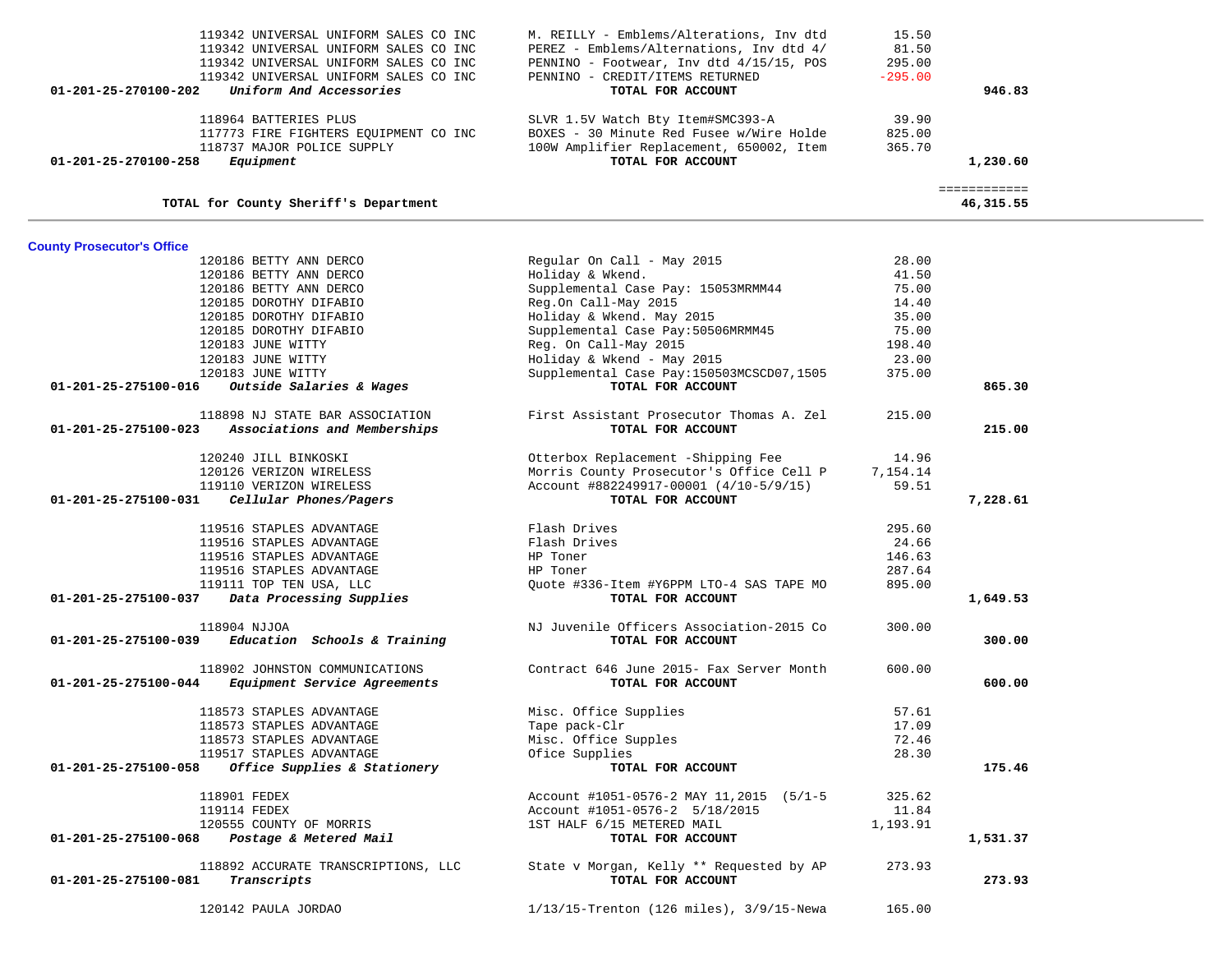|                                | 119104 N J N E O A                                      | New Jersey Narcotic Enforcement Officers                      | 600.00 |              |
|--------------------------------|---------------------------------------------------------|---------------------------------------------------------------|--------|--------------|
|                                | 119104 N J N E O A                                      | Conference Attendees: Det. Lopez, TFO We                      | 180.00 |              |
|                                | 119104 N J N E O A                                      | TFO GTsimpedes- Conference Attendee non-                      | 100.00 |              |
|                                | 120240 JILL BINKOSKI                                    | First Assistant Zelante Meeting 6/9/15 -                      | 27.17  |              |
| 01-201-25-275100-088           | Meeting Exp Advisory Board Etc                          | TOTAL FOR ACCOUNT                                             |        | 907.17       |
|                                | 118893 CABLEVISION                                      | Account #07876-629490-01-0 (Office) (5/8                      | 157.44 |              |
|                                | 118893 CABLEVISION                                      | Account #07876-629289-01-7(SEU)(5/8-6/7/                      | 84.84  |              |
|                                | 118894 CABLEVISION                                      | New Account 07876-634130-01-5- Cable Mod                      | 255.33 |              |
|                                | 117948 SIRCHIE AQUISITIONS COMPANY                      | Evidence collecting /sealing items ** Qu                      | 911.22 |              |
| $01 - 201 - 25 - 275100 - 118$ | Investigation Expense                                   | TOTAL FOR ACCOUNT                                             |        | 1,408.83     |
| $01 - 201 - 25 - 275100 - 121$ | 120216 ESSEX TRAVEL SERVICE<br>Witness Fees And Mileage | Airfare - 2 Witnesses State v Yong Kim (<br>TOTAL FOR ACCOUNT | 761.50 | 761.50       |
| 01-201-25-275100-126           | 119512 GREGORY ROSSI<br>Court Expenses-Extradition      | Extradition: State v Lynnell Brown (09-0<br>TOTAL FOR ACCOUNT | 77.00  | 77.00        |
| $01 - 201 - 25 - 275100 - 189$ | 119105 STATE TOXICOLOGY LABORATORY<br>Medical           | Background Drug Tests - March 2015 - 15L<br>TOTAL FOR ACCOUNT | 315.00 | 315.00       |
| $01 - 201 - 25 - 275100 - 258$ | 116053 COMPLETE SECURITY SYSTEMS, INC.<br>Equipment     | (8)-Comelit CU-CNTB Video Baluns to conn<br>TOTAL FOR ACCOUNT | 88.50  | 88.50        |
|                                |                                                         |                                                               |        | ============ |
|                                | TOTAL for County Prosecutor's Office                    |                                                               |        | 16,562.20    |

 **01-201-25-275100-082** *Travel Expense* **TOTAL FOR ACCOUNT 165.00**

## **County Jail**

|                      | 119653 MIKE MOLDE<br>01-201-25-280100-039 Education Schools & Training       | REIMBURSEMENT FOR FUEL FOR TRAINING ON 5<br>TOTAL FOR ACCOUNT                                                                                                       | 50.00  | 50.00     |
|----------------------|------------------------------------------------------------------------------|---------------------------------------------------------------------------------------------------------------------------------------------------------------------|--------|-----------|
|                      | 117753 MORPHOTRAK INC<br>$01-201-25-280100-044$ Equipment Service Agreements | ${\small \tt LIVESCAN\ CONTRACT\ \tt PAYMENT\ \tt FROM\ \tt MAX\ 1,201 \qquad \qquad 1,123.75$ ${\small \tt reements \qquad \qquad TorAI.\ \tt FOR\ \tt ACTCUNINT}$ |        | 1,123.75  |
|                      | 119194 STAPLES ADVANTAGE                                                     |                                                                                                                                                                     | 66.06  |           |
|                      | 119194 STAPLES ADVANTAGE                                                     | OFFICE SUPPLES DATED 5.7.15<br>OFFICE SUPPLES DATED 5.8.15                                                                                                          | 88.29  |           |
|                      | 119184 STAPLES ADVANTAGE                                                     | OFFICE SUPPLES DATED 5.1.15                                                                                                                                         | 17.98  |           |
|                      | 119184 STAPLES ADVANTAGE                                                     | OFFICE SUPPLES DATED 5.1.15                                                                                                                                         | 57.19  |           |
|                      | 119184 STAPLES ADVANTAGE                                                     | OFFICE SUPPLES DATED 5.1.15 1,249.57                                                                                                                                |        |           |
|                      | 119184 STAPLES ADVANTAGE                                                     | OFFICE SUPPLES DATED 5.1.15                                                                                                                                         | 249.96 |           |
|                      | 119184 STAPLES ADVANTAGE                                                     | OFFICE SUPPLES DATED 5.1.15 124.98                                                                                                                                  |        |           |
|                      |                                                                              |                                                                                                                                                                     | 261.24 |           |
|                      |                                                                              | 119184 STAPLES ADVANTAGE<br>01-201-25-280100-058 <i>Office Supplies &amp; Stationery</i><br>07AL FOR ACCOUNT                                                        |        | 2,115.27  |
|                      |                                                                              | 117795 LANGUAGE LINE SERVICES LANGUAGE TRANSLATION SERVICE FOR MAR.201 103.70                                                                                       |        |           |
|                      | 01-201-25-280100-059 Other General Expenses                                  | TOTAL FOR ACCOUNT                                                                                                                                                   |        | 103.70    |
|                      | 120555 COUNTY OF MORRIS                                                      | 1ST HALF 6/15 METERED MAIL                                                                                                                                          | 156.92 |           |
|                      | $01 - 201 - 25 - 280100 - 068$ Postage & Metered Mail                        | TOTAL FOR ACCOUNT                                                                                                                                                   |        | 156.92    |
|                      |                                                                              | 19214 ARAMARK CHARLOTTE LOCKBOX STAFF & INMATE MEALS DATED 5.13.15 13,130.97                                                                                        |        |           |
|                      |                                                                              | 119214 ARAMARK CHARLOTTE LOCKBOX <b>EXECUTE:</b> PROFESSIONAL GUEST MEALS DATED 5.6.15 60.00                                                                        |        |           |
|                      | 119214 ARAMARK CHARLOTTE LOCKBOX                                             | PROFESSIONAL GUEST MEALS DATED 5.6.15                                                                                                                               | 268.50 |           |
|                      | 119214 ARAMARK CHARLOTTE LOCKBOX                                             | PROFESSIONAL GUEST MEALS DATED 5.6.15                                                                                                                               | 796.00 |           |
|                      | 119214 ARAMARK CHARLOTTE LOCKBOX                                             | PROFESSIONAL GUEST MEALS DATED 5.6.15 460.00                                                                                                                        |        |           |
|                      | 119214 ARAMARK CHARLOTTE LOCKBOX                                             | STAFF MEALS DATED 5.6.15                                                                                                                                            | 340.00 |           |
|                      | 119214 ARAMARK CHARLOTTE LOCKBOX                                             | STAFF & INMATE MEALS DATED 5.6.15 13,173.84                                                                                                                         |        |           |
|                      | 119214 ARAMARK CHARLOTTE LOCKBOX                                             | STAFF MEALS DATED 5.13.15                                                                                                                                           | 447.50 |           |
| 01-201-25-280100-185 | Food                                                                         | TOTAL FOR ACCOUNT                                                                                                                                                   |        | 28,676.81 |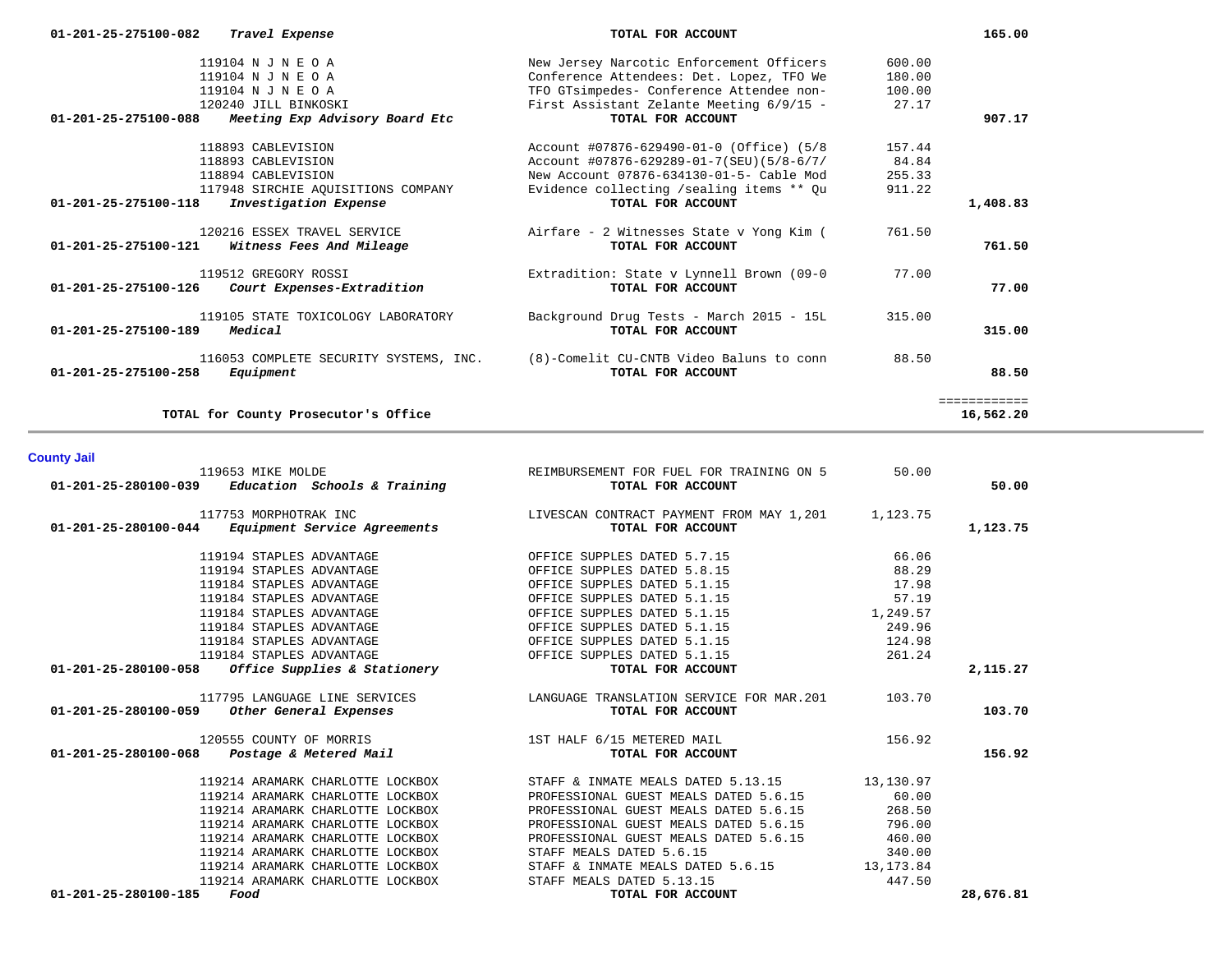| 119182 BIO- REFERENCE LABORATORIES, INC.<br>01-201-25-280100-189<br>Medical   | INMATE LAB WORK FOR APR. 2015 DATED 4.29.<br>TOTAL FOR ACCOUNT | 2,962.58           | 2,962.58                  |
|-------------------------------------------------------------------------------|----------------------------------------------------------------|--------------------|---------------------------|
| 119212 CALICO INDUSTRIES, INC.<br>01-201-25-280100-252<br>Janitorial Supplies | FACILITY BAGS DATED 5.7.15<br>TOTAL FOR ACCOUNT                | 1,161.40           | 1,161.40                  |
| TOTAL for County Jail                                                         |                                                                |                    | ============<br>36,350.43 |
| <b>County Youth Detention Facilit</b>                                         |                                                                |                    |                           |
| 117318 EDWARD SHAPLEY                                                         | Supplies for cooking class and science e                       | 28.54              |                           |
| 117664 EDWARD SHAPLEY                                                         | 2 dz eggs for science experiment                               | 5.00               |                           |
| 117664 EDWARD SHAPLEY                                                         | Various items to be used in science expe                       | 20.64              |                           |
| 120143 EDWARD SHAPLEY                                                         | Supplies for cooking class and science e                       | 20.74              |                           |
| 115657 JOHN DOHERTY                                                           | Cooking supplies - J. Doherty                                  | 10.36              |                           |
| Education Schools & Training<br>01-201-25-281100-039                          | TOTAL FOR ACCOUNT                                              |                    | 85.28                     |
|                                                                               |                                                                |                    |                           |
| 119204 STAPLES ADVANTAGE                                                      | HP 85A Black Toner 2pk                                         | 101.36             |                           |
| 119204 STAPLES ADVANTAGE                                                      | Floor mat Urnl Disp Frsh bk6ct                                 | 76.40              |                           |
| 119204 STAPLES ADVANTAGE                                                      | BIC White-out Quick Dry dz                                     | 9.28               |                           |
| 01-201-25-281100-058<br>Office Supplies & Stationery                          | TOTAL FOR ACCOUNT                                              |                    | 187.04                    |
| 118271 BOB BARKER COMPANY, INC.                                               | Soap, AnitBacterial, Lucky 7.5oz 12 ea/cs                      | 58.95              |                           |
| 118271 BOB BARKER COMPANY, INC.                                               | Deodorant, Lucky, 2.25oz 24 ea/cs, 1 cs/m                      | 86.25              |                           |
| 118271 BOB BARKER COMPANY, INC.                                               | Shampoo, Dial, .25oz packets, 500 ea/cs,                       | 254.75             |                           |
| 118271 BOB BARKER COMPANY, INC.                                               | Soap, Irish Spring 3.2oz, 72 ea/cs, 1cs/                       | 228.10             |                           |
| 118271 BOB BARKER COMPANY, INC.                                               | Cleaner, Simple Green Original, 1 gallon                       | 183.70             |                           |
| 118271 BOB BARKER COMPANY, INC.                                               | Boxers, White size small, 12 ea/dz, 10 d                       | 19.72              |                           |
| 118271 BOB BARKER COMPANY, INC.                                               | Boxers, White size Medium, 12 ea/dz, 10                        | 78.88              |                           |
| 118271 BOB BARKER COMPANY, INC.                                               | Boxers, White size Large, 12 ea/dz, 10 d                       | 78.88              |                           |
| 118271 BOB BARKER COMPANY, INC.                                               | Boxers, White size 2XLarge, 12 ea/dz, 10                       | 46.12              |                           |
| 118271 BOB BARKER COMPANY, INC.                                               | Boxers, White size XLarge, 12 ea/dz, 10                        | 59.16              |                           |
| 118271 BOB BARKER COMPANY, INC.                                               | Sock, Tube, White Sz13-16, 1 dz, 20dz/mc                       | 45.40              |                           |
| 118271 BOB BARKER COMPANY, INC.                                               | Freight                                                        | 218.22             |                           |
| Other General Expenses<br>01-201-25-281100-059                                | TOTAL FOR ACCOUNT                                              |                    | 1,358.13                  |
| 120555 COUNTY OF MORRIS                                                       | 1ST HALF 6/15 METERED MAIL                                     | 195.01             |                           |
| 01-201-25-281100-068<br>Postage & Metered Mail                                | TOTAL FOR ACCOUNT                                              |                    | 195.01                    |
|                                                                               |                                                                |                    |                           |
| 119206 DEER PARK                                                              | 0434495636 Bottle water billing period 4                       | 51.82              |                           |
| 120075 SODEXO INC & AFFILIATES                                                | Services for 5/2/15 - 5/29/15Contractual                       | 2,286.08           |                           |
| 120075 SODEXO INC & AFFILIATES                                                | Congregate Meal: 1,232.00 Meals x \$2.770                      | 3,412.64           |                           |
| 120075 SODEXO INC & AFFILIATES<br>116682 SODEXO INC & AFFILIATES              | AFI and Other<br>$3/26/15$ JDC catering event - Hollie         | 1,938.25<br>161.41 |                           |
| 01-201-25-281100-185<br>Food                                                  | TOTAL FOR ACCOUNT                                              |                    | 7,850.20                  |
|                                                                               |                                                                |                    |                           |
| 118703 BOB BARKER COMPANY, INC.                                               | Glove, Vinyl, PF, CLR, S                                       | 311.20             |                           |
| 118703 BOB BARKER COMPANY, INC.                                               | Freight                                                        | 72.20              |                           |
| 01-201-25-281100-189 Medical                                                  | TOTAL FOR ACCOUNT                                              |                    | 383.40                    |
| 120015 ALLEN PAPER & SUPPLY CO                                                | RDPG-100L TRADEX 1MIL LG CLR EMBOS POLY                        | 13.00              |                           |
| 01-201-25-281100-252<br>Janitorial Supplies                                   | TOTAL FOR ACCOUNT                                              |                    | 13.00                     |
|                                                                               |                                                                |                    | ============              |
| TOTAL for County Youth Detention Facilit                                      |                                                                |                    | 10,072.06                 |
|                                                                               |                                                                |                    |                           |
| <b>Road Repairs</b><br>120555 COUNTY OF MORRIS                                | 1ST HALF 6/15 METERED MAIL                                     | 10.13              |                           |
| 01-201-26-290100-068<br>Postage & Metered Mail                                | TOTAL FOR ACCOUNT                                              |                    | 10.13                     |

119396 THE GODFATHER OF MORRISTOWN meals 2/1 - 3/24/2015 310.00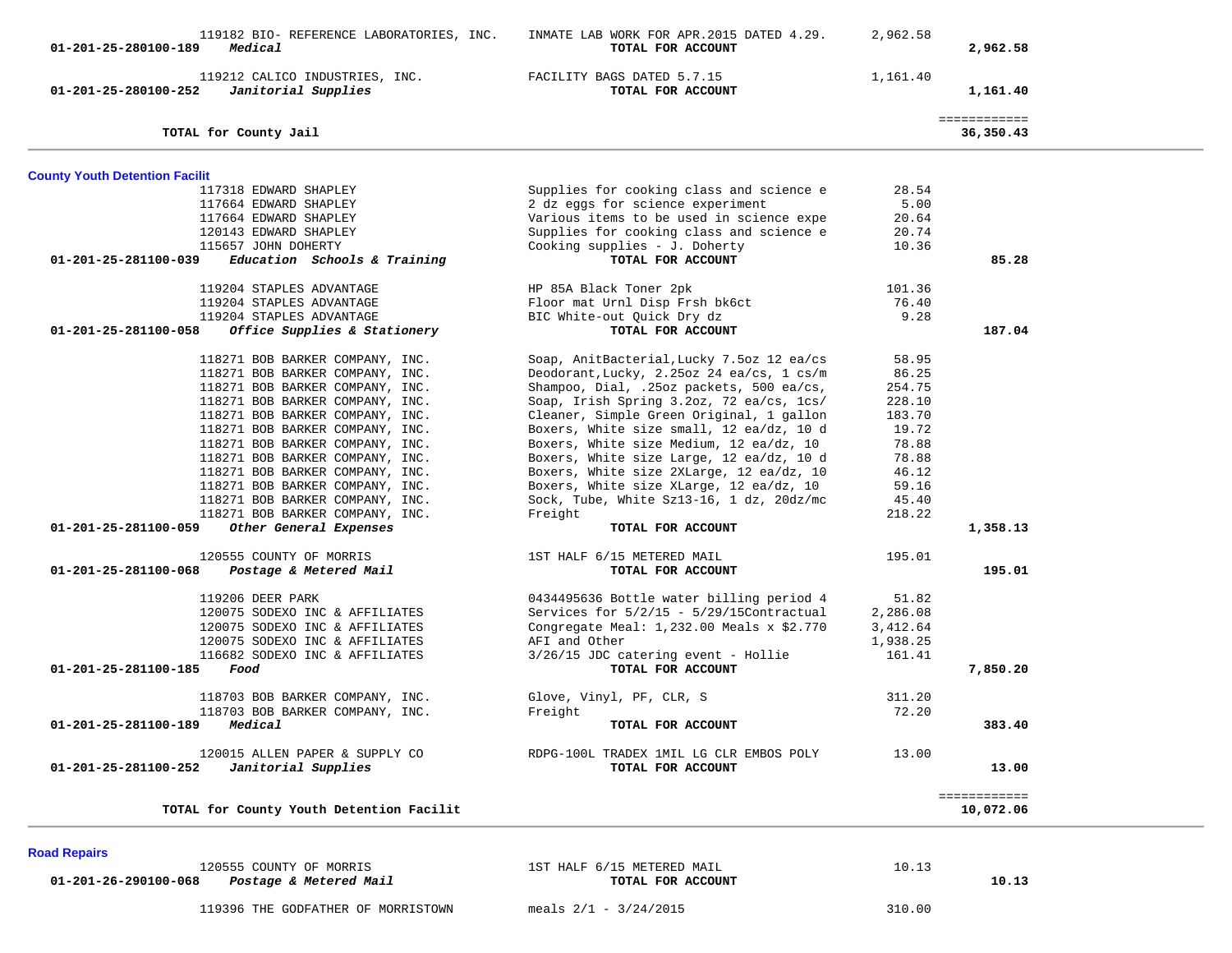| 119396 THE GODFATHER OF MORRISTOWN<br>Meals<br>01-201-26-290100-188         | 15% Gratuity<br>TOTAL FOR ACCOUNT            | 46.50<br>356.50 |  |
|-----------------------------------------------------------------------------|----------------------------------------------|-----------------|--|
| 119559 KEVIN BEAGLE<br>Uniform & Clothing Allowance<br>01-201-26-290100-207 | work boots per contract<br>TOTAL FOR ACCOUNT | 90.00<br>90.00  |  |
| 113752 HOIMARK & LEMBO PAVING, LLC                                          | Storm #15 2/1/2015 Section #21               | 5,279.76        |  |
| 118421 MICHAEL FITZPATRICK & SON INC.                                       | Storm 3/5/2015                               | 5,280.00        |  |
| 01-201-26-290100-228<br>Contracted Snow/Ice Removal                         | TOTAL FOR ACCOUNT                            | 10,559.76       |  |
| 117338 THE GODFATHER OF MORRISTOWN                                          | meals $12/14-12/22/2014$                     | 110.00          |  |
| 117338 THE GODFATHER OF MORRISTOWN                                          | 15% Gratuity                                 | 16.50           |  |
| 01-203-26-290100-188<br>$(2014)$ Meals                                      | TOTAL FOR ACCOUNT                            | 126.50          |  |
|                                                                             |                                              | ------------    |  |

# **Bridges and Culverts**

**TOTAL for Road Repairs 11,142.89**

|        | 198.00    | NJDOT Class B                            | 118182 COUNTY CONCRETE CORP.                                   |
|--------|-----------|------------------------------------------|----------------------------------------------------------------|
|        | 215.00    | Delivery                                 | 118182 COUNTY CONCRETE CORP.                                   |
|        | 849.00    | Concrete Green 60#, 50plt Rapid Set      | 118185 AH HARRIS & SONS, INC.                                  |
|        | 50.00     | Delivery Charge                          | 118185 AH HARRIS & SONS, INC.                                  |
|        | $-589.33$ | Cust.#899100 - Credit - see attached st  | 118185 AH HARRIS & SONS, INC.                                  |
| 722.67 |           | TOTAL FOR ACCOUNT                        | 01-201-26-292100-227<br>Concrete                               |
|        | 164.21    | Tamper Handle, 5/8x5 Wedge all zinc, cut | 118583 SHEAFFER SUPPLY INC.                                    |
| 164.21 |           | TOTAL FOR ACCOUNT                        | 01-201-26-292100-246<br>Tools - Others                         |
|        | 21.50     | UN1072 Oxygen Compressed 2.2CWS 251cf Cy | 118582 COUNTY WELDING SUPPLY CO                                |
|        | 205.19    | Hobart 335A 6011 3/16 Electrodes50#, DCE | 117934 COUNTY WELDING SUPPLY CO                                |
| 226.69 |           | TOTAL FOR ACCOUNT                        | $01 - 201 - 26 - 292100 - 248$<br>Welding-Oxygen-Acetylene Etc |
|        | 52.00     | Ivy X Cleanser Towelette 25bx            | 102358 ZEE MEDICAL INC.                                        |
|        | 79.90     | Ivy X Pre Contact Towelette              | 102358 ZEE MEDICAL INC.                                        |
|        |           | Cherry Cough drops                       | 102358 ZEE MEDICAL INC.                                        |
|        | 9.50      |                                          |                                                                |
|        | 6.95      | Handling                                 | 102358 ZEE MEDICAL INC.                                        |

### **Shade Tree Commission**

| 119431 STAPLES ADVANTAGE<br>01-201-26-300100-058<br>Office Supplies & Stationery                   | HP 951XL Blk/Stnd Color 4pk<br>TOTAL FOR ACCOUNT  | 81.64<br>81.64         |
|----------------------------------------------------------------------------------------------------|---------------------------------------------------|------------------------|
| 119428 DEER PARK<br>Other Operating&Repair Supply<br>01-201-26-300100-098                          | 0434593380 04/15 -05/15/2015<br>TOTAL FOR ACCOUNT | 49.43<br>49.43         |
| 117820 MASTER GRINDING SERVICE INC<br>01-201-26-300100-262<br>Machinery Repairs & Parts            | chipper blades<br>TOTAL FOR ACCOUNT               | 400.00<br>400.00       |
| 118842 NATURE'S CHOICE CORPORATION<br>01-203-26-300100-098<br>(2014) Other Operating&Repair Supply | stumps<br>TOTAL FOR ACCOUNT                       | 120.00<br>120.00       |
| TOTAL for Shade Tree Commission                                                                    |                                                   | ============<br>651.07 |

## **Buildings & Grounds**

11,142.89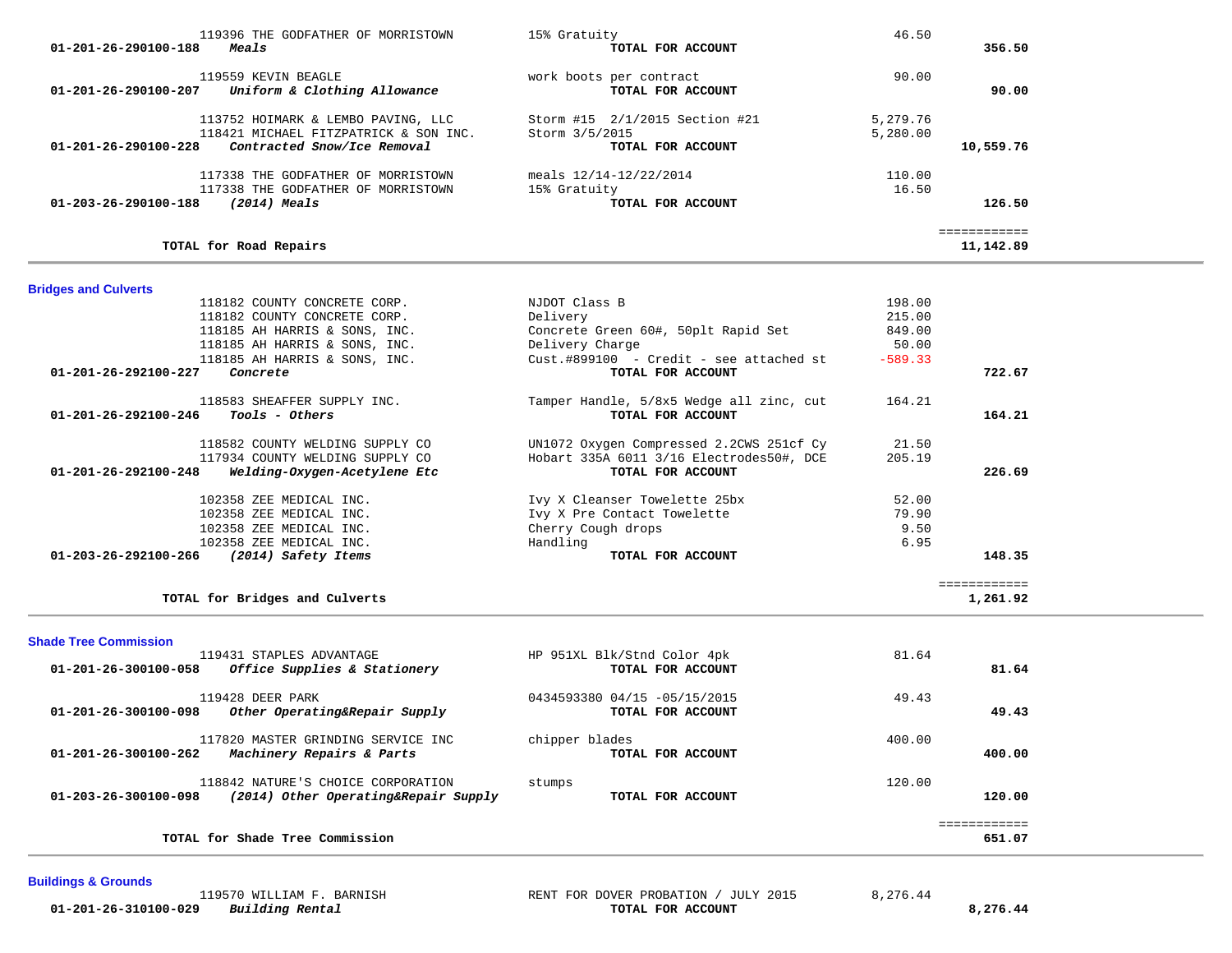| 118788 TRANE<br>1,037.50 ANNUAL SERVICE AGREEMENT# 188769/RE: GR 1,037.50<br>1,037.50 TOTAL FOR ACCOUNT                                                                                                                                                                                                                                                                                                                                                           |                                                                                                                                                                                                                                                                                                               |          | 1,037.50  |
|-------------------------------------------------------------------------------------------------------------------------------------------------------------------------------------------------------------------------------------------------------------------------------------------------------------------------------------------------------------------------------------------------------------------------------------------------------------------|---------------------------------------------------------------------------------------------------------------------------------------------------------------------------------------------------------------------------------------------------------------------------------------------------------------|----------|-----------|
| 119665 MORRISTOWN PARKING AUTHORITY<br>01-201-26-310100-062 Parking Lot Rental                                                                                                                                                                                                                                                                                                                                                                                    | PARKING MAINTENANCE FEE/ JUNE 2015<br>TOTAL FOR ACCOUNT                                                                                                                                                                                                                                                       | 5,340.00 | 5,340.00  |
| 119663 CLIFTON ELEVATOR SERVICE CO INC                                                                                                                                                                                                                                                                                                                                                                                                                            | RE: A & R BLDG - COURT ST - $(4)$ CAR $(S)$ 1,472.00                                                                                                                                                                                                                                                          |          |           |
| 119663 CLIFTON ELEVATOR SERVICE CO INC                                                                                                                                                                                                                                                                                                                                                                                                                            | $RE: CH - ANN ST - (3) CAR(S)$                                                                                                                                                                                                                                                                                | 978.00   |           |
| 119663 CLIFTON ELEVATOR SERVICE CO INC                                                                                                                                                                                                                                                                                                                                                                                                                            | RE: SCHUYLER ANNEX - 30 SCHUYLER - (2) C                                                                                                                                                                                                                                                                      | 600.00   |           |
| 119663 CLIFTON ELEVATOR SERVICE CO INC                                                                                                                                                                                                                                                                                                                                                                                                                            | RE: LIBRARY - 30 E. HANOVER - $(1)$ CAR $(S)$                                                                                                                                                                                                                                                                 | 245.00   |           |
| 119663 CLIFTON ELEVATOR SERVICE CO INC                                                                                                                                                                                                                                                                                                                                                                                                                            | RE: CAC COMPLEX - 1 MEDICAL DR - $(1)$ CA                                                                                                                                                                                                                                                                     | 245.00   |           |
| 119663 CLIFTON ELEVATOR SERVICE CO INC                                                                                                                                                                                                                                                                                                                                                                                                                            | RE: SEU - 102 RAYNOR RD - $(1)$ CAR $(S)$                                                                                                                                                                                                                                                                     | 245.00   |           |
| 119663 CLIFTON ELEVATOR SERVICE CO INC                                                                                                                                                                                                                                                                                                                                                                                                                            | RE: HUMAN SERVICES - 340 W. HANOVER - (2)                                                                                                                                                                                                                                                                     | 580.00   |           |
| 119663 CLIFTON ELEVATOR SERVICE CO INC                                                                                                                                                                                                                                                                                                                                                                                                                            | RE: HOMELESS CENTER- 540 W. HANOVER - (1                                                                                                                                                                                                                                                                      | 315.00   |           |
| 119663 CLIFTON ELEVATOR SERVICE CO INC                                                                                                                                                                                                                                                                                                                                                                                                                            | $RE: PSTA - 500 W. HANOVER - (1) CAR(S)$                                                                                                                                                                                                                                                                      | 245.00   |           |
| 119663 CLIFTON ELEVATOR SERVICE CO INC                                                                                                                                                                                                                                                                                                                                                                                                                            | RE: LPS - 450 W. HANOVER - $(2)$ CAR $(S)$                                                                                                                                                                                                                                                                    | 490.00   |           |
|                                                                                                                                                                                                                                                                                                                                                                                                                                                                   | CLEANING SERVICES - MAY 2015/ DATED 05-3 44,059.00                                                                                                                                                                                                                                                            |          |           |
|                                                                                                                                                                                                                                                                                                                                                                                                                                                                   | RE: MEAL RECEIPTS/ 03-30-15 THRU 05-16-1                                                                                                                                                                                                                                                                      | 420.00   |           |
|                                                                                                                                                                                                                                                                                                                                                                                                                                                                   |                                                                                                                                                                                                                                                                                                               | 48.00    |           |
| 119771 EMPLOYMENT HORIZONS, INC.<br>119771 EMPLOYMENT HORIZONS, INC.<br>119985 LOVEYS PIZZA & GRILL<br>118880 ANCHOR PEST CONTROL<br>118880 ANCHOR PEST CONTROL<br>12880 ANCHOR PEST CONTROL<br>22 BE: SCHUYLER/ 05-07-15<br>22 TOTAL FOR AC<br>01-201-26-310100-084                                                                                                                                                                                              | TOTAL FOR ACCOUNT                                                                                                                                                                                                                                                                                             |          | 49,942.00 |
|                                                                                                                                                                                                                                                                                                                                                                                                                                                                   |                                                                                                                                                                                                                                                                                                               | 418.42   |           |
|                                                                                                                                                                                                                                                                                                                                                                                                                                                                   |                                                                                                                                                                                                                                                                                                               | 137.00   |           |
| 01-201-26-310100-098                                                                                                                                                                                                                                                                                                                                                                                                                                              |                                                                                                                                                                                                                                                                                                               |          | 555.42    |
|                                                                                                                                                                                                                                                                                                                                                                                                                                                                   |                                                                                                                                                                                                                                                                                                               |          |           |
|                                                                                                                                                                                                                                                                                                                                                                                                                                                                   | 119507 COMPLETE SECURITY SYSTEMS, INC. RE: PSTA - REMOVE/REINSTALL & FIRMWARE U 190.00                                                                                                                                                                                                                        |          |           |
|                                                                                                                                                                                                                                                                                                                                                                                                                                                                   | 119507 COMPLETE SECURITY SYSTEMS, INC. RE: COURTHOUSE - REPAIR AIPHONE/ 05-05-1                                                                                                                                                                                                                               | 95.00    |           |
|                                                                                                                                                                                                                                                                                                                                                                                                                                                                   | 119507 COMPLETE SECURITY SYSTEMS, INC. RE: COURTHOUSE - REPAIR PRISONER DOOR AI                                                                                                                                                                                                                               | 95.00    |           |
| 119002 COMPLETE SECURITY SYSTEMS, INC.                                                                                                                                                                                                                                                                                                                                                                                                                            | REPLACE WATER DAMAGED SCRAMBLED PROX/CAR $1,530.00$                                                                                                                                                                                                                                                           |          |           |
| 01-201-26-310100-128<br>Security Equipment                                                                                                                                                                                                                                                                                                                                                                                                                        | TOTAL FOR ACCOUNT                                                                                                                                                                                                                                                                                             |          | 1,910.00  |
| $119761\begin{array}{l} {\small 119761}\begin{array}{l} {\small 119761}\begin{array}{l} {\small 119761}\begin{array}{l} {\small 119760}\end{array} & {\small 119760}\begin{array}{l} {\small 119760}\begin{array}{l} {\small 119760}\end{array} & {\small 2015}\begin{array}{l} {\small 2015}\begin{array}{l} {\small 2015}\begin{array}{l} {\small 2015}\begin{array}{l} {\small 1007R}\begin{array}{l} {\small 1007R}\end{array} & {\small 2016}\begin{array}{$ | ING ALLOWANCE 90.06<br>ORK BOOTS 90.00<br><b>TOTAL FOR ACCOUNT</b>                                                                                                                                                                                                                                            |          |           |
|                                                                                                                                                                                                                                                                                                                                                                                                                                                                   |                                                                                                                                                                                                                                                                                                               |          |           |
|                                                                                                                                                                                                                                                                                                                                                                                                                                                                   |                                                                                                                                                                                                                                                                                                               |          | 180.06    |
| 118942 SHERWIN-WILLIAMS<br>118942 SHERWIN-WILLIAMS<br>118942 SHERWIN-WILLIAMS<br>118942 SHERWIN-WILLIAMS<br>4 Dair                                                                                                                                                                                                                                                                                                                                                |                                                                                                                                                                                                                                                                                                               |          |           |
|                                                                                                                                                                                                                                                                                                                                                                                                                                                                   |                                                                                                                                                                                                                                                                                                               |          |           |
|                                                                                                                                                                                                                                                                                                                                                                                                                                                                   |                                                                                                                                                                                                                                                                                                               |          |           |
|                                                                                                                                                                                                                                                                                                                                                                                                                                                                   |                                                                                                                                                                                                                                                                                                               |          |           |
| 01-201-26-310100-234<br>Paint                                                                                                                                                                                                                                                                                                                                                                                                                                     | $\begin{tabular}{lllllllllllllllllllll} \hline \texttt{WO74342/ RE: CTA/ 04-22-15} & 130.47 \\ \texttt{WO74342/ RE: OTA/ 04-22-15} & 22.59 \\ \texttt{WO74342/ RE: OTA/ 04-24-15} & 185.26 \\ \texttt{WO74342/ RE: OTA/ 05-01-15} & 130.47 \\ \texttt{\tt TOTAL FOR ACCOUNT} & & & & \\ \hline \end{tabular}$ |          | 468.79    |
| 119662 GENERAL PLUMBING SUPPLY INC.                                                                                                                                                                                                                                                                                                                                                                                                                               |                                                                                                                                                                                                                                                                                                               | 53.72    |           |
| 119662 GENERAL PLUMBING SUPPLY INC.                                                                                                                                                                                                                                                                                                                                                                                                                               |                                                                                                                                                                                                                                                                                                               | 158.14   |           |
| 119662 GENERAL PLUMBING SUPPLY INC.                                                                                                                                                                                                                                                                                                                                                                                                                               | WO74827/ RE: PSTA/ 05-01-15<br>WO74922/ RE: B&G/ 05-01-15<br>WO74922/ B&G/ 05-04-15                                                                                                                                                                                                                           | 90.37    |           |
| 119662 GENERAL PLUMBING SUPPLY INC.                                                                                                                                                                                                                                                                                                                                                                                                                               | WO75141/RE: CH/05-04-15<br>WO75141/RE: CH/05-04-15<br>WO74922/RE: B&G/05-04-15<br>WO74922/RE: B&G/05-12-15<br>WO74922/RE: B&G/05-12-15<br>WO74922/RE: B&G/05-12-15<br>WO74922/RE: B&G/05-12-15<br>117.57<br>117.57                                                                                            |          |           |
| 119662 GENERAL PLUMBING SUPPLY INC.                                                                                                                                                                                                                                                                                                                                                                                                                               |                                                                                                                                                                                                                                                                                                               |          |           |
| 119662 GENERAL PLUMBING SUPPLY INC.                                                                                                                                                                                                                                                                                                                                                                                                                               |                                                                                                                                                                                                                                                                                                               |          |           |
| 119662 GENERAL PLUMBING SUPPLY INC.                                                                                                                                                                                                                                                                                                                                                                                                                               |                                                                                                                                                                                                                                                                                                               |          |           |
| 119662 GENERAL PLUMBING SUPPLY INC.                                                                                                                                                                                                                                                                                                                                                                                                                               |                                                                                                                                                                                                                                                                                                               |          |           |
| 119662 GENERAL PLUMBING SUPPLY INC.                                                                                                                                                                                                                                                                                                                                                                                                                               | WO74922/ RE: b&G/ 05-14-15                                                                                                                                                                                                                                                                                    | 393.32   |           |
| 119679 GENERAL PLUMBING SUPPLY INC.                                                                                                                                                                                                                                                                                                                                                                                                                               | WO75184/ RE: SHERIFF - CIS/ 05-06-15                                                                                                                                                                                                                                                                          | 1,082.63 |           |
| 119679 GENERAL PLUMBING SUPPLY INC.                                                                                                                                                                                                                                                                                                                                                                                                                               | WO75198/ OTA/ 05-11-15                                                                                                                                                                                                                                                                                        | 44.82    |           |
| 119679 GENERAL PLUMBING SUPPLY INC.                                                                                                                                                                                                                                                                                                                                                                                                                               | WO75144/ RE: PSTA/ 05-12-15                                                                                                                                                                                                                                                                                   | 714.45   |           |
| 119679 GENERAL PLUMBING SUPPLY INC.                                                                                                                                                                                                                                                                                                                                                                                                                               | WO75198/ RE: OTA/ 05-14-15                                                                                                                                                                                                                                                                                    | 195.31   |           |
| 119679 GENERAL PLUMBING SUPPLY INC.                                                                                                                                                                                                                                                                                                                                                                                                                               | RE: 911 MEMORIAL/ 05-15-15                                                                                                                                                                                                                                                                                    | 36.47    |           |
| 119679 GENERAL PLUMBING SUPPLY INC.                                                                                                                                                                                                                                                                                                                                                                                                                               | RE: 911 MEMORIAL/ 05-19-15                                                                                                                                                                                                                                                                                    | 15.85    |           |
| 119678 GENERAL PLUMBING SUPPLY INC.                                                                                                                                                                                                                                                                                                                                                                                                                               | WO74922/ RE: B&G/ 05-15-15                                                                                                                                                                                                                                                                                    | 82.17    |           |
| 119678 GENERAL PLUMBING SUPPLY INC.                                                                                                                                                                                                                                                                                                                                                                                                                               | WO74922/ RE: PSTA/ 05-18-15                                                                                                                                                                                                                                                                                   | 283.89   |           |
| 119678 GENERAL PLUMBING SUPPLY INC.                                                                                                                                                                                                                                                                                                                                                                                                                               | WO74922/ RE: B&G/ 05-19-15                                                                                                                                                                                                                                                                                    | 13.06    |           |
| 119678 GENERAL PLUMBING SUPPLY INC.                                                                                                                                                                                                                                                                                                                                                                                                                               | WO75282/ RE: B&G/ 05-26-15                                                                                                                                                                                                                                                                                    | 62.69    |           |
| 119678 GENERAL PLUMBING SUPPLY INC.                                                                                                                                                                                                                                                                                                                                                                                                                               | WO752.82/ RE: B&G/ 05-29-15                                                                                                                                                                                                                                                                                   | 2,811.14 |           |
| 119678 GENERAL PLUMBING SUPPLY INC.                                                                                                                                                                                                                                                                                                                                                                                                                               | WO74922/ RE: B&G/ 05-29-15                                                                                                                                                                                                                                                                                    | 963.98   |           |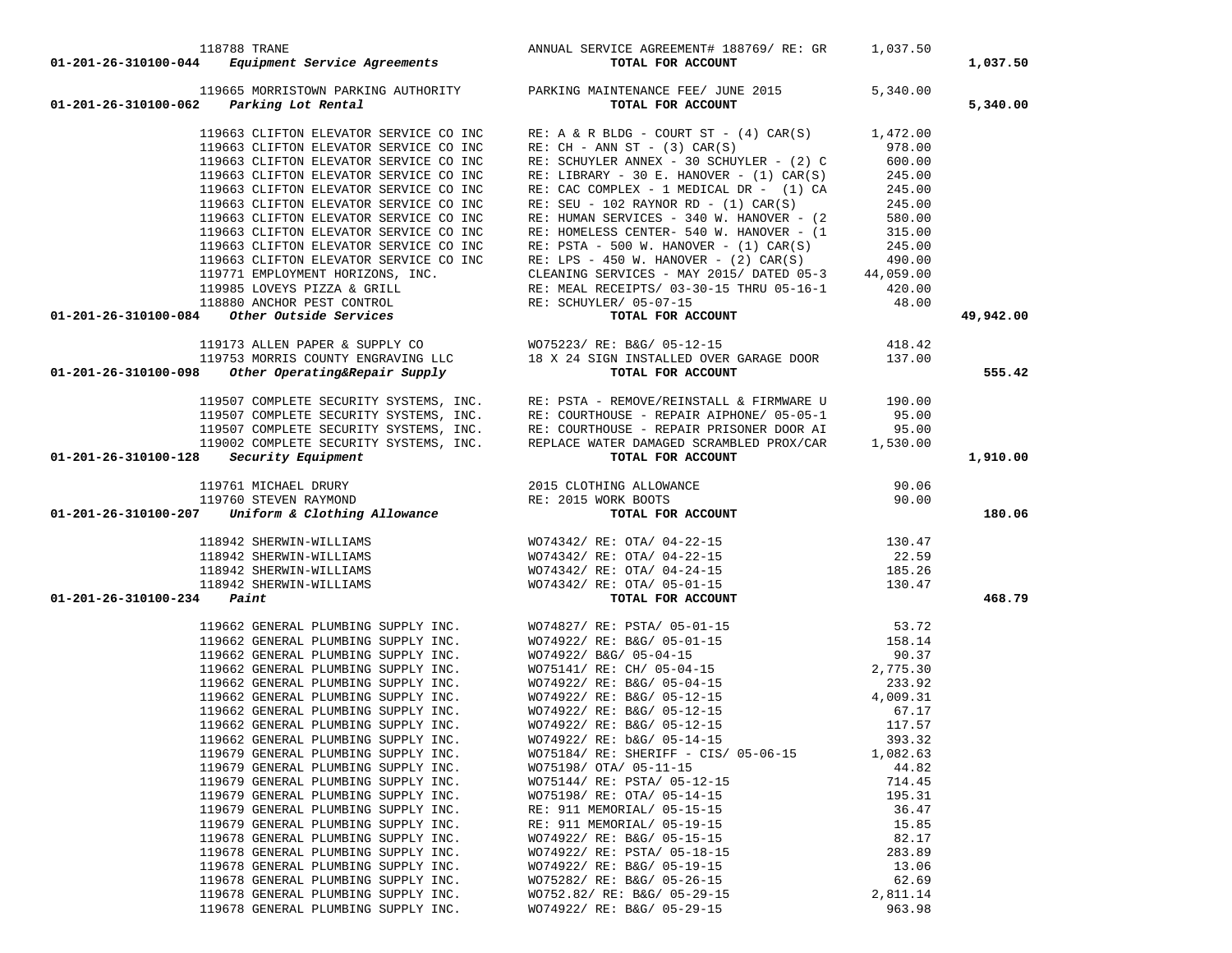| $01 - 201 - 26 - 310100 - 235$ Pipes - Others                                                                                                                                                                                  | 119678 GENERAL PLUMBING SUPPLY INC. WO74922/RE: B&G/05-11-15 101.70<br>5 Pipes - Others TOTAL FOR ACCOUNT |                  | 14,306.98 |
|--------------------------------------------------------------------------------------------------------------------------------------------------------------------------------------------------------------------------------|-----------------------------------------------------------------------------------------------------------|------------------|-----------|
|                                                                                                                                                                                                                                |                                                                                                           |                  |           |
|                                                                                                                                                                                                                                |                                                                                                           |                  |           |
|                                                                                                                                                                                                                                |                                                                                                           |                  | 2,589.24  |
| 119177 BAYWAY LUMBER<br>118976 GRAINGER 118976 GRAINGER 118976 GRAINGER 118976 MOTS213/ RE: B&G/ 05-07-15<br><b>118976 GRAINGER 118976 GRAINGER</b> 194.27<br><b>194.27</b> TOTAL FOR ACCOUNT                                  |                                                                                                           |                  |           |
|                                                                                                                                                                                                                                |                                                                                                           |                  |           |
|                                                                                                                                                                                                                                |                                                                                                           |                  |           |
|                                                                                                                                                                                                                                |                                                                                                           |                  |           |
|                                                                                                                                                                                                                                |                                                                                                           |                  |           |
|                                                                                                                                                                                                                                |                                                                                                           |                  |           |
|                                                                                                                                                                                                                                |                                                                                                           |                  |           |
|                                                                                                                                                                                                                                |                                                                                                           |                  | 6,982.75  |
|                                                                                                                                                                                                                                |                                                                                                           |                  |           |
|                                                                                                                                                                                                                                |                                                                                                           |                  |           |
|                                                                                                                                                                                                                                |                                                                                                           |                  |           |
|                                                                                                                                                                                                                                |                                                                                                           |                  |           |
|                                                                                                                                                                                                                                |                                                                                                           |                  |           |
|                                                                                                                                                                                                                                |                                                                                                           |                  |           |
|                                                                                                                                                                                                                                |                                                                                                           |                  |           |
| 01-201-24-10300-244 (1897) ASS GROWING MOPE (1997) AT 1860 (19-27-12)<br>1997 - 24-20300-244 (1997 - 24-2030) AND 1997 - 24-2022 (1997 - 24-2022 (1998 - 24-2022 - 24-2022 - 24-2022 - 24-2022 - 24-2022 - 24-2022 - 24-2022 - |                                                                                                           |                  | 5,358.61  |
|                                                                                                                                                                                                                                |                                                                                                           |                  |           |
|                                                                                                                                                                                                                                |                                                                                                           |                  |           |
|                                                                                                                                                                                                                                |                                                                                                           |                  |           |
|                                                                                                                                                                                                                                |                                                                                                           |                  |           |
|                                                                                                                                                                                                                                |                                                                                                           |                  |           |
|                                                                                                                                                                                                                                |                                                                                                           |                  |           |
|                                                                                                                                                                                                                                |                                                                                                           |                  |           |
|                                                                                                                                                                                                                                |                                                                                                           |                  |           |
|                                                                                                                                                                                                                                |                                                                                                           |                  |           |
|                                                                                                                                                                                                                                |                                                                                                           |                  |           |
|                                                                                                                                                                                                                                |                                                                                                           |                  |           |
|                                                                                                                                                                                                                                |                                                                                                           |                  |           |
|                                                                                                                                                                                                                                |                                                                                                           |                  |           |
|                                                                                                                                                                                                                                |                                                                                                           |                  |           |
|                                                                                                                                                                                                                                |                                                                                                           |                  |           |
|                                                                                                                                                                                                                                |                                                                                                           |                  |           |
|                                                                                                                                                                                                                                |                                                                                                           |                  |           |
|                                                                                                                                                                                                                                |                                                                                                           |                  |           |
|                                                                                                                                                                                                                                |                                                                                                           |                  |           |
|                                                                                                                                                                                                                                |                                                                                                           |                  |           |
|                                                                                                                                                                                                                                |                                                                                                           |                  |           |
|                                                                                                                                                                                                                                |                                                                                                           |                  |           |
|                                                                                                                                                                                                                                |                                                                                                           |                  |           |
| 118943 R & J CONTROL, INC.                                                                                                                                                                                                     | 003108/ HEALTH MNGMNT                                                                                     | 165.00           |           |
| 118943 R & J CONTROL, INC.                                                                                                                                                                                                     | 003109/ MONTVILLE                                                                                         | 165.00           |           |
| 118943 R & J CONTROL, INC.                                                                                                                                                                                                     | 003113/ CAC BLDG                                                                                          | 165.00           |           |
| 118943 R & J CONTROL, INC.                                                                                                                                                                                                     | 003114/ SEU                                                                                               | 165.00           |           |
| 118943 R & J CONTROL, INC.<br>118943 R & J CONTROL, INC.                                                                                                                                                                       | 003129/ LAW & PUBLIC SAFETY - TS25 TRAIL<br>003130/ LAW & PUBLIC SAFETY - 225K BALDO                      | 165.00<br>165.00 |           |
| 118943 R & J CONTROL, INC.                                                                                                                                                                                                     | 003131/ LAW & PUBLIC SAFETY - TRAILER                                                                     | 165.00           |           |
| 118943 R & J CONTROL, INC.                                                                                                                                                                                                     | 003132/ LAW & PUBLIC SAFETY - 500K BALDO                                                                  | 165.00           |           |
| 118943 R & J CONTROL, INC.                                                                                                                                                                                                     | 003133/ LAW & PUBLIC SAFETY - WHISPERWAT                                                                  | 165.00           |           |
| 118943 R & J CONTROL, INC.                                                                                                                                                                                                     | 003134/ FUEL TRANSFER STATION                                                                             | 165.00           |           |
| 119178 R & J CONTROL, INC.                                                                                                                                                                                                     | 002838/ PSTA                                                                                              | 330.00           |           |
| 119178 R & J CONTROL, INC.                                                                                                                                                                                                     | 002839/ A & R BLDG-KOHLER                                                                                 | 165.00           |           |
| 119178 R & J CONTROL, INC.                                                                                                                                                                                                     | 002840/ A & R BLDG - ONAN                                                                                 | 165.00           |           |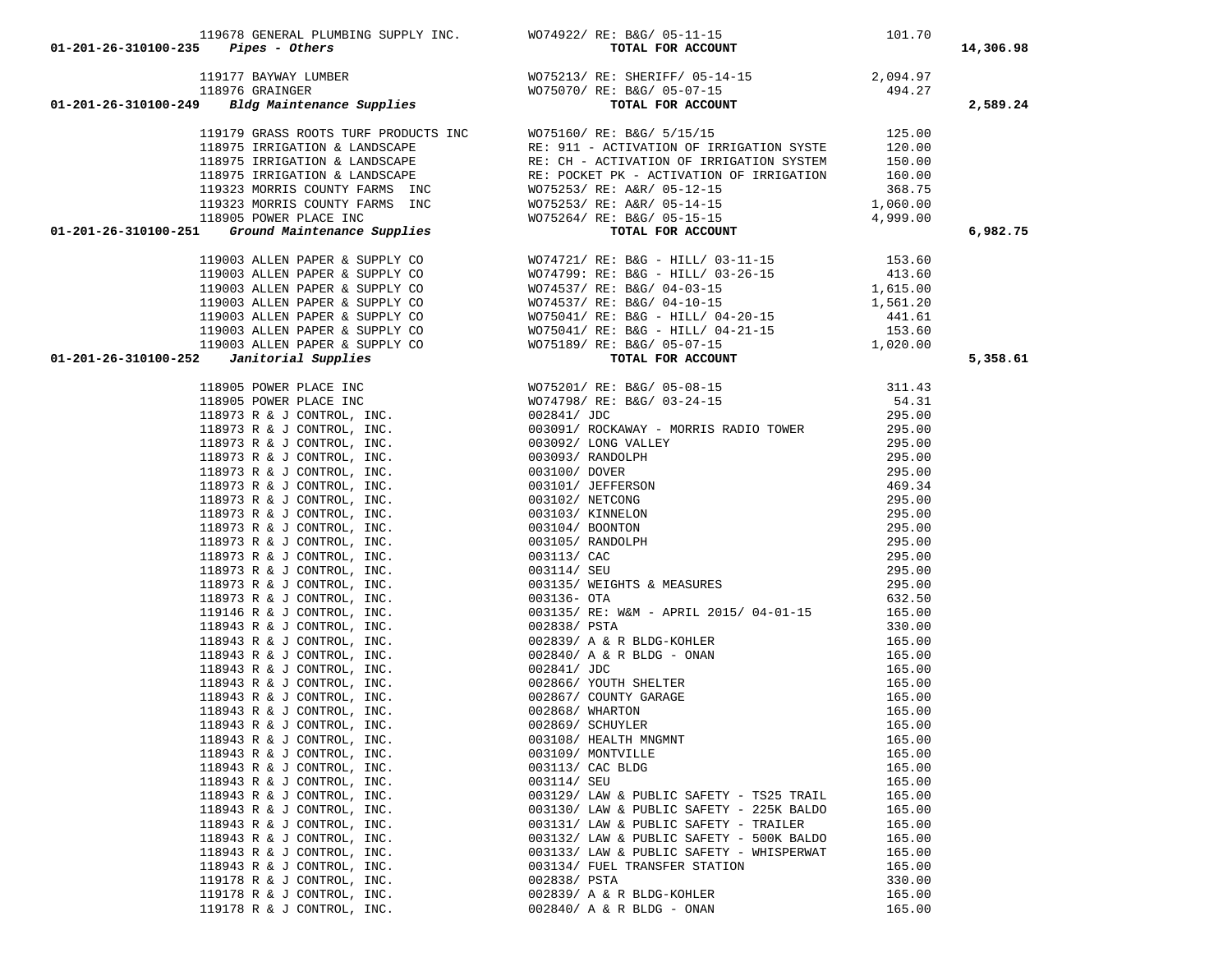| 119005 AMERICAN WEAR INC. | Uniforms and Mat Rental | 297.40 |
|---------------------------|-------------------------|--------|
| 119005 AMERICAN WEAR INC. | Uniforms and Mat Rental | 236.61 |

| 119060 STAPLES ADVANTAGE<br>119651 STAPLES ADVANTAGE<br>119651 STAPLES ADVANTAGE<br>119651 STAPLES ADVANTAGE<br>101-201-26-315100-058 <i>Office Supplies &amp; Stationery</i><br>101-201-26-315100-058 <i>Office Supplies &amp; Stationery</i><br>101-201-FOR ACCO |                                                                                                                 |        | 410.43   |
|--------------------------------------------------------------------------------------------------------------------------------------------------------------------------------------------------------------------------------------------------------------------|-----------------------------------------------------------------------------------------------------------------|--------|----------|
|                                                                                                                                                                                                                                                                    |                                                                                                                 |        |          |
|                                                                                                                                                                                                                                                                    |                                                                                                                 |        |          |
|                                                                                                                                                                                                                                                                    |                                                                                                                 |        |          |
|                                                                                                                                                                                                                                                                    |                                                                                                                 |        |          |
|                                                                                                                                                                                                                                                                    |                                                                                                                 |        |          |
|                                                                                                                                                                                                                                                                    |                                                                                                                 |        |          |
|                                                                                                                                                                                                                                                                    |                                                                                                                 |        |          |
|                                                                                                                                                                                                                                                                    |                                                                                                                 |        |          |
|                                                                                                                                                                                                                                                                    |                                                                                                                 |        |          |
|                                                                                                                                                                                                                                                                    |                                                                                                                 |        |          |
|                                                                                                                                                                                                                                                                    |                                                                                                                 |        |          |
|                                                                                                                                                                                                                                                                    |                                                                                                                 |        |          |
|                                                                                                                                                                                                                                                                    |                                                                                                                 |        |          |
|                                                                                                                                                                                                                                                                    |                                                                                                                 |        |          |
|                                                                                                                                                                                                                                                                    | 19947 MSC INDUSTRIAL SUPPLY CO.<br>19947 MSC INDUSTRIAL SUPPLY CO. A ROUND ROD ROD ROD ROD RESOLUTING TIP 19.64 |        |          |
|                                                                                                                                                                                                                                                                    |                                                                                                                 |        |          |
| 119047 MSC INDUSTRIAL SUPPLY CO. HAND TOWELS                                                                                                                                                                                                                       |                                                                                                                 |        |          |
| 119047 MSC INDUSTRIAL SUPPLY CO.                                                                                                                                                                                                                                   | $104.16$<br>59.98<br>GLOVES                                                                                     |        |          |
|                                                                                                                                                                                                                                                                    |                                                                                                                 |        |          |
| 119049 NORTHEASTERN HARDWARE CO INC PLASTIC WHEELBARROW                                                                                                                                                                                                            |                                                                                                                 |        |          |
|                                                                                                                                                                                                                                                                    |                                                                                                                 |        |          |
|                                                                                                                                                                                                                                                                    |                                                                                                                 |        |          |
|                                                                                                                                                                                                                                                                    |                                                                                                                 |        |          |
|                                                                                                                                                                                                                                                                    |                                                                                                                 |        |          |
| 119055 PROGRESSIVE BUSINESS<br>119055 PROGRESSIVE BUSINESS<br>119055 PROGRESSIVE BUSINESS<br>119065 WHITEMARSH CORPORATION<br>119065 WHITEMARSH CORPORATION<br>119065 WHITEMARSH CORPORATION<br>119065 WHITEMARSH CORPORATION<br>119065 WHIT                       |                                                                                                                 |        | 3,987.84 |
| 119005 AMERICAN WEAR INC.                                                                                                                                                                                                                                          | Uniforms and Mat Rental                                                                                         | 297.40 |          |

**Motor Services Center** 

**TOTAL for Buildings & Grounds 109,537.65**

| 119178 R & J CONTROL, INC.                       | 002868/ WHARTON                                                               | 165.00       |
|--------------------------------------------------|-------------------------------------------------------------------------------|--------------|
| 119178 R & J CONTROL, INC.                       | 002869/ SCHUYLER                                                              | 165.00       |
| 119178 R & J CONTROL, INC.                       | 003108/ HEALTH MNGMNT                                                         | 165.00       |
| 119178 R & J CONTROL, INC.                       | 003109/ MONTVILLE                                                             | 165.00       |
| 119178 R & J CONTROL, INC.                       | 003113/ CAC BLDG                                                              | 165.00       |
| 119178 R & J CONTROL, INC.                       | 003114/ SEU                                                                   | 165.00       |
| 119178 R & J CONTROL, INC.                       | 003129/ LAW & PUBLIC SAFETY - TS25 TRAIL                                      | 165.00       |
| 119178 R & J CONTROL, INC.                       | $003130/$ LAW & PUBLIC SAFETY - 225K BALDO                                    | 165.00       |
| 119178 R & J CONTROL, INC.                       | $003131/$ LAW & PUBLIC SAFETY - TRAILER                                       | 165.00       |
| 119178 R & J CONTROL, INC.                       | $003132/$ LAW & PUBLIC SAFETY - 500K BALDO                                    | 165.00       |
|                                                  | 119178 R & J CONTROL, INC. 6. 003133/ LAW & PUBLIC SAFETY - WHISPERWAT 165.00 |              |
|                                                  | 119178 R & J CONTROL, INC. 603134/ FUEL TRANSFER STATION                      | 165.00       |
| $01-201-26-310100-262$ Machinery Repairs & Parts | TOTAL FOR ACCOUNT                                                             | 11,442.58    |
|                                                  |                                                                               |              |
| 119859 JOHNSTONE SUPPLY                          | WO75328/ RE: CH/ 06-01-15                                                     | 135.40       |
| 119859 JOHNSTONE SUPPLY                          | WO75349/ RE: CTY LIBRARY/05-29-15                                             | 21.32        |
| 119770 JOHNSTONE SUPPLY                          | WO75328/ RE: CH/ 05-27-15                                                     | 24.29        |
| 119770 JOHNSTONE SUPPLY                          | WO75316/ RE: LAW & PUB SAFETY/ 05-26-15                                       | 460.02       |
| 119770 JOHNSTONE SUPPLY                          | WO75308/ RE: LAW & PUB SAFETY/ 05-28-15                                       | 137.52       |
| 118978 STATE SUPPLY CO INC                       | WO74924/A&R/ 05-11-15                                                         | 368.73       |
| 01-201-26-310100-264 Heat & A/C                  | TOTAL FOR ACCOUNT                                                             | 1,147.28     |
|                                                  |                                                                               |              |
|                                                  |                                                                               | ============ |
| TOTAL for Buildings & Grounds                    |                                                                               | 109,537.65   |

119178 R & J CONTROL, INC.  $002867/$  COUNTY GARAGE 165.00

119060 STAPLES ADVANTAGE HEP940 INK, UNIBALL PENS, DUST OFF, BINDER, S 31.08

 119178 R & J CONTROL, INC. 002841/ JDC 165.00 119178 R & J CONTROL, INC. 002866/ YOUTH SHELTER 165.00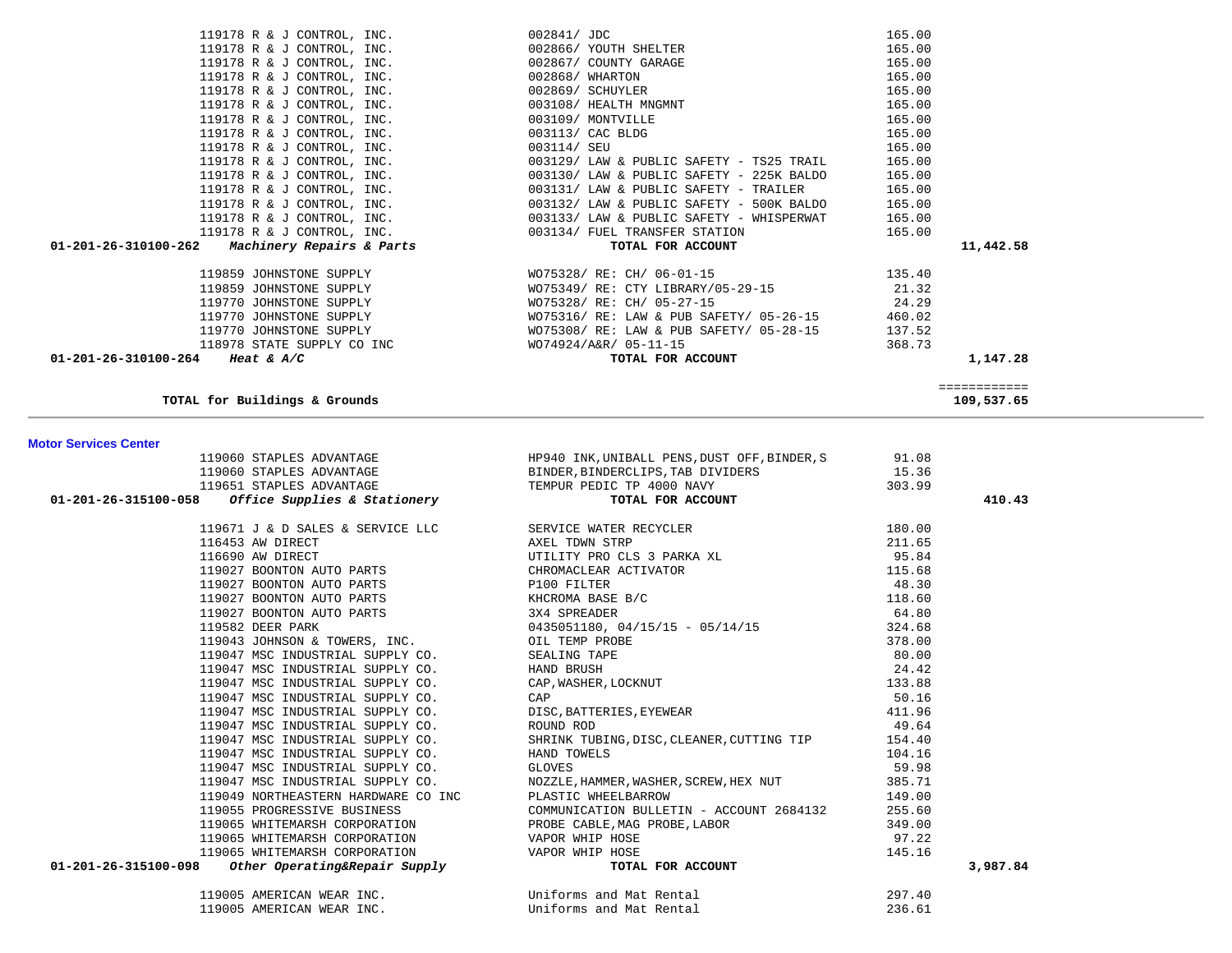|                                                                                                                                                                                                                                               |                                                                                               |                    | 4,675.48 |
|-----------------------------------------------------------------------------------------------------------------------------------------------------------------------------------------------------------------------------------------------|-----------------------------------------------------------------------------------------------|--------------------|----------|
| 119029 DAVID WEBER OIL COMPANY<br>119029 DAVID WEBER OIL COMPANY<br>119052 PETROCHOICE<br>119052 PETROCHOICE<br>119052 PETROCHOICE<br>119052 PETROCHOICE<br>201-201-26-315100-232 Lubricants & Anti Freeze<br>119041 INTER CITY TIRE<br>11906 |                                                                                               |                    |          |
|                                                                                                                                                                                                                                               |                                                                                               |                    |          |
|                                                                                                                                                                                                                                               |                                                                                               |                    |          |
|                                                                                                                                                                                                                                               |                                                                                               |                    |          |
|                                                                                                                                                                                                                                               |                                                                                               |                    |          |
|                                                                                                                                                                                                                                               |                                                                                               |                    |          |
| $01 - 201 - 26 - 315100 - 245$ Tires                                                                                                                                                                                                          |                                                                                               |                    | 1,574.92 |
|                                                                                                                                                                                                                                               |                                                                                               |                    |          |
| 119028 BUNKY'S TOWING & AUTO REPAIR                                                                                                                                                                                                           |                                                                                               |                    |          |
| 119026 BEYER BROS CORP                                                                                                                                                                                                                        |                                                                                               |                    |          |
| 119032 DOVER BRAKE & CLUTCH CO INC                                                                                                                                                                                                            |                                                                                               |                    |          |
| 119039 GUARANTEED REBUILDERS INC                                                                                                                                                                                                              |                                                                                               |                    |          |
| 119038 GRAY SUPPLY CORP                                                                                                                                                                                                                       |                                                                                               |                    |          |
| 119040 HOOVER TRUCK CENTERS INC                                                                                                                                                                                                               |                                                                                               |                    |          |
| 119040 HOOVER TRUCK CENTERS INC                                                                                                                                                                                                               |                                                                                               |                    |          |
|                                                                                                                                                                                                                                               |                                                                                               |                    |          |
| 119040 HOOVER TRUCK CENTERS INC                                                                                                                                                                                                               |                                                                                               |                    |          |
| 119035 MAGNUM PRODUCTS                                                                                                                                                                                                                        |                                                                                               |                    |          |
| 119046 MONTAGE ENTERPRISES INC.                                                                                                                                                                                                               |                                                                                               |                    |          |
| 119045 MID-ATLANTIC TRUCK CENTRE INC                                                                                                                                                                                                          |                                                                                               |                    |          |
| 119045 MID-ATLANTIC TRUCK CENTRE INC                                                                                                                                                                                                          |                                                                                               |                    |          |
| 119045 MID-ATLANTIC TRUCK CENTRE INC<br>119061 STEWART & STEVENSON                                                                                                                                                                            |                                                                                               |                    |          |
|                                                                                                                                                                                                                                               |                                                                                               |                    |          |
| 119063 TONY SANCHEZ LTD                                                                                                                                                                                                                       |                                                                                               |                    |          |
| 119063 TONY SANCHEZ LTD<br>118259 TRIUS, INC.                                                                                                                                                                                                 |                                                                                               |                    |          |
|                                                                                                                                                                                                                                               |                                                                                               |                    |          |
| 119064 US MUNICIPAL SUPPLY, INC                                                                                                                                                                                                               |                                                                                               |                    |          |
| 119064 US MUNICIPAL SUPPLY, INC<br>119064 US MUNICIPAL SUPPLY, INC                                                                                                                                                                            |                                                                                               |                    |          |
|                                                                                                                                                                                                                                               |                                                                                               |                    |          |
|                                                                                                                                                                                                                                               |                                                                                               |                    |          |
|                                                                                                                                                                                                                                               |                                                                                               |                    |          |
|                                                                                                                                                                                                                                               |                                                                                               |                    |          |
| 119066 WINFIELD UPHOLSTERING CO<br>1 Spare Parts for Equipment<br>01-201-26-315100-261                                                                                                                                                        |                                                                                               |                    | 6,187.20 |
|                                                                                                                                                                                                                                               |                                                                                               |                    |          |
|                                                                                                                                                                                                                                               | AIR FILTER, FUEL FILTER, OIL FILTER, ADAPTE                                                   | 132.29             |          |
|                                                                                                                                                                                                                                               | ALARM, OIL FILTER, DISC PAD, BULB, AEROSOL, R                                                 | 703.78             |          |
|                                                                                                                                                                                                                                               | OIL FILTER, ALARM, CLAMP, PAD                                                                 | 144.77             |          |
|                                                                                                                                                                                                                                               | MUFFLER, EXHAUST, INTAKE, AXLE, BEARING, LIGH                                                 | 635.88             |          |
|                                                                                                                                                                                                                                               | AUTOMATIC TENSIONER, FLEETRUNNER BELT                                                         | 89.86              |          |
|                                                                                                                                                                                                                                               | AIR FILTER, FUEL FILTER, PAD, NUT                                                             | 224.16             |          |
|                                                                                                                                                                                                                                               |                                                                                               |                    |          |
| 119030 D&B AUTO SUPPLY<br>119030 D&B AUTO SUPPLY<br>119030 D&B AUTO SUPPLY<br>119030 D&B AUTO SUPPLY<br>119030 D&B AUTO SUPPLY<br>119030 D&B AUTO SUPPLY<br>119030 D&B AUTO SUPPLY<br>119030 D&B AUTO SUPPLY                                  | WATER PUMP, PLUG, DRIVE SHAFT, OILPAN, ROTOR 1, 324.62                                        | 406.81             |          |
| 119030 D&B AUTO SUPPLY                                                                                                                                                                                                                        | AIR FILTER, OIL FILTER, ROTOR, CAPSULE, PAD,                                                  |                    |          |
| 119030 D&B AUTO SUPPLY                                                                                                                                                                                                                        | CREDIT                                                                                        | $-229.56$          |          |
| 119030 D&B AUTO SUPPLY                                                                                                                                                                                                                        | CREDIT                                                                                        | $-117.43$          |          |
| 119033 FLEMINGTON BUICK CHEVROLET                                                                                                                                                                                                             | GASKET, PIPE                                                                                  | 86.20              |          |
| 119033 FLEMINGTON BUICK CHEVROLET                                                                                                                                                                                                             | HOUSING, VALVE                                                                                | 67.40              |          |
| 119033 FLEMINGTON BUICK CHEVROLET                                                                                                                                                                                                             | THERMOSTAT                                                                                    | 13.94              |          |
| 119033 FLEMINGTON BUICK CHEVROLET                                                                                                                                                                                                             | HOSE, PIPE                                                                                    | 214.24             |          |
| 119033 FLEMINGTON BUICK CHEVROLET                                                                                                                                                                                                             | HOSE                                                                                          | 57.11              |          |
| 119033 FLEMINGTON BUICK CHEVROLET                                                                                                                                                                                                             | CREDIT                                                                                        | $-101.81$          |          |
| 119033 FLEMINGTON BUICK CHEVROLET                                                                                                                                                                                                             | CREDIT                                                                                        | $-145.85$          |          |
| 119034 FLEMINGTON CHRYSLER                                                                                                                                                                                                                    | CUSHION                                                                                       | 12.54              |          |
| 119034 FLEMINGTON CHRYSLER                                                                                                                                                                                                                    | LAMP                                                                                          | 105.60             |          |
| 119034 FLEMINGTON CHRYSLER                                                                                                                                                                                                                    | FILTER                                                                                        | 33.06              |          |
| 119042 JC AND DAUGHTERS 24 HOUR TOWING                                                                                                                                                                                                        | TOWING $(7-29)$                                                                               | 148.00             |          |
| 119037 MAJOR POLICE SUPPLY                                                                                                                                                                                                                    |                                                                                               |                    |          |
|                                                                                                                                                                                                                                               | CHARGEGUARD LEDCO                                                                             | 184.00             |          |
| 119053 PLAINSMAN AUTO SUPPLY                                                                                                                                                                                                                  | NUT, CALIPER, BULB                                                                            | 177.34             |          |
| 119053 PLAINSMAN AUTO SUPPLY                                                                                                                                                                                                                  | GASKET, RIVET, THERMOSTAT, BRACKET, PADS, ROT                                                 | 255.97             |          |
| 119053 PLAINSMAN AUTO SUPPLY<br>119053 PLAINSMAN AUTO SUPPLY                                                                                                                                                                                  | TIE ROD, ROTOR, STRUT, BRACKET, PIN KIT, BUSH<br>HOSE, WATER PUMP, THERMOSTAT, GASKET, OIL FI | 419.42<br>1,138.06 |          |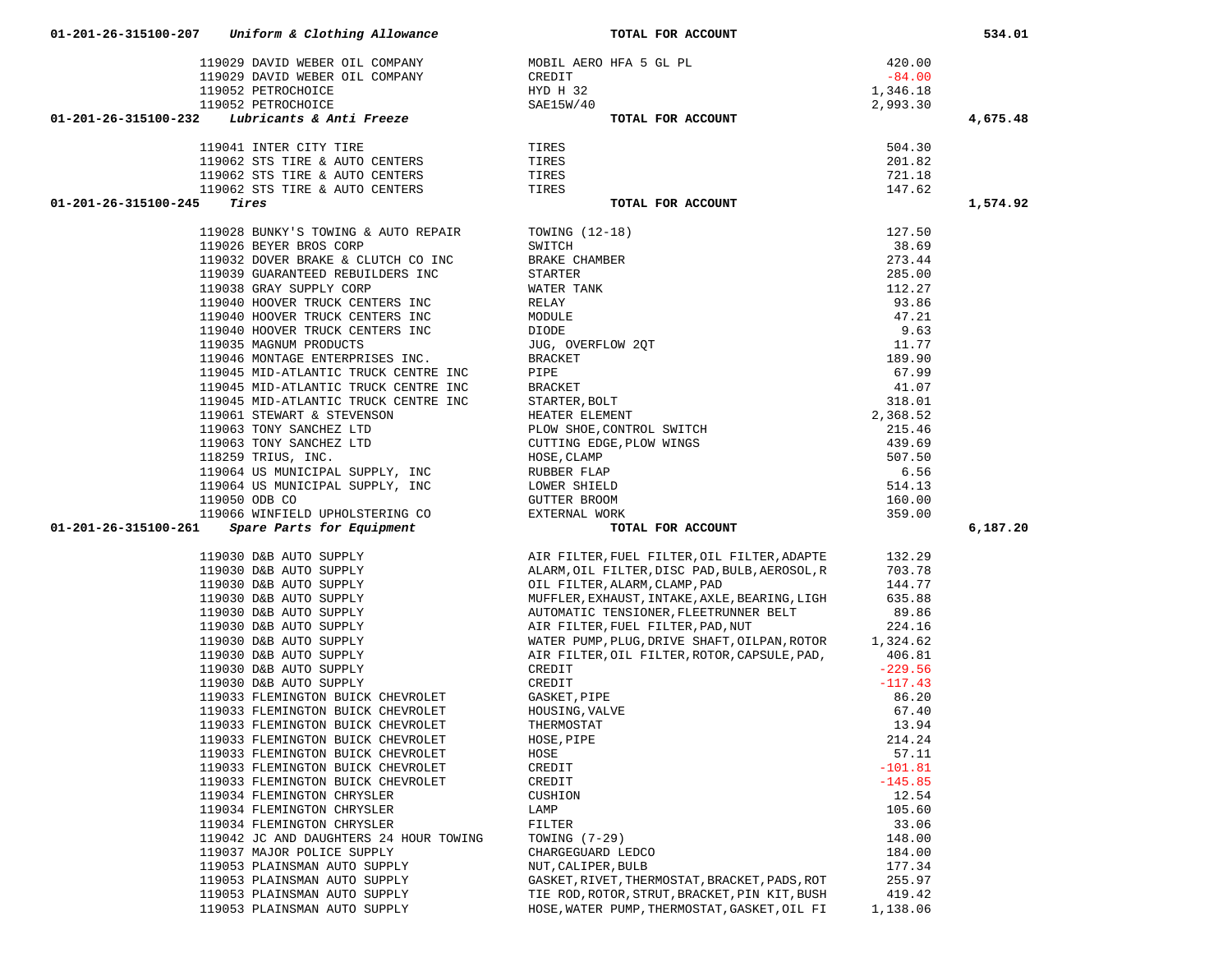| $01 - 201 - 26 - 315100 - 291$<br>Vehicle Repairs            | TOTAL FOR ACCOUNT                                                                          | 11,564.54        |
|--------------------------------------------------------------|--------------------------------------------------------------------------------------------|------------------|
| 119056 QUALITY AUTO GLASS, INC                               | WINDSHIELD (3-51)                                                                          | 191.77           |
| 119059 SMITH MOTOR CO., INC.                                 | CREDIT                                                                                     | $-250.00$        |
| 119059 SMITH MOTOR CO., INC.                                 | EXTERNAL WORK                                                                              | 474.53           |
| 119059 SMITH MOTOR CO., INC.                                 | VALVE, SENSOR                                                                              | 188.23           |
| 119057 ROUTE 23 AUTOMALL LLC                                 | CREDIT                                                                                     | $-500.00$        |
| 119057 ROUTE 23 AUTOMALL LLC                                 | CREDIT                                                                                     | $-45.06$         |
| 119057 ROUTE 23 AUTOMALL LLC                                 | CREDIT                                                                                     | $-362.32$        |
| 119057 ROUTE 23 AUTOMALL LLC                                 | BUSH, BLADE                                                                                | 41.87            |
| 119057 ROUTE 23 AUTOMALL LLC                                 | KNOB, SOCKET, RING                                                                         | 38.58            |
| 119057 ROUTE 23 AUTOMALL LLC                                 | NUT, STUD, GASKET, MANIFOLD, PLUG                                                          | 362.03           |
| 119057 ROUTE 23 AUTOMALL LLC                                 | TUBE                                                                                       | 175.55           |
| 119057 ROUTE 23 AUTOMALL LLC                                 | ANTI FREEZE                                                                                | 62.64            |
| 119057 ROUTE 23 AUTOMALL LLC                                 | TUBE                                                                                       | 153.48           |
| 119057 ROUTE 23 AUTOMALL LLC                                 | ARM ASY                                                                                    | 194.40           |
| 119057 ROUTE 23 AUTOMALL LLC                                 | SOCKET, KNOB                                                                               | 22.27            |
| 119057 ROUTE 23 AUTOMALL LLC                                 | TUBE                                                                                       | 51.00            |
| 119057 ROUTE 23 AUTOMALL LLC                                 | INSTRUMENT                                                                                 | 832.14           |
| 119057 ROUTE 23 AUTOMALL LLC                                 | BUMPER, PANEL                                                                              | 269.24           |
| 119057 ROUTE 23 AUTOMALL LLC                                 | EXTERNAL WORK                                                                              | 250.00           |
| 119053 PLAINSMAN AUTO SUPPLY                                 | ROTOR, BRAKE PAD, AIR FILTER, SQUEEGEE                                                     | 493.80           |
| 119053 PLAINSMAN AUTO SUPPLY                                 | BATTERY, STARTER, HYDRAULIC FILTER, GAUGE<br>SOUEEGEE, BUCKET, WASHER, ROTOR, CALIPER, BAT | 764.38<br>401.40 |
| 119053 PLAINSMAN AUTO SUPPLY<br>119053 PLAINSMAN AUTO SUPPLY | GASKET, CAP, ROTOR, INTAKE MANIFOLD, SWAY BA 1,639.96                                      |                  |
| 119053 PLAINSMAN AUTO SUPPLY                                 | THERMOSTAT, GASKET, SPARK PLUG                                                             | 49.98            |
|                                                              |                                                                                            |                  |
| 119053 PLAINSMAN AUTO SUPPLY                                 | NYLON FULL, HOSE, OIL FILTER, BULB                                                         | 84.27            |

### **TOTAL for Motor Services Center 28,934.42**

============

**Mosquito Extermination**  119336 MCMASTER-CARR SUPPLY CO Plastic Storage Box with Removable Tote 27.21 119336 MCMASTER-CARR SUPPLY CO Press-to-Close polyethylene Bag, 12" Wid 13.12  **01-201-26-320100-039** *Education Schools & Training* **TOTAL FOR ACCOUNT 40.33** 120047 DAILY RECORD **ASB-70021874 ULV Spray Notice - 6-5-15** 71.96<br>Legal **TOTAL FOR ACCOUNT 01-201-26-320100-051** *Legal* **TOTAL FOR ACCOUNT 71.96** 119327 DEER PARK 8450007060 RENT FOR APRIL 2015 10.30  **01-201-26-320100-058** *Office Supplies & Stationery* **TOTAL FOR ACCOUNT 10.30** 117681 CLARKE MOSQUITO CONTROL Vectobac GS 40# 15,120.00  **01-201-26-320100-225** *Chemicals & Sprays* **TOTAL FOR ACCOUNT 15,120.00** 119573 TOMAR INDUSTRIES INC Lysol Crisp Linen 12/19oz/case #PPM-REC 91.80  **01-201-26-320100-249** *Bldg Maintenance Supplies* **TOTAL FOR ACCOUNT 91.80** 119863 JEFFREY DONNELLY Coffee and Donuts for Air Spray 6-5-15 31.59 119862 ROGER ARMSTRONG Reimb. for drinks and lunch for air spra 101.73  **01-201-26-320100-251** *Ground Maintenance Supplies* **TOTAL FOR ACCOUNT 133.32** 118701 GEN-EL SAFETY & INDUSTRIAL Hip Boots, Insulated Rubber with Trac-Li 270.00 118701 GEN-EL SAFETY & INDUSTRIAL Hip Boots, Insulated Rubber with Trac-Li 135.00 119336 MCMASTER-CARR SUPPLY CO Disposable Alkaline Battery, Size D, pac 7.32 119336 MCMASTER-CARR SUPPLY CO Sandpaper for Wood, Flexible, 150 Grit, 8.43 119336 MCMASTER-CARR SUPPLY CO Sandpaper for Wood, Flexible, 220 Grit, 8.43 118632 ZEP MANUFACTURING CO USP06782 - Insect Repellent - 1 Dz. 155.00 118632 ZEP MANUFACTURING CO Shipping & Handling 7.55  **01-201-26-320100-258** *Equipment* **TOTAL FOR ACCOUNT 591.73** 119192 PLAINSMAN AUTO SUPPLY Gladhand #12-006 12.08 119192 PLAINSMAN AUTO SUPPLY Gladhand #12-008 12.08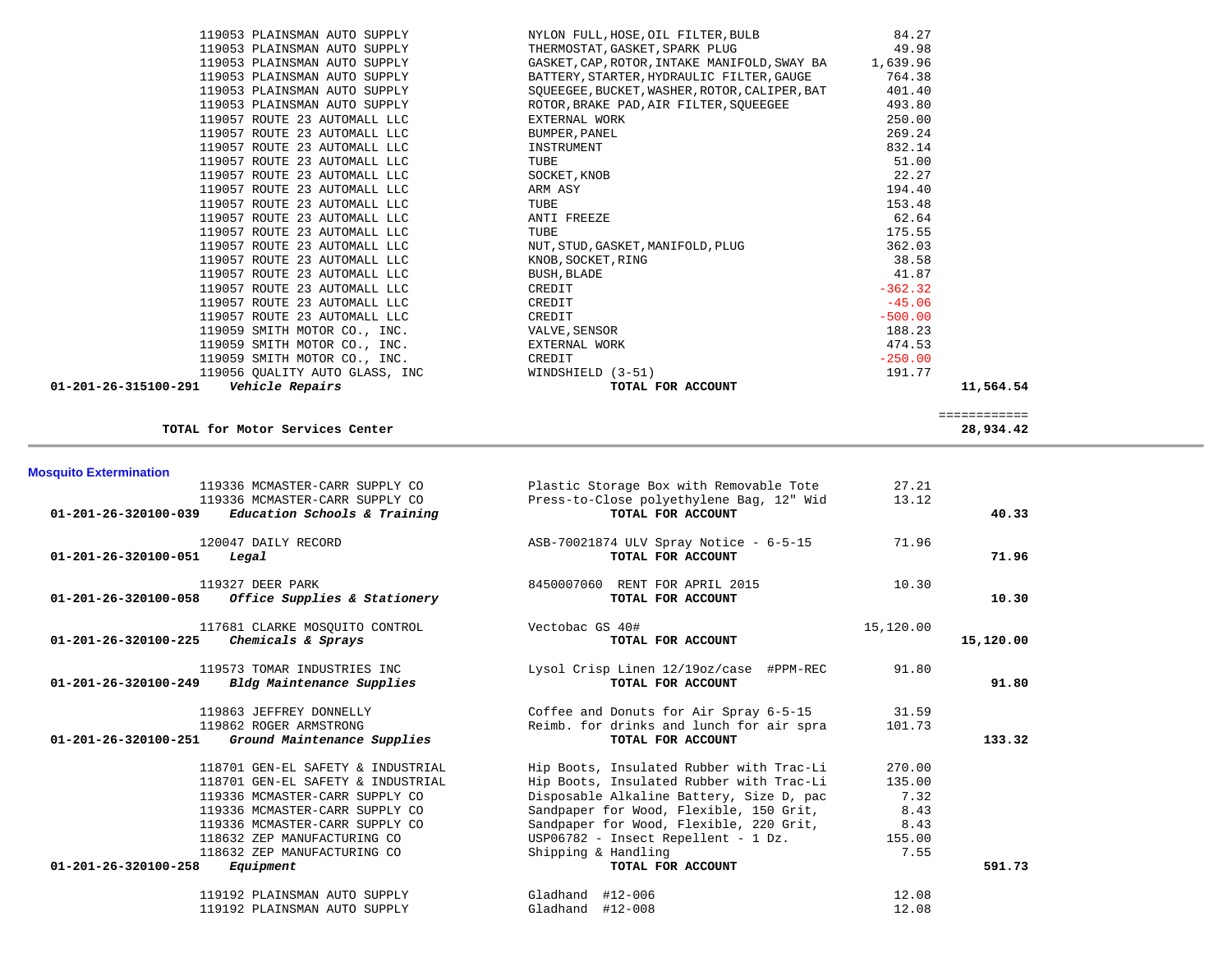| 119192 PLAINSMAN AUTO SUPPLY                                   | Oil Filter Pro Select #21516             | 4.46      |              |
|----------------------------------------------------------------|------------------------------------------|-----------|--------------|
| 119192 PLAINSMAN AUTO SUPPLY                                   | Wash Solvent #WWS20                      | 16.56     |              |
| 119192 PLAINSMAN AUTO SUPPLY                                   | PTEX Thrd Lck Hi Temp #765-2680          | 10.65     |              |
| 119336 MCMASTER-CARR SUPPLY CO                                 | 1/2" Square Drive High-Torque Ratchet Wr | 38.77     |              |
| 119336 MCMASTER-CARR SUPPLY CO                                 | 1/2" Square Drive Metric Impact Socket,  | 12.05     |              |
| 119336 MCMASTER-CARR SUPPLY CO                                 | 1/2" Square Drive Metric Impact Socket,  | 10.14     |              |
| 119336 MCMASTER-CARR SUPPLY CO                                 | 1/2" Square Drive Impact Socket, 6-Point | 5.56      |              |
| 119336 MCMASTER-CARR SUPPLY CO                                 | 1/2" Square Drive Impact Socket, 6-Point | 9.95      |              |
| 119336 MCMASTER-CARR SUPPLY CO                                 | 1/4" Square Drive Metric Socket, 6-Point | 7.04      |              |
| 119336 MCMASTER-CARR SUPPLY CO                                 | 1/4" Square Drive Metric Socket, 6-Point | 4.59      |              |
| 119336 MCMASTER-CARR SUPPLY CO                                 | Zinc-Plated Steel Drilling Screw for Met | 7.97      |              |
| 119336 MCMASTER-CARR SUPPLY CO                                 | Zinc-Plated Steel Drilling Screw for Met | 10.88     |              |
| 119336 MCMASTER-CARR SUPPLY CO                                 | Zinc-Plated Steel Drilling Screw for Met | 11.37     |              |
| 119336 MCMASTER-CARR SUPPLY CO                                 |                                          | 7.56      |              |
|                                                                | Shipping and Handling                    |           |              |
| 119572 PLAINSMAN AUTO SUPPLY                                   | Reflectr #54ATD                          | 4.20      |              |
| 119572 PLAINSMAN AUTO SUPPLY                                   | Reflectr #54TD                           | 4.20      |              |
| 119572 PLAINSMAN AUTO SUPPLY                                   | License Lamp #26330                      | 3.45      |              |
| 119572 PLAINSMAN AUTO SUPPLY                                   | 12oz. 134A Refrigerant #ZX-3013          | 7.98      |              |
| 01-201-26-320100-291<br><i><b>Vehicle Repairs</b></i>          | TOTAL FOR ACCOUNT                        |           | 201.54       |
|                                                                |                                          |           | ============ |
| TOTAL for Mosquito Extermination                               |                                          |           | 16,260.98    |
|                                                                |                                          |           |              |
| <b>Health Management</b>                                       |                                          |           |              |
| 120128 VERIZON WIRELESS                                        | L&PS / HEALTH MANAGEMENT                 | 656.53    |              |
| 01-201-27-330100-031<br>Cellular Phone/Pagers                  | TOTAL FOR ACCOUNT                        |           | 656.53       |
| 119228 MORRISTOWN MEDICAL CENTER                               | TB Clinics Services for the month of Apr | 10,000.00 |              |
| 01-201-27-330100-079<br>Special Projects                       | TOTAL FOR ACCOUNT                        |           | 10,000.00    |
|                                                                |                                          |           |              |
| 118445 THERMOWORKS, INC.                                       | Quote QT 10434 dated 5/4/2015            | 496.14    |              |
| 01-201-27-330100-084<br><i>Other Outside Services</i>          | TOTAL FOR ACCOUNT                        |           | 496.14       |
|                                                                |                                          |           | ============ |
| TOTAL for Health Management                                    |                                          |           | 11,152.67    |
|                                                                |                                          |           |              |
| <b>Human Services</b>                                          |                                          |           |              |
| 120555 COUNTY OF MORRIS                                        | 1ST HALF 6/15 METERED MAIL               | 36.28     |              |
| 01-201-27-331100-068<br>Postage & Metered Mail                 | TOTAL FOR ACCOUNT                        |           | 36.28        |
| 119857 SODEXO INC & AFFILIATES                                 | Food & Beverages for Advisory Committee  | 64.10     |              |
| Meeting Exp Advisory Board Etc<br>01-201-27-331100-088         | TOTAL FOR ACCOUNT                        |           | 64.10        |
|                                                                |                                          |           |              |
| 119871 MUNICIPAL CAPITAL CORP                                  | Savin MP C3502 Copier Contract 9207 for  | 872.20    |              |
| 119871 MUNICIPAL CAPITAL CORP                                  | Savin MP C3002 Copier Contract 10837 for | 729.28    |              |
| $01 - 201 - 27 - 331100 - 164$ Office Machines - Rental        | TOTAL FOR ACCOUNT                        |           | 1,601.48     |
|                                                                |                                          |           |              |
|                                                                |                                          |           | ============ |
| TOTAL for Human Services                                       |                                          |           | 1,701.86     |
|                                                                |                                          |           |              |
| <b>Youth Shelter</b><br>119577 STAPLES ADVANTAGE               | ITEM IM1GB7580 CYBERPOWER STANDBY FOR DE | 41.95     |              |
| $01 - 201 - 27 - 331110 - 058$<br>Office Supplies & Stationery | TOTAL FOR ACCOUNT                        |           | 41.95        |

| IIYD <i>II S</i> IAPLES ADVANIAGE<br>Office Supplies & Stationery<br>01-201-27-331110-058 | IIEM IMIGB/580 CYBERPOWER STANDBY FOR DE<br>TOTAL FOR ACCOUNT | 41.95 | 41.95 |
|-------------------------------------------------------------------------------------------|---------------------------------------------------------------|-------|-------|
| 118536 BOB BARKER COMPANY, INC.                                                           | ITEM 1800-M THONG V STRAP SANDLES MED                         | 17.12 |       |
| 118536 BOB BARKER COMPANY, INC.                                                           | ITEM 1800-XL THONG V STRAP SANDLES EX LG                      | 17.12 |       |
| 118536 BOB BARKER COMPANY, INC.                                                           | Freight charge                                                | 12.03 |       |
| Other General Expenses<br>01-201-27-331110-059                                            | TOTAL FOR ACCOUNT                                             |       | 46.27 |
| 120555 COUNTY OF MORRIS                                                                   | 1ST HALF 6/15 METERED MAIL                                    | 3.89  |       |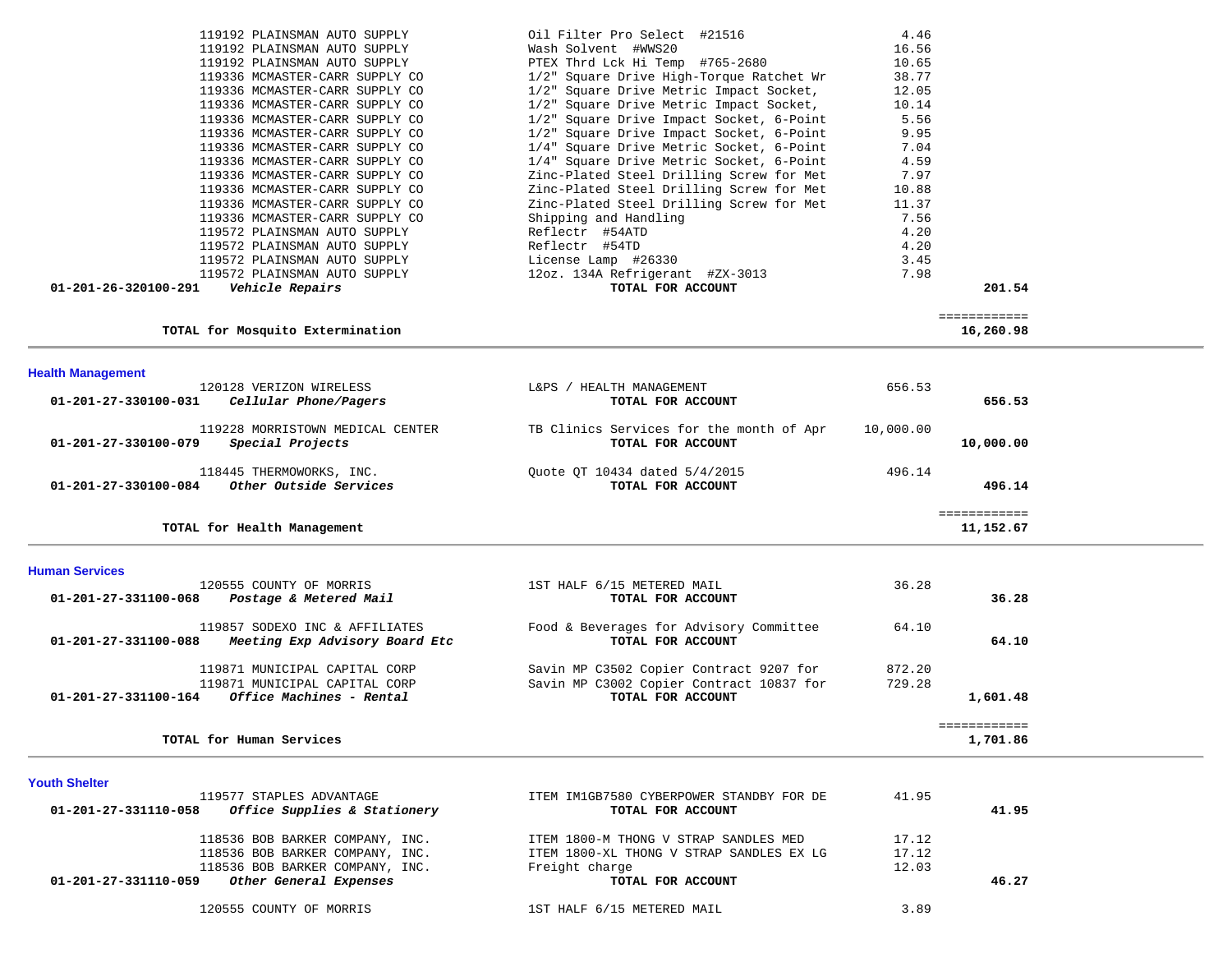| 01-201-27-331110-068<br>Postage and Metered Mail          | TOTAL FOR ACCOUNT                        | 3.89         |
|-----------------------------------------------------------|------------------------------------------|--------------|
| 119581 DEER PARK                                          | 18,5 Gallon nestle life drinking water A | 53.82        |
| 119581 DEER PARK                                          | Rent billing period $4/15-5/14/15$       | 0.99         |
| 120018 SODEXO INC & AFFILIATES                            | Services for 5/2/2015 through 5/29/2015  | 2,937.40     |
| 120018 SODEXO INC & AFFILIATES                            | Congregate meals                         | 2,166.14     |
| 120018 SODEXO INC & AFFILIATES                            | AFI AND OTHER                            | 1,798.59     |
| 01-201-27-331110-185<br>Food                              | TOTAL FOR ACCOUNT                        | 6,956.94     |
| 120051 MORRISTOWN MEDICAL CENTER                          | Comprehensive Medical Services May 2015  | 7,037.33     |
| 119648 WHITES HEALTHCARE ENTERPRISES INC                  | Medication for Residents of the Youth Sh | 1,051.33     |
| 01-201-27-331110-189<br>Medical                           | TOTAL FOR ACCOUNT                        | 8,088.66     |
| 120175 MONOGRAM MADNESS                                   | L/S POLO MED. LADIES                     | 66.00        |
| 120175 MONOGRAM MADNESS                                   | PULLOVER MED HOODIE                      | 36.00        |
| 120175 MONOGRAM MADNESS                                   | T SHIRT                                  | 10.00        |
| 120175 MONOGRAM MADNESS                                   | S/S LADIES MED. POLO'S                   | 54.00        |
| 120175 MONOGRAM MADNESS                                   | LADIES XXL PULLOVER HOODIE               | 38.00        |
| $01 - 201 - 27 - 331110 - 202$<br>Uniform And Accessories | TOTAL FOR ACCOUNT                        | 204.00       |
|                                                           |                                          | ============ |
| TOTAL for Youth Shelter                                   |                                          | 15,341.71    |

119995 NJ ASSOCIATION OF AREA 2015 Area Agencies on Aging dues 162.00<br>01-201-27-333100-023 Associations and Memberships TOTAL FOR ACCOUNT  **01-201-27-333100-023** *Associations and Memberships* **TOTAL FOR ACCOUNT 162.00**

| 119947 ANDREA BATISTONI                              | Insurance and parking            | 16.00        |
|------------------------------------------------------|----------------------------------|--------------|
| 119914 LUCY CANNIZZO                                 | Insurance                        | 12.00        |
| 01-201-27-333100-048<br>Insurance                    | TOTAL FOR ACCOUNT                | 28.00        |
| 119224 STAPLES ADVANTAGE                             | Laser labels and office supplies | 23.21        |
| 119224 STAPLES ADVANTAGE                             | Laser labels and office supplies | 61.32        |
| Office Supplies & Stationery<br>01-201-27-333100-058 | TOTAL FOR ACCOUNT                | 84.53        |
| 120555 COUNTY OF MORRIS                              | 1ST HALF 6/15 METERED MAIL       | 202.46       |
| 01-201-27-333100-068<br>Postage & Metered Mail       | TOTAL FOR ACCOUNT                | 202.46       |
| 119947 ANDREA BATISTONI                              | Miles                            | 61.60        |
| 119993 KAREN WEBSTER                                 | Miles                            | 19.25        |
| 119914 LUCY CANNIZZO                                 | Miles                            | 58.80        |
| 119883 PATRICIA DUMPERT                              | Miles                            | 15.75        |
| 01-201-27-333100-082<br>Travel Expense               | TOTAL FOR ACCOUNT                | 155.40       |
|                                                      |                                  | ============ |
| TOTAL for Office on Aging                            |                                  | 632.39       |

**Grant in Aid** 

**Office on Aging** 

| 120050 MOUNT OLIVE CHILD CARE AND<br>Grant in Aid GIA:MT OLIVE CC & LC<br>01-201-27-342000-456 | CAP-1502 Community Based Parent Educatio<br>TOTAL FOR ACCOUNT | 24,375.00<br>24,375.00 |
|------------------------------------------------------------------------------------------------|---------------------------------------------------------------|------------------------|
| 119835 EL PRIMER PASO, LTD.<br>Grant in Aid GIA: HISPANIC AFFAIRS<br>01-201-27-342000-459      | GIA-1513 Educational Services for Disady<br>TOTAL FOR ACCOUNT | 7,362.00<br>7,362,00   |
| TOTAL for Grant in Aid                                                                         |                                                               | 31,737.00              |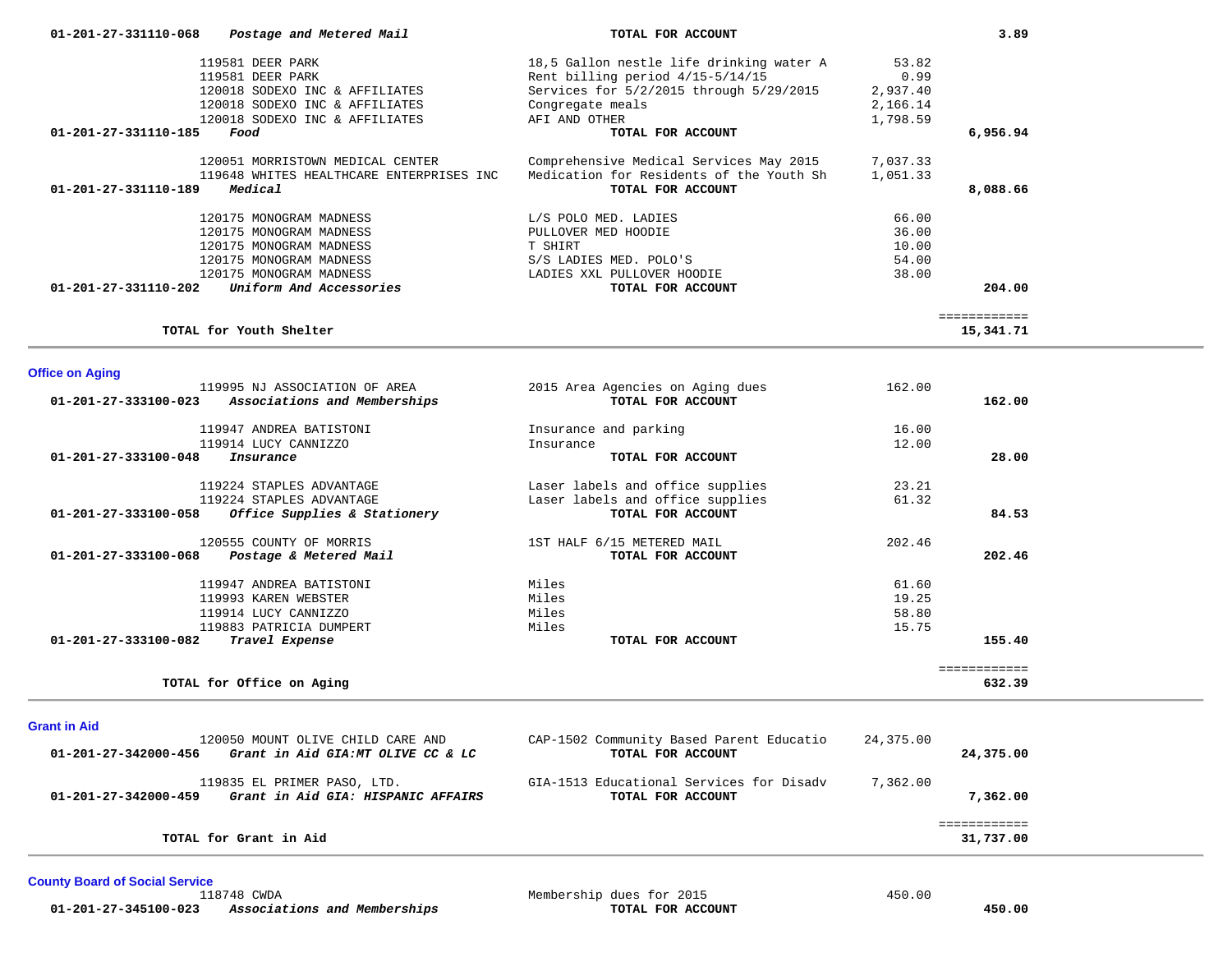| 119649 STAPLES ADVANTAGE<br>119649 STAPLES ADVANTAGE<br>119649 STAPLES ADVANTAGE<br>119386 STAPLES ADVANTAGE<br>Office Supplies & Stationery<br>01-201-27-345100-058                                                                                                                                                                 | X-Stamper 5/8in x2in - Order #7135857973<br>Stamp Accupro MB 5LN - Order #7135857973<br>Stamp Accupro MB 5LN - Order #7135857973<br>SPLS 2DR 26.5in Vertical Putty Order no.<br>TOTAL FOR ACCOUNT       | 28.25<br>23.52<br>23.52<br>758.46                                            | 833.75                     |
|--------------------------------------------------------------------------------------------------------------------------------------------------------------------------------------------------------------------------------------------------------------------------------------------------------------------------------------|---------------------------------------------------------------------------------------------------------------------------------------------------------------------------------------------------------|------------------------------------------------------------------------------|----------------------------|
| 118745 LANGUAGE LINE SERVICES<br>Other General Expenses<br>01-201-27-345100-059                                                                                                                                                                                                                                                      | Over the phone interpretation service -<br>TOTAL FOR ACCOUNT                                                                                                                                            | 28.90                                                                        | 28.90                      |
| 120022 MUNICIPAL CAPITAL CORP<br>120022 MUNICIPAL CAPITAL CORP<br>120022 MUNICIPAL CAPITAL CORP<br>120022 MUNICIPAL CAPITAL CORP<br>112852 MUNICIPAL CAPITAL CORP<br>120036 MUNICIPAL CAPITAL CORP                                                                                                                                   | Rental charges for (9) Digital Copiers (<br>Ricoh MPC4502A<br>Ricoh MP4002SP<br>Ricoh MP4002SP<br>Rental charges for 1 copier MP 4002SP<br>Rental charges for - (2) Ricoh MP4002SP                      | 3,640.16<br>1,051.16<br>1,467.24<br>1,635.40<br>543.97<br>1,627.78           |                            |
| 119405 RICOH AMERICAS CORP<br>Office Machines - Rental<br>01-201-27-345100-164                                                                                                                                                                                                                                                       | Additional Images - $2/7/15$ - $5/6/15$<br>TOTAL FOR ACCOUNT                                                                                                                                            | 203.41                                                                       | 10,169.12                  |
| 119717 U.S. SECURITY ASSOCIATES, INC.<br>119717 U.S. SECURITY ASSOCIATES, INC.<br>119717 U.S. SECURITY ASSOCIATES, INC.<br>119717 U.S. SECURITY ASSOCIATES, INC.<br>119717 U.S. SECURITY ASSOCIATES, INC.<br>119717 U.S. SECURITY ASSOCIATES, INC.<br>119717 U.S. SECURITY ASSOCIATES, INC.<br>119717 U.S. SECURITY ASSOCIATES, INC. | Payment for Security Officer - Client #<br>$04/03/15 - 04/09/15$<br>04/10/15-04/16/15<br>04/17/15-04/23/15<br>04/24/15-04/30/15<br>05/01/15-05/07/15<br>05/08/15-05/14/15<br>$03/27/15-04/09/15$ (ADJ.) | 627.80<br>467.20<br>594.95<br>591.30<br>620.50<br>562.10<br>605.90<br>292.00 |                            |
| Special Services<br>01-201-27-345100-325                                                                                                                                                                                                                                                                                             | TOTAL FOR ACCOUNT                                                                                                                                                                                       |                                                                              | 4,361.75                   |
| 119385 HORIZON BLUE CROSS BLUE SHIELD<br>119410 HORIZON BLUE CROSS BLUE SHIELD<br>119470 HORIZON BLUE CROSS BLUE SHIELD<br>01-201-27-345100-329<br>Hospital Insurance Premiums                                                                                                                                                       | Dental coverage for the month of June 20<br>Monthly Premium bill for the month of Ju<br>Dental coverage for the month of May 201<br>TOTAL FOR ACCOUNT                                                   | 4,413.66<br>140, 165. 38<br>4,578.06                                         | 149,157.10                 |
| 120030 JULIO PORRAO<br>120031 LINDA CSENGETO<br>119965 LASZLO CSENGETO<br>01-201-27-345100-332<br>Mileage                                                                                                                                                                                                                            | FSS - Mileage reimb. for the month of Ma<br>Mileage reimb. for February to April 201<br>ADM - Mileage reimb. for May 2015<br>TOTAL FOR ACCOUNT                                                          | 82.60<br>142.10<br>32.20                                                     | 256.90                     |
| 120252 ANNA KRAUZE<br>120031 LINDA CSENGETO<br>Other Allowances<br>01-201-27-345100-333                                                                                                                                                                                                                                              | FSS - Insurance reimb. for January to Ju<br>Parking fees<br>TOTAL FOR ACCOUNT                                                                                                                           | 90.00<br>3.25                                                                | 93.25                      |
| 118201 CDW GOVERNMENT LLC<br>118201 CDW GOVERNMENT LLC<br>118201 CDW GOVERNMENT LLC<br>118201 CDW GOVERNMENT LLC<br>Minor Equipment Purchases<br>01-201-27-345100-334                                                                                                                                                                | SAMSUNG 32" LED COMMERCIAL - Quote no. G<br>SAMSUNG 40" LED COMMERCIAL<br>TRIPP 10ft DVI DUAL LINK TMDS M/M<br>PEERLESS FLAT MOUNT 22-40 "TAA<br>TOTAL FOR ACCOUNT                                      | 573.27<br>628.56<br>23.74<br>58.04                                           | 1,283.61                   |
| 118746 TREASURER. ST OF NJ<br>Collection Service Fees<br>01-201-27-345100-353                                                                                                                                                                                                                                                        | CSP Collection Intercept Fees for the 1s<br>TOTAL FOR ACCOUNT                                                                                                                                           | 5,909.11                                                                     | 5,909.11                   |
| TOTAL for County Board of Social Service                                                                                                                                                                                                                                                                                             |                                                                                                                                                                                                         |                                                                              | ============<br>172,543.49 |

## 120360 ARNEL P GARCIA LPN,5-31 thru 6-13-2015 2,320.00 120377 BARKEL FLEMMING LPN, 5-31 thru 6-13-2015 120361 CARLO N DURAN RN,5-31 thru 6-13-2015 296.00 120385 CARRELLE L CALIXTE LPN,5-31 thru 6-13-2015 2,811.84 120383 DAMACINA L. OKE LPN,5-31 thru 6-13-2015 1,181.75 120384 DANILO LAPID RN,5-31 thru 6-13-2015 1,478.89

**MV:Administration**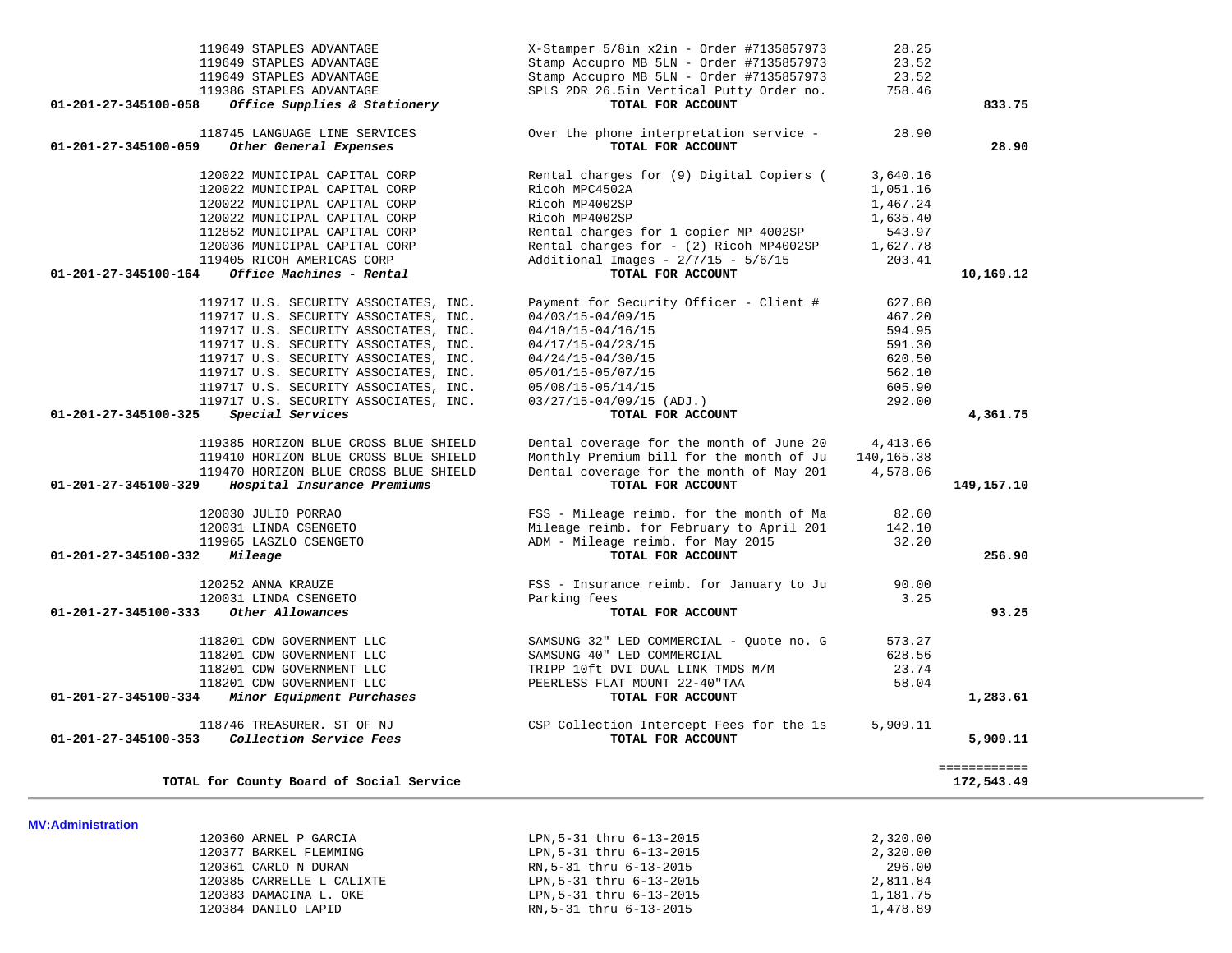| 01-201-27-350100-013                                 |                                                                                                                                                                                                                                                       |          | 45,961.02 |
|------------------------------------------------------|-------------------------------------------------------------------------------------------------------------------------------------------------------------------------------------------------------------------------------------------------------|----------|-----------|
|                                                      |                                                                                                                                                                                                                                                       |          |           |
|                                                      |                                                                                                                                                                                                                                                       |          |           |
|                                                      |                                                                                                                                                                                                                                                       |          |           |
| 01-201-27-350100-016 Outside Salaries & Wages        |                                                                                                                                                                                                                                                       |          | 16,743.98 |
|                                                      |                                                                                                                                                                                                                                                       |          |           |
|                                                      |                                                                                                                                                                                                                                                       |          |           |
|                                                      |                                                                                                                                                                                                                                                       |          |           |
|                                                      |                                                                                                                                                                                                                                                       |          |           |
|                                                      |                                                                                                                                                                                                                                                       |          |           |
| 01-201-27-350100-022 Advertising                     | 120312 AEQUOR HEALTHCARE SERVICES, LLC Agency Nursing, 5-24 thru 5-30-2015 8, 496.38<br>120312 AEQUOR HEALTHCARE SERVICES, LLC Agency Nursing, 5-17 thru 5-23-2015 8, 247.60<br>6 Outside Salaries & Wages TOTAL FOR ACCOUNT<br>118995                |          | 1,508.00  |
|                                                      |                                                                                                                                                                                                                                                       |          |           |
| 01-201-27-350100-035 Consultation Fee                |                                                                                                                                                                                                                                                       |          |           |
|                                                      |                                                                                                                                                                                                                                                       |          | 77,111.64 |
|                                                      | 120316 CORNERSTONE FAMILY PROGRAMS M.V. Social Work Services for May, 2015 21,000.00                                                                                                                                                                  |          |           |
|                                                      |                                                                                                                                                                                                                                                       |          |           |
| 01-201-27-350100-036 Contracted Services             | TOTAL FOR ACCOUNT                                                                                                                                                                                                                                     |          | 21,000.00 |
|                                                      | TOTAL F<br>TOTAL F<br>1032198,5-14-2015<br>1032198,5-27-2015<br>1032198,5-27-2015<br>1032198,5-27-2015<br>1032198,5-22-2015<br>1032198,5-22-2015<br>TOTAL F<br>$\begin{array}{r} 100.68 \\ 1,653.59 \\ 77.56 \\ 1.86 \\ 23.99 \end{array}$ OR ACCOUNT |          |           |
| 120350 STAPLES ADVANTAGE                             |                                                                                                                                                                                                                                                       |          |           |
| 120350 STAPLES ADVANTAGE                             |                                                                                                                                                                                                                                                       |          |           |
| 120350 STAPLES ADVANTAGE                             |                                                                                                                                                                                                                                                       |          |           |
| 120350 STAPLES ADVANTAGE                             |                                                                                                                                                                                                                                                       |          |           |
| 120350 STAPLES ADVANTAGE                             |                                                                                                                                                                                                                                                       |          |           |
| 01-201-27-350100-058<br>Office Supplies & Stationery | TOTAL FOR ACCOUNT                                                                                                                                                                                                                                     |          | 1,857.68  |
|                                                      |                                                                                                                                                                                                                                                       |          |           |
| 120317 FEDEX                                         | $3684 - 0206 - 0, 6 - 1 - 2015$                                                                                                                                                                                                                       | 125.21   |           |
| 120555 COUNTY OF MORRIS                              | 1ST HALF 6/15 METERED MAIL                                                                                                                                                                                                                            | 246.96   |           |
| Postage & Metered Mail<br>01-201-27-350100-068       | TOTAL FOR ACCOUNT                                                                                                                                                                                                                                     |          | 372.17    |
|                                                      |                                                                                                                                                                                                                                                       |          |           |
| 120446 NATIONAL FUEL OIL INC.                        | FUEL CHARGES, 5/15                                                                                                                                                                                                                                    | 308.68   |           |
| Gas Purchases<br>01-201-27-350100-140                | TOTAL FOR ACCOUNT                                                                                                                                                                                                                                     |          | 308.68    |
|                                                      |                                                                                                                                                                                                                                                       |          |           |
| 120324 MUNICIPAL CAPITAL CORP                        | PO#:122503, May thru July-2015                                                                                                                                                                                                                        | 5,328.20 |           |
| 120324 MUNICIPAL CAPITAL CORP                        | PO#86750, May thru July-2015                                                                                                                                                                                                                          | 706.57   |           |
| Office Machines - Rental<br>01-201-27-350100-164     | TOTAL FOR ACCOUNT                                                                                                                                                                                                                                     |          | 6,034.77  |
|                                                      |                                                                                                                                                                                                                                                       |          |           |
| 120349 U.S. SECURITY ASSOCIATES, INC.                | 573-1134-000, 4-24 thru 4-30-2015                                                                                                                                                                                                                     | 6,348.48 |           |
| 120349 U.S. SECURITY ASSOCIATES, INC.                | 573-1134-000,5-1 thru 5-7-2015                                                                                                                                                                                                                        | 6,147.44 |           |
| 01-201-27-350100-266<br>Safety Items                 | TOTAL FOR ACCOUNT                                                                                                                                                                                                                                     |          | 12,495.92 |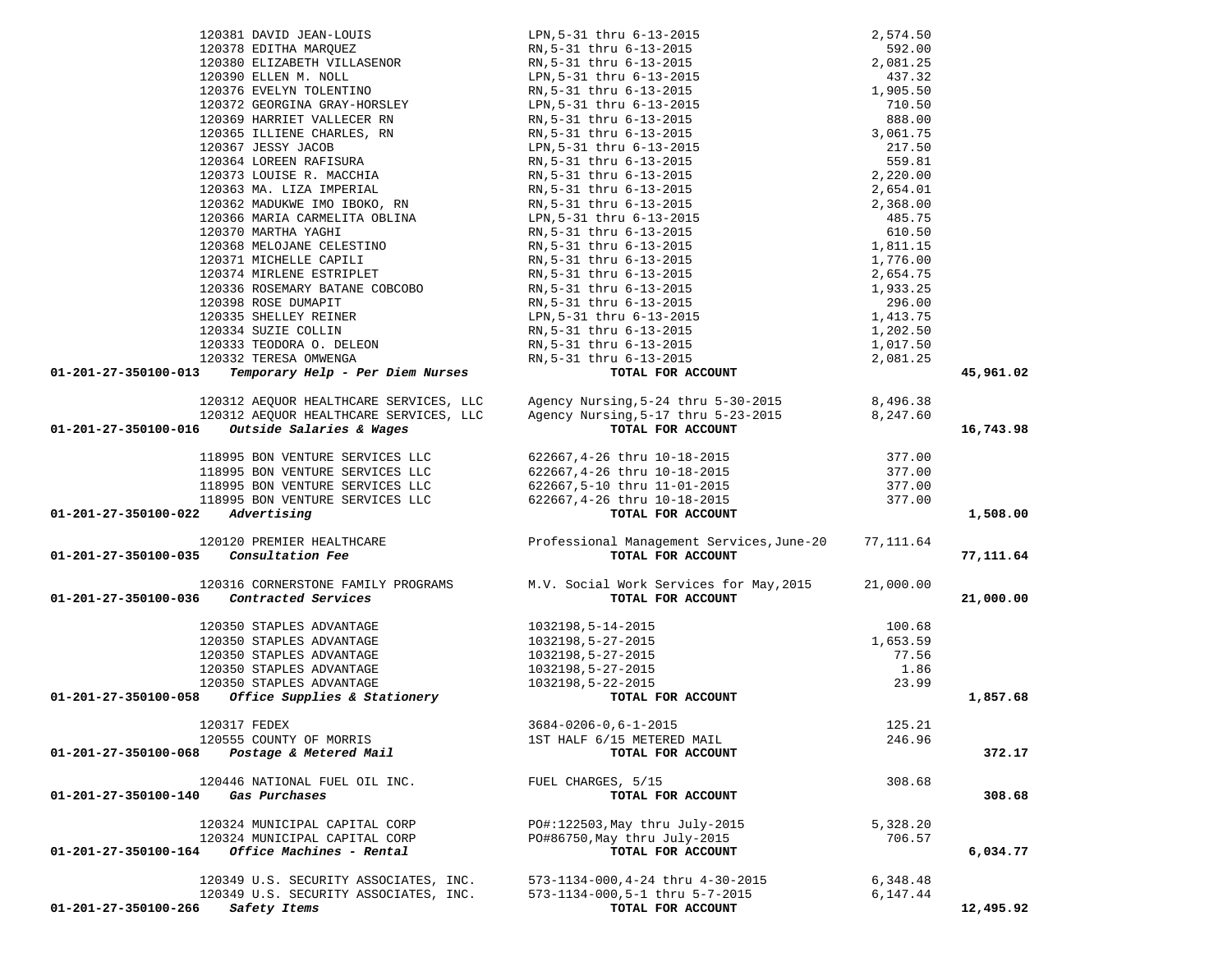| <b>MV:Building Services</b>                                                              |                                                 |           |                          |
|------------------------------------------------------------------------------------------|-------------------------------------------------|-----------|--------------------------|
| 120311 ACORN TERMITE AND PEST<br>01-201-27-350110-036<br>Contracted Services             | Pest Control for May, 2015<br>TOTAL FOR ACCOUNT | 750.00    | 750.00                   |
|                                                                                          |                                                 |           |                          |
| 118998 TBS CONTROLS LLC                                                                  | Service Agreement, June-2015                    | 2,679.17  |                          |
| 120148 SCHINDLER ELEVATOR CORPORATION                                                    | 5000013604.June-2015                            | 2,443.29  |                          |
| 01-201-27-350110-044<br>Equipment Service Agreements                                     | TOTAL FOR ACCOUNT                               |           | 5,122.46                 |
|                                                                                          |                                                 |           |                          |
| 120331 READY SUPPLY                                                                      | $B06Q, 4-22-2015$                               | 3,287.00  |                          |
| 01-201-27-350110-204<br>Plant Operation                                                  | TOTAL FOR ACCOUNT                               |           | 3,287.00                 |
|                                                                                          |                                                 |           |                          |
| 120322 MILLER & CHITTY CO INC                                                            | 0014350000,5-21-2015                            | 2,480.00  |                          |
| 120322 MILLER & CHITTY CO INC                                                            | 0014350000,5-15-2015                            | 1,111.47  |                          |
| 120325 NATIONAL INDUSTRIES                                                               | MVNH065,5-12-2015                               | 562.99    |                          |
| 120348 RELIABLE LIFT TRUCK SERVICES<br>01-201-27-350110-262<br>Machinery Repairs & Parts | MOR2805, 5-11-2015<br>TOTAL FOR ACCOUNT         | 1,177.64  | 5,332.10                 |
|                                                                                          |                                                 |           |                          |
| 120314 ALPINE DEERE LANDSCAPING                                                          | Fall 2014 Clean-up in Front of Facility         | 2,300.00  |                          |
| 120314 ALPINE DEERE LANDSCAPING                                                          | Fall 2014 Clean-up in Atrium Area of Fac        | 2,200.00  |                          |
| 01-203-27-350110-204<br>(2014) Plant Operation                                           | TOTAL FOR ACCOUNT                               |           | 4,500.00                 |
|                                                                                          |                                                 |           |                          |
|                                                                                          |                                                 |           | ============             |
| TOTAL for MV: Building Services                                                          |                                                 |           | 18,991.56                |
|                                                                                          |                                                 |           |                          |
| <b>MV:Dietary</b>                                                                        |                                                 |           |                          |
| 118994 ACME AMERICAN REPAIRS INC.                                                        | $0118615, 4 - 8 - 2015$                         | 329.67    |                          |
| 01-201-27-350115-262<br>Machinery Repairs & Parts                                        | TOTAL FOR ACCOUNT                               |           | 329.67                   |
|                                                                                          |                                                 |           | ============             |
| TOTAL for MV: Dietary                                                                    |                                                 |           | 329.67                   |
|                                                                                          |                                                 |           |                          |
| <b>MV:Laundry</b><br>120331 READY SUPPLY                                                 | $B06Q, 5-6-2015$                                | 3,700.00  |                          |
| 120331 READY SUPPLY                                                                      | $B06Q, 4-27-2015$                               | 788.80    |                          |
| 01-201-27-350125-182<br>Diapers                                                          | TOTAL FOR ACCOUNT                               |           | 4,488.80                 |
|                                                                                          |                                                 |           |                          |
| TOTAL for MV: Laundry                                                                    |                                                 |           | ============<br>4,488.80 |
|                                                                                          |                                                 |           |                          |
| <b>MV:Nursing</b>                                                                        |                                                 |           |                          |
| 120319 IPC HOSPITALIST PHYSICIANS NJ                                                     | Medical Director Services, 5-14 thru 6-8-       | 2,325.00  |                          |
| 120320 JAGDISH DANG                                                                      | Psychiatric Services at M.V., May-2015          | 2,200.00  |                          |
| 120120 PREMIER HEALTHCARE                                                                | Pre-Admission Nursing Services, June-2015       | 9,916.66  |                          |
| Contracted Services<br>01-201-27-350130-036                                              | TOTAL FOR ACCOUNT                               |           | 14,441.66                |
| 118996 MEDCARE MEDICAL SUPPLY INC.                                                       | MOR, February-2015                              | 473.46    |                          |
| 118996 MEDCARE MEDICAL SUPPLY INC.                                                       | MOR, March-2015                                 | 369.18    |                          |
| 118997 MEDCARE MEDICAL SUPPLY INC.                                                       | MOR, February-2015                              | 705.76    |                          |
| 118997 MEDCARE MEDICAL SUPPLY INC.                                                       | MOR, March-2015                                 | 943.48    |                          |
| 120331 READY SUPPLY                                                                      | B06Q, 5-19-2015                                 | 1,097.40  |                          |
| 120331 READY SUPPLY                                                                      | $B06Q, 5-11-2015$                               | 480.00    |                          |
| 120331 READY SUPPLY                                                                      | $B06Q, 4-7-2015$                                | 670.00    |                          |
| 01-201-27-350130-046<br>General Stores                                                   | TOTAL FOR ACCOUNT                               |           | 4,739.28                 |
| 120318 GERISCRIPT PHARMACY                                                               | Medicare Pharmaceuticals, May-2015              | 32,891.93 |                          |
|                                                                                          |                                                 |           |                          |

============

**TOTAL for MV:Administration 183,393.86**

183,393.86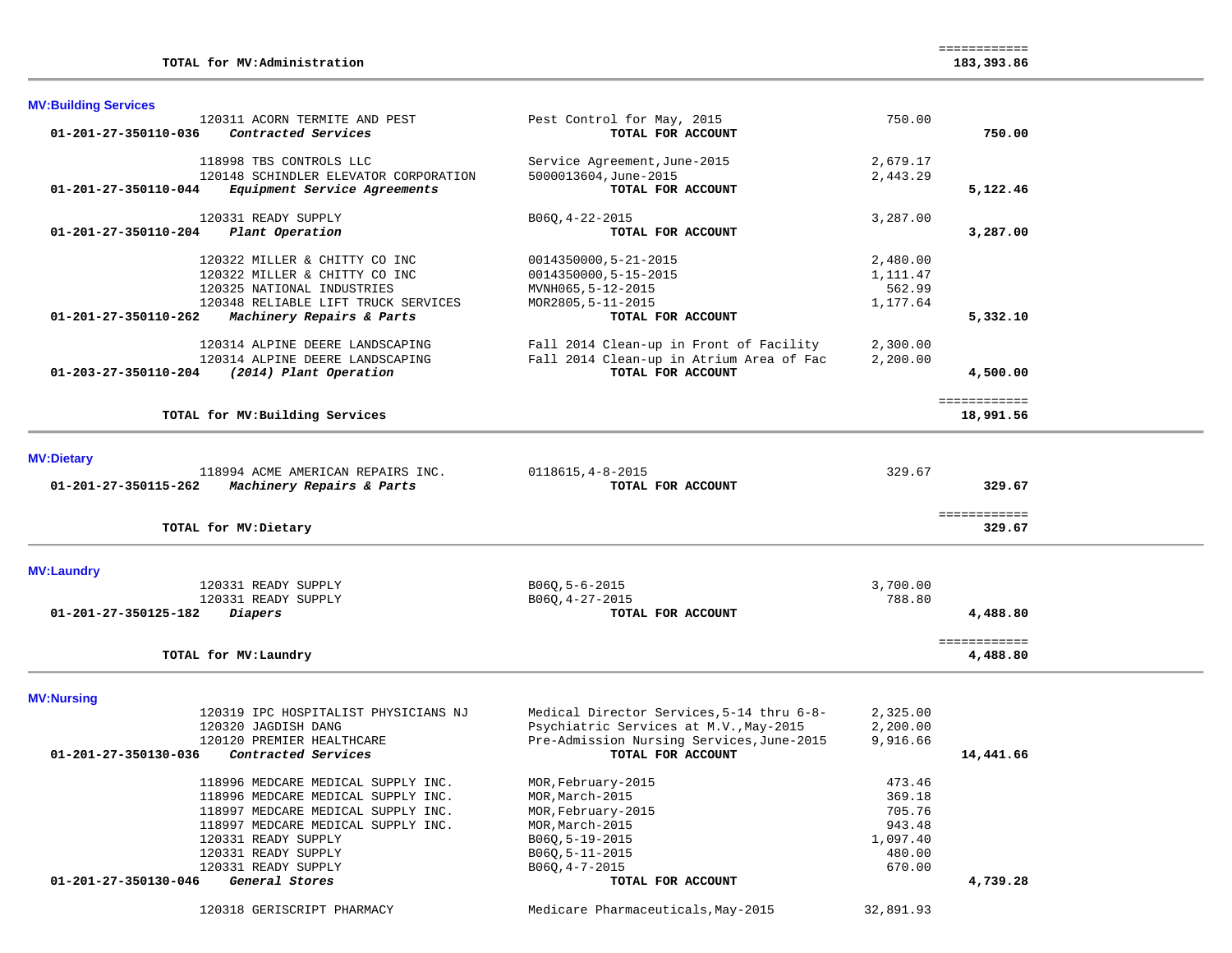|                                        | 120304 CAROL P MOORE CARVAN                       | CNA Re-Certification, 5-14-2015                                  | 30.00          |                           |  |
|----------------------------------------|---------------------------------------------------|------------------------------------------------------------------|----------------|---------------------------|--|
|                                        | 120305 DESNIE P COATES                            | CNA Re-Certification, 6-3-2015                                   | 30.00          |                           |  |
|                                        | 120306 EVALINA THOMAS<br>120308 LAURETTE J. SIMON | CNA Re-Certification, 6-3-2015<br>CNA Re-Certification, 6-9-2015 | 30.00<br>30.00 |                           |  |
|                                        | 120309 LYDIA BUAYABAN                             | CNA Re-Certification, 6-3-2015                                   | 30.00          |                           |  |
|                                        | 120310 MARIE ETIENNE                              | CNA Re-Certification, 5-27-2015                                  | 30.00          |                           |  |
| $01 - 201 - 27 - 350130 - 191$         | Nursing                                           | TOTAL FOR ACCOUNT                                                |                | 210.00                    |  |
|                                        |                                                   |                                                                  |                |                           |  |
|                                        | 120313 AGL WELDING SUPPLY CO INC                  | 584500, June-2015                                                | 250.00         |                           |  |
|                                        | 120147 HILL-ROM CO, INC.                          | 616884, 5-6 thru 5-31-2015                                       | 2,470.00       |                           |  |
|                                        | 120337 SPECIALTY MEDICAL PRODUCTS INC.            | MOVMN, Thru May-2015                                             | 4,883.74       |                           |  |
| 01-201-27-350130-258                   | Equipment                                         | TOTAL FOR ACCOUNT                                                |                | 7,603.74                  |  |
|                                        | 120133 ON TIME TRANSPORT INC.                     | Resident Transport, 5-25-2015                                    | 100.00         |                           |  |
|                                        | 120133 ON TIME TRANSPORT INC.                     | Resident Transport, 5-22-2015                                    | 238.00         |                           |  |
|                                        | 120133 ON TIME TRANSPORT INC.                     | Resident Transport, 5-22-2015                                    | 100.00         |                           |  |
|                                        | 120133 ON TIME TRANSPORT INC.                     | Resident Transport, 5-19-2015                                    | 238.00         |                           |  |
|                                        | 120133 ON TIME TRANSPORT INC.                     | Resident Transport, 5-20-2015                                    | 100.00         |                           |  |
| 01-201-27-350130-340                   | Transportation Services                           | TOTAL FOR ACCOUNT                                                |                | 776.00                    |  |
|                                        |                                                   |                                                                  |                |                           |  |
|                                        |                                                   |                                                                  |                | ============              |  |
|                                        | TOTAL for MV: Nursing                             |                                                                  |                | 69,634.75                 |  |
|                                        |                                                   |                                                                  |                |                           |  |
| <b>MV:Recreation/Volunteer Svc</b>     |                                                   |                                                                  |                |                           |  |
|                                        | 120338 SENIOR SALON SERVICES LLC                  | 6409, May-2015                                                   | 5,950.00       |                           |  |
| 01-201-27-350135-036                   | Contracted Services                               | TOTAL FOR ACCOUNT                                                |                | 5,950.00                  |  |
|                                        | 119637 DENNIS GRAU                                | Music Therapy on 2D, 5-19-2015                                   | 150.00         |                           |  |
|                                        | 120315 BRUSHSTROKES                               | Art Appreciation Show, 5-27-2015                                 | 135.00         |                           |  |
|                                        | 120307 KAREN HOGAN                                | Rental of Machine for Reisdent Party at                          | 260.00         |                           |  |
|                                        | 120323 MOONLIGHT DESIGNS                          | Arts & Crafts Class, 5-27-2015                                   | 165.00         |                           |  |
|                                        | 120326 NICHOLAS L. ROCCAFORTE                     | Music Program on 2D, 6-1-2015                                    | 75.00          |                           |  |
|                                        | 120329 PRECIOUS GEMS MUSIC, LLC                   | Music Program on 2D, 5-28-2015                                   | 125.00         |                           |  |
| 01-201-27-350135-194                   | Patient Activities                                | TOTAL FOR ACCOUNT                                                |                | 910.00                    |  |
|                                        |                                                   |                                                                  |                | ============              |  |
|                                        | TOTAL for MV: Recreation/Volunteer Svc            |                                                                  |                |                           |  |
|                                        |                                                   |                                                                  |                | 6,860.00                  |  |
|                                        |                                                   |                                                                  |                |                           |  |
|                                        |                                                   |                                                                  |                |                           |  |
| <b>Assistance Dep Child: Local Shr</b> |                                                   |                                                                  |                |                           |  |
|                                        | 120125 OFFICE OF TEMPORARY ASSISTANCE             | For estimated Co. Share of TANF Recipien                         | 11,000.00      |                           |  |
| 01-201-27-354100-091                   | Assistance Dep Child: Local Shr Program E         | TOTAL FOR ACCOUNT                                                |                | 11,000.00                 |  |
|                                        |                                                   |                                                                  |                | ============              |  |
|                                        | TOTAL for Assistance Dep Child: Local Shr         |                                                                  |                | 11,000.00                 |  |
|                                        |                                                   |                                                                  |                |                           |  |
| <b>Assistance SSI Income Recipien</b>  |                                                   |                                                                  |                |                           |  |
|                                        | 120124 OFFICE OF TEMPORARY ASSISTANCE             | For estimated Co. Share of ASSIR for the                         | 42,000.00      |                           |  |
| 01-201-27-355100-090                   | Assistance SSI Income Recipien Expenditu          | TOTAL FOR ACCOUNT                                                |                | 42,000.00                 |  |
|                                        |                                                   |                                                                  |                |                           |  |
|                                        | TOTAL for Assistance SSI Income Recipien          |                                                                  |                | ============<br>42,000.00 |  |

118289 MORRISTOWN HEARING Hearing Aid for Resident,Josephine L. 250.00<br>**9** Medical **Hearing Alexandric COUNT Hearing ACCOUNT 01-201-27-350130-189** *Medical* **TOTAL FOR ACCOUNT 250.00**

120281 ANGELA J JOSEPH CNA Re-Certification, 6-9-2015 30.00<br>120304 CAROL P MOORE CARVAN CNA Re-Certification, 5-14-2015 30.00<br>100005 PERULE D GOSERS

# **01-201-27-350130-171** *Legend Drugs (Prescription)* **TOTAL FOR ACCOUNT 32,891.93** 120318 GERISCRIPT PHARMACY IV Stock Supply & OTC Pharmacy,May-2015 8,722.14  **01-201-27-350130-172** *Non-Legend Drugs (OTC)* **TOTAL FOR ACCOUNT 8,722.14**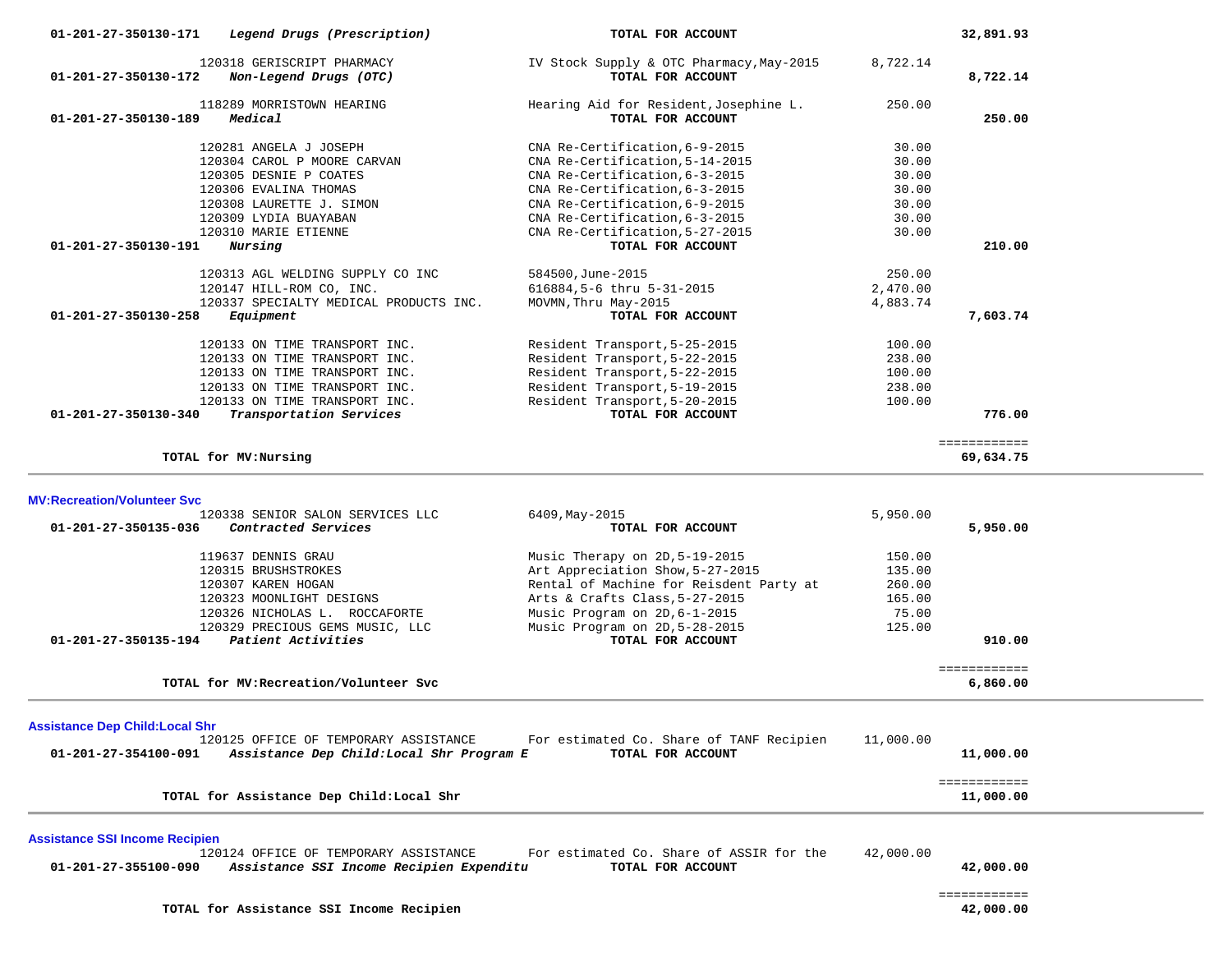| <b>County Adjuster</b>                |                                          |                                           |            |                        |  |
|---------------------------------------|------------------------------------------|-------------------------------------------|------------|------------------------|--|
|                                       | 120555 COUNTY OF MORRIS                  | 1ST HALF 6/15 METERED MAIL                | 250.98     |                        |  |
| 01-201-27-357100-068                  | Postage & Metered Mail                   | TOTAL FOR ACCOUNT                         |            | 250.98                 |  |
|                                       | TOTAL for County Adjuster                |                                           |            | ============<br>250.98 |  |
| <b>County Library</b>                 |                                          |                                           |            |                        |  |
|                                       | 118358 NJLA                              | M Butler Non-Member                       | 125.00     |                        |  |
|                                       | 118358 NJLA                              | J Cronin Member                           | 90.00      |                        |  |
|                                       | 118358 NJLA                              | B Frueholz Member                         | 90.00      |                        |  |
|                                       | 118358 NJLA                              | M Nemitz Member                           | 90.00      |                        |  |
|                                       | 118358 NJLA                              | M Sanders Non-Member                      | 125.00     |                        |  |
|                                       | 118358 NJLA                              | P Thomas Non-Member + responsible for \$2 | 125.00     |                        |  |
|                                       | 118358 NJLA                              | J Van Wiemokly Member                     | 90.00      |                        |  |
| 01-201-29-390100-034                  | Conference Expenses                      | TOTAL FOR ACCOUNT                         |            | 735.00                 |  |
|                                       | 120555 COUNTY OF MORRIS                  | 1ST HALF 6/15 METERED MAIL                | 997.21     |                        |  |
| 01-201-29-390100-068                  | Postage & Metered Mail                   | TOTAL FOR ACCOUNT                         |            | 997.21                 |  |
|                                       |                                          |                                           |            | ============           |  |
|                                       | TOTAL for County Library                 |                                           |            | 1,732.21               |  |
| <b>County Superintendent of Schoo</b> |                                          |                                           |            |                        |  |
|                                       | 118923 STAPLES ADVANTAGE                 | Miscellaneous Office Supplies             | 112.43     |                        |  |
| 01-201-29-392100-058                  | Office Supplies & Stationery             | TOTAL FOR ACCOUNT                         |            | 112.43                 |  |
|                                       | 120555 COUNTY OF MORRIS                  | 1ST HALF 6/15 METERED MAIL                | 158.19     |                        |  |
| 01-201-29-392100-068                  | Postage & Metered Mail                   | TOTAL FOR ACCOUNT                         |            | 158.19                 |  |
|                                       | 118393 DEER PARK                         | 0434565933 3/15/15-04/14/15 - 5 Gal Nes   | 11.96      |                        |  |
|                                       | 118393 DEER PARK                         | Rent                                      | 0.99       |                        |  |
| 01-201-29-392100-162                  | Furniture & Fixtures                     | TOTAL FOR ACCOUNT                         |            | 12.95                  |  |
|                                       |                                          |                                           |            | ============<br>283.57 |  |
|                                       | TOTAL for County Superintendent of Schoo |                                           |            |                        |  |
| <b>Contribution to County College</b> |                                          |                                           |            |                        |  |
|                                       | 120445 COUNTY COLLEGE OF MORRIS          | 2ND HALF 6/15 OPERATING BUDGET            | 568,256.75 |                        |  |
| 01-201-29-395100-090                  | Expenditures                             | TOTAL FOR ACCOUNT                         |            | 568,256.75             |  |
|                                       |                                          |                                           |            | ============           |  |
|                                       | TOTAL for Contribution to County College |                                           |            | 568,256.75             |  |
| <b>Rutgers Extension Service</b>      |                                          |                                           |            |                        |  |
|                                       | 120555 COUNTY OF MORRIS                  | 1ST HALF 6/15 METERED MAIL                | 94.46      |                        |  |
| 01-201-29-396100-068                  | Postage & Metered Mail                   | TOTAL FOR ACCOUNT                         |            | 94.46                  |  |
|                                       |                                          |                                           |            | ============           |  |
|                                       | TOTAL for Rutgers Extension Service      |                                           |            | 94.46                  |  |
| <b>Rmb Out of Cty Two Yr Coll</b>     |                                          |                                           |            |                        |  |
|                                       | 120553 RARITAN VALLEY COMMUNITY          | Chargeback for Summer 2015 Weaver         | 362.64     |                        |  |
|                                       | 120554 SUSSEX COUNTY COMMUNITY COLLEGE   | Chargeback for S115 Giocobe               | 189.00     |                        |  |
| 01-201-29-397100-090                  | Rmb Out of Cty Two Yr Coll Expenditures  | TOTAL FOR ACCOUNT                         |            | 551.64                 |  |
|                                       |                                          |                                           |            |                        |  |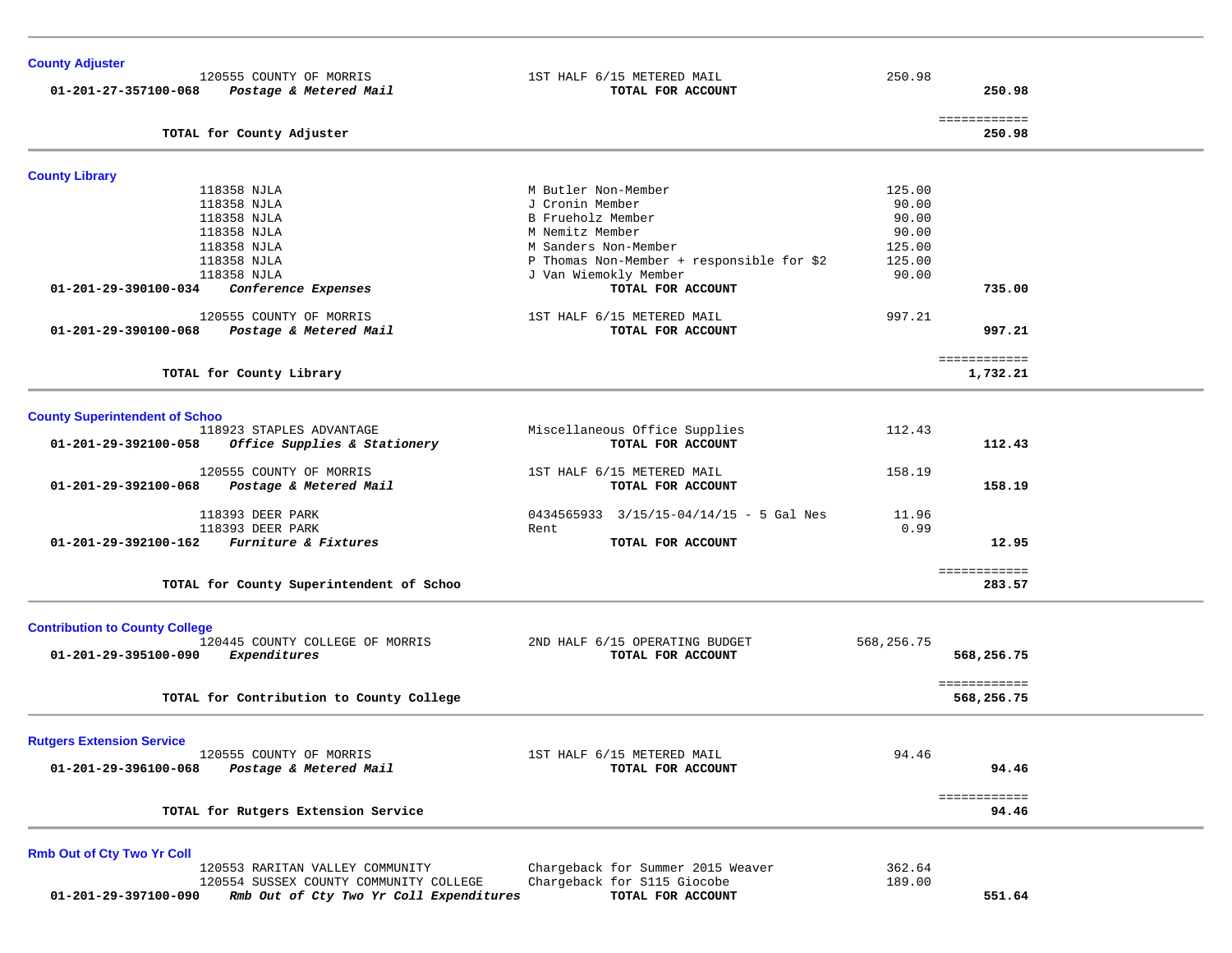|                                 | TOTAL for Rmb Out of Cty Two Yr Coll                                          |                                                               |             | 551.64                     |
|---------------------------------|-------------------------------------------------------------------------------|---------------------------------------------------------------|-------------|----------------------------|
| <b>Cont M.C. School of Tech</b> |                                                                               |                                                               |             |                            |
| 01-201-29-400100-090            | 120444 MC VOCATIONAL SCHOOL DISTRICT<br>Cont M.C. School of Tech Expenditures | 6/15 DISTRICT TAXES TO BE RAISED<br>TOTAL FOR ACCOUNT         | 286, 291.66 | 286,291.66                 |
|                                 | TOTAL for Cont M.C. School of Tech                                            |                                                               |             | ============<br>286,291.66 |
| <b>Fire and Police Academy</b>  |                                                                               |                                                               |             |                            |
| 01-201-29-407100-044            | 118988 KIDDE FIRE TRAINERS, INC.<br>Equipment Service Agreements              | Maintenance of proprietary computer soft<br>TOTAL FOR ACCOUNT | 35,271.00   | 35,271.00                  |
|                                 | 119366 STAPLES ADVANTAGE                                                      | Oil for Shredder                                              | 2.46        |                            |
|                                 | 119370 PAPER MART INC                                                         | Envelopes                                                     | 135.25      |                            |
|                                 | 119370 PAPER MART INC                                                         | Legal Copy Paper                                              | 23.19       |                            |
| 01-201-29-407100-058            | Office Supplies & Stationery                                                  | TOTAL FOR ACCOUNT                                             |             | 160.90                     |
|                                 | 120555 COUNTY OF MORRIS                                                       | 1ST HALF 6/15 METERED MAIL                                    | 138.25      |                            |
| 01-201-29-407100-068            | Postage & Metered Mail                                                        | TOTAL FOR ACCOUNT                                             |             | 138.25                     |
|                                 | 118970 MORRIS COUNTY MUNICIPAL                                                | Tipping Fees                                                  | 282.86      |                            |
|                                 | 118970 MORRIS COUNTY MUNICIPAL                                                | Tipping Fees                                                  | 199.72      |                            |
| 01-201-29-407100-143            | Rubbish & Trash Removal                                                       | TOTAL FOR ACCOUNT                                             |             | 482.58                     |
|                                 | 119367 GILBY'S                                                                | Hats/Embroidery                                               | 1,080.00    |                            |
|                                 | 119367 GILBY'S                                                                | Patches/Embroidery                                            | 750.00      |                            |
| 01-201-29-407100-202            | Uniform And Accessories                                                       | TOTAL FOR ACCOUNT                                             |             | 1,830.00                   |
|                                 | 118822 MORRISTOWN LUMBER &                                                    | FH PHL 1/24-20x1 1/2                                          | 20.98       |                            |
|                                 | 118822 MORRISTOWN LUMBER &                                                    | Philip PN SMS 12x1 1/4                                        | 9.29        |                            |
|                                 | 118822 MORRISTOWN LUMBER &                                                    | Philip PN SMS 12x1 1/4                                        | 9.29        |                            |
| 01-201-29-407100-239            | Small Tools                                                                   | TOTAL FOR ACCOUNT                                             |             | 39.56                      |
|                                 | 117856 COUNTY WELDING SUPPLY CO                                               | Refill Cylinders                                              | 53.98       |                            |
|                                 | 117856 COUNTY WELDING SUPPLY CO                                               | Hazardous Material Compliance Charge                          | 3.00        |                            |
|                                 | 118971 KIDDE FIRE TRAINERS, INC.                                              | Smoke Fluid                                                   | 1,200.00    |                            |
|                                 | 119366 STAPLES ADVANTAGE                                                      | Toner                                                         | 164.76      |                            |
| 01-201-29-407100-258            | Equipment                                                                     | TOTAL FOR ACCOUNT                                             |             | 1,421.74                   |
|                                 | 119008 AIRPOWER INTERNATIONAL INC.                                            | 427 Oil for Air Truck                                         | 79.50       |                            |
|                                 | 119008 AIRPOWER INTERNATIONAL INC.                                            | Freight                                                       | 12.00       |                            |
| 01-201-29-407100-291            | Vehicle Repairs                                                               | TOTAL FOR ACCOUNT                                             |             | 91.50                      |
|                                 | 109992 SAFE-T                                                                 | Fire Pants                                                    | 4,060.30    |                            |
|                                 | 109992 SAFE-T                                                                 | Tails                                                         | 5,357.20    |                            |
| 01-203-29-407100-258            | (2014) Equipment                                                              | TOTAL FOR ACCOUNT                                             |             | 9,417.50                   |
|                                 | TOTAL for Fire and Police Academy                                             |                                                               |             | ============<br>48,853.03  |

============

| -----------                                |                                         |          |           |
|--------------------------------------------|-----------------------------------------|----------|-----------|
| 119004 NATIONAL FUEL OIL INC.              | 4500 GAL. DIESEL FUEL FOR HILL          | 8,912.25 |           |
| 119004 NATIONAL FUEL OIL INC.              | 4500 GAL. DIESEL FUEL FOR WHARTON       | 9,101.25 |           |
| 119004 NATIONAL FUEL OIL INC.              | 750 GAL. DIESEL FUEL FOR MONTVILLE      | 1,545.53 |           |
| 119004 NATIONAL FUEL OIL INC.              | 4000 GAL. DIESEL FUEL FOR COUNTY GARAGE | 8,184.40 |           |
| <i>Diesel Fuel</i><br>01-201-31-430100-136 | TOTAL FOR ACCOUNT                       |          | 27,743.43 |
| 119958 BOROUGH OF BUTLER                   | Rt 23 & Decker Ave                      | 52.26    |           |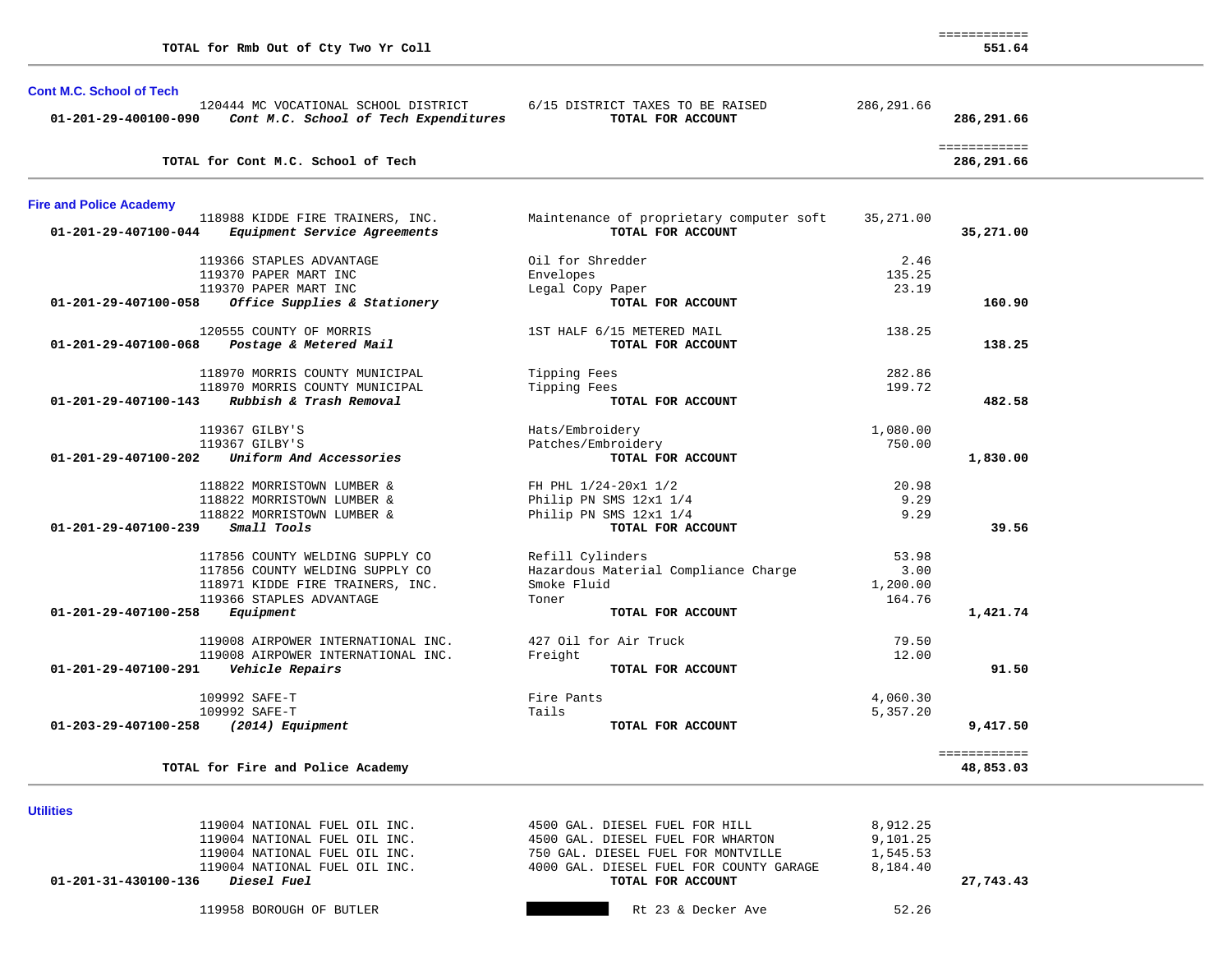|                            | 119853 N.J. NATURAL GAS COMPANY<br>119839 N.J. NATURAL GAS COMPANY<br>120327 PSE&G CO<br>120328 PSE&G CO<br>120392 WOODRUFF ENERGY | 06<br>06<br>66<br>65<br>50 |
|----------------------------|------------------------------------------------------------------------------------------------------------------------------------|----------------------------|
| 0-141 Natural Gas          | 120392 WOODRUFF ENERGY                                                                                                             | 50                         |
|                            |                                                                                                                                    |                            |
|                            | 119780 HANOVER SEWERAGE AUTHORITY                                                                                                  | 99                         |
|                            | 119780 HANOVER SEWERAGE AUTHORITY                                                                                                  | 99                         |
|                            | 119780 HANOVER SEWERAGE AUTHORITY                                                                                                  | 99                         |
|                            | 119780 HANOVER SEWERAGE AUTHORITY                                                                                                  | 99                         |
|                            | 119780 HANOVER SEWERAGE AUTHORITY                                                                                                  | 99                         |
| $0-144$ Sewer              |                                                                                                                                    |                            |
|                            |                                                                                                                                    |                            |
| 119260 AT&T<br>119245 AT&T |                                                                                                                                    | 10                         |
|                            | 119250 AT&T MOBILITY                                                                                                               | 10                         |
|                            | 119240 CABLEVISION                                                                                                                 | Ba                         |
|                            | 119240 CABLEVISION                                                                                                                 | Ba                         |
|                            | 119240 CABLEVISION                                                                                                                 | U1                         |
|                            | 119240 CABLEVISION                                                                                                                 | St                         |
|                            | 119240 CABLEVISION                                                                                                                 | St                         |
|                            | 119269 CABLEVISION                                                                                                                 | Ba                         |
|                            | 119269 CABLEVISION                                                                                                                 | U1                         |
|                            | 119269 CABLEVISION                                                                                                                 | St                         |
|                            | 119296 COMPUTER CABLE & CONNECTOR CO                                                                                               | <b>RJ</b>                  |
|                            | 118161 EXTEL COMMUNICATIONS                                                                                                        | Wi                         |
|                            | 119272 VERIZON                                                                                                                     | 97                         |
|                            | 119272 VERIZON                                                                                                                     | 97                         |
|                            | 119272 VERIZON                                                                                                                     | 97                         |
|                            | 118999 VERIZON                                                                                                                     | 97                         |
|                            | 119784 VERIZON                                                                                                                     | 97                         |
|                            | 119268 VERIZON                                                                                                                     | 60                         |
|                            | 119267 VERIZON                                                                                                                     | 20                         |
|                            | 119266 VERIZON                                                                                                                     | 20                         |
|                            | 119263 VERIZON                                                                                                                     | 20                         |
|                            | 119261 VERIZON                                                                                                                     | 97                         |

|  | 119958 BOROUGH OF BUTLER            |  |                                     |    |
|--|-------------------------------------|--|-------------------------------------|----|
|  | 119958 BOROUGH OF BUTLER            |  |                                     |    |
|  |                                     |  | 119800 JERSEY CENTRAL POWER & LIGHT | 10 |
|  |                                     |  | 119765 JERSEY CENTRAL POWER & LIGHT | 10 |
|  |                                     |  | 119754 JERSEY CENTRAL POWER & LIGHT | 10 |
|  |                                     |  | 119850 JERSEY CENTRAL POWER & LIGHT | 20 |
|  |                                     |  | 119840 JERSEY CENTRAL POWER & LIGHT | 20 |
|  | 120134 AES-NJ COGEN CO INC          |  |                                     | Cо |
|  |                                     |  | 120229 JERSEY CENTRAL POWER & LIGHT | 10 |
|  | 120321 JERSEY CENTRAL POWER & LIGHT |  |                                     | 10 |
|  |                                     |  | 119833 JERSEY CENTRAL POWER & LIGHT | 20 |
|  | 120044 JERSEY CENTRAL POWER & LIGHT |  |                                     | 10 |
|  | 119984 JERSEY CENTRAL POWER & LIGHT |  |                                     | 20 |

|                                            | 120229 JERSEY CENTRAL POWER & LIGHT $120321$ JERSEY CENTRAL POWER & LIGHT $120321$ JERSEY CENTRAL POWER & LIGHT $120044$ JERSEY CENTRAL POWER & LIGHT $120044$ JERSEY CENTRAL POWER & LIGHT $100028897864$ Rt 80 Mt Arlington                                                 |            |
|--------------------------------------------|-------------------------------------------------------------------------------------------------------------------------------------------------------------------------------------------------------------------------------------------------------------------------------|------------|
| $01 - 201 - 31 - 430100 - 137$ Electricity |                                                                                                                                                                                                                                                                               | 194,704.48 |
| 01-201-31-430100-140 Gas Purchases         | 19981 JEREST CENTRAL DONER & LIGHT<br>1998 JENE CHE (1998 ANTIONAL FUEL CHARGES, 5/15<br>1998 Bactricity: The CHE (1998 Particles of the CONNET CHE CHARGES, 5/15<br>1998 Bactricity: The CHE (1998 SPACING SCOUNT 1196 SPACING SCO                                           | 40,519.42  |
|                                            |                                                                                                                                                                                                                                                                               |            |
|                                            |                                                                                                                                                                                                                                                                               |            |
|                                            |                                                                                                                                                                                                                                                                               |            |
|                                            |                                                                                                                                                                                                                                                                               |            |
|                                            |                                                                                                                                                                                                                                                                               |            |
|                                            |                                                                                                                                                                                                                                                                               |            |
|                                            |                                                                                                                                                                                                                                                                               |            |
|                                            |                                                                                                                                                                                                                                                                               |            |
|                                            |                                                                                                                                                                                                                                                                               |            |
|                                            |                                                                                                                                                                                                                                                                               |            |
|                                            |                                                                                                                                                                                                                                                                               |            |
|                                            |                                                                                                                                                                                                                                                                               |            |
| 01-201-31-430100-141 Natural Gas           |                                                                                                                                                                                                                                                                               | 16,835.35  |
|                                            |                                                                                                                                                                                                                                                                               |            |
|                                            |                                                                                                                                                                                                                                                                               |            |
|                                            |                                                                                                                                                                                                                                                                               |            |
|                                            |                                                                                                                                                                                                                                                                               |            |
|                                            |                                                                                                                                                                                                                                                                               |            |
|                                            |                                                                                                                                                                                                                                                                               |            |
| 01-201-31-430100-144                       |                                                                                                                                                                                                                                                                               | 1,784.73   |
|                                            |                                                                                                                                                                                                                                                                               |            |
|                                            |                                                                                                                                                                                                                                                                               |            |
|                                            |                                                                                                                                                                                                                                                                               |            |
|                                            |                                                                                                                                                                                                                                                                               |            |
|                                            |                                                                                                                                                                                                                                                                               |            |
|                                            |                                                                                                                                                                                                                                                                               |            |
|                                            |                                                                                                                                                                                                                                                                               |            |
|                                            |                                                                                                                                                                                                                                                                               |            |
|                                            |                                                                                                                                                                                                                                                                               |            |
|                                            |                                                                                                                                                                                                                                                                               |            |
|                                            |                                                                                                                                                                                                                                                                               |            |
|                                            |                                                                                                                                                                                                                                                                               |            |
|                                            |                                                                                                                                                                                                                                                                               |            |
|                                            |                                                                                                                                                                                                                                                                               |            |
|                                            |                                                                                                                                                                                                                                                                               |            |
|                                            |                                                                                                                                                                                                                                                                               |            |
|                                            |                                                                                                                                                                                                                                                                               |            |
|                                            |                                                                                                                                                                                                                                                                               |            |
|                                            |                                                                                                                                                                                                                                                                               |            |
|                                            |                                                                                                                                                                                                                                                                               |            |
|                                            |                                                                                                                                                                                                                                                                               |            |
|                                            |                                                                                                                                                                                                                                                                               |            |
|                                            | <b>EXECUTE CONSIDERATION</b><br><b>EXECUTE SOME TOTAL POR ACCOUNT</b><br><b>EXECUTE SOME TOTAL POR ACCOUNT</b><br><b>ID01-102-9542 Telephone Services</b><br><b>ID01-102-9542 Telephone Services</b><br><b>ID01-102-9542 Telephone Services</b><br><b>ID01-102-9542 Telep</b> |            |

Rt 23 Traffic Light 71.32  $Rt$  23 So Light Pole #144 93.73

 $10-00-89-1397-3-5$  O Rt 206 5/28/2015 86.28 100 004 885 628- MOSOUITO CONTROL/ 4/28/ 668.79 100 079 438 253 - CAC COMPLEX/ 4/22/15 - 12,235.30 119850 JERSEY CENTRAL POWER & LIGHT 200-000-971-008/ RUTH DAVIS DRIVE/ 6/4/ 278.66 119840 JERSEY CENTRAL POWER & LIGHT 20-00-00-0538-4-9,REMOTE LOCATIONS, DATE 3,342.04 Co-Generated Electricity for May, 2015 3,466.39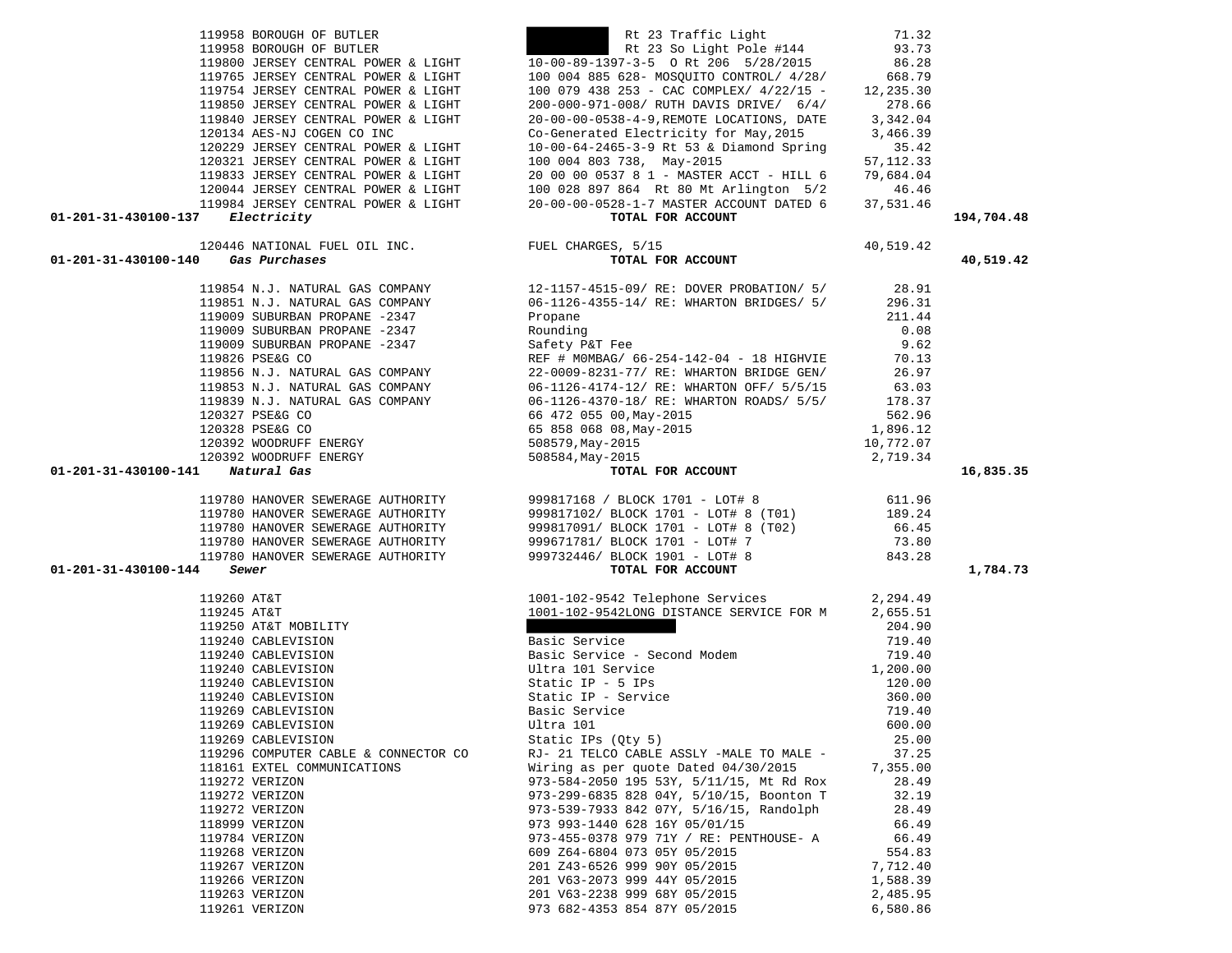| 119248 VERIZON                                                  | 201 V63-2238 999 68Y 04/2015             | 2,561.44 |                    |
|-----------------------------------------------------------------|------------------------------------------|----------|--------------------|
| 119246 VERIZON                                                  | 973 682-4353 854 87Y 04/2015             | 6,217.22 |                    |
| 119244 VERIZON                                                  | Account 201 V63-1789 999 12Y - 04/2015   | 5,690.44 |                    |
| 11221 VERLEGAN<br>119265 VERIZON BUSINESS                       | Account 6000083582X26                    | 88.81    |                    |
| 119253 VERIZON                                                  | 609 Z64-6804 073 05Y 04/2015             | 696.21   |                    |
| 119264 VERIZON BUSINESS                                         | Bill Payer ID Y2206770                   | 5,899.53 |                    |
| 119262 VERIZON                                                  | 973 682-4152 547 11Y 05/11/2015          | 6,209.38 |                    |
| 119251 VERIZON BUSINESS                                         | Account 6000083582X26                    | 88.81    |                    |
| 119249 VERIZON BUSINESS                                         | Bill Payer ID Y2206770                   | 5,899.53 |                    |
| 119247 VERIZON                                                  | 973 682-4152 547 11Y 04/11/2015          | 6,470.75 |                    |
| 119238 VERIZON                                                  | Account 973 361-1013 132 51Y - 04/13/201 | 650.58   |                    |
| 01-201-31-430100-146<br>Telephone                               | TOTAL FOR ACCOUNT                        |          | 100,589.33         |
| 119783 WHARTON WATER DEPARTMENT                                 | 10841 / 2465 - WHARTON OFFICE            | 2.50     |                    |
| 119783 WHARTON WATER DEPARTMENT                                 | 10859 / 2465A - WHARTON ROAD             | 77.25    |                    |
| 119783 WHARTON WATER DEPARTMENT                                 | 10866 / 2465B - WHARTON ROAD             | 28.50    |                    |
| 119783 WHARTON WATER DEPARTMENT                                 | 10873 / 2465C - WHARTON BRIDGE           | 59.75    |                    |
| 119775 DOVER WATER COMMISSIONERS                                | DATED 06-03-15/ 01-29-15                 | 71.06    |                    |
| 119752 SOUTHEAST MORRIS COUNTY                                  | 211000004000/ A & R BLDG                 | 975.52   |                    |
| 119752 SOUTHEAST MORRIS COUNTY                                  | 211000004500/ CH                         | 1,609.03 |                    |
| 119752 SOUTHEAST MORRIS COUNTY                                  | 212000084700/ CORRECTION FACILITY        | 5,322.90 |                    |
| 119752 SOUTHEAST MORRIS COUNTY                                  | 211000005000/ ADM CTS                    | 473.08   |                    |
| 119752 SOUTHEAST MORRIS COUNTY                                  | 212000053001/ SHADETREE                  | 1,113.69 |                    |
| 119986 TOWNSHIP OF PARSIPPANY -                                 | 1330060-1/ 500 W HANOVER                 | 1,160.33 |                    |
| 119986 TOWNSHIP OF PARSIPPANY -                                 | 1330060-2/ 500 W HANOVER                 | 145.00   |                    |
| 119986 TOWNSHIP OF PARSIPPANY -                                 | 1330060-3/ 500 W HANOVER                 | 770.00   |                    |
| 119986 TOWNSHIP OF PARSIPPANY -                                 | 1330060-4/ 500 W HANOVER                 | 2,306.21 |                    |
| 120132 SOUTHEAST MORRIS COUNTY                                  | 2120000537.00,4-13-2015 thru 5-13-2015   | 5,678.79 |                    |
| 01-201-31-430100-147<br>Water                                   | TOTAL FOR ACCOUNT                        |          | 19,793.61          |
|                                                                 |                                          |          | ============       |
| TOTAL for Utilities                                             |                                          |          | 401,970.35         |
| <b>Nutrition</b>                                                |                                          |          |                    |
| 119225 STAPLES ADVANTAGE                                        | Toner Cartridges and office supplies     | 14.72    |                    |
| 119225 STAPLES ADVANTAGE                                        | Toner Cartridges and office supplies     | 232.83   |                    |
| <i>Office Supplies &amp; Stationery</i><br>01-201-41-716100-058 | TOTAL FOR ACCOUNT                        |          | 247.55             |
| 120446 NATIONAL FUEL OIL INC. FUEL CHARGES, 5/15                |                                          | 2,819.73 |                    |
| 01-201-41-716100-140 Gas Purchases                              | TOTAL FOR ACCOUNT                        |          | 2,819.73           |
| TOTAL for Nutrition                                             |                                          |          | <b>EEEEEEEEEEE</b> |
|                                                                 |                                          |          | 3,067.28           |

 119259 VERIZON Account 201 V63-1789 999 12Y - 05/2015 6,751.07 119252 VERIZON 201 Z43-6526 999 90Y 05/2015 7,712.40 119725 CENTURYLINK 309973303, 5/19/15, T1 Chester (5/19/15- 1,785.33 120128 VERIZON WIRELESS COUNTY WIDE 486023883-00001 APRIL 22 - 7,646.35 119722 VERIZON 973-697-0879 521 94Y, 5/22/15, Jefferson 28.49 119676 VERIZON 973 267-2255 164 81Y 05/19/15 38.06

## **Grant Fund**

| 117953 DELL MARKETING L.P.              | Ouote 1018828156175PC's                  | 4,312.40 |
|-----------------------------------------|------------------------------------------|----------|
| 118437 FF1 PROFESSIONAL SAFETY SERVICES | Ouote 1143287 dated 5/8/2015 ATAC 8" Shi | 120.00   |
| 118439 FF1 PROFESSIONAL SAFETY SERVICES | Ouote 143206 dated 5/1/2015 ATAC 8" Shie | 360.00   |
| 119728 ARLENE STOLLER                   | Reimbursement for travel                 | 153.53   |
| 119737 CABLEVISION                      | 07876 616465 01 8 Billing period 6/1/201 | 225.45   |
| 118085 FF1 PROFESSIONAL SAFETY SERVICES | Ouote 141394 Item 74301                  | 727.09   |

**Bio-Terrorism Grant**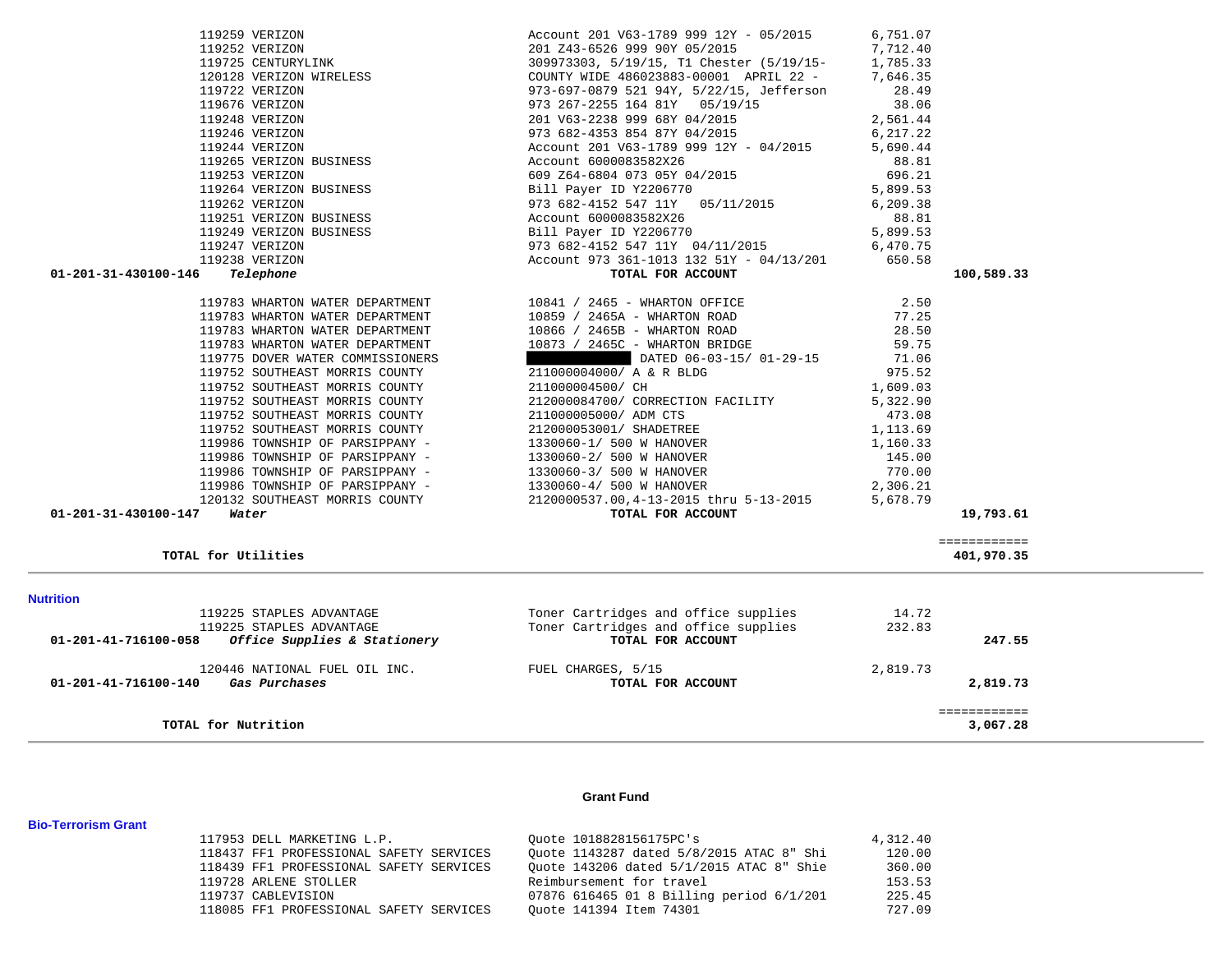| 118435 GRAINGER                                               | Item 44305117                                                                                                                                                                                                                        | 575.77 |           |
|---------------------------------------------------------------|--------------------------------------------------------------------------------------------------------------------------------------------------------------------------------------------------------------------------------------|--------|-----------|
| 118435 GRAINGER                                               | Item 44305118                                                                                                                                                                                                                        | 183.62 |           |
|                                                               | 118452 GRAINGER <b>State State State State State State State State State State State State State State State State State State State State State State State State State State State State State State State State State State S</b> | 446.08 |           |
| 118706 GRAINGER                                               | Item 44305116                                                                                                                                                                                                                        | 147.10 |           |
| 119446 STAPLES ADVANTAGE                                      | Customer NYC 1054187 Supplies                                                                                                                                                                                                        | 552.39 |           |
| 119446 STAPLES ADVANTAGE                                      |                                                                                                                                                                                                                                      | 598.99 |           |
| 119446 STAPLES ADVANTAGE                                      |                                                                                                                                                                                                                                      | 352.57 |           |
| 119446 STAPLES ADVANTAGE                                      |                                                                                                                                                                                                                                      | 47.48  |           |
|                                                               | 17947 SHI INTERNATIONAL CORP 200te 9597195 dated 4/30/2015Adobe Acrob 1,442.04                                                                                                                                                       |        |           |
|                                                               | 118436 V E RALPH & SONS, INC. 0uote 57441 dated 5/8/2015Item 12 100001 294.75                                                                                                                                                        |        |           |
| 118436 V E RALPH & SONS, INC. Item 12 100002T                 |                                                                                                                                                                                                                                      | 322.75 |           |
| 118436 V E RALPH & SONS, INC. Item $12-370051$                |                                                                                                                                                                                                                                      | 345.90 |           |
| 118436 V E RALPH & SONS, INC. Item $12-370051$                |                                                                                                                                                                                                                                      | 518.85 |           |
|                                                               | 118071 V E RALPH & SONS, INC. 21.30                                                                                                                                                                                                  |        |           |
| 118071 V E RALPH & SONS, INC. 118071 V E RALPH & SONS, INC.   |                                                                                                                                                                                                                                      | 22.60  |           |
| 118071 V E RALPH & SONS, INC. Item 10 NEC288S                 |                                                                                                                                                                                                                                      | 30.00  |           |
| 118071 V E RALPH & SONS, INC. 40 150 000                      |                                                                                                                                                                                                                                      | 198.00 |           |
| $118071$ V E RALPH & SONS, INC. $18416100$                    |                                                                                                                                                                                                                                      | 8.50   |           |
|                                                               | 119007 W.B. MASON COMPANY INC customer C1033751 Invoice dated 5/8/2015 1,184.00                                                                                                                                                      |        |           |
|                                                               | 120556 COUNTY OF MORRIS THE SERVICE SERVICE STRAIGHT AND THE STRAIGHT AND THE SERVICE SERVICE SERVICE SERVICE                                                                                                                        | 97.31  |           |
| 02-213-41-718505-391 Public Health Emer Grant(7/1/14-6/30/15) | TOTAL FOR ACCOUNT                                                                                                                                                                                                                    |        | 13,288.47 |
|                                                               |                                                                                                                                                                                                                                      |        |           |

============

53,013.09

**TOTAL for Bio-Terrorism Grant 13,288.47**

**DEPARTMENT 741515** 

| 118679 SPRINT NEXTEL<br>120025 SUSSEX COUNTY DIVISION<br>120294 AEROFUND FINANCIAL INC.<br>120293 AEROFUND FINANCIAL INC.<br>119451 TRITEC OFFICE EOUIPMENT INC<br>119450 TELESEARCH INC<br>119450 TELESEARCH INC<br>118845 TELESEARCH INC<br>118845 TELESEARCH INC<br>118857 VERIZON | Job Access: Reverse commute.<br>Transportation from 5/25/15 to 5/29/15<br>Transportation from 6/1/15 to 6/5/15 | 40,000.00<br>3,198.38<br>4,151.01<br>3.42<br>31.07<br>27.92<br>28.07<br>27.92<br>11.26 |  |
|---------------------------------------------------------------------------------------------------------------------------------------------------------------------------------------------------------------------------------------------------------------------------------------|----------------------------------------------------------------------------------------------------------------|----------------------------------------------------------------------------------------|--|
|                                                                                                                                                                                                                                                                                       |                                                                                                                |                                                                                        |  |
|                                                                                                                                                                                                                                                                                       |                                                                                                                |                                                                                        |  |
|                                                                                                                                                                                                                                                                                       |                                                                                                                |                                                                                        |  |
|                                                                                                                                                                                                                                                                                       |                                                                                                                |                                                                                        |  |
|                                                                                                                                                                                                                                                                                       |                                                                                                                |                                                                                        |  |
|                                                                                                                                                                                                                                                                                       |                                                                                                                |                                                                                        |  |
|                                                                                                                                                                                                                                                                                       |                                                                                                                |                                                                                        |  |
|                                                                                                                                                                                                                                                                                       |                                                                                                                |                                                                                        |  |
|                                                                                                                                                                                                                                                                                       |                                                                                                                |                                                                                        |  |
|                                                                                                                                                                                                                                                                                       |                                                                                                                | 1.29                                                                                   |  |
| 120296 PROJECT SELF SUFFICIENCY                                                                                                                                                                                                                                                       | Nicole B.                                                                                                      | 448.00                                                                                 |  |
| 120296 PROJECT SELF SUFFICIENCY                                                                                                                                                                                                                                                       | Ashley L.                                                                                                      | 448.00                                                                                 |  |
| 118850 LANGUAGE LINE SERVICES                                                                                                                                                                                                                                                         |                                                                                                                | 3.74                                                                                   |  |
| 120149 COUNTY OF MORRIS                                                                                                                                                                                                                                                               |                                                                                                                | 4,611.00                                                                               |  |
| 118678 AT&T                                                                                                                                                                                                                                                                           |                                                                                                                | 1.75                                                                                   |  |
| 118853 AT&T                                                                                                                                                                                                                                                                           |                                                                                                                | 1.06                                                                                   |  |
| 119846 28TH HOLE INC.                                                                                                                                                                                                                                                                 |                                                                                                                | 19.20                                                                                  |  |
|                                                                                                                                                                                                                                                                                       |                                                                                                                |                                                                                        |  |

TOTAL for DEPARTMENT 741515

**DEPARTMENT 741520** 

| 119846 28TH HOLE INC.          |                              | 14.40     |
|--------------------------------|------------------------------|-----------|
| 119793 DENTAL & MEDICAL CAREER | Cynthia D.                   | 565.00    |
| 118853 AT&T                    |                              | 0.80      |
| 118678 AT&T                    |                              | 1.31      |
| 120149 COUNTY OF MORRIS        |                              | 2,787.00  |
| 119923 EDWARDS LEARNING CENTER | Stephanie Jean J.            | 444.00    |
| 118850 LANGUAGE LINE SERVICES  |                              | 2.81      |
| 118674 MANPOWER                | Sarah D., W/E 4/26/15        | 918.40    |
| 118674 MANPOWER                | Sarah D., W/E 5/3/15         | 918.40    |
| 118679 SPRINT NEXTEL           |                              | 0.97      |
| 120025 SUSSEX COUNTY DIVISION  | From $7/1/14$ to $1/31/15$ . | 10,000.00 |
| 120294 AEROFUND FINANCIAL INC. |                              | 799.60    |
|                                |                              |           |

============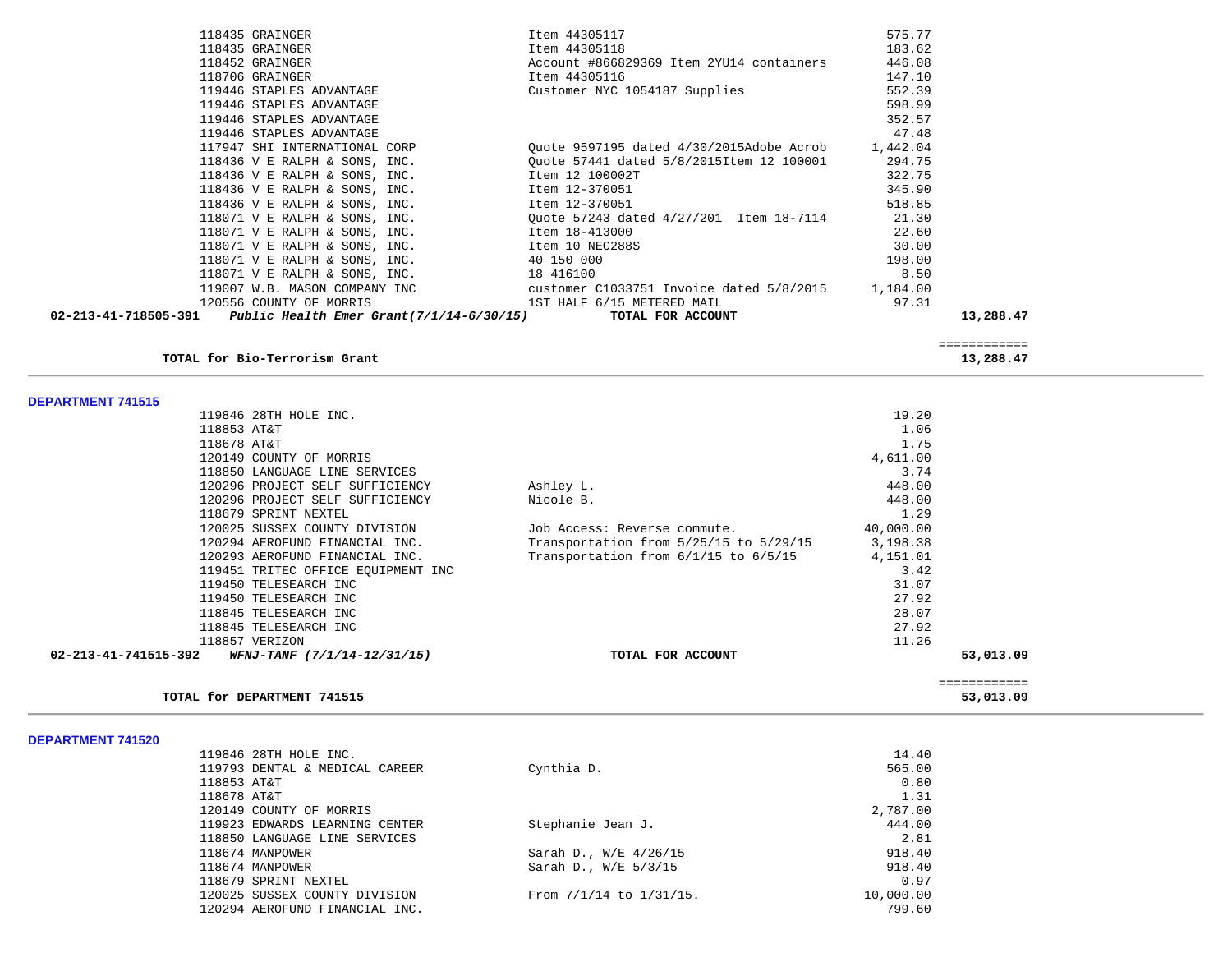|                          | 120293 AEROFUND FINANCIAL INC.                                                          |                                             | 1,037.75         |                           |  |
|--------------------------|-----------------------------------------------------------------------------------------|---------------------------------------------|------------------|---------------------------|--|
|                          | 119451 TRITEC OFFICE EQUIPMENT INC                                                      |                                             | 2.57             |                           |  |
|                          | 119450 TELESEARCH INC<br>119450 TELESEARCH INC                                          |                                             | 23.30<br>20.94   |                           |  |
|                          | 119450 TELESEARCH INC                                                                   | Teresa S., W/E 5/17/15.                     | 1,046.50         |                           |  |
|                          | 119450 TELESEARCH INC                                                                   | Abigail P., W/E 5/17/15.                    | 812.84           |                           |  |
|                          | 118845 TELESEARCH INC                                                                   |                                             | 21.05            |                           |  |
|                          | 118845 TELESEARCH INC                                                                   |                                             | 20.94            |                           |  |
|                          | 118845 TELESEARCH INC                                                                   | Teresa S., W/E 5/10/15                      | 1,046.50         |                           |  |
|                          | 118857 VERIZON                                                                          |                                             | 8.45             |                           |  |
| 02-213-41-741520-392     | $WFNJ$ -General Assistance(7/1/14-12/31/15) TOTAL FOR ACCOUNT                           |                                             |                  | 20,493.53                 |  |
|                          | TOTAL for DEPARTMENT 741520                                                             |                                             |                  | ============<br>20,493.53 |  |
|                          |                                                                                         |                                             |                  |                           |  |
| DEPARTMENT 741530        |                                                                                         |                                             |                  |                           |  |
|                          | 114254 PEARSON EDUCATION INC.                                                           | SBS Plus 3 SB w/audio CD                    | 76.21            |                           |  |
|                          | 112716 PEARSON EDUCATION INC.                                                           | Audio CD; #0-13-240254-8                    | 71.97            |                           |  |
|                          | 112716 PEARSON EDUCATION INC.                                                           | #0-13-240255-6                              | 71.97            |                           |  |
|                          | 112716 PEARSON EDUCATION INC.                                                           | #0-13-240669-1                              | 36.55            |                           |  |
|                          | 112716 PEARSON EDUCATION INC.                                                           | #0-13-240708-6                              | 36.55            |                           |  |
|                          | 112716 PEARSON EDUCATION INC.                                                           | #0-13-234387-8                              | 36.55            |                           |  |
|                          | 112716 PEARSON EDUCATION INC.                                                           | $#0 - 13 - 235838 - 7$                      | 65.97            |                           |  |
|                          | 112716 PEARSON EDUCATION INC.                                                           | Shipping                                    | 10.56            |                           |  |
|                          | 119450 TELESEARCH INC<br>$02 - 213 - 41 - 741530 - 392$ WFNJ-WLLP $(7/1/14 - 12/31/15)$ | Kevin M., W/E 5/17/15.<br>TOTAL FOR ACCOUNT | 831.32           | 1,237.65                  |  |
|                          |                                                                                         |                                             |                  |                           |  |
|                          | TOTAL for DEPARTMENT 741530                                                             |                                             |                  | ============<br>1,237.65  |  |
|                          |                                                                                         |                                             |                  |                           |  |
| <b>DEPARTMENT 742505</b> |                                                                                         |                                             |                  |                           |  |
|                          | 118853 AT&T                                                                             |                                             | 6.63             |                           |  |
|                          | 118678 AT&T                                                                             |                                             | 10.95            |                           |  |
|                          | 120149 COUNTY OF MORRIS                                                                 | Rent 30 Schuyler Place, Morristown          | 26,948.00        |                           |  |
|                          | 118850 LANGUAGE LINE SERVICES                                                           |                                             | 23.38            |                           |  |
|                          | 120446 NATIONAL FUEL OIL INC.                                                           | FUEL CHARGES, 5/15                          | 71.39            |                           |  |
|                          | 118679 SPRINT NEXTEL                                                                    |                                             | 8.08             |                           |  |
|                          | 119451 TRITEC OFFICE EQUIPMENT INC                                                      |                                             | 21.38            |                           |  |
|                          | 119450 TELESEARCH INC                                                                   |                                             | 194.19           |                           |  |
|                          | 119450 TELESEARCH INC                                                                   |                                             | 174.48           |                           |  |
|                          | 118845 TELESEARCH INC                                                                   |                                             | 175.44<br>174.48 |                           |  |
|                          | 118845 TELESEARCH INC<br>118857 VERIZON                                                 |                                             | 70.40            |                           |  |
|                          | 02-213-41-742505-391 WIA Adult (7/1/13-6/30/15)                                         | TOTAL FOR ACCOUNT                           |                  | 27,878.80                 |  |
|                          |                                                                                         |                                             |                  |                           |  |
|                          | TOTAL for DEPARTMENT 742505                                                             |                                             |                  | ============<br>27,878.80 |  |
|                          |                                                                                         |                                             |                  |                           |  |
| <b>DEPARTMENT 742510</b> |                                                                                         |                                             |                  |                           |  |
|                          | 120556 COUNTY OF MORRIS                                                                 | 1ST HALF 6/15 METERED MAIL                  | 317.92           |                           |  |
|                          | 02-213-41-742510-391 WIA Dislocated Worker (7/1/13-6/30/15)                             | TOTAL FOR ACCOUNT                           |                  | 317.92                    |  |
|                          |                                                                                         |                                             |                  | ============              |  |
|                          | TOTAL for DEPARTMENT 742510                                                             |                                             |                  | 317.92                    |  |
| <b>DEPARTMENT 742520</b> |                                                                                         |                                             |                  |                           |  |
|                          | 118853 AT&T                                                                             |                                             | 3.45             |                           |  |
|                          | 118678 AT&T                                                                             |                                             | 5.70             |                           |  |
|                          | 120149 COUNTY OF MORRIS                                                                 |                                             | 18,463.00        |                           |  |
|                          |                                                                                         |                                             |                  |                           |  |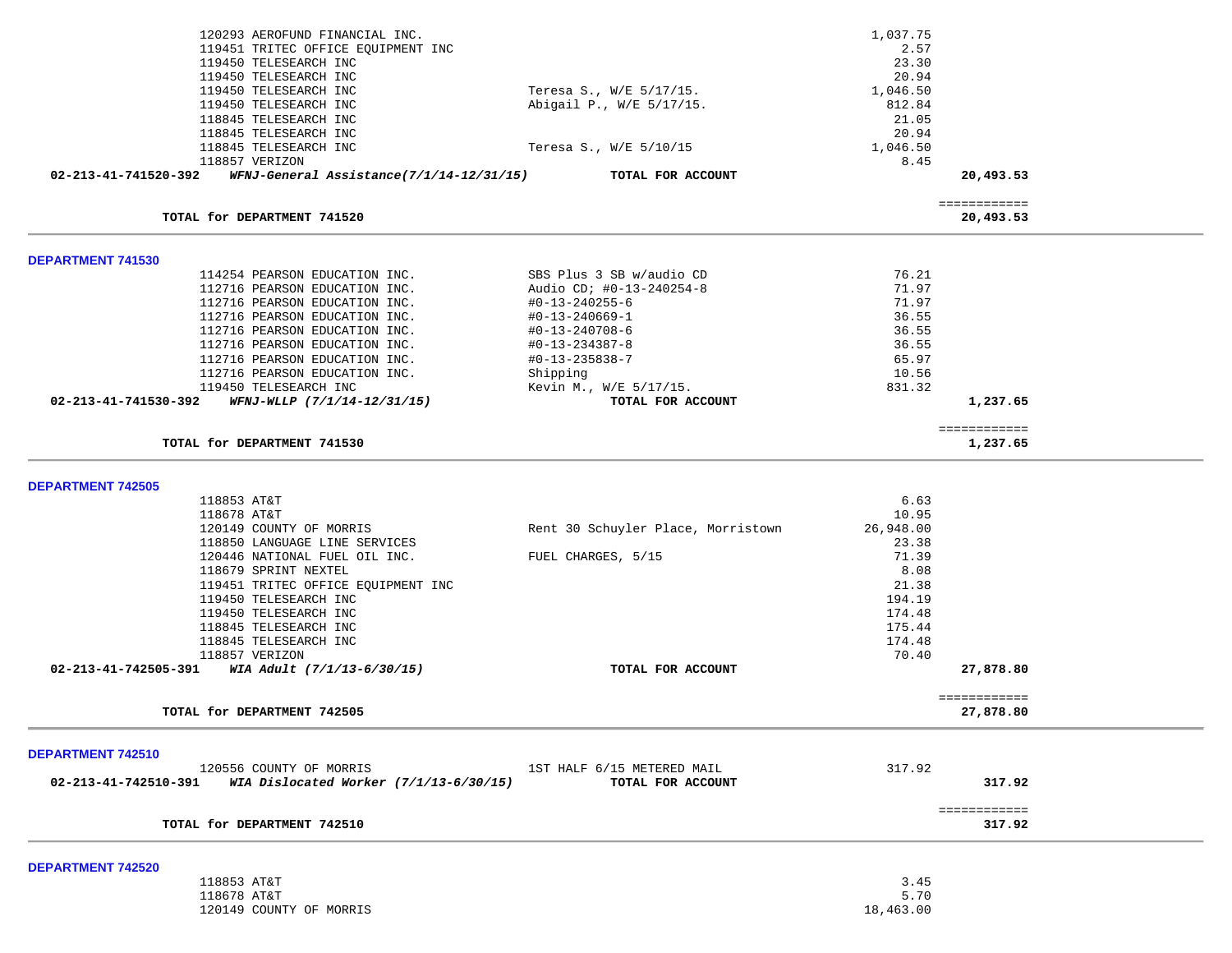| 118850 LANGUAGE LINE SERVICES                      |                                          | 12.16    |              |  |
|----------------------------------------------------|------------------------------------------|----------|--------------|--|
| 120355 NEWBRIDGE SERVICES INC                      | Jamie E - Follow-up services and job ret | 1,000.00 |              |  |
| 120342 NEWBRIDGE SERVICES INC                      | Benjamin N - Follow-up services          | 225.00   |              |  |
| 120356 NEWBRIDGE SERVICES INC                      | Kevin N - Follow-up services and job ret | 1,000.00 |              |  |
| 120358 NEWBRIDGE SERVICES INC                      | Tyler K - Follow service and job retenti | 775.00   |              |  |
| 120340 NEWBRIDGE SERVICES INC                      | Patrick C - Follow-up and Job Retention  | 1,000.00 |              |  |
| 120341 PHILLIPSBURG SCHOOL BASED                   | Aubree J job plcmt                       | 211.00   |              |  |
| 120341 PHILLIPSBURG SCHOOL BASED                   | Edward K GED                             | 450.00   |              |  |
| 120343 PHILLIPSBURG SCHOOL BASED                   | Kolby D follow up services               | 211.00   |              |  |
| 120343 PHILLIPSBURG SCHOOL BASED                   | Dillon M retention and follow up service | 422.00   |              |  |
| 120343 PHILLIPSBURG SCHOOL BASED                   | Sarah O retention & follow up services   | 422.00   |              |  |
| 118679 SPRINT NEXTEL                               |                                          | 4.20     |              |  |
| 119451 TRITEC OFFICE EQUIPMENT INC                 |                                          | 11.12    |              |  |
| 119450 TELESEARCH INC                              |                                          | 100.98   |              |  |
| 119450 TELESEARCH INC                              |                                          | 90.73    |              |  |
| 118845 TELESEARCH INC                              |                                          | 91.23    |              |  |
| 118845 TELESEARCH INC                              |                                          | 90.73    |              |  |
| 118857 VERIZON                                     |                                          | 36.61    |              |  |
| 02-213-41-742520-391<br>WIA Youth (7/1/13-6/30/15) | TOTAL FOR ACCOUNT                        |          | 24,625.91    |  |
|                                                    |                                          |          |              |  |
|                                                    |                                          |          |              |  |
|                                                    |                                          |          | ============ |  |
| TOTAL for DEPARTMENT 742520                        |                                          |          | 24,625.91    |  |
|                                                    |                                          |          |              |  |
| <b>DEPARTMENT 742605</b>                           |                                          |          |              |  |
| 119846 28TH HOLE INC.                              |                                          | 120.00   |              |  |
| 119794 EDWARDS LEARNING CENTER                     | Angelique W.                             | 800.00   |              |  |
| 119849 AVTECH INSTITUTE                            | Nicholas B.                              | 1,320.00 |              |  |
| 119792 K.E.E.P., INC.                              | Candi V.; Dates: 4/20/15 to 5/15/15.     | 1,437.72 |              |  |
| 119879 NORTHAMPTON COMMUNITY COLLEGE               | John S.                                  | 3,200.00 |              |  |
| 119886 SAM CONSULTING SERVICES INC                 | Yanina K.                                | 3,200.00 |              |  |
| 119307 WINSOR'S TRACTOR TRAILER                    | Fabian G.                                | 3,200.00 |              |  |
| 02-213-41-742605-391<br>WIA Adult (7/1/14-6/30/16) | TOTAL FOR ACCOUNT                        |          | 13,277.72    |  |
|                                                    |                                          |          | ============ |  |
| TOTAL for DEPARTMENT 742605                        |                                          |          | 13,277.72    |  |
| DEPARTMENT 742610                                  |                                          |          |              |  |

| 119846 28TH HOLE INC.                             | Expense for meeting of 25 people @ \$8.00 | 264.00    |
|---------------------------------------------------|-------------------------------------------|-----------|
| 118853 AT&T                                       | 908-859-3220 - bill dated 5/1/15          | 14.56     |
| 119848 AVTECH INSTITUTE                           | Linwood W.                                | 1,046.66  |
| 118678 AT&T                                       | 030 515 8956 001 Apr 27, 2015 973-383-    | 24.10     |
| 120107 AVTECH INSTITUTE                           | Miroslawa J.                              | 1,684.00  |
| 120104 AVTECH INSTITUTE                           | Lizette L.                                | 1,536.00  |
| 120164 AVTECH INSTITUTE                           | Michael G.                                | 728.00    |
| 120137 AVTECH INSTITUTE                           | Joseph R.                                 | 1,493.33  |
| 120135 AVTECH INSTITUTE                           | Elisabeth H.                              | 1,424.00  |
| 120153 AVTECH INSTITUTE                           | Celia F.                                  | 1,576.00  |
| 120136 AVTECH INSTITUTE                           | Grazyna M.                                | 1,493.33  |
| 120149 COUNTY OF MORRIS                           |                                           | 62,191.00 |
| 120209 FAIRLEIGH DICKINSON UNIVERSITY Kathleen D. |                                           | 1,295.00  |
| 120266 INFORMATION & TECHNOLOGY                   | Luz G.                                    | 810.00    |
| 120285 INFORMATION & TECHNOLOGY                   | Maria R.                                  | 810.00    |
| 120214 JERSEY TRACTOR-TRAILER                     | Joshua M.                                 | 3,200.00  |
| 120211 JERSEY TRACTOR-TRAILER                     | Sergio V.                                 | 3,200.00  |
| 120154 JERSEY TRACTOR-TRAILER                     | Jeffrey B.                                | 3,200.00  |
| 119874 JERSEY TRACTOR-TRAILER                     | Ivan M.                                   | 800.00    |
| 118850 LANGUAGE LINE SERVICES                     | Over-the-phone interpretation services.   | 51.41     |
| 120215 MR. DRIVING SCHOOL INC.                    | Michael M.                                | 3,110.00  |
| 120213 MR. DRIVING SCHOOL INC.                    | Angel G.                                  | 2,316.00  |
| 120158 NORTHAMPTON COMMUNITY COLLEGE              | Frank H.                                  | 2,664.00  |
| 118679 SPRINT NEXTEL                              | Acct 564861630 973-765-3723; April 30th   | 17.78     |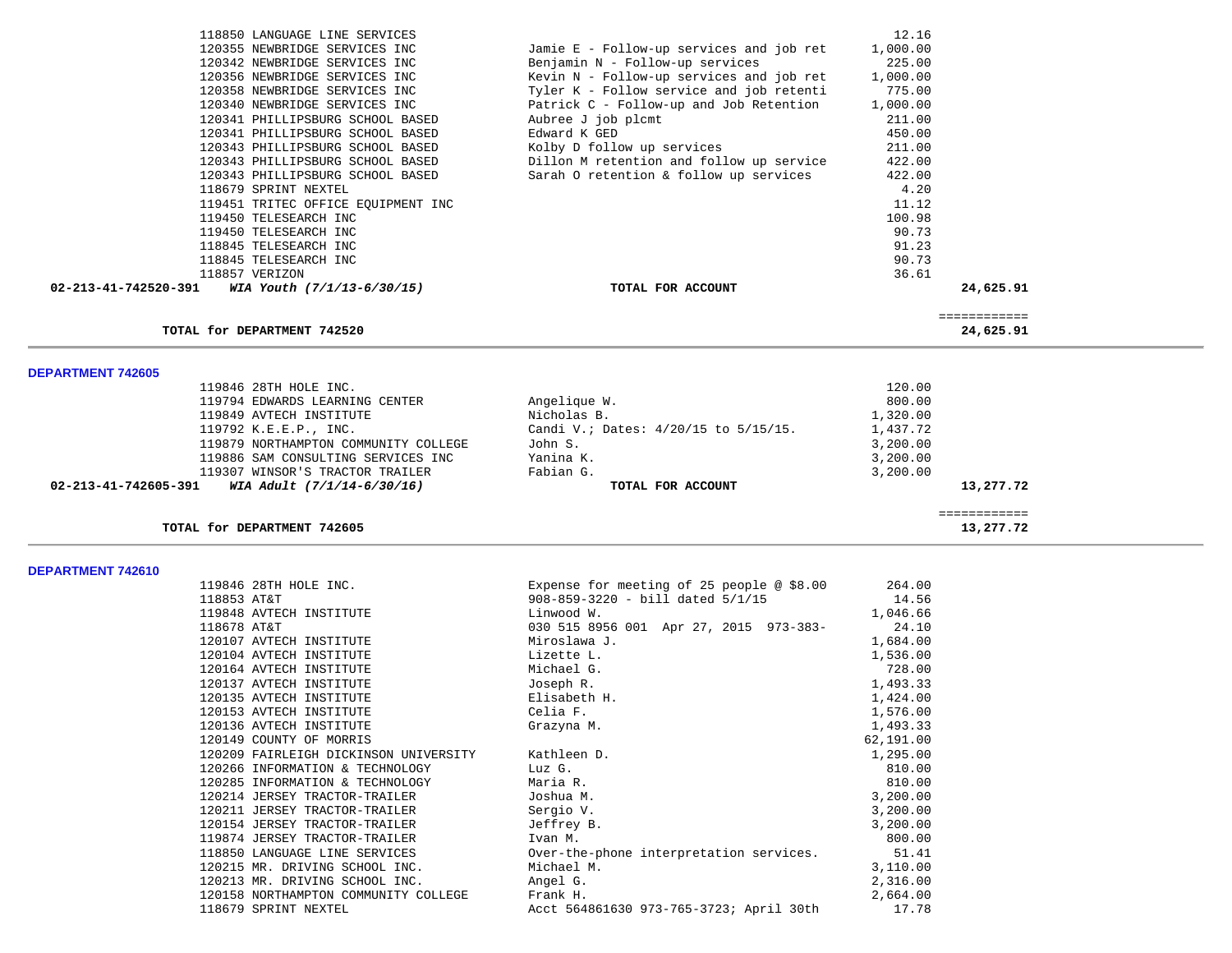|                      | 120157 RUTGERS CENTER FOR CONTINUING                                   | Rhondra D.                                           | 800.00               |              |
|----------------------|------------------------------------------------------------------------|------------------------------------------------------|----------------------|--------------|
|                      | 120151 ROBOTECH CAD SOLUTIONS                                          | Robert R.<br>Linda H.                                | 800.00<br>3,062.40   |              |
|                      | 120298 SUSSEX COUNTY COMMUNITY COLLEGE                                 | Patricia D.                                          |                      |              |
|                      | 120297 SUSSEX COUNTY COMMUNITY COLLEGE<br>120208 SMITH & SOLOMON       |                                                      | 3,062.40             |              |
|                      |                                                                        | Chinequa W.<br>Type K Refill Staples                 | 3,200.00<br>47.01    |              |
|                      | 119451 TRITEC OFFICE EQUIPMENT INC<br>119450 TELESEARCH INC            |                                                      | 427.21               |              |
|                      | 119450 TELESEARCH INC                                                  | Linda B., W/E 5/17/15.<br>Lilly H., W/E 5/17/15.     | 383.83               |              |
|                      | 118845 TELESEARCH INC                                                  | Linda B., W/E 5/10/15                                | 385.96               |              |
|                      | 118845 TELESEARCH INC                                                  | Lilly H., W/E 5/10/15                                | 383.83               |              |
|                      | 118857 VERIZON                                                         | $908 - 859 - 3220$ 143 27Y - bill dtd.5/4/15.        | 154.87               |              |
|                      | 119789 WARREN COUNTY COMMUNITY COLL.                                   | Maria B.                                             | 800.00               |              |
|                      | 119897 WILLIAM PATERSON UNIVERSITY                                     | Robert C.                                            | 1,920.00             |              |
|                      | 120150 AVTECH INSTITUTE                                                | Eugene S.                                            | 1,152.00             |              |
| 02-213-41-742610-391 | WIA Dislocated Worker $(7/1/14-6/30/16)$                               | TOTAL FOR ACCOUNT                                    |                      | 111,528.68   |
|                      |                                                                        |                                                      |                      | ============ |
|                      | TOTAL for DEPARTMENT 742610                                            |                                                      |                      | 111,528.68   |
| DEPARTMENT 742620    |                                                                        |                                                      |                      |              |
|                      | 119846 28TH HOLE INC.                                                  |                                                      | 62.40                |              |
|                      | 120207 NEWBRIDGE SERVICES INC                                          | Food purchases for 11 enrolled youth.                | 154.18               |              |
| 02-213-41-742620-391 | WIA Youth $(7/1/14-6/30/16)$                                           | TOTAL FOR ACCOUNT                                    |                      | 216.58       |
|                      |                                                                        |                                                      |                      | ============ |
|                      | TOTAL for DEPARTMENT 742620                                            |                                                      |                      | 216.58       |
| <b>Chapter 51</b>    |                                                                        |                                                      |                      |              |
|                      | 119474 ALFRE INC.                                                      | Halfway House Bed days                               | 5,400.00             |              |
|                      | 119845 CURA INC.                                                       | Residential Bed Days - January                       | 2,880.00             |              |
|                      | 119845 CURA INC.                                                       | Residential Bed Days - March                         | 3,600.00             |              |
|                      | 119845 CURA INC.                                                       | Residential Bed Days - April                         | 3,240.00             |              |
|                      | 119473 CFCS - HOPE HOUSE                                               | January Adolescent services                          | 1,820.00             |              |
|                      | 119473 CFCS - HOPE HOUSE                                               | February Adolescent services                         | 3,800.00             |              |
|                      | 119473 CFCS - HOPE HOUSE                                               | March Adolescent services                            | 2,790.00             |              |
|                      | 119473 CFCS - HOPE HOUSE                                               | April Adolescent services                            | 3,730.00             |              |
|                      | 119843 DAYTOP VILLAGE OF NJ, INC.                                      | Adolescent IOP - January                             | 650.00               |              |
|                      | 119843 DAYTOP VILLAGE OF NJ, INC.                                      | Adolescent OP - January                              | 1,920.00             |              |
|                      | 119843 DAYTOP VILLAGE OF NJ, INC.                                      | Adult IOP - January                                  | 2,210.00             |              |
|                      | 119843 DAYTOP VILLAGE OF NJ, INC.                                      | Adult OP - January                                   | 1,632.00             |              |
|                      | 119843 DAYTOP VILLAGE OF NJ, INC.<br>119843 DAYTOP VILLAGE OF NJ, INC. | Adolecent IOP - February<br>Adolescent OP - February | 1,040.00<br>4,128.00 |              |
|                      | 119843 DAYTOP VILLAGE OF NJ, INC.                                      | Adult IOP - February                                 | 2,340.00             |              |
|                      | 119843 DAYTOP VILLAGE OF NJ, INC.                                      | ADult OP - February                                  | 3,264.00             |              |
|                      | 119843 DAYTOP VILLAGE OF NJ, INC.                                      | Adolescent OP - March                                | 1,344.00             |              |
|                      | 119843 DAYTOP VILLAGE OF NJ, INC.                                      | Adult IOP - March                                    | 3,640.00             |              |
|                      | 119843 DAYTOP VILLAGE OF NJ, INC.                                      | Adult OP - March                                     | 3,360.00             |              |
|                      | 119843 DAYTOP VILLAGE OF NJ, INC.                                      | Adolescent OP - April                                | 1,536.00             |              |
|                      | 119843 DAYTOP VILLAGE OF NJ, INC.                                      | Adult IOP - April                                    | 1,820.00             |              |
|                      | 119843 DAYTOP VILLAGE OF NJ, INC.                                      | Adult OP - April                                     | 1,824.00             |              |
| 02-213-41-757505-392 | Chapter 51 (1/1/15-12/31/15)                                           | TOTAL FOR ACCOUNT                                    |                      | 57,968.00    |
|                      |                                                                        |                                                      |                      | ============ |
|                      | TOTAL for Chapter 51                                                   |                                                      |                      | 57,968.00    |
|                      |                                                                        |                                                      |                      |              |

 **02-213-41-758510-392** *Municipal Alliance (7/1/14-6/30/15)* **TOTAL FOR ACCOUNT 27.00**

120249 STEPHEN NEBESNI Balloons for Youth Leadership Summit-Rei 27.00

============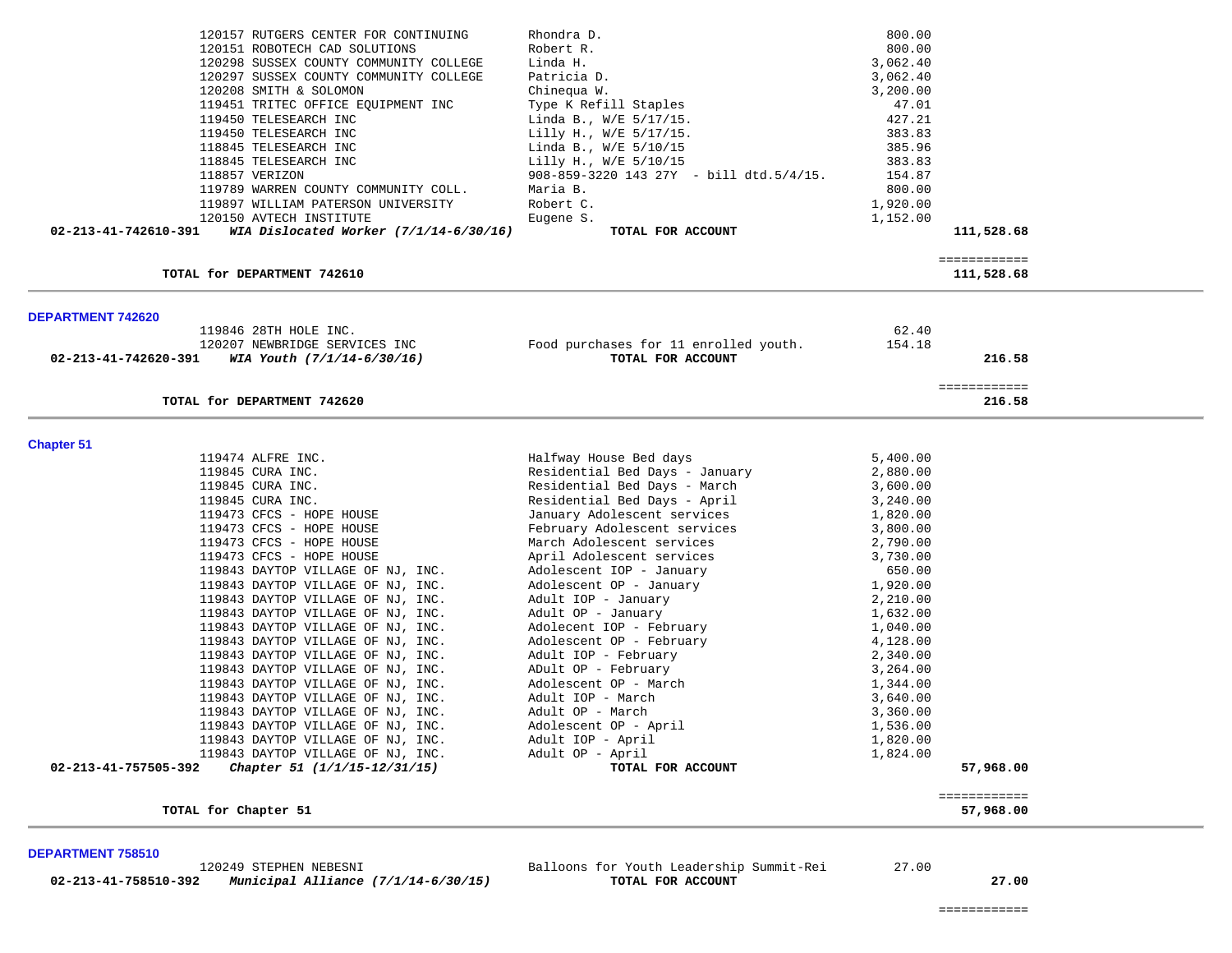| <b>DEPARTMENT 771510</b>              |                                                                                                                                                                                                                                                                                 |                                                                                                                                                                                                                                                                              |                                                                              |                            |  |
|---------------------------------------|---------------------------------------------------------------------------------------------------------------------------------------------------------------------------------------------------------------------------------------------------------------------------------|------------------------------------------------------------------------------------------------------------------------------------------------------------------------------------------------------------------------------------------------------------------------------|------------------------------------------------------------------------------|----------------------------|--|
|                                       | 118889 SAFARILAND LLC<br>02-213-41-771510-391 Multi-Jurisdc Task Force(7/1/14-6/30/15)                                                                                                                                                                                          | OC Aerosol Instructor Course ** Sgt. Jos<br>TOTAL FOR ACCOUNT                                                                                                                                                                                                                | 100.00                                                                       | 100.00                     |  |
|                                       | TOTAL for DEPARTMENT 771510                                                                                                                                                                                                                                                     |                                                                                                                                                                                                                                                                              |                                                                              | ============<br>100.00     |  |
| <b>Urban Areas Security Initiativ</b> |                                                                                                                                                                                                                                                                                 |                                                                                                                                                                                                                                                                              |                                                                              |                            |  |
|                                       | 111201 DIVISION OF STATE POLICE<br>119469 STRATODYNE, INC.<br>111269 SMITHS DETECTION INC<br>111269 SMITHS DETECTION INC<br>111269 SMITHS DETECTION INC<br>119739 TETRA TECH INC.<br>116824 TACTICAL MEDICAL SOLUTIONS INC.<br>02-213-41-784530-391 FFY13 UASI (9/1/13-8/31/15) | UASI Canberra Ultra Radiacs Calibrated<br>Inv Dated 4/23/15<br>Smiths LCD 3.3 Confidence Sampler / Eval<br>Shipping<br>Smiths LCD 3.3 Confidence Sampler / Eval<br>Partial Payment of RO PO 97984 Dated 5/1<br>Equipment per Attached Quote #9312 Dated<br>TOTAL FOR ACCOUNT | 4,600.00<br>314,822.00<br>545.94<br>25.00<br>545.94<br>9,292.50<br>14,459.52 | 344,290.90                 |  |
|                                       | TOTAL for Urban Areas Security Initiativ                                                                                                                                                                                                                                        |                                                                                                                                                                                                                                                                              |                                                                              | ============<br>344,290.90 |  |
| <b>Urban Areas Security Initiativ</b> |                                                                                                                                                                                                                                                                                 |                                                                                                                                                                                                                                                                              |                                                                              |                            |  |
|                                       | 119931 HYDRATREK, INC.<br>115571 BAE SYSTEMS INFORMATION<br>02-213-41-784630-391 FFY14 UASI (9/1/14-8/31/16)                                                                                                                                                                    | Partial Payment of RO PO 110792 dated 1/<br>Order confirmation of attached Quote #1-<br>TOTAL FOR ACCOUNT                                                                                                                                                                    | 675,369.12<br>21,025.00                                                      | 696,394.12                 |  |
|                                       | TOTAL for Urban Areas Security Initiativ                                                                                                                                                                                                                                        |                                                                                                                                                                                                                                                                              |                                                                              | ============<br>696,394.12 |  |
| <b>MAPS</b>                           |                                                                                                                                                                                                                                                                                 |                                                                                                                                                                                                                                                                              |                                                                              |                            |  |
|                                       | 120446 NATIONAL FUEL OIL INC.<br>02-213-41-786505-392 MAPS $(1/1/15-12/31/15)$                                                                                                                                                                                                  | FUEL CHARGES, 5/15<br>TOTAL FOR ACCOUNT                                                                                                                                                                                                                                      | 9,566.10                                                                     | 9,566.10                   |  |
|                                       | TOTAL for MAPS                                                                                                                                                                                                                                                                  |                                                                                                                                                                                                                                                                              |                                                                              | ============<br>9,566.10   |  |
| <b>DEPARTMENT 793605</b>              |                                                                                                                                                                                                                                                                                 |                                                                                                                                                                                                                                                                              |                                                                              |                            |  |
| 02-213-41-793605-391                  | 119956 VANASSE HANGEN BRUSTLIN INC.<br>Subregional Studies Prgm(7/1/14-6/30/16)                                                                                                                                                                                                 | Professional Services RenderedMorris Cou<br>TOTAL FOR ACCOUNT                                                                                                                                                                                                                | 19,630.81                                                                    | 19,630.81                  |  |
|                                       | TOTAL for DEPARTMENT 793605                                                                                                                                                                                                                                                     |                                                                                                                                                                                                                                                                              |                                                                              | ============<br>19,630.81  |  |
| <b>Body Armor Relpace-Sheriff</b>     |                                                                                                                                                                                                                                                                                 |                                                                                                                                                                                                                                                                              |                                                                              |                            |  |
| $02 - 213 - 41 - 801410 - 392$        | 118968 ATLANTIC TACTICAL OF NJ, INC.<br>118968 ATLANTIC TACTICAL OF NJ, INC.<br>Body Armor-Sheriff (10/17/14-10/16/19)                                                                                                                                                          | Second Chance Summit SM 01 Male Shooter'<br>Second Chance Summit SM02 II Male, Shoot<br>TOTAL FOR ACCOUNT                                                                                                                                                                    | 708.00<br>767.00                                                             | 1,475.00                   |  |
|                                       | TOTAL for Body Armor Relpace-Sheriff                                                                                                                                                                                                                                            |                                                                                                                                                                                                                                                                              |                                                                              | ============<br>1,475.00   |  |

 120291 MICHAEL MCMAHON AIRLINE Reimbursement for Mike and Frank 2,421.94  **02-213-41-806401-395** *Sheriff Donations* **TOTAL FOR ACCOUNT 2,421.94**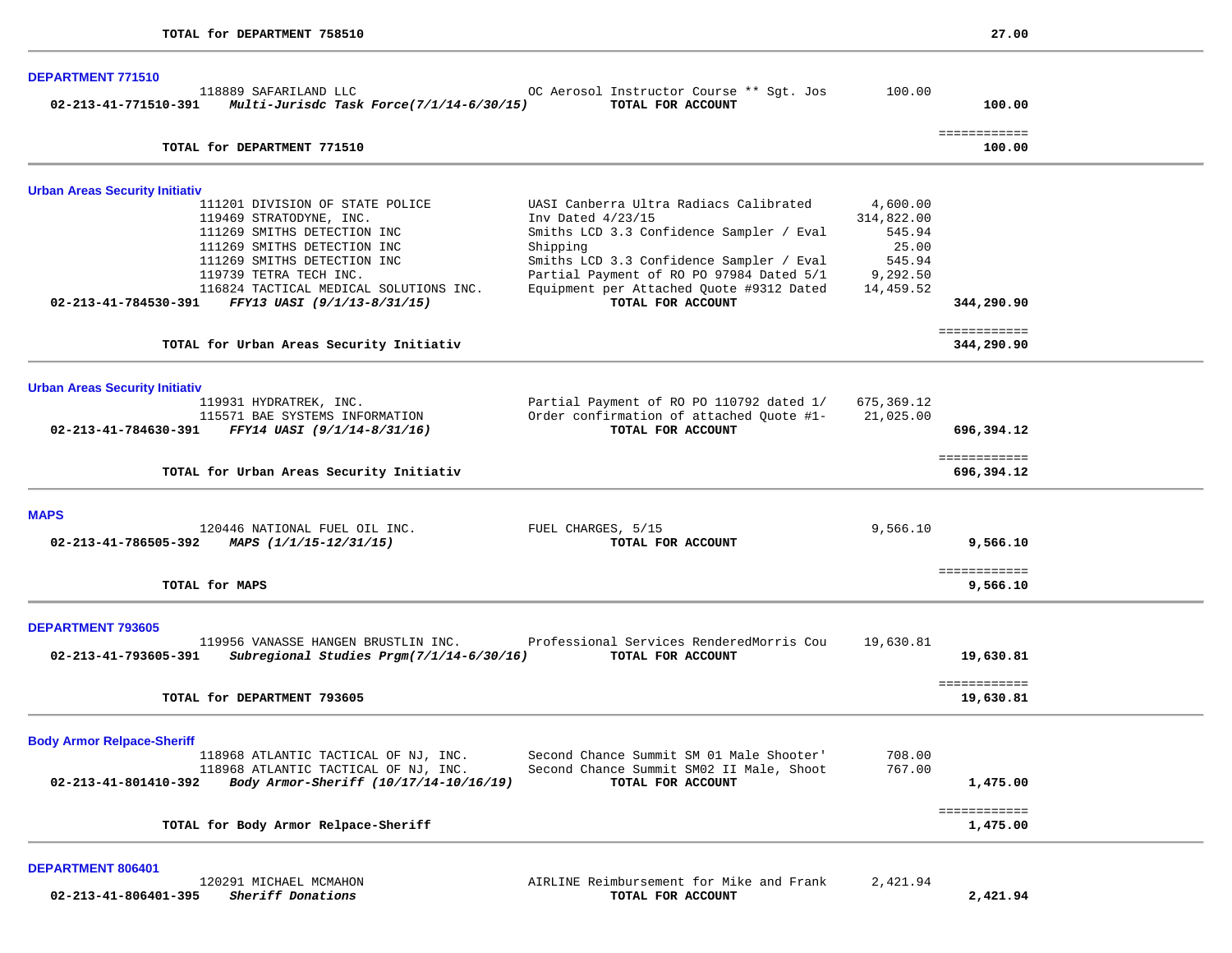| TOTAL for DEPARTMENT 806401                                                                                                                                                                                                                                                                                                                                            | ============<br>2,421.94                            |
|------------------------------------------------------------------------------------------------------------------------------------------------------------------------------------------------------------------------------------------------------------------------------------------------------------------------------------------------------------------------|-----------------------------------------------------|
|                                                                                                                                                                                                                                                                                                                                                                        |                                                     |
| <b>CEHA Grant</b><br>117296 FF1 PROFESSIONAL SAFETY SERVICES<br>Quote 142968 dated 4/13/2015<br>117221 GEN-EL SAFETY & INDUSTRIAL<br>Quote 24967 Item OIL-DRY<br>117221 GEN-EL SAFETY & INDUSTRIAL<br>Item 55 GAL/B5                                                                                                                                                   | 1,376.68<br>540.00<br>750.00                        |
| 02-213-41-832510-392<br>CEHA 2015 (7/1/14-6/30/15)<br>TOTAL FOR ACCOUNT                                                                                                                                                                                                                                                                                                | 2,666.68                                            |
| TOTAL for CEHA Grant                                                                                                                                                                                                                                                                                                                                                   | ============<br>2,666.68                            |
| <b>General Operating Support</b><br>111525 RICHARD K. KEARNY<br>Program Reviewer<br>02-213-41-860505-392<br>General Operating Spprt (7/1/14-6/30/15)<br>TOTAL FOR ACCOUNT                                                                                                                                                                                              | 400.00<br>400.00                                    |
| TOTAL for General Operating Support                                                                                                                                                                                                                                                                                                                                    | ============<br>400.00                              |
| <b>DEPARTMENT 862525</b><br>(84) Item#22151 - Cartridge, Performance<br>120274 TASER INTERNATIONAL                                                                                                                                                                                                                                                                     | 10,953.29                                           |
| 4-Taser/CED's and accompanying accessori<br>119519 TASER INTERNATIONAL<br>TOTAL FOR ACCOUNT<br>$02 - 213 - 41 - 862525 - 392$<br>CED Assistance Prog (3/27/15-6/30/15)                                                                                                                                                                                                 | 4,827.04<br>15,780.33                               |
| TOTAL for DEPARTMENT 862525                                                                                                                                                                                                                                                                                                                                            | ============<br>15,780.33                           |
| <b>NACCHO Grant</b><br>117944 AMERICAN INNOTEK INC.<br>Quote SQ00924 dated 4/21/2015 Item BR500                                                                                                                                                                                                                                                                        | 460.00                                              |
| 117944 AMERICAN INNOTEK INC.<br>shipping<br>02-213-41-862705-391 NACCHO Grant Federal Share<br>TOTAL FOR ACCOUNT                                                                                                                                                                                                                                                       | 42.24<br>502.24                                     |
| TOTAL for NACCHO Grant                                                                                                                                                                                                                                                                                                                                                 | ============<br>502.24                              |
| <b>DEPARTMENT 864202</b>                                                                                                                                                                                                                                                                                                                                               |                                                     |
| 119667 KONKUS CORPORATION<br>Superstructure replacement of Bridge No.<br>02-213-41-864202-392 FY11 Eagle Rock Ave Brdg 1400-443 8/8/14<br>TOTAL FOR ACCOUNT                                                                                                                                                                                                            | 246,887.16<br>246,887.16                            |
| TOTAL for DEPARTMENT 864202                                                                                                                                                                                                                                                                                                                                            | ============<br>246,887.16                          |
| <b>DEPARTMENT 864405</b>                                                                                                                                                                                                                                                                                                                                               |                                                     |
| 120116 WATERS, MCPHERSON, MCNEILL, P.C.<br>Randolph Town Center Assoc.<br>120116 WATERS, MCPHERSON, MCNEILL, P.C.<br>Sussex Randolph Bldg., LP<br>120116 WATERS, MCPHERSON, MCNEILL, P.C.<br>Evangelos Pappas<br>120116 WATERS, MCPHERSON, MCNEILL, P.C.<br>Charles W. Winter<br>02-213-41-864405-391<br>CR 617/STP-0350(106)(6/27/12-Ext6/27/15)<br>TOTAL FOR ACCOUNT | 2,833.40<br>360.00<br>2,095.40<br>36.00<br>5,324.80 |
| TOTAL for DEPARTMENT 864405                                                                                                                                                                                                                                                                                                                                            | ============<br>5,324.80                            |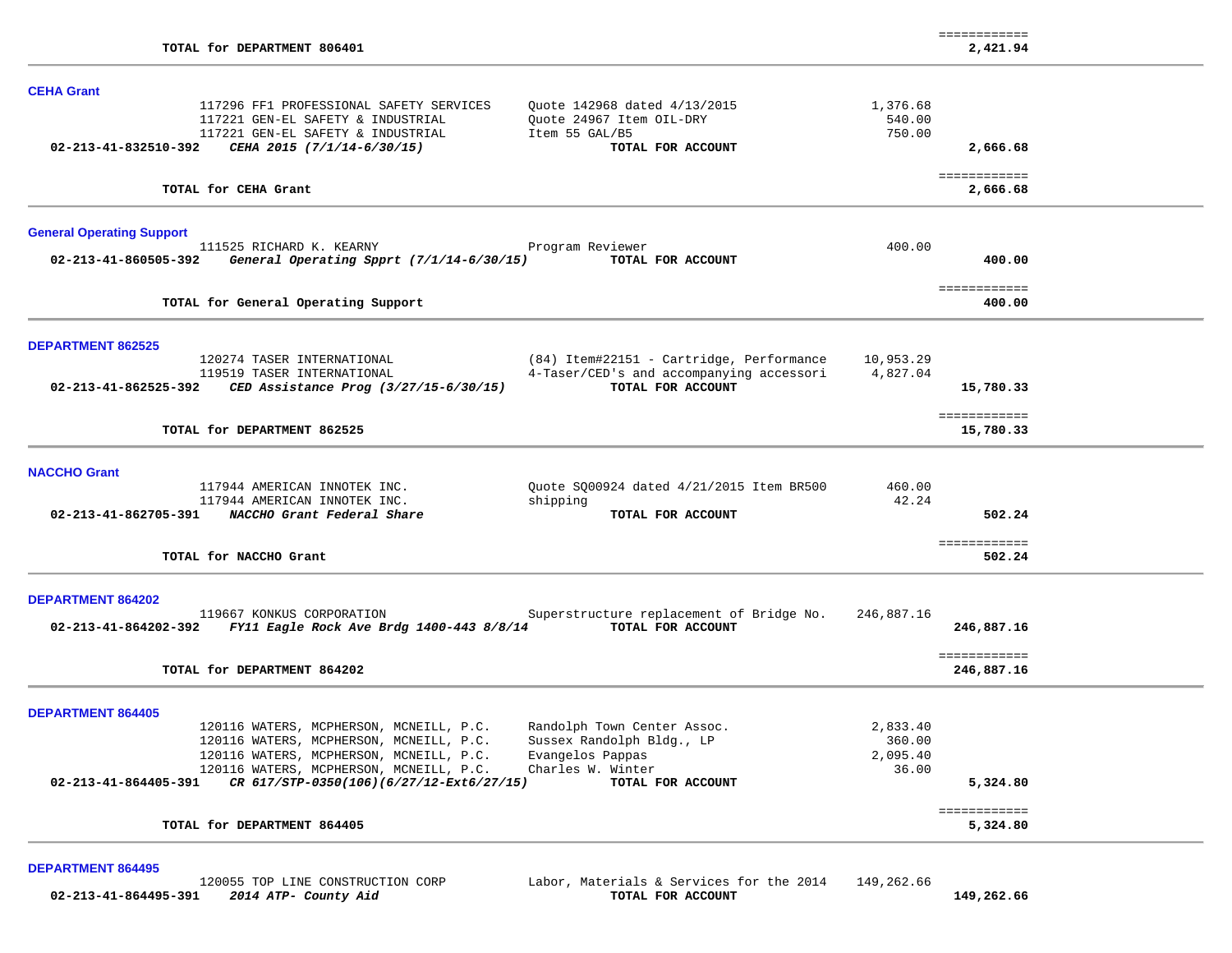| TOTAL for DEPARTMENT 864495                                                                                                                                                                                                                                                                                         |                                         | ============<br>149,262.66             |  |
|---------------------------------------------------------------------------------------------------------------------------------------------------------------------------------------------------------------------------------------------------------------------------------------------------------------------|-----------------------------------------|----------------------------------------|--|
| <b>DEPARTMENT 864505</b><br>119927 GREENMAN PEDERSEN INC<br>Construction Inspection/Resident Enginee<br>TOTAL FOR ACCOUNT<br>02-213-41-864505-392<br>Nwbrgh Rd STP-C00S(211)(9/11/12-9/11/15)                                                                                                                       | 8,400.00                                | 8,400.00                               |  |
| TOTAL for DEPARTMENT 864505                                                                                                                                                                                                                                                                                         |                                         | ============<br>8,400.00               |  |
| DEPARTMENT 864510<br>119928 GREENMAN PEDERSEN INC<br>Construction Inspection/Resident Enginee<br>02-213-41-864510-392<br>Br No 1400-832 (9/11/12-9/11/15)<br>TOTAL FOR ACCOUNT                                                                                                                                      | 56,476.50                               | 56,476.50                              |  |
| TOTAL for DEPARTMENT 864510                                                                                                                                                                                                                                                                                         |                                         | ============<br>56,476.50              |  |
| <b>DEPARTMENT 864515</b><br>119566 KONKUS CORPORATION<br>Replacement of Bridge No. 1400-638 on Un<br>UnionSchl/STP-C00S(337)(9/11/12-9/11/15)<br>TOTAL FOR ACCOUNT<br>02-213-41-864515-391                                                                                                                          | 34,913.90                               | 34,913.90                              |  |
| TOTAL for DEPARTMENT 864515                                                                                                                                                                                                                                                                                         |                                         | ============<br>34,913.90              |  |
| <b>County Capital</b><br><b>FeasibilityStudy Wing CommCtr</b><br>120083 CLEARY GIACOBBE ALFIERI &<br>Legal services<br>Miscellaneous - Other<br>04-216-55-953163-909<br>TOTAL FOR ACCOUNT                                                                                                                           | 696.00                                  | 696.00                                 |  |
| TOTAL for FeasibilityStudy Wing CommCtr                                                                                                                                                                                                                                                                             |                                         | ============<br>696.00                 |  |
| DEPARTMENT 953202<br>120096 KELLER & KIRKPATRICK<br>Morris County Milling & Resurfacing Proj<br>T&M Project # MOCY-00090Invoice # DAP 27<br>120094 T & M ASSOCIATES<br>04-216-55-953202-909<br>Road Resurfacing/Construction/Imprvments<br>TOTAL FOR ACCOUNT<br>TOTAL for DEPARTMENT 953202                         | 3,336.00<br>8,649.90                    | 11,985.90<br>============<br>11,985.90 |  |
| <b>DEPARTMENT 953225</b><br>Rubble Wall & Bridge 431 on Bloomfield A<br>118841 R.S. KNAPP CO. INC.<br>118841 R.S. KNAPP CO. INC.<br>120119 WATERS, MCPHERSON, MCNEILL, P.C.<br>legal services<br>04-216-55-953225-909<br>Bridge Design, Renov, Construc - Var Loc<br>TOTAL FOR ACCOUNT<br>119667 KONKUS CORPORATION | 256.70<br>935.95<br>408.00<br>15,500.02 | 1,600.65                               |  |
| 04-216-55-953225-951<br>Bridge Design, Renov, Construc - Var Loc<br>TOTAL FOR ACCOUNT                                                                                                                                                                                                                               |                                         | 15,500.02<br>============              |  |
| TOTAL for DEPARTMENT 953225                                                                                                                                                                                                                                                                                         |                                         | 17,100.67                              |  |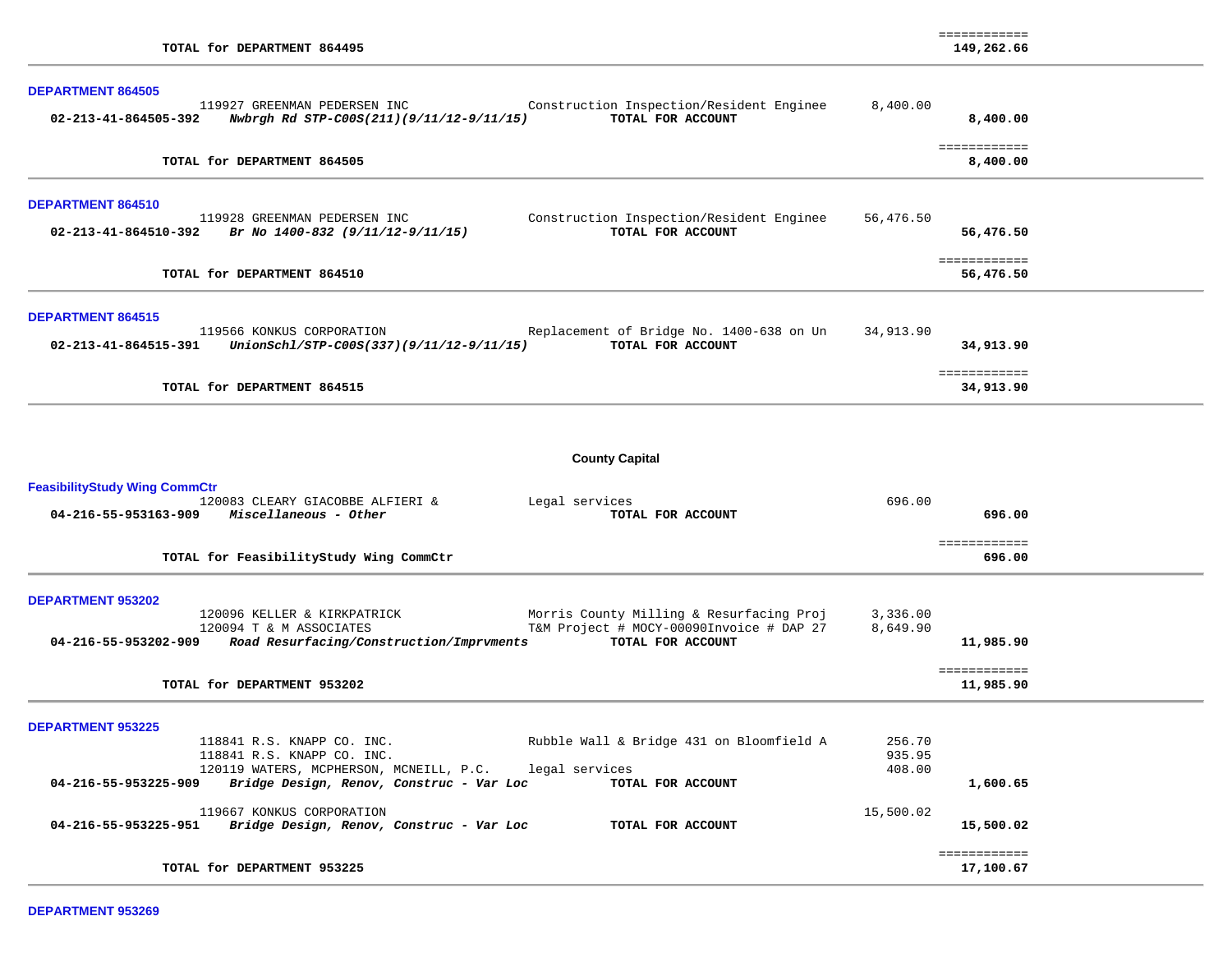|                          | 119566 KONKUS CORPORATION                                                                                                                                         |                                                               | 0.01             |                           |  |
|--------------------------|-------------------------------------------------------------------------------------------------------------------------------------------------------------------|---------------------------------------------------------------|------------------|---------------------------|--|
|                          | $04-216-55-953269-951$ Bridge Design/Constr - var locations                                                                                                       | TOTAL FOR ACCOUNT                                             |                  | 0.01                      |  |
|                          | TOTAL for DEPARTMENT 953269                                                                                                                                       |                                                               |                  | ============<br>0.01      |  |
| <b>DEPARTMENT 953270</b> | 120117 WATERS, MCPHERSON, MCNEILL, P.C.                                                                                                                           | Freedom Group-Main Rd.,Montville                              | 1,716.00         |                           |  |
|                          | 04-216-55-953270-909 Road Design/Construc - var locations                                                                                                         | TOTAL FOR ACCOUNT                                             |                  | 1,716.00                  |  |
|                          | TOTAL for DEPARTMENT 953270                                                                                                                                       |                                                               |                  | ============<br>1,716.00  |  |
| <b>DEPARTMENT 953291</b> |                                                                                                                                                                   |                                                               |                  |                           |  |
|                          | 120178 D.R. JOHNSON & ASSOCIATES, LLC General Engineering Services for the per<br>04-216-55-953291-909 Var Roadway Drainage Proj - Public Works TOTAL FOR ACCOUNT |                                                               | 2,295.87         | 2,295.87                  |  |
|                          | TOTAL for DEPARTMENT 953291                                                                                                                                       |                                                               |                  | ============<br>2,295.87  |  |
| DEPARTMENT 953312        |                                                                                                                                                                   |                                                               |                  |                           |  |
|                          | 118945 CAPOZZI OVERHEAD DOORS, INC.<br>118945 CAPOZZI OVERHEAD DOORS, INC. RE: A&R - P2/ 05-13-15<br>04-216-55-953312-951 Rplc Pedestrian/Overhd Doors-BldgsGrnds | RE: COUNTY GARAGE/ 05-13-15<br>TOTAL FOR ACCOUNT              | 420.00<br>438.00 | 858.00                    |  |
|                          | TOTAL for DEPARTMENT 953312                                                                                                                                       |                                                               |                  | ============<br>858.00    |  |
| DEPARTMENT 953314        |                                                                                                                                                                   |                                                               |                  |                           |  |
| 04-216-55-953314-909     | 119988 VOLKER CRANE LLC<br>Repair/Rplcment/Upgrd VarEquip-BldgGrnds                                                                                               | RE: CH - MAIN AHU UPGRADE<br>TOTAL FOR ACCOUNT                | 460.00           | 460.00                    |  |
| 04-216-55-953314-951     | 120138 PANCIELLO CONSTRUCTION LLC<br>Repair/Rplcment/Upgrd VarEquip-BldgGrnds                                                                                     | RE: HILL - REMOVE/REPLACE SIDEWALKS/ 06-<br>TOTAL FOR ACCOUNT | 8,970.00         | 8,970.00                  |  |
|                          | TOTAL for DEPARTMENT 953314                                                                                                                                       |                                                               |                  | ============<br>9,430.00  |  |
| <b>DEPARTMENT 953335</b> |                                                                                                                                                                   |                                                               |                  |                           |  |
|                          | 119926 DESMAN ASSOCIATES<br>04-216-55-953335-909 Demo Des, Demo&Feasibility Des-AnnStGar                                                                          | Prof. Svcs. for the Ann Street Garage in<br>TOTAL FOR ACCOUNT | 10,505.00        | 10,505.00                 |  |
|                          | TOTAL for DEPARTMENT 953335                                                                                                                                       |                                                               |                  | ============<br>10,505.00 |  |
| <b>DEPARTMENT 953347</b> | 118812 TRANE                                                                                                                                                      | RE: OTA - REPLACEMENT OF DRIVE FOR AHU4/                      | 7,200.00         |                           |  |
| 04-216-55-953347-951     | HVAC-Replace or Repair Various Bldgs                                                                                                                              | TOTAL FOR ACCOUNT                                             |                  | 7,200.00                  |  |
|                          | TOTAL for DEPARTMENT 953347                                                                                                                                       |                                                               |                  | ============<br>7,200.00  |  |
| <b>DEPARTMENT 953348</b> |                                                                                                                                                                   |                                                               |                  |                           |  |

 119331 PARETTE SOMJEN ARCHITECTS LLC CONSTRUCTION DOCUMENTS & ADMINISTRATION 500.00  **04-216-55-953348-909** *Various Roof Replace - County Wide* **TOTAL FOR ACCOUNT 500.00**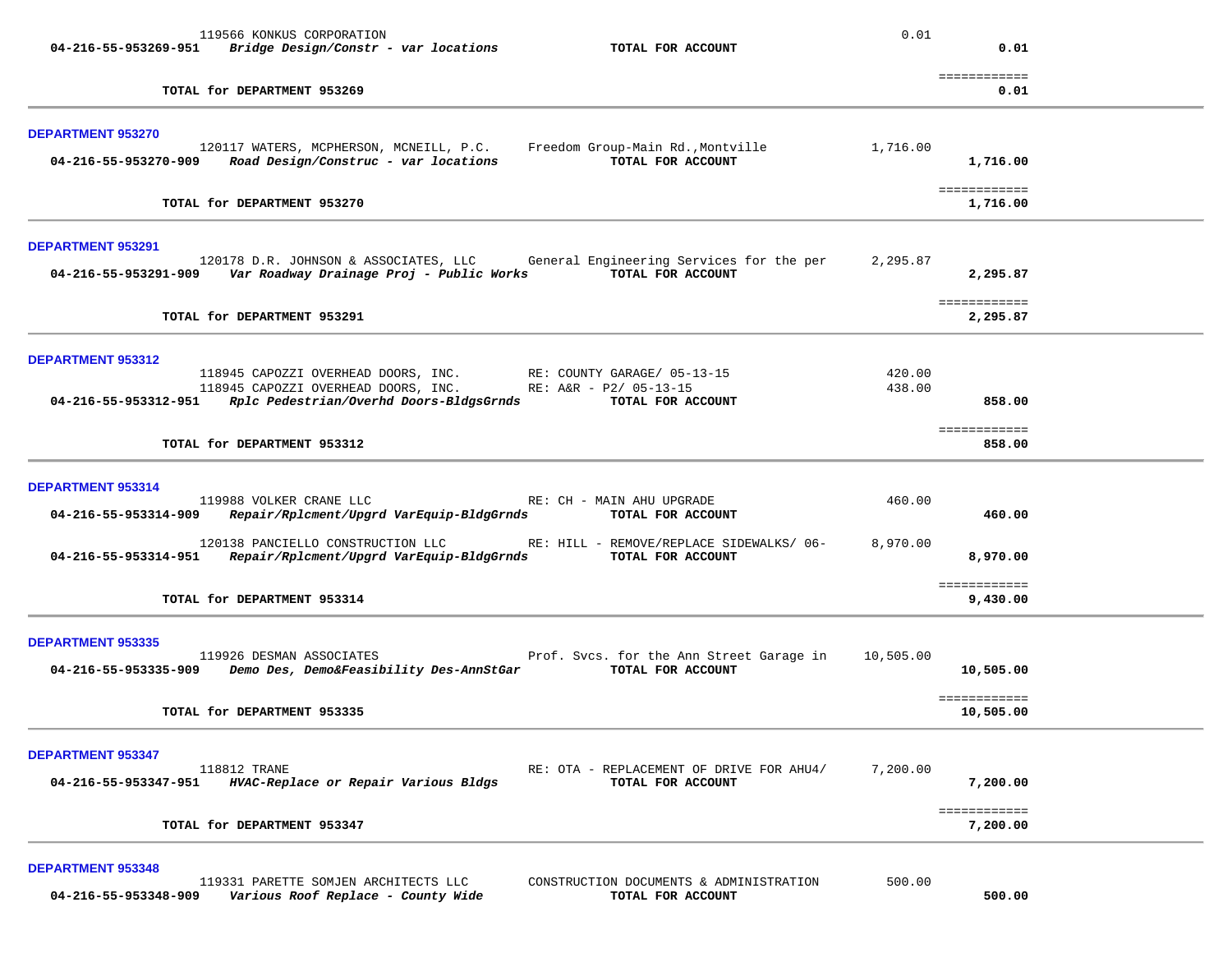| <b>DEPARTMENT 953350</b>                                                                         |                                                                                      |                        |                            |  |
|--------------------------------------------------------------------------------------------------|--------------------------------------------------------------------------------------|------------------------|----------------------------|--|
| 120139 EDGE PROPERTY MAINTENANCE<br>04-216-55-953350-951<br>Security Upgrades OTA                | ALTERATION OF CLOSET TO BECOME A SECURIT<br>TOTAL FOR ACCOUNT                        | 1,964.70               | 1,964.70                   |  |
| TOTAL for DEPARTMENT 953350                                                                      |                                                                                      |                        | ============<br>1,964.70   |  |
| <b>DEPARTMENT 953352</b>                                                                         |                                                                                      |                        |                            |  |
| 119458 RUG AND FLOOR STORE<br>119458 RUG AND FLOOR STORE                                         | WO75068/ RE: SEU/ 05-21-15<br>WO75068/ RE: SEU/ 05-26-15                             | 8,600.65<br>11,700.49  |                            |  |
| 04-216-55-953352-951<br>Replace-Carpet, Flooring, etc Various Bldg                               | TOTAL FOR ACCOUNT                                                                    |                        | 20,301.14                  |  |
| TOTAL for DEPARTMENT 953352                                                                      |                                                                                      |                        | ============<br>20,301.14  |  |
| <b>DEPARTMENT 953353</b>                                                                         |                                                                                      |                        |                            |  |
| 119767 USA ARCHITECTS PLANNERS &<br>Various Improvements at Courthouse<br>04-216-55-953353-909   | RE: COURTHOUSE - DESIGN & CONSTRUCTION,<br>TOTAL FOR ACCOUNT                         | 840.00                 | 840.00                     |  |
| TOTAL for DEPARTMENT 953353                                                                      |                                                                                      |                        | ============<br>840.00     |  |
| <b>DEPARTMENT 953356</b>                                                                         |                                                                                      |                        |                            |  |
| 120146 BOSWELL ENGINEERING INC                                                                   | Prof Engr. Svcs. for MC-102/County Railr                                             | 4,675.50               |                            |  |
| 120095 T & M ASSOCIATES<br>Various Road-Designs & Construction<br>04-216-55-953356-909           | T&M Project #MOCY-00100Invoice # DAP 276<br>TOTAL FOR ACCOUNT                        | 4,732.00               | 9,407.50                   |  |
| 120055 TOP LINE CONSTRUCTION CORP<br>04-216-55-953356-940<br>Various Road-Designs & Construction | TOTAL FOR ACCOUNT                                                                    | 193,990.81             | 193,990.81                 |  |
| TOTAL for DEPARTMENT 953356                                                                      |                                                                                      |                        | ============<br>203,398.31 |  |
| <b>DEPARTMENT 953362</b>                                                                         |                                                                                      |                        |                            |  |
| 119332 COMPLETE SECURITY SYSTEMS, INC.<br>118270 EXTEL COMMUNICATIONS                            | PROGRESS PAYMENT                                                                     | 100,000.00<br>2,750.00 |                            |  |
| 118816 EXTEL COMMUNICATIONS                                                                      | RE: NEW P2 ENTRY AND MAILROOM AREA - QUO<br>RE: CH MAILROOM/ INSTALL NEW WIRING/ QUO | 960.00                 |                            |  |
| 04-216-55-953362-951<br>Security Improvement AR Bldg/Courthouse                                  | TOTAL FOR ACCOUNT                                                                    |                        | 103,710.00                 |  |
| TOTAL for DEPARTMENT 953362                                                                      |                                                                                      |                        | ============<br>103,710.00 |  |
| <b>Rd Resurface &amp; Recon Var Roads</b>                                                        |                                                                                      |                        |                            |  |
| 118805 R.S. KNAPP CO. INC.<br>04-216-55-953861-909 Miscellaneous - Other                         | Plans & Specs for the project of Sussex<br>TOTAL FOR ACCOUNT                         | 1,590.95               | 1,590.95                   |  |
| TOTAL for Rd Resurface & Recon Var Roads                                                         |                                                                                      |                        | ============<br>1,590.95   |  |

 120121 REDMANN ELECTRIC CO., INC. Electrical work for Nursing Area Kitchen 21,503.99  **04-216-55-955268-951** *Various Health/Life Safety Upgrades-MV* **TOTAL FOR ACCOUNT 135,022.49**

Work performed to date on Kitchen Renova TOTAL FOR ACCOUNT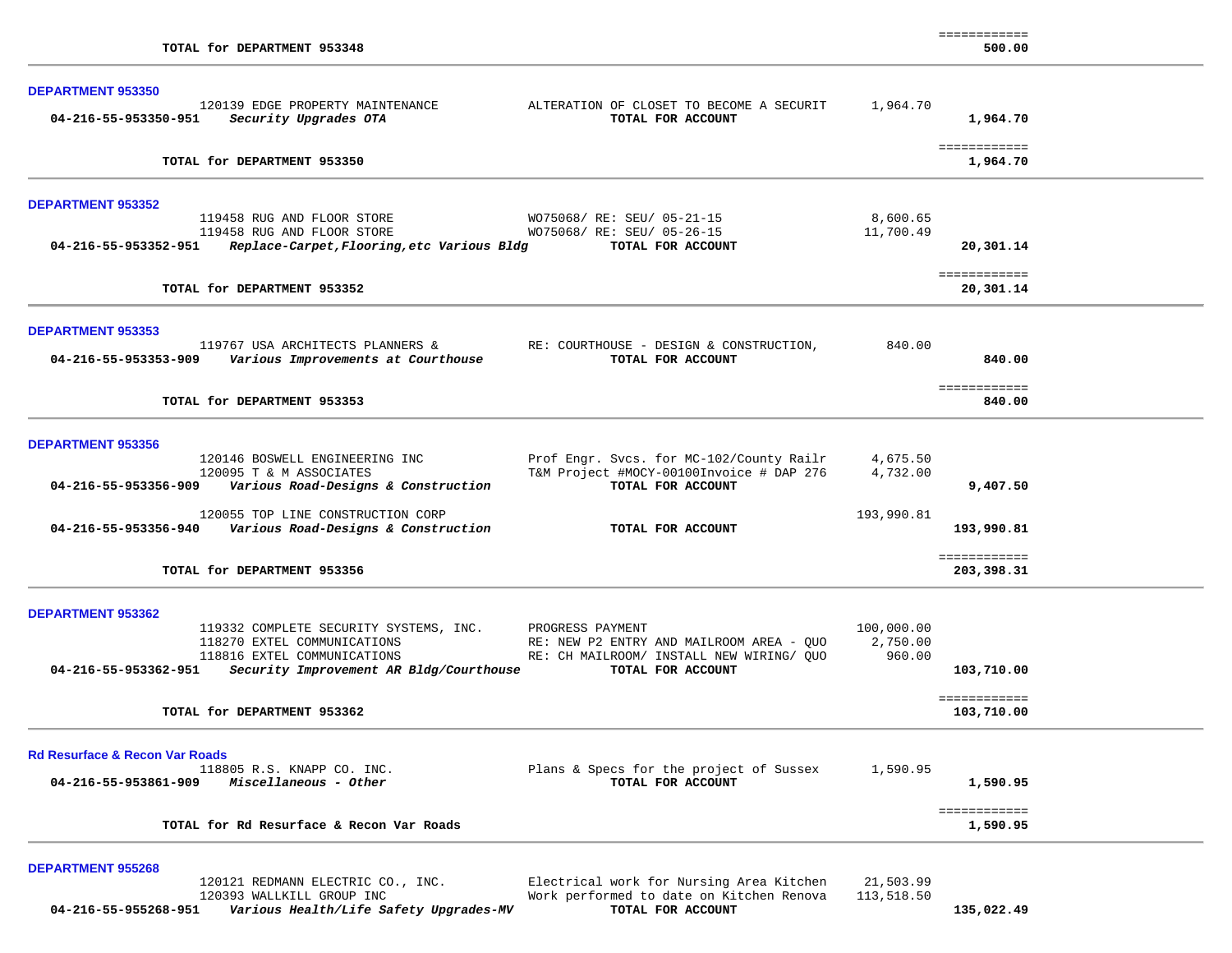| TOTAL for DEPARTMENT 955268                                                                                                                                                                                                                                                          |                                                                                                                                                     |                                                                              | ============<br>135,022.49 |  |
|--------------------------------------------------------------------------------------------------------------------------------------------------------------------------------------------------------------------------------------------------------------------------------------|-----------------------------------------------------------------------------------------------------------------------------------------------------|------------------------------------------------------------------------------|----------------------------|--|
| DEPARTMENT 962267<br>118162 SHI INTERNATIONAL CORP<br>Computer Equip Purchase - IT<br>04-216-55-962267-955                                                                                                                                                                           | Anixsis Password Reset<br>TOTAL FOR ACCOUNT                                                                                                         | 5,091.15                                                                     | 5,091.15                   |  |
| TOTAL for DEPARTMENT 962267                                                                                                                                                                                                                                                          |                                                                                                                                                     |                                                                              | ============<br>5,091.15   |  |
| <b>DEPARTMENT 962343</b>                                                                                                                                                                                                                                                             |                                                                                                                                                     |                                                                              |                            |  |
| 118145 SHI INTERNATIONAL CORP<br>118162 SHI INTERNATIONAL CORP<br>04-216-55-962343-909<br>Purchase Various Equip for IT                                                                                                                                                              | Adobe Acrobat Pro DC 2015<br>Ouote 9567449<br>TOTAL FOR ACCOUNT                                                                                     | 360.51<br>2,051.69                                                           | 2,412.20                   |  |
| 118159 COMPLETE SECURITY SYSTEMS, INC.<br>04-216-55-962343-955<br>Purchase Various Equip for IT                                                                                                                                                                                      | Security System Upgrades for 2015<br>TOTAL FOR ACCOUNT                                                                                              | 2,568.00                                                                     | 2,568.00                   |  |
| TOTAL for DEPARTMENT 962343                                                                                                                                                                                                                                                          |                                                                                                                                                     |                                                                              | ============<br>4,980.20   |  |
| <b>DEPARTMENT 964333</b>                                                                                                                                                                                                                                                             |                                                                                                                                                     |                                                                              |                            |  |
| 107717 BFI<br>04-216-55-964333-953 Replace Office Furniture - Prosecutor                                                                                                                                                                                                             | ** Quote #0000228013**Delivery and Insta<br>TOTAL FOR ACCOUNT                                                                                       | 309.54                                                                       | 309.54                     |  |
| TOTAL for DEPARTMENT 964333                                                                                                                                                                                                                                                          |                                                                                                                                                     |                                                                              | ============<br>309.54     |  |
| <b>DEPARTMENT 968307</b>                                                                                                                                                                                                                                                             |                                                                                                                                                     |                                                                              |                            |  |
| 119916 MC VOCATIONAL SCHOOL DISTRICT<br>119916 MC VOCATIONAL SCHOOL DISTRICT<br>119916 MC VOCATIONAL SCHOOL DISTRICT<br>119916 MC VOCATIONAL SCHOOL DISTRICT<br>119916 MC VOCATIONAL SCHOOL DISTRICT<br>119916 MC VOCATIONAL SCHOOL DISTRICT<br>119916 MC VOCATIONAL SCHOOL DISTRICT | Strunk Albert<br>Strunk Albert<br>Schwartz Simon BMS<br>Schwartz Simon BMS<br>Schwartz Simon BMS<br>Schwartz Simon BMS<br>Schwartz Simon Shop Floor | 3,900.00<br>3,900.00<br>313.00<br>2,075.54<br>1,935.58<br>192.00<br>1,053.59 |                            |  |
| 119916 MC VOCATIONAL SCHOOL DISTRICT<br>Var Capital Proj - MC School of Tech<br>04-216-55-968307-909                                                                                                                                                                                 | USA Architect Stucco<br>TOTAL FOR ACCOUNT                                                                                                           | 1,410.00                                                                     | 14,779.71                  |  |
| 119916 MC VOCATIONAL SCHOOL DISTRICT<br>119916 MC VOCATIONAL SCHOOL DISTRICT<br>119916 MC VOCATIONAL SCHOOL DISTRICT<br>04-216-55-968307-951     Var Capital Proj - MC School of Tech                                                                                                | A.M.E.<br>A.M.E.<br>Pennetta<br>TOTAL FOR ACCOUNT                                                                                                   | 218,819.20<br>81,361.80<br>20,803.00                                         | 320,984.00                 |  |
| TOTAL for DEPARTMENT 968307                                                                                                                                                                                                                                                          |                                                                                                                                                     |                                                                              | ============<br>335,763.71 |  |
| <b>DEPARTMENT 969393</b><br>119734 MCMANIMON, SCOTLAND & BAUMANN LLC<br>Various Projects at CCM<br>04-216-55-969393-909                                                                                                                                                              | Professional Services - Bond Ordinances<br>TOTAL FOR ACCOUNT                                                                                        | 300.00                                                                       | 300.00                     |  |
| TOTAL for DEPARTMENT 969393                                                                                                                                                                                                                                                          |                                                                                                                                                     |                                                                              | ============<br>300.00     |  |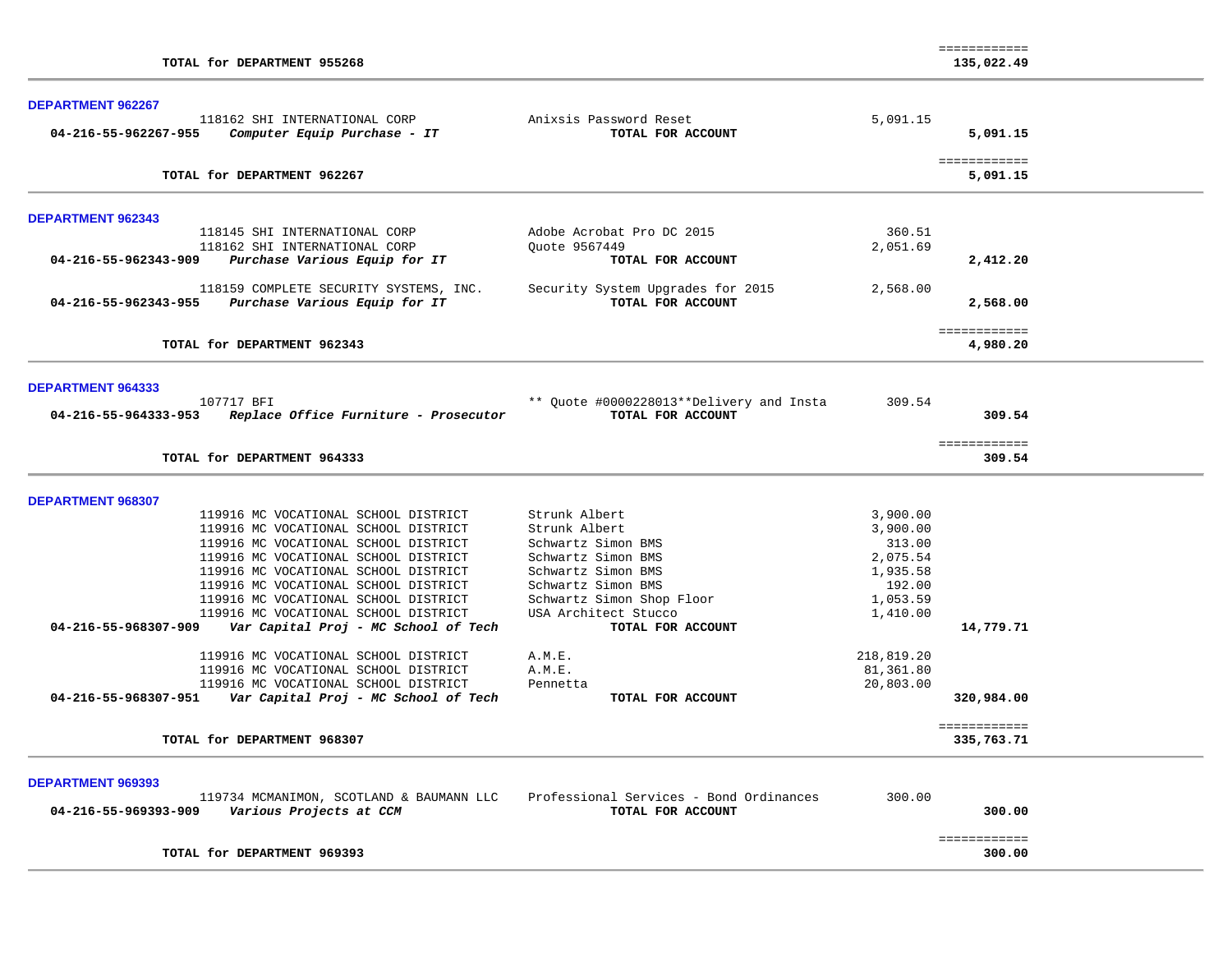### **Dedicated Trust**

| <b>Motor Vehicle Fines</b>            | 120055 TOP LINE CONSTRUCTION CORP                                     |                                                                       | 53, 277.01     |                           |  |
|---------------------------------------|-----------------------------------------------------------------------|-----------------------------------------------------------------------|----------------|---------------------------|--|
| 13-290-56-575701-888                  | Motor Vehicle Fines                                                   | TOTAL FOR ACCOUNT                                                     |                | 53,277.01                 |  |
|                                       | TOTAL for Motor Vehicle Fines                                         |                                                                       |                | ============<br>53,277.01 |  |
| <b>Construction Board of Appeals</b>  |                                                                       |                                                                       |                |                           |  |
| 13-290-56-576801-888                  | 117810 TREASURER STATE OF NEW JERSEY<br>Construction Board of Appeals | 2015 Subscription renewal (Account 10378<br>TOTAL FOR ACCOUNT         | 270.00         | 270.00                    |  |
|                                       | TOTAL for Construction Board of Appeals                               |                                                                       |                | ============<br>270.00    |  |
| <b>Tax Board</b>                      |                                                                       |                                                                       |                |                           |  |
|                                       | 118946 OFFICE TEAM                                                    | Professional services w/e 5/8/15                                      | 639.45         |                           |  |
|                                       | 120037 BERNARD TYSON                                                  | The New FHA Handbook 4000.1 June 4-6, 20                              | 141.75         |                           |  |
|                                       | 120037 BERNARD TYSON                                                  | Secondary Market Appraisal Guidelines                                 | 141.75         |                           |  |
|                                       | 119218 MICHAEL DIFAZIO                                                | Mileage to Portsmouth NH                                              | 210.94         |                           |  |
|                                       | 119218 MICHAEL DIFAZIO                                                | Tolls                                                                 | 7.50<br>346.62 |                           |  |
|                                       | 119218 MICHAEL DIFAZIO<br>119218 MICHAEL DIFAZIO                      | Sheraton Portsmouth Harborside Hotel 5/1<br>Tips housekeeping bellman | 15.00          |                           |  |
|                                       | 119218 MICHAEL DIFAZIO                                                | Dinner 5/17/15                                                        | 20.00          |                           |  |
|                                       | 119218 MICHAEL DIFAZIO                                                | Dinner 5/19/15                                                        | 20.00          |                           |  |
| 13-290-56-577101-888                  | Tax Board                                                             | TOTAL FOR ACCOUNT                                                     |                | 1,543.01                  |  |
|                                       | TOTAL for Tax Board                                                   |                                                                       |                | ============<br>1,543.01  |  |
|                                       |                                                                       |                                                                       |                |                           |  |
| <b>County Clerk \$1.00 Fund</b>       |                                                                       |                                                                       |                |                           |  |
|                                       | 118508 IMAGE ACCESS CORP                                              | Kodak model 14600 scanners for the imagi                              | 28,990.00      |                           |  |
|                                       | 119302 GILL ASSOCIATES IDENTIFICATION                                 | new polaroid printer canon SX160digital                               | 3,175.00       |                           |  |
| 13-290-56-578401-888                  | County Clerk \$1.00 Fund                                              | TOTAL FOR ACCOUNT                                                     |                | 32,165.00                 |  |
|                                       | TOTAL for County Clerk \$1.00 Fund                                    |                                                                       |                | ============<br>32,165.00 |  |
| <b>County Surrogate - \$2.00 Fund</b> |                                                                       |                                                                       |                |                           |  |
|                                       | 117130 E-PROBATE LLC                                                  | RENEWAL OF CRANEL IMAGING APPXTENDER SER                              | 1,350.00       |                           |  |
| 13-290-56-578701-888                  | County Surrogate - \$2.00 Fund                                        | TOTAL FOR ACCOUNT                                                     |                | 1,350.00                  |  |
|                                       | TOTAL for County Surrogate - \$2.00 Fund                              |                                                                       |                | ============<br>1,350.00  |  |
| <b>County Sheriff- \$2 Fund</b>       |                                                                       |                                                                       |                |                           |  |
|                                       | 119202 COMPUTER SQUARE                                                | Module, Feed & Conversation for RMS Fugit                             | 7,000.00       |                           |  |
|                                       | County Sheriff- \$2 Fund                                              | TOTAL FOR ACCOUNT                                                     |                | 7,000.00                  |  |
| 13-290-56-578801-888                  |                                                                       |                                                                       |                |                           |  |
|                                       | TOTAL for County Sheriff- \$2 Fund                                    |                                                                       |                | ============<br>7,000.00  |  |

**Environ Quality & Enforcement** 120128 VERIZON WIRELESS  **13-290-56-578901-888** *Environ Quality & Enforcement* **TOTAL FOR ACCOUNT 285.85**

L&PS / ENVIRONMENTAL SERVICES 285.85